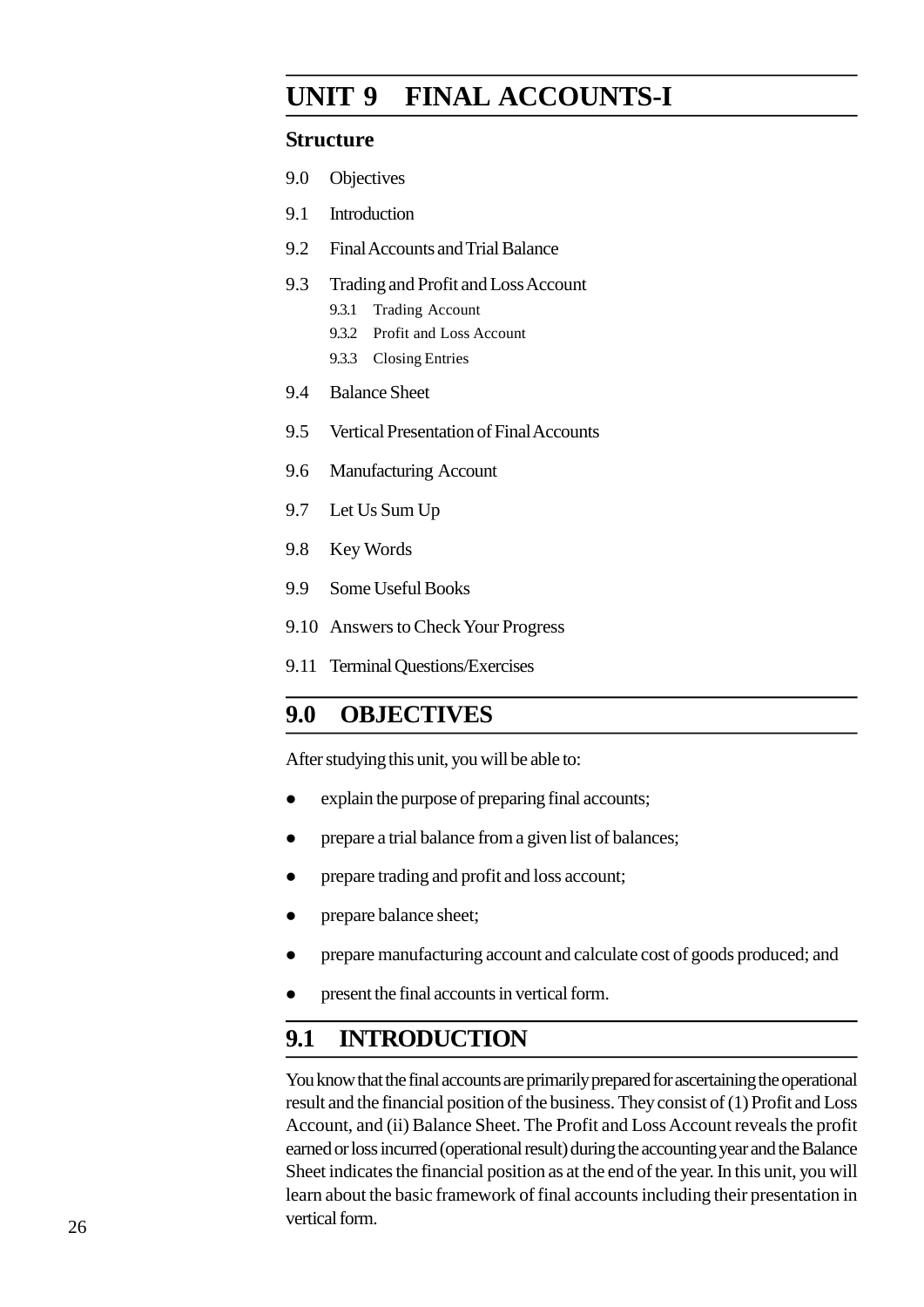# **Final Accounts-I 1.2 FINAL ACCOUNTS AND TRIAL BALANCE**

You know final accounts are prepared with the help of a Trial Balance which shows all the ledger balances as at the end of an accounting period. Generally, when you are asked to prepare final accounts, you are given a properly prepared Trial Balance and you have no difficulty in identifying the items of incomes, expenses, assets, and liabilities. But, sometimes you may not be given a proper Trial Balance. You may simply be asked to prepare the final accounts from the list of closing balances extracted from the books of some firm. In such a situation, it will be helpful if you first prepare the Trial Balance and then the final accounts. Hence it is important that you should know how to prepare the Trial Balance from a given list of balances.

Normally when a Trial Balance is to be prepared, you have full details of ledger accounts with you. You can easily ascertain whether a particular account has a debit balance or a credit balance, and prepare the Trial Balance without any difficulty. The problem arises when you are given a list but it is not indicated whether the account has a debit balance or a credit balance. Under such a situation you will have to determine the nature of each balance before you prepare the Trial Balance. In this exercise, your knowledge of rules of debit and credit will help you. For example you know that in case of nominal accounts all expenses and losses are debited and all incomes and gains are credited. Similarly, you know the rules for real and personal accounts according to which the account of assets like cash, machinery debtors, etc. will show debit balances while accounts like capital, creditors, etc. will show credit balances. For convenience however, a few guidelines should help you. They are accounts according to which the account of assets like cash, machinery debtors,<br>etc. will show debit balances while accounts like capital, creditors, etc. will show<br>credit balances. For convenience however, a few guideline b) All accounts of expenses (including purchases) and losses will be debit balances.<br>
All accounts of expenses (including purchases) and losses will be debit balances.<br>
All accounts of Income (including sales) and gains wi

- 
- and<br>
and All accounts of expenses (including purchases) and<br>
b) All accounts of Income (including sales) and gains<br>
c) All accounts of assets will be debit balances.<br>
d) Allaccounts of liabilities will be credit balances. (including purchases) and lost<br>
b) All accounts of Income (including sales) and gains w<br>
c) All accounts of assets will be debit balances.<br>
d) Allaccounts of liabilities will be credit balances.<br>
e) Capital Account will no b) All accounts of Income (including sales) and gains will be credit balances.<br>
c) All accounts of assets will be debit balances.<br>
d) Allaccounts of liabilities will be credit balance.<br>
e) Capital Account will normally be
- 
- 
- Capital Account will normally be a credit balance.
- 

However, the problem may arise with regard to some items like rent, discount, commission and interest as they can be expenses as well as incomes. In such cases, the nature of the balance is usually indicated by mentioning (Dr.) or (Cr.) against each item, or the word 'received' or 'paid' is written after each item. This helps you to treat the item correctly. But, if there is only one item for which no such indication is given you can proceed with the preparation of Trial Balance and work out the totals of both the columns. You will find that the total of one column will be less than the other. This means that the unidentified balance pertains to the column which is short. For example, there is an item of commission of Rs. 300 appearing in the list of balances and it is not indicated whether it is paid or received. When you prepare the Trial Balance you will find that the debit total is short by Rs. 300. This would mean that the Commission Account has a debit balance. Now if you show it as such in the Trial Balance, it will tally.

Look at illustration 1 and see how the Trial Balance has been prepared from a given list of balances where the nature of each balance has not been indicated.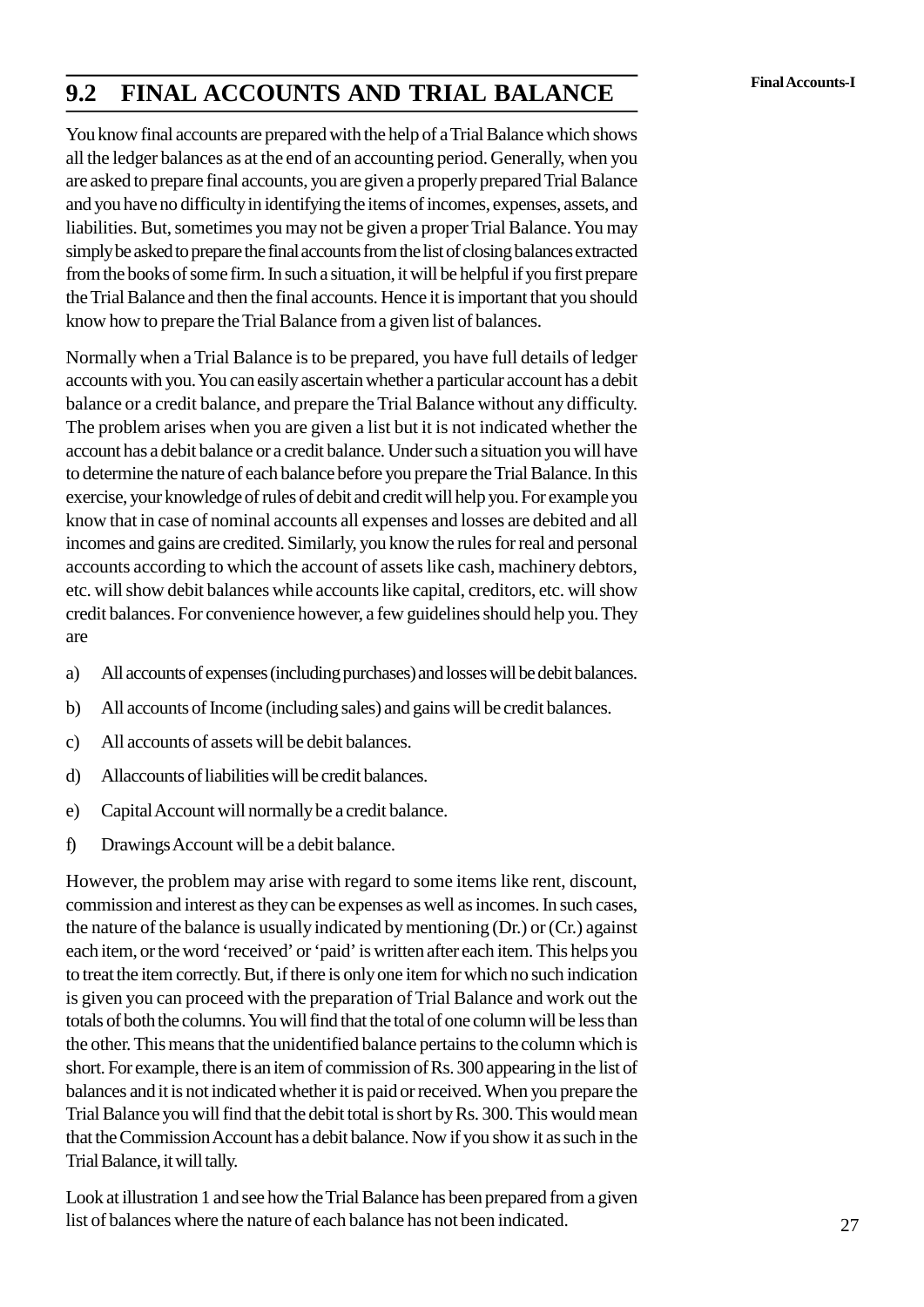#### **Final Accounts Illustration 1**

| Sudhakaras on March 31, 2018. |          | Prepare a Trial Balance from the following balances extracted from the books of |          |
|-------------------------------|----------|---------------------------------------------------------------------------------|----------|
|                               | Rs.      |                                                                                 | Rs.      |
| <b>Opening Stock</b>          | 40,000   | Drawings                                                                        | 10,000   |
| Purchases                     | 4,10,000 | Wages                                                                           | 7,300    |
| <b>Sales</b>                  | 4,29,000 | <b>Salaries</b>                                                                 | 11,000   |
| <b>Purchases Returns</b>      | 1,250    | <b>Outstanding Expenses</b>                                                     | 1,000    |
| <b>Sales Returns</b>          | 2,500    | Prepaid Expenses                                                                | 750      |
| Carriage Inwards              | 1,500    | Postage                                                                         | 900      |
| Carriage Outwards             | 2,500    | <b>Discount Received</b>                                                        | 375      |
| <b>Bank Overdraft</b>         | 21,000   | Discount Allowed                                                                | 1,000    |
| Cash                          | 4,000    | <b>Bad Debts</b>                                                                | 750      |
| Capital                       | 1,27,750 | <b>Sundry Debtors</b>                                                           | 1,00,000 |
| <b>Sundry Creditors</b>       | 37,500   | Interest                                                                        | 3,500    |
| Loans                         | 41,375   | <b>Interest Received</b>                                                        | 3 0 0    |
| Investments                   | 10,000   | <b>Provision for Bad Debts</b>                                                  | 1,750    |
| <b>Accrued Income</b>         | 600      | Furniture & Fixture                                                             | 7,500    |
| Machinery                     | 47,500   |                                                                                 |          |
| <b>Solution:</b>              |          |                                                                                 |          |

#### **Trial Balance to Sudhakar as on March 31, 2018**

| <b>Particulars</b>       | Dr.<br><b>Balances</b> | Cr.<br><b>Balances</b> |
|--------------------------|------------------------|------------------------|
|                          |                        |                        |
|                          | Rs.                    | Rs.                    |
| <b>Opening Stock</b>     | 40,000                 |                        |
| Purchases                | 4,10,000               |                        |
| <b>Sales</b>             |                        | 4,29,000               |
| <b>Purchases Returns</b> |                        | 1,250                  |
| <b>Sales Returns</b>     | 2,500                  |                        |
| Carriage Inwards         | 1,500                  |                        |
| Carriage Outwards        | 2,500                  |                        |
| <b>Bank Overdraft</b>    |                        | 21,000                 |
| Cash                     | 4,000                  |                        |
| Capital                  |                        | 1,27,750               |
| <b>Sundry Creditors</b>  |                        | 37,500                 |
| Loans                    |                        | 41,375                 |
| Investments              | 10,000                 |                        |
| <b>Accrued Income</b>    | 600                    |                        |
| Machinery                | 47,500                 |                        |
| Drawings                 | 10,000                 |                        |
| Wages                    | 7,300                  |                        |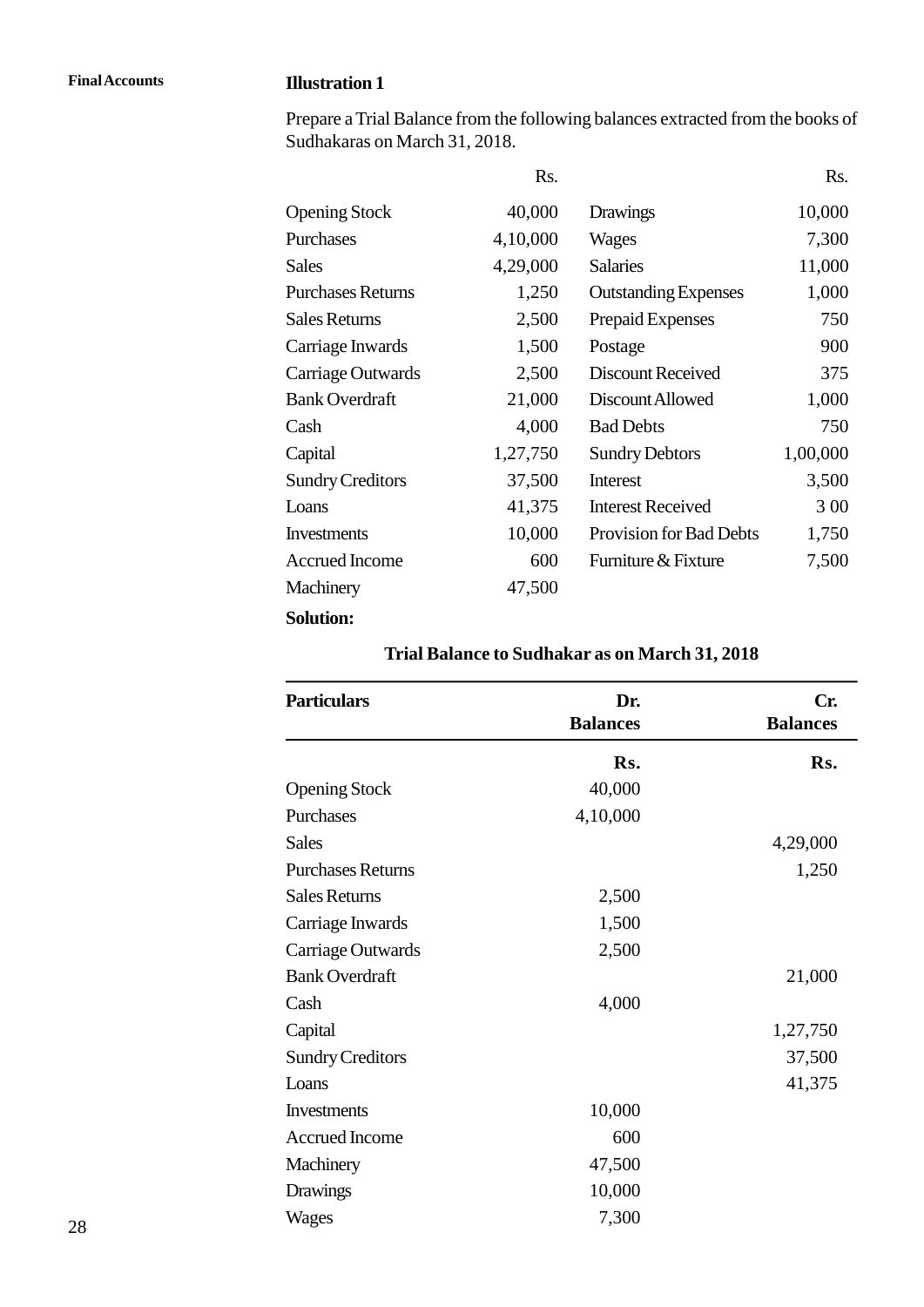| <b>Salaries</b>             | 11,000   |          | <b>Final Accounts-I</b> |
|-----------------------------|----------|----------|-------------------------|
| <b>Outstanding Expenses</b> |          | 1,000    |                         |
| Prepaid Expenses            | 750      |          |                         |
| Postage                     | 900      |          |                         |
| Discount Received           |          | 375      |                         |
| Discount Allowed            | 1,000    |          |                         |
| <b>Bed Debts</b>            | 750      |          |                         |
| <b>Sundry Debtors</b>       | 1,00,000 |          |                         |
| Interest                    | 3,500    |          |                         |
| <b>Interest Received</b>    |          | 300      |                         |
| Provision for Bad           |          |          |                         |
| Debts                       |          | 1,750    |                         |
| Furniture & Fixture         | 7,500    |          |                         |
| Total                       | 6,61,300 | 6,61,300 |                         |

In illustration 1, the Trial Balance has tallied i.e, the total of debit balances column is equal to the total of credit balances column. This would mean that each balance has been entered in the appropriate amount column of the Trial Balance. This is not always true. It is quite possible that even when the Trial Balance has tallied, some balances may not have been entered in the correct columns. Look at illustration 2. You will find that the Trial Balance has tallied (the totals of both Dr. balancesand Cr. balances is the same i.e., Rs. 91,650 but there are a number of items which have been shown in the wrong columns. For example, bank overdraft which should have been shown in the Cr. balances column has been included in the Dr. balancescolumn and Furniture which should have appeared in Dr...balancescolumn has been shown in the Cr. balances column. So, the Trial Balance has been rewritten and all items shown correctly. Such situation arises on account of the compensating effect of the errors which is very rare.

#### **Illustration 2**

| Trial Balance as on June 30, 2018 |      |                        |                        |  |  |
|-----------------------------------|------|------------------------|------------------------|--|--|
| <b>Name of Account</b>            | L.F. | Dr.<br><b>Balances</b> | Cr.<br><b>Balances</b> |  |  |
| Stock (Opening)                   |      | Rs.                    | R <sub>s</sub> .       |  |  |
| <b>Buildings Bills</b>            |      | 10,500                 |                        |  |  |
| Payable Bank                      |      | 31,500                 |                        |  |  |
| Overdraft                         |      | 1,800                  |                        |  |  |
| Capital                           |      | 1,500                  |                        |  |  |
| Furniture                         |      |                        | 45,000                 |  |  |
| Discount Allowed                  |      |                        | 12,000                 |  |  |
| <b>Sales</b>                      |      | 90                     |                        |  |  |
| Loan from Suresh                  |      | 39,000                 |                        |  |  |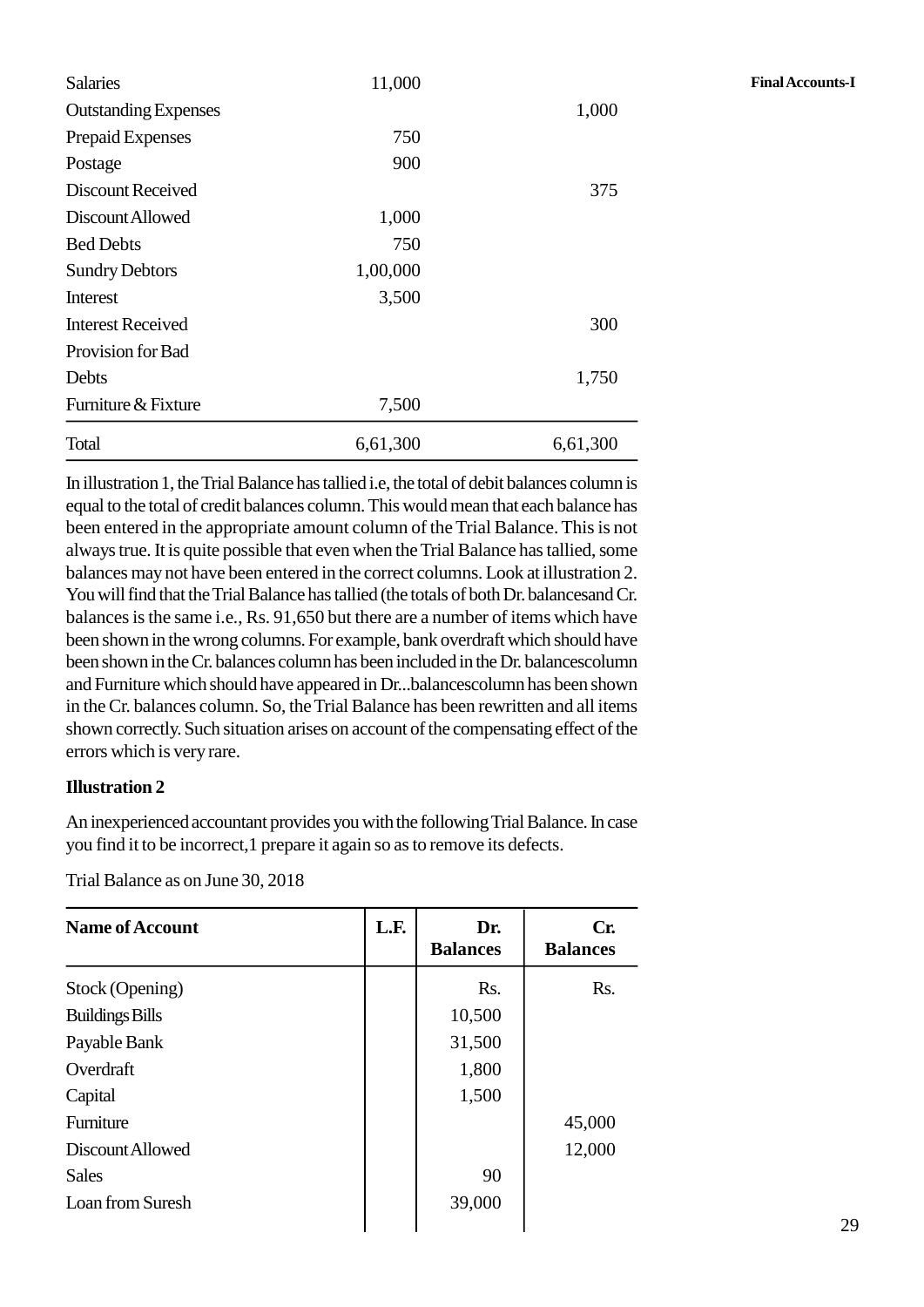| <b>Final Accounts</b> | Carriage Inwards               | 2,400  |        |
|-----------------------|--------------------------------|--------|--------|
|                       | <b>Bills Receivable</b>        | 270    | 3,000  |
|                       | Purchases                      |        | 24,000 |
|                       | <b>Salaries</b>                |        | 3,300  |
|                       | Investments                    | 3,000  |        |
|                       | <b>Interest on Investments</b> |        | 1,650  |
|                       | Returns Inwards                | 900    |        |
|                       | <b>Returns Outwards</b>        | 300    |        |
|                       | <b>Insurance Premium</b>       | 360    |        |
|                       | Interest on Loan               | 30     |        |
|                       | Advertisement                  |        | 1,200  |
|                       | Drawings                       |        | 1,500  |
|                       | Total                          | 91,650 | 91,650 |

**Revised Trial Balance as on June 30, 2018**

| <b>Name of Account</b>   | L.F. | Dr.             | Cr.             |
|--------------------------|------|-----------------|-----------------|
|                          |      | <b>Balances</b> | <b>Balances</b> |
|                          |      | Rs.             | Rs.             |
| Stock (opening)          |      | 10,500          |                 |
| <b>Buildings</b>         |      | 31,500          |                 |
| <b>Bills Payable</b>     |      |                 | 1,800           |
| <b>Bank Overdraft</b>    |      |                 | 1,500           |
| Capital                  |      |                 | 45,000          |
| Furniture                |      | 12,000          |                 |
| Discount Allowed         |      | 90              |                 |
| <b>Sales</b>             |      |                 | 39,000          |
| Loan from Suresh         |      |                 | 2,400           |
| Carriage Inwards         |      | 270             |                 |
| <b>Bills Receivable</b>  |      | 3,000           |                 |
| Purchases                |      | 24,000          |                 |
| <b>Salaries</b>          |      | 3,300           |                 |
| Investments              |      | 3,000           |                 |
| Interest on investments  |      |                 | 1,650           |
| <b>Returns Inwards</b>   |      | 900             |                 |
| <b>Returns Outwards</b>  |      |                 | 300             |
| <b>Insurance Premium</b> |      | 360             |                 |
| Interest on Loan         |      | 30              |                 |
| Advertisement            |      | 1,200           |                 |
| Drawings                 |      | 1,500           |                 |
|                          |      | 91,650          | 91,650          |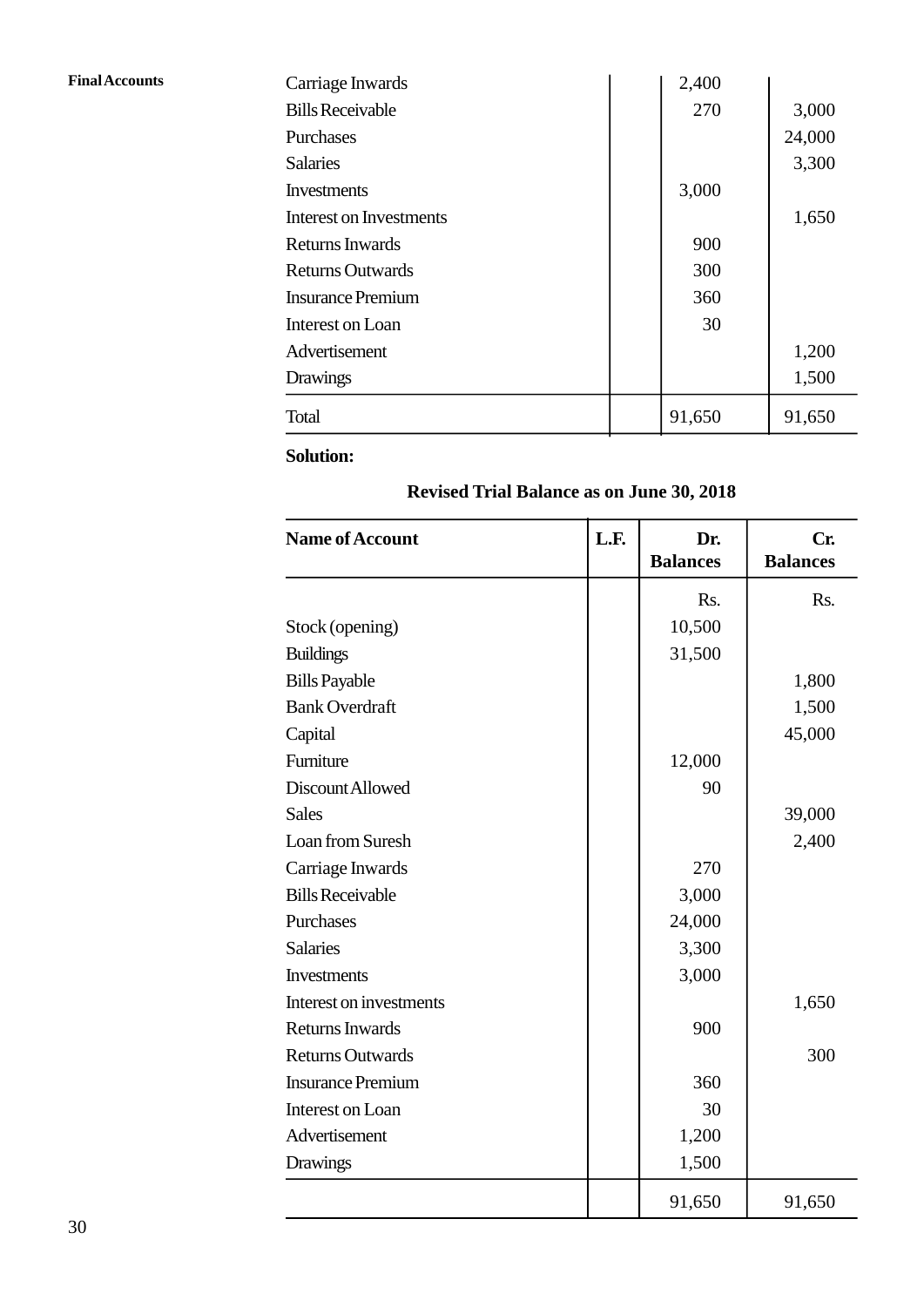#### **Check Your Progress A Final Accounts-I**

**Check Your Progress A**<br>1) Mention against each item whether it will generally show a debit balance or a<br>credit balance. credit balance.

| $\mathbf{1}$            | INCHION against each near whether it will generally show a debit balance of a<br>credit balance. |                                             |  |  |  |
|-------------------------|--------------------------------------------------------------------------------------------------|---------------------------------------------|--|--|--|
| Items                   |                                                                                                  | <b>Nature of Balance</b><br>Debit or Credit |  |  |  |
| $\ddot{1}$              | <b>Sales Returns</b>                                                                             |                                             |  |  |  |
| $\ddot{\mathbf{n}}$     | Carriage Inwards                                                                                 |                                             |  |  |  |
| $\overline{111}$ )      | Carriage Outwards                                                                                |                                             |  |  |  |
| iv)                     | Capital                                                                                          |                                             |  |  |  |
| V)                      | Loss by fire                                                                                     |                                             |  |  |  |
| $\overline{\mathbf{v}}$ | Overdraft                                                                                        |                                             |  |  |  |
| vii)                    | Drawings                                                                                         |                                             |  |  |  |
|                         | viii) Returns Outwards                                                                           |                                             |  |  |  |
|                         | ix) Bills Receivable                                                                             |                                             |  |  |  |
| X)                      | Goodwill                                                                                         |                                             |  |  |  |
| $\overline{X1}$         | <b>Rent Paid</b>                                                                                 |                                             |  |  |  |
| xii)                    | Commission Received in Advance                                                                   |                                             |  |  |  |

# **1.3 TRADINGAND PROFITAND LOSSACCOUNT**

You know the Profit and Loss Account is prepared for ascertaining the profit or loss of the business. This is worked out in two stages. In the first stage, we work out the gross profit or gross loss and in the second stage, the net profit or net loss. Hence, the profit and Loss Account is divided into two sections. The first section is called Trading Account. It reveals the gross profit or gross loss. The second section is called Profit and Loss Account which shows the net profit or net loss.

## **1.3.1 Trading Account**

As stated above, the Trading Account is prepared for ascertaining the gross profit or gross loss. The gross profit is defined as the excess of sales revenue over cost of goods sold. This can be presented in the form of an equation as follows. As stated above, the Trading Account is prepared for ascertaining the groot gross loss. The gross profit is defined as the excess of sales revenue ov goods sold. This can be presented in the form of an equation as follows

Gross Profit = Net Sales — Cost of Goods sold

- 
- is an be presented in the form of an equation as follows.<br>
iii) Cost of Goods Sold = Opening Stock + Net Purchases<br>
iii) Cost of Goods Sold = Opening Stock + Net Purchases<br>
+ Direct Expenses Closing Stock

+ Direct Expenses — Closing Stock

You know the terms 'Opening Stock' and 'Closing Stock' refer to the value of unsold goods as at the beginning of the year and at the end of the year respectively. Such stock may also include the semi-finished goods and raw materials. In order to arrive at the cost of goods sold. the opening stock is added to the net purchases while the closing stock is deducted. The term 'Direct Expenses' refer to those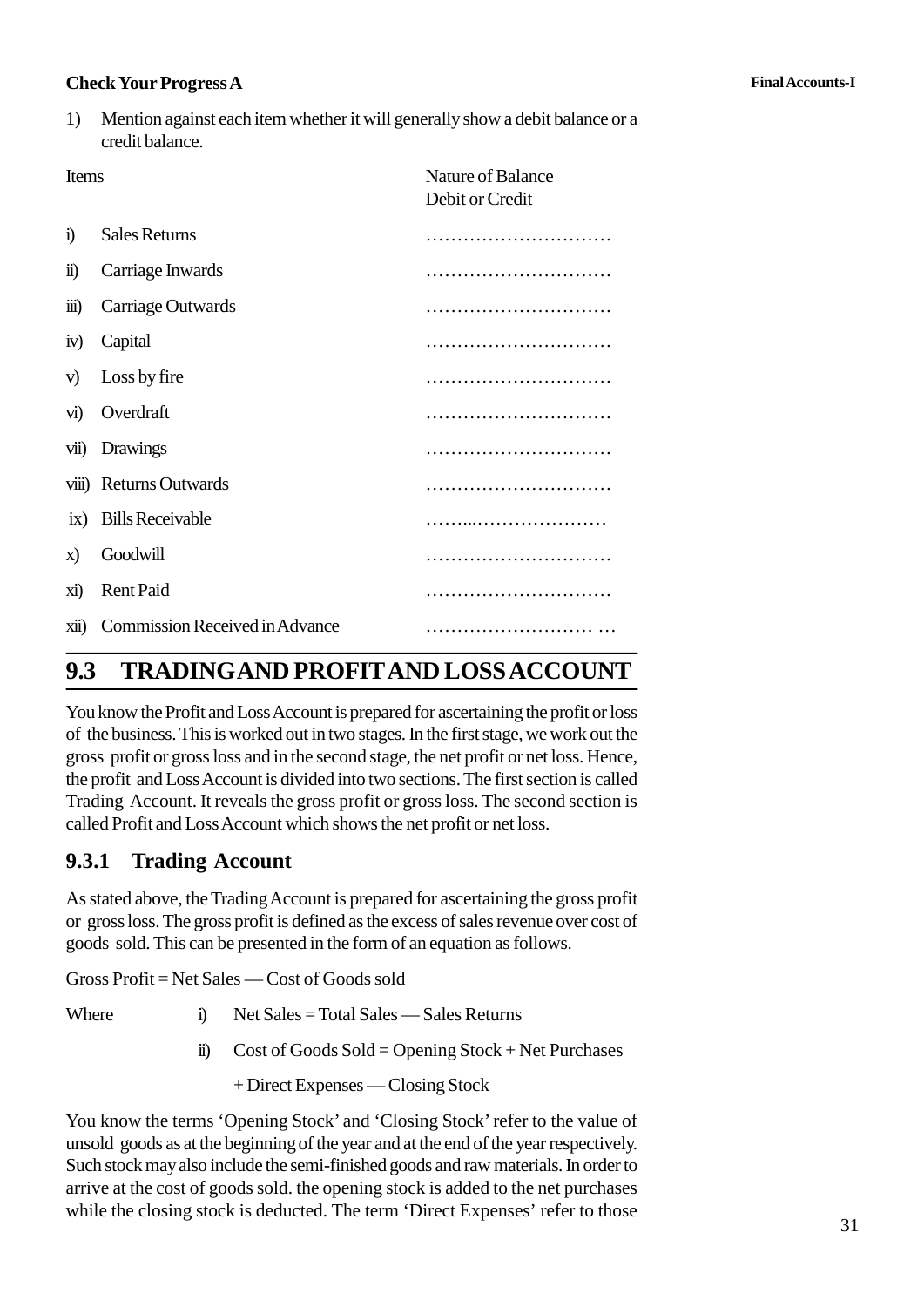**Final Accounts** expenses which are incurred on the goods purchased till they are brought to the place of business for sale These include expenses such as freight, insurance, import duty, dock dues, clearing charges, octroi duty, carriage, cartage, etc. The administrative expenses, selling and distribution expenses, interest paid, etc. are termed as indirect expenses and therefore, are excluded from the cost of goods sold.

> Look at illustrations 3 and 4 and study how Cost of Goods Sold and the Gross Profit are computed.

#### **Illustration 3**

The following figures have been extracted from the books of a firm. Calculate the Cost of Goods Sold.

|                               | Rs.       |
|-------------------------------|-----------|
| Stock as on 1.1.2018          | 1,00,000  |
| Purchases for 2018            | 15,00,000 |
| <b>Purchases Returns</b>      | 40,000    |
| Carriage Inwards              | 20,000    |
| Octroi                        | 80,000    |
| Freight                       | 15,000    |
| Stock as on 31.12.2018        | 1,70,000  |
| <b>Solution:</b>              |           |
| <b>Opening Stock</b>          | 1,00,000  |
| <b>Add: Net Purchases</b>     |           |
| (Purchases Rs. 15,00,000)     |           |
| Purchases Returns Rs. 40,000) | 14,60,000 |
| Carriage Inwards              | 20,000    |
| Octroi                        | 80,000    |
| Freight                       | 15,000    |
|                               | 16,75,000 |
| Less: Closing Stock           | 1,70,000  |
| <b>Cost of Goods Sold</b>     | 15,05,000 |
| <b>Illustration 4</b>         |           |

On January 1, 2018 a firm had stock of goods valued at Rs. 20,000. During the year the following transactions took place.

|                                                                | Rs.      |  |
|----------------------------------------------------------------|----------|--|
| <b>Sales</b>                                                   | 5,00,000 |  |
| Purchases                                                      | 3,00,000 |  |
| Carriage Inwards                                               | 3,000    |  |
| Freight Inwards                                                | 5,000    |  |
| <b>Sales Returns</b>                                           | 10,000   |  |
| Clearing charges                                               | 22,000   |  |
| <b>Purchases Returns</b>                                       | 5,000    |  |
| The closing stock of goods on December 31, 2018 is Rs. 40,000. |          |  |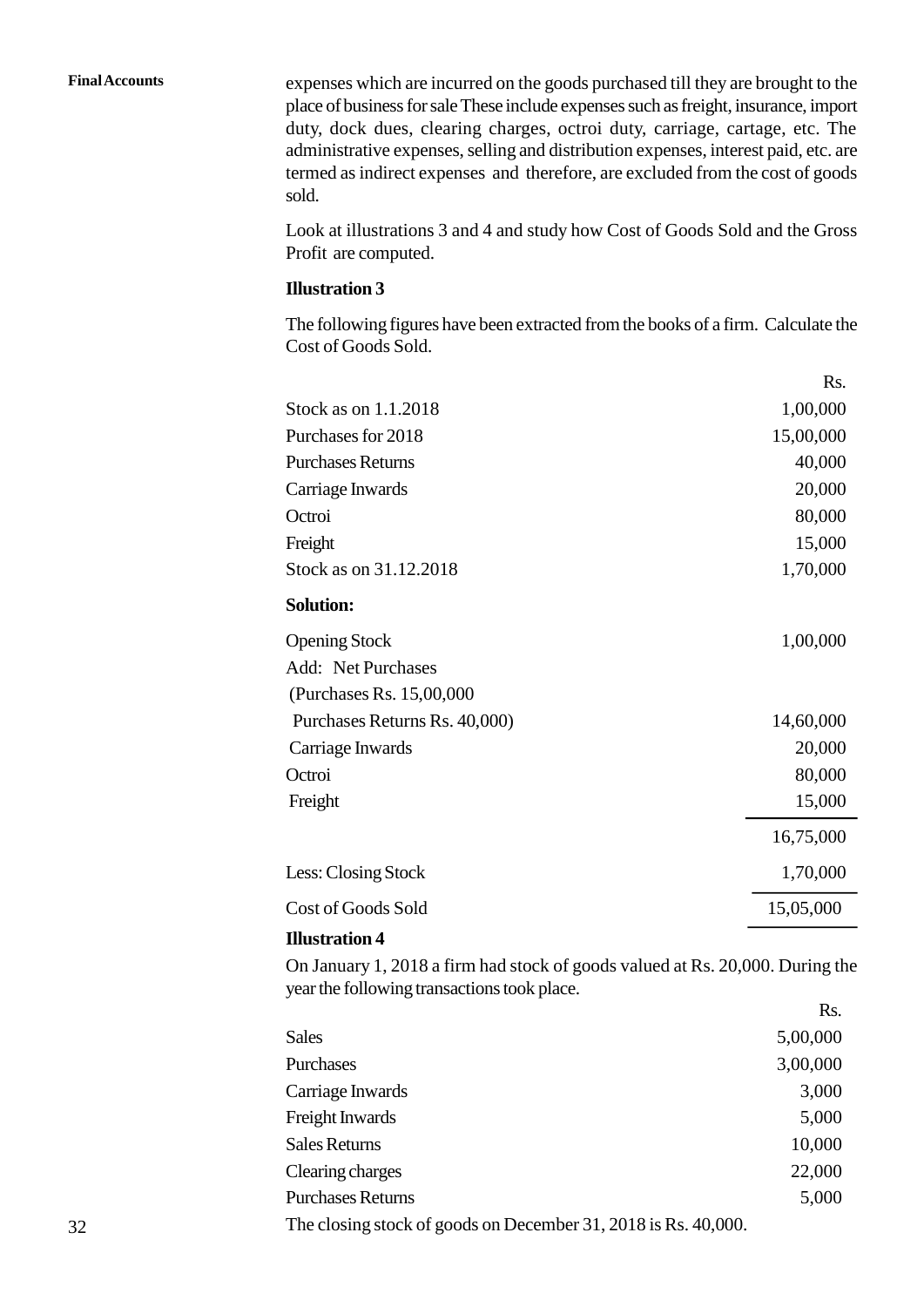#### **Solution: Final Accounts-I**

|                          | Rs.      | Rs.      |
|--------------------------|----------|----------|
| Sale                     | 5,00,000 |          |
| Less: Sales Returns      | 10,000   |          |
| <b>Net Sales</b>         |          | 4,90,000 |
| Less: Cost of Goods Sold |          |          |
| <b>Opening Stock</b>     | 20,000   |          |
| <b>Add: Purchases</b>    | 3,00,000 |          |
|                          | 3,20,000 |          |
| Less: Purchases Return   | 5,000    |          |
|                          | 3,15,000 |          |
| Add:                     |          |          |
| Carnage Inwards          | 3,000    |          |
| Freight Inwards          | 5,000    |          |
| <b>Clearing Charges</b>  | 22,000   |          |
|                          | 3,45,000 |          |
| Less: Closing Stock      | 40,000   |          |
|                          |          | 3,05,000 |
| <b>Gross Profit</b>      |          | 1,85,000 |

**Form of Trading Account :**The Equation for Gross Profit is also known as Trading Account Equation. This equation forms the basis of preparing the Trading Account. The Trading Account, like any other account in the ledger, has two sides—debit and credit. The opening stock,purchases (less returns) and all direct expenses are shown on the debit side of the Trading Account while sales (less returns) and the closing stock on the credit side. The gross profit appears as the last item on the debit side which, in fact is the excess of the total of credit side over the total of debit side. If however, the total of the debit side exceeds the total of the credit side, it will be treated as gross loss. This is shown as the last item on the debit side of the Trading Account. The gross profit/gross loss thus worked out is transferred to the Profit and Loss Account. Look at the Figure 9.1 for the form of Trading Account.

#### **Fig. 1.1 Form of Trading Account**

#### **Trading Account of (Day, Month and Year)**

| <b>Trading Account of</b><br>(Day, Month and Year)<br>Dr.<br>Cr. |     |                      |     |                      |  |  |
|------------------------------------------------------------------|-----|----------------------|-----|----------------------|--|--|
|                                                                  |     | <b>Particulars</b>   |     |                      |  |  |
| Rs.                                                              | Rs. |                      | Rs. | Rs.                  |  |  |
|                                                                  |     | <b>By Sales</b>      |     |                      |  |  |
|                                                                  |     | Less: Sales Returns  |     |                      |  |  |
|                                                                  |     |                      |     |                      |  |  |
|                                                                  |     | By closing Stock     |     |                      |  |  |
|                                                                  |     |                      |     |                      |  |  |
|                                                                  | .   |                      |     |                      |  |  |
|                                                                  | .   |                      |     |                      |  |  |
|                                                                  |     | <b>Amount Amount</b> |     | <b>Amount Amount</b> |  |  |

8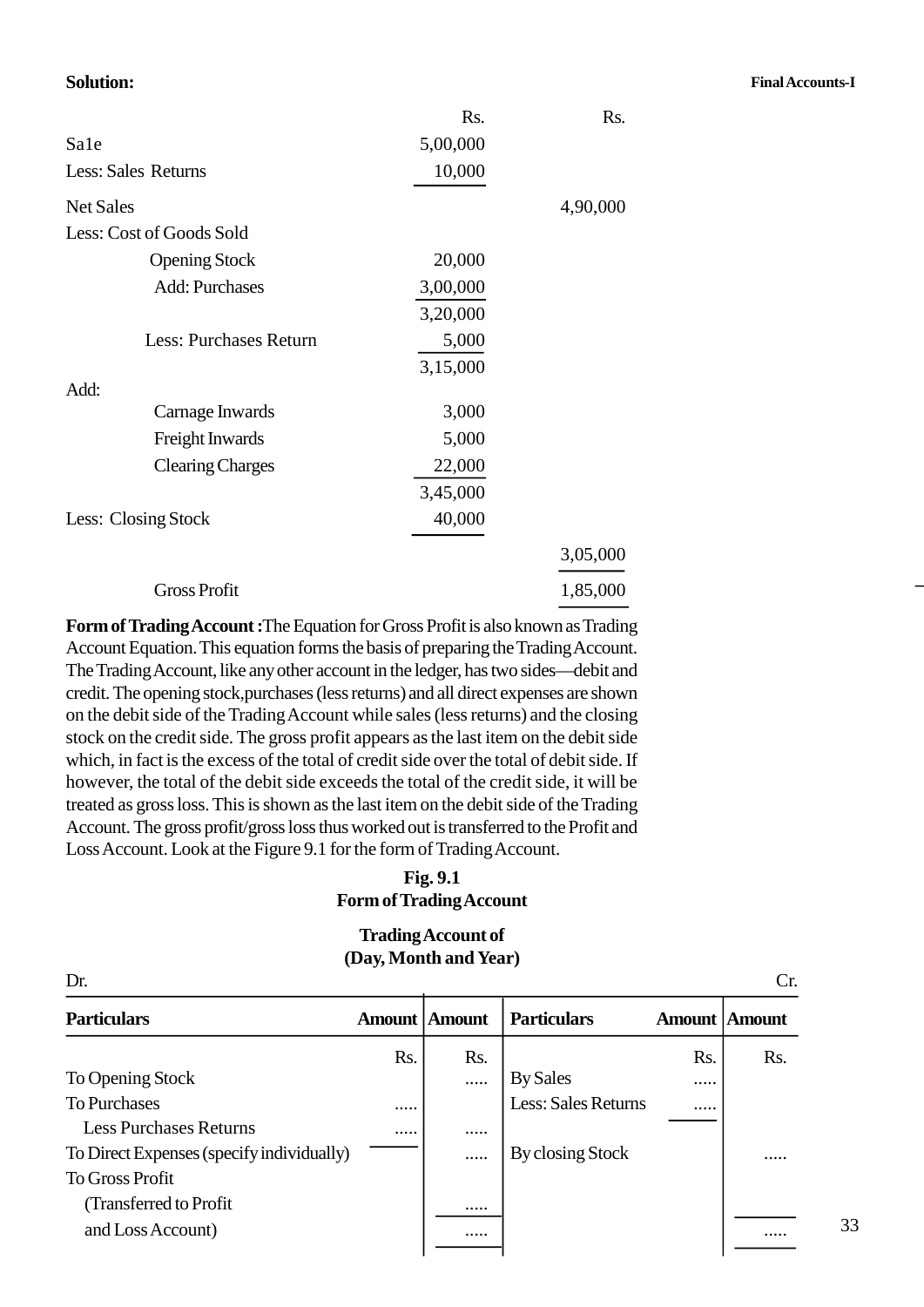#### **Final Accounts**

Based on the data given in illustration 4, the Trading Account will be prepared as follows.

#### **Trading Account of . .. .**

#### **for the year ending December 31, 2018**

| Trading Account of                                  |               |          |                           |               |               |  |  |
|-----------------------------------------------------|---------------|----------|---------------------------|---------------|---------------|--|--|
| for the year ending December 31, 2018<br>Dr.<br>Cr. |               |          |                           |               |               |  |  |
| <b>Particulars</b>                                  | <b>Amount</b> |          | <b>Amount Particulars</b> | <b>Amount</b> | <b>Amount</b> |  |  |
|                                                     | Rs.           | Rs.      |                           | Rs.           | Rs.           |  |  |
| To Opening Stock                                    |               |          | 20,000 By Sales           | 5,00,000      | Rs.           |  |  |
| <b>To Purchases</b>                                 | 3,00,000      |          | Less: Returns             | 10,000        | 4,90,000      |  |  |
| Less: Returns                                       | 5,000         | 2,95,000 |                           |               |               |  |  |
| To Carriage Inwards                                 |               |          | 3,000 By Closing Stock    |               | 40,000        |  |  |
| To Freight                                          |               | 5,000    |                           |               |               |  |  |
| To Clearing Charges                                 |               | 22,000   |                           |               |               |  |  |
| <b>To Gross Profit</b>                              |               | 1,85,000 |                           |               |               |  |  |
| (Transferred to $(P&LA/c)$                          |               |          |                           |               |               |  |  |
|                                                     |               | 5,30,000 |                           |               | 5,30,000      |  |  |

#### **Some Important Points**

- 1. **Purchases :** This item refers to the goods purchased for resale and includes both cash and credit purchases. The purchases of assets which are meant for permanent use in business such as machinery furniture, etc., are not included in the purchases. The amount taken to Trading Account will be the net amount of purchases (after deducting purchase returns/returns outwards.) If the proprietor has taken away some goods from the business for his personal use, the same should also be deducted from the total purchases.
- 2. **Sales:** It includes both cash and credit salesof goods and refers to the net amount of sales (after deducting sales returns-returns inwards). Sales of old furniture, car, machinery, etc. are not included in the sales. Similarly, sales of old newspapers etc. are also excluded from sales. Such items are shown as miscellaneous income in the Profit and Loss Account.
- 3. **Wages:** Wages are usually treated as a direct expense and so shown in the Trading Account. The difficulty arises when wages are clubbed with salaries (an indirect expense) and the Trial Balance includes a single amount for 'Wages and Salaries'. In such a situation, the amount may be shown in the Trading Account. It is based on the assumption that the item includes the salaries of the supervisory staff in the factory itself. But, if the item in the Trial Balance reads 'Salaries and Wages' it will be taken to the Profit and Loss Account on the assumption that the item includes wages of the office staff only. It should be noted that wages paid in connection with the purchases of fixed assets or the construction of building should not be charged to Trading Account. They are to be included in the cost of the concerned fixed asset. There is another important aspect in relation to wages which must be clarified. If a Manufacturing Account is prepared the wages paid to the factory labour is debited to Manufacturing Account about which you will learn later in this unit.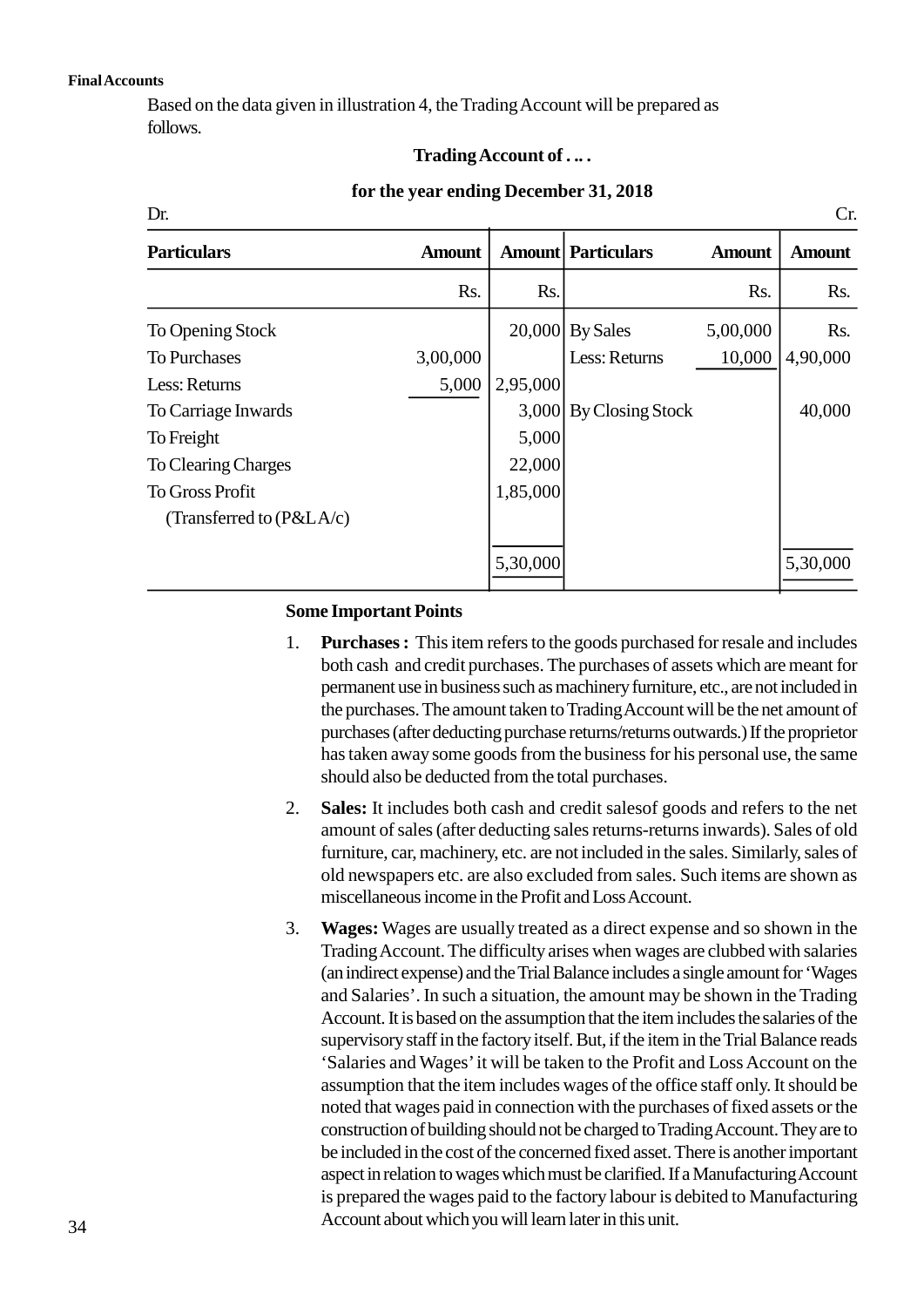- 4. **Freight, Carriage and Cartage:** When paid in connection with purchases of **Final Accounts-I** goods, they are shown in the Trading Account. Such freight and carriage are also termed as 'Freight Inwards' and 'Carriage Inwards' respectively. 'Freight Outwards' and 'Carriage Outwards' relate to sales and therefore taken to the debit of Profit and Loss Account.
- 5. **Royalties:** Royalties refer to the payments made for the use of copyright or a patent. The amount of royalty is generally based on the quantity produced. It is, therefore, treated as a direct expense and charged to Trading Account. But if it is calculated on the basis of quantity sold as in case of books, it is shown in the Profit and Loss Account. Royalties are also paid to the Government for extraction of minerals such as coal, diamond, gold, etc. These are charged to the Profit and Loss Account of the mining companies. You will learn about the accounting of such royalties later under a separate course.

#### **1.3.2 Profit and Loss Account**

After ascertaining the gross profit by preparing the Trading Account, the businessman proceeds to prepare the Profit and Loss Account in order to work out the net profit/ net loss. You know the net profit is the excess of gross profit and other incomes over the indirect expenses and losses. So, while preparing the Profit and Loss Account, we show gross profit and other incomes such as rent received, discount received, commission received, interest and dividends etc. on the credit side, and all indirect expenses and losses on the debit side. Indirect expenses include all administrative, selling and distribution expenses such as salaries, rent and taxes, postage and stationery, insurance, depreciation, interest paid, office lighting, advertising, packing carriage outwards, etc., while losses refer to items like loss by fire, loss by theft etc. The difference between the two sides of the Profit and Loss Account represent either the net profit or net loss. If the total of the credit side is higher than the total of the debit side, the difference is called net profit and if the debit side total exceeds the credit side total, the difference is called net loss. The net profit/net loss belongs to the proprietor and it is therefore transferred to his Capital Account. Look at figure 9.2. It shows various expenses, losses, incomes, etc., which usually appear in the Profit and Loss Account

#### **Fig. 1.2**

#### **Profit and Loss Account …………………..**

#### **for the period ended …………………**

|                                                                                                                                                                                                     |     | Profit and Loss Account                                                                                                                                                                                     |        |
|-----------------------------------------------------------------------------------------------------------------------------------------------------------------------------------------------------|-----|-------------------------------------------------------------------------------------------------------------------------------------------------------------------------------------------------------------|--------|
|                                                                                                                                                                                                     |     | for the period ended                                                                                                                                                                                        |        |
| Dr.                                                                                                                                                                                                 |     |                                                                                                                                                                                                             | Cr.    |
| <b>Particulars</b>                                                                                                                                                                                  |     | <b>Amount   Particulars</b>                                                                                                                                                                                 | Amount |
|                                                                                                                                                                                                     | Rs. |                                                                                                                                                                                                             | Rs.    |
| To Gross Loss, if any,<br>(Transferred from<br>Trading Account)<br><b>To Salaries</b><br>To Rent, Rates and Taxes<br>To Postage and Telegrams<br>To Telephone Charges<br>To Printing and Stationery |     | By Gross Profit, if any<br>(Transferred from<br>Trading Account)<br>By Interest Received<br><b>By Discount Received</b><br>By Rent Received<br><b>By Commission Received</b><br><b>By Dividend Received</b> |        |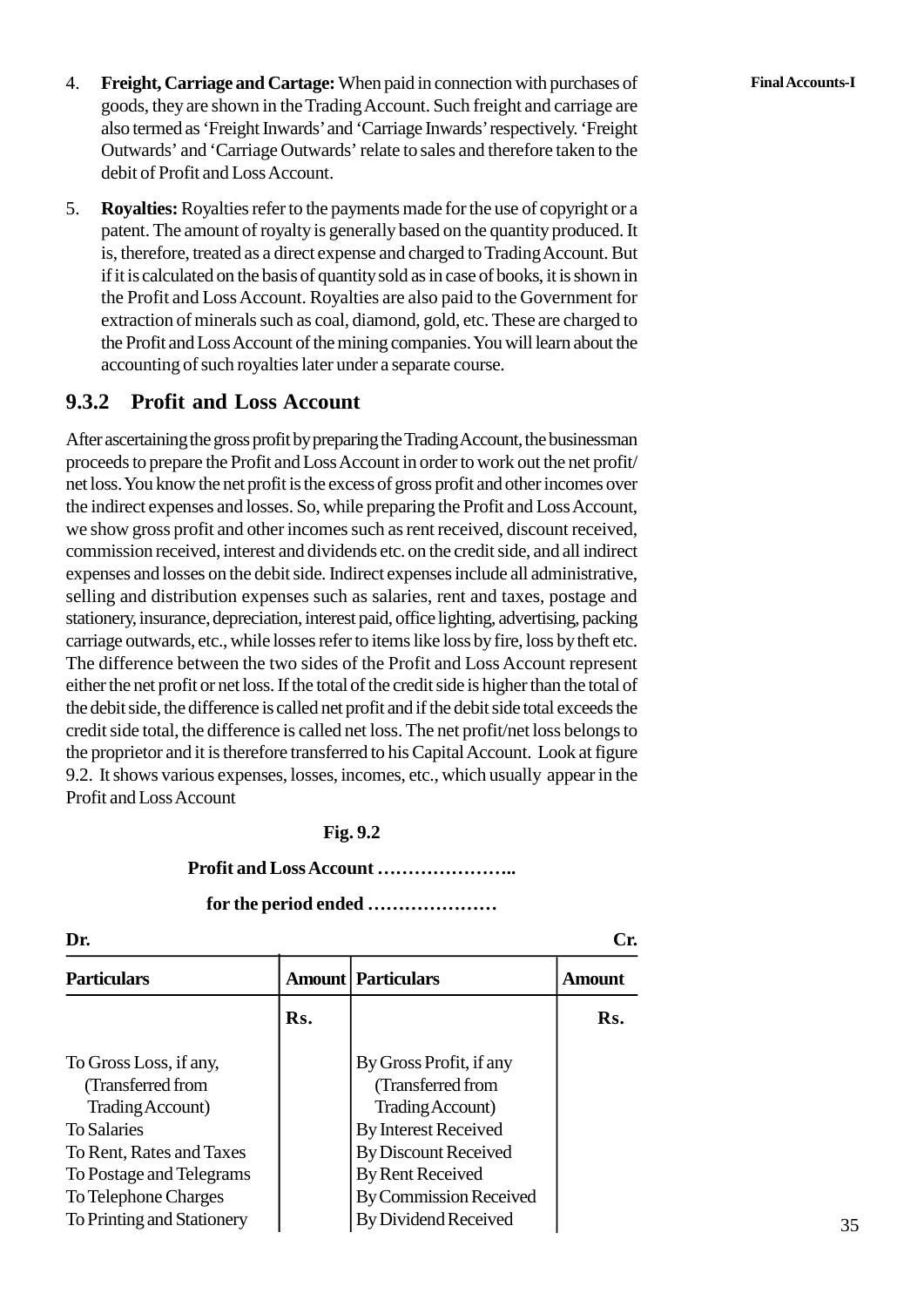| <b>Final Accounts</b> | To Legal Expenses       | By Other Incomes and Gains                                                   |
|-----------------------|-------------------------|------------------------------------------------------------------------------|
|                       | To Insurance            | By Net Loss                                                                  |
|                       | To Office Lighting      | (Transferred to                                                              |
|                       | To Bad Debts            | Capital Account)                                                             |
|                       | To Depreciation         |                                                                              |
|                       | <b>To Advertising</b>   |                                                                              |
|                       | To Travelling Expenses  |                                                                              |
|                       | To Carriage Outwards    |                                                                              |
|                       | To Trade Expenses       |                                                                              |
|                       | To Discount Allowed     |                                                                              |
|                       | To Interest Paid        |                                                                              |
|                       | To Repairs and Renewals |                                                                              |
|                       | To Loss by Fire         |                                                                              |
|                       | To Loss by Theft        |                                                                              |
|                       | To Other Expenses and   |                                                                              |
|                       | Losses, if any          |                                                                              |
|                       | To Net Profit           |                                                                              |
|                       | (Transferred to         |                                                                              |
|                       | Capital Account)        |                                                                              |
|                       | Notes:                  |                                                                              |
|                       |                         |                                                                              |
|                       | 1.                      | The heading for the Profit and Loss Account, as in the case of the Trading   |
|                       |                         | Account, indicates the name of the business or proprietor and the period for |

#### **Notes:**

- Account, indicates the name of the business or proprietor and the period for which it is being prepared. 2. In addition to the items shown in the above form, there are certain items such as depreciation, bad debts, provision for doubtful debts, interest on capital,
- as depreciation, bad debts, provision for doubtful debts, interest on capital, interest on drawings, etc., which appear in the Profit and Loss Account as a result of the adjustment entries. We shall discuss them in Unit 10. I. Rent, Rates and Taxes: These are charges levied by the municipal bodies<br>on the house property. It is a common item of indirect expenses debited to the<br>and the house property. It is a common item of indirect expenses deb

#### **Some Important Points**

- Profit and Loss Account. **2. 2. Insurance:** Generally, assets are insured to cover the risk of loss, say, by fire.<br>Premium paid to the insurance company should be treated as a business
- Premium paid to the insurance company should be treated as a business expense. When assets such as factory building, factory machinery, etc. are insured, the insurance premium should be debited to Trading Account. If on the other hand, the premium is paid for insurance of assets in the office building, office furniture, etc., it should be charged to Profit and Loss Account. Expense. When assets such as factory building, factory machinery, etc. are<br>insured, the insurance premium should be debited to Trading Account. If on the<br>other hand, the premium is paid for insurance of assets in the offic
- the debtors to whom the goods were sold on credit. It is a loss and so debited to the Profit and Loss Account. You will learn more about their treatment in Unit 9. 1. **4. Bad Debts:** Bad debts denote the amount which could not be recovered from the debtors to whom the goods were sold on credit. It is a loss and so debited to the Profit and Loss Account. You will learn more about th
- to normal wear and tear. You know that every fixed asset such as machinery, furniture, vehicle, etc. depreciates in value on account of its constant use. Such reduction in their value is a loss to the business and so charged to the Profit and Loss Account. If, however, a Manufacturing Account is also prepared, depreciation on machinery and factory building is charged to the Manufacturing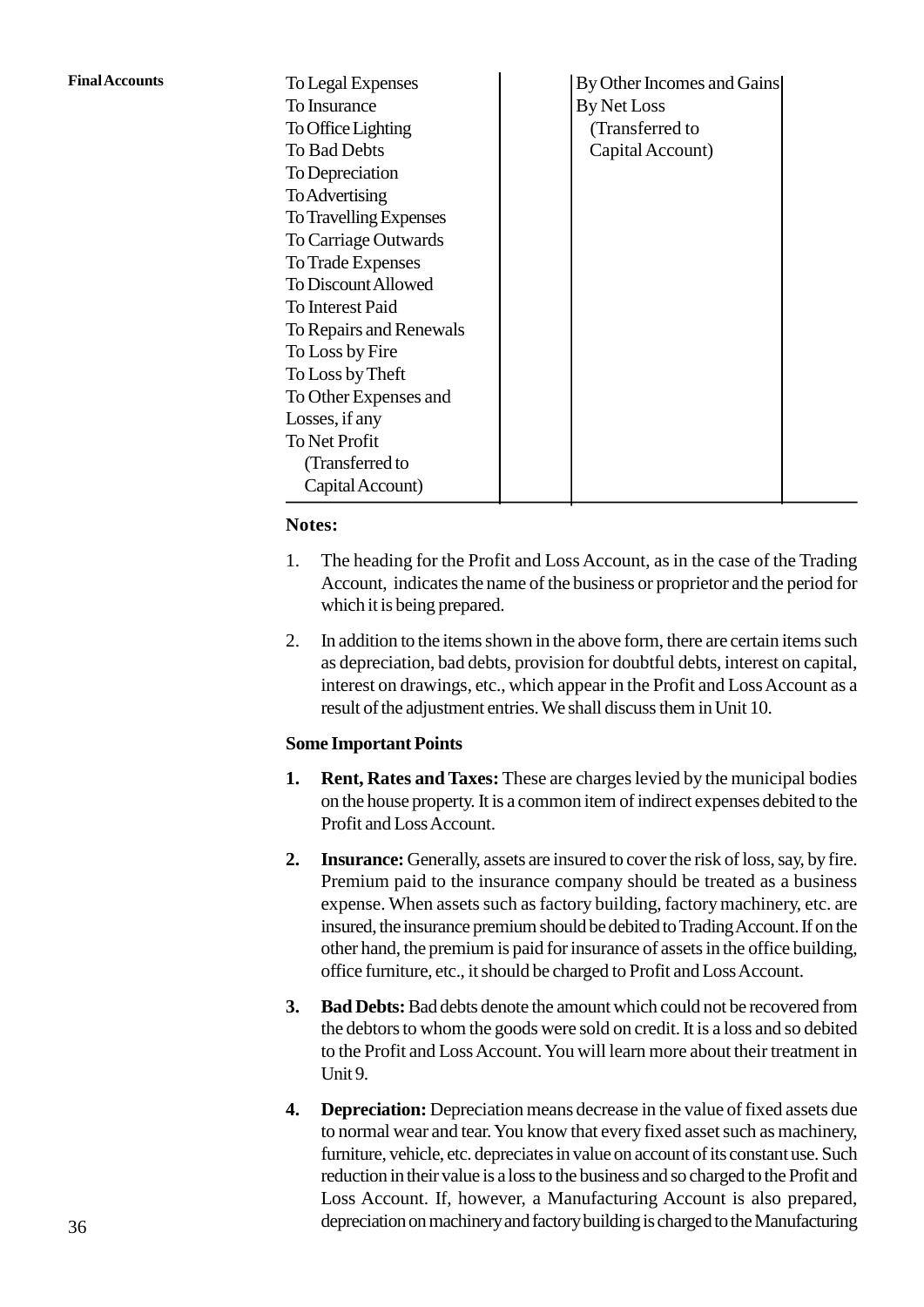Account, while depreciation on office building, office furniture, office equipment, **Final Accounts-I** etc. is charged to the Profit and Loss Account.

- Account, while depreciation on office building, office furniture, office equipment, etc. is charged to the Profit and Loss Account.<br>**5. Trade Expenses:** This item represents various small expenses incurred in the busines Miscellaneous Expenses. **5. Trade Expenses:** This item represents various small expenses incurred in the business. They are also called General Expenses, Sundry Expenses or Miscellaneous Expenses.<br> **6.** Packing: The cost of packing materials such
- and Loss Account. Where packing is essential to make the products fit for sale in the market as in the case of cigarettes, biscuits, medicines, oil, etc. it is called 'packaging' and such expenditure is charged to the Trading Account. materials, etc. for delivery is a distribution expense and hence charged to Profit<br>and Loss Account. Where packing is essential to make the products fit for sale<br>in the market as in the case of cigarettes, biscuits, medici
- sales. The cost of such samples should be treated as a selling expense and so debited to Profit and Loss Account. **1. Samples:** Generally, samples of goods are distributed free of charge to increase sales. The cost of such samples should be treated as a selling expense and so debited to Profit and Loss Account.<br>**8.** Income Tax: It is
- sole trading concern, the tax paid by the proprietor on the profits of the business is treated as a personal expense. Hence, it should be added to drawings or directly deducted from capital.

#### **Illustration 5**

Prepare Profit and Loss Account from the following balance extracted from,the books of a business for the year 2018.

|                                | Rs.      |
|--------------------------------|----------|
| <b>Gross Profit</b>            | 1,85,000 |
| <b>Salaries</b>                | 20,000   |
| <b>Rent and Rates</b>          | 5,000    |
| Stationery                     | 1,000    |
| Postage                        | 500      |
| Insurance                      | 2,000    |
| Repairs                        | 1,500    |
| Depreciation                   | 5,000    |
| Advertisement                  | 5,000    |
| Discount (Dr.)                 | 500      |
| <b>Commission of Salesmen</b>  | 5,000    |
| <b>Bad Debts</b>               | 2,000    |
| Loss by Fire                   | 2,000    |
| <b>Interest on Investments</b> | 2,500    |
| Profit on sale of Investments  | 2,000    |

#### **Solution:**

#### **Profit and Loss Account of …………..… for the year ending December 31, 2018**

| Dr.                  |        | <b>Profit and Loss Account of </b><br>for the year ending December 31, 2018 | Cr.           |
|----------------------|--------|-----------------------------------------------------------------------------|---------------|
| <b>Particulars</b>   |        | <b>Amount   Particulars</b>                                                 | <b>Amount</b> |
|                      | Rs.    |                                                                             | Rs.           |
| <b>To Salaries</b>   | 20,000 | <b>By Gross Profit</b>                                                      | 1,85,000      |
| To Rent and Rates    | 5,000  | (Transferred from                                                           |               |
| <b>To Stationery</b> | 1,000  | Trading $A/c$ )                                                             |               |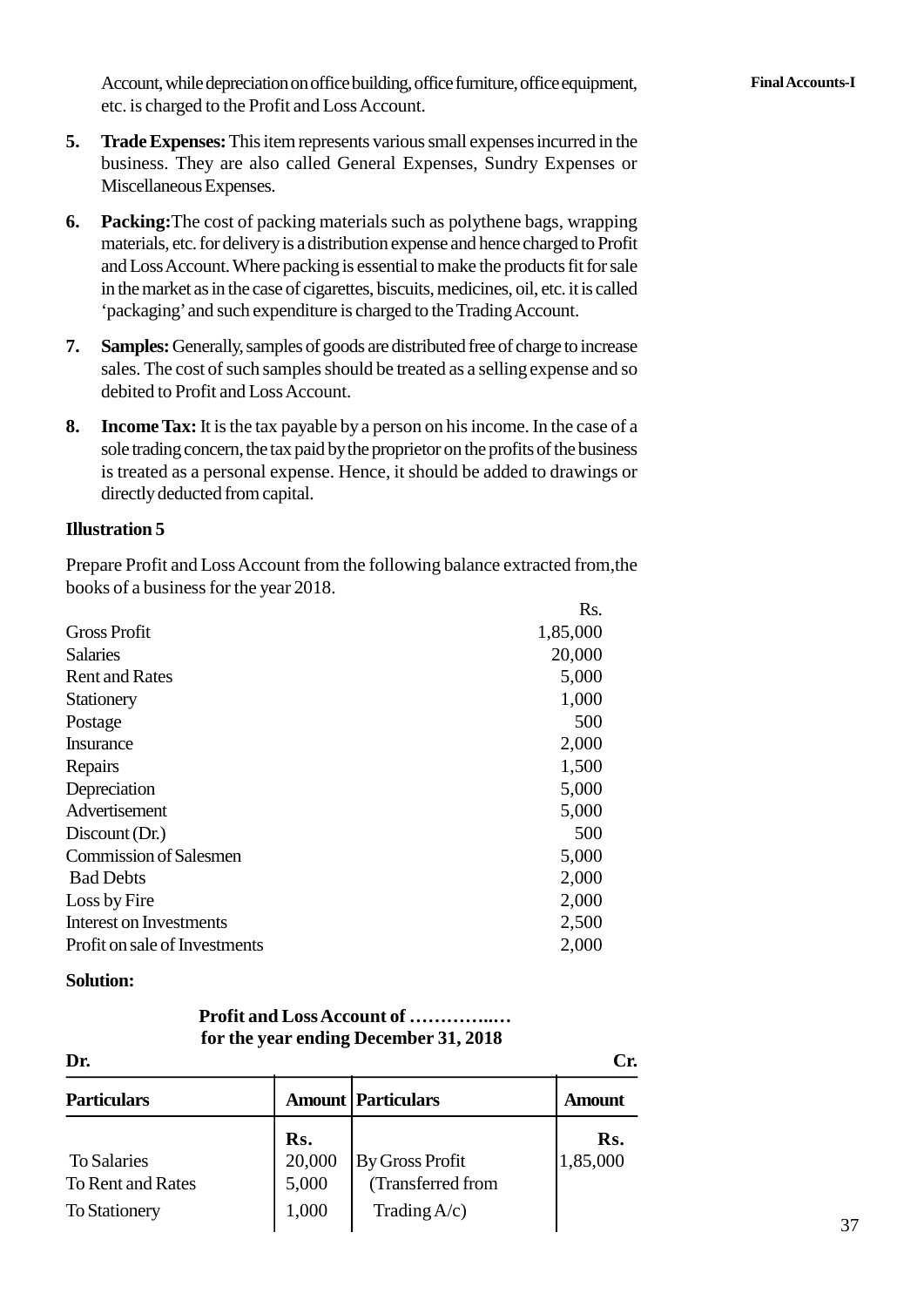| <b>Final Accounts</b> | To Postage                | 500      | By Interest on Investments | 2,500    |
|-----------------------|---------------------------|----------|----------------------------|----------|
|                       | To Insurance              | 2,000    | By Profit on Sale of       |          |
|                       | To Repairs                | 1,500    | Investments                | 2,000    |
|                       | To Depreciation           | 5,000    |                            |          |
|                       | To Advertisement          | 5,000    |                            |          |
|                       | To Discount               | 500      |                            |          |
|                       | To Commission to Salesmen | 5,000    |                            |          |
|                       | To Bad Debts              | 2,000    |                            |          |
|                       | To Loss by Fire           | 2,000    |                            |          |
|                       | To Net Profit             |          |                            |          |
|                       | (Transferred to           |          |                            |          |
|                       | Capital Account)          | 1,40,000 |                            |          |
|                       |                           | 1,89,500 |                            | 1,89,500 |

In Practice, the Trading Account and the Profit and Loss Account are combined and one account called 'Trading and Profit and Loss Account' is prepared. This account is divided into two parts. The first part shows the Gross Profit and the second part shows the Net Profit.

Look at illustration 6 and see how combined Trading and Profit and Loss Account will be prepared.

#### **Illustration 6**

From the following figures, prepare Trading and Profit and Loss Account of Lakshmi & Co. for the year ended December 31, 2018.

|                              | Rs.      |  |
|------------------------------|----------|--|
| Stock on January 1, 2018     | 40,000   |  |
| Purchases                    | 98,000   |  |
| <b>Commission Received</b>   | 650      |  |
| Rent, Rates and Taxes        | 8,600    |  |
| Salaries & Wages             | 12,000   |  |
| <b>Sales</b>                 | 1,62,100 |  |
| Returns Inwards              | 2,400    |  |
| <b>Returns Outwards</b>      | 3,000    |  |
| <b>Sundry Expenses</b>       | 2,500    |  |
| <b>Bank Charges</b>          | 50       |  |
| <b>Discount Received</b>     | 750      |  |
| Carriage on Purchases        | 2,000    |  |
| Discount Allowed             | 530      |  |
| Carriage on Sales            | 1,700    |  |
| <b>Lighting and Heating</b>  | 2,200    |  |
| Postage                      | 300      |  |
| Income from Investments      | 500      |  |
| <b>Commission Paid</b>       | 1,000    |  |
| Interest paid on a bank loan | 550      |  |

The stock on December 31, 2018 was valued at Rs. 26,000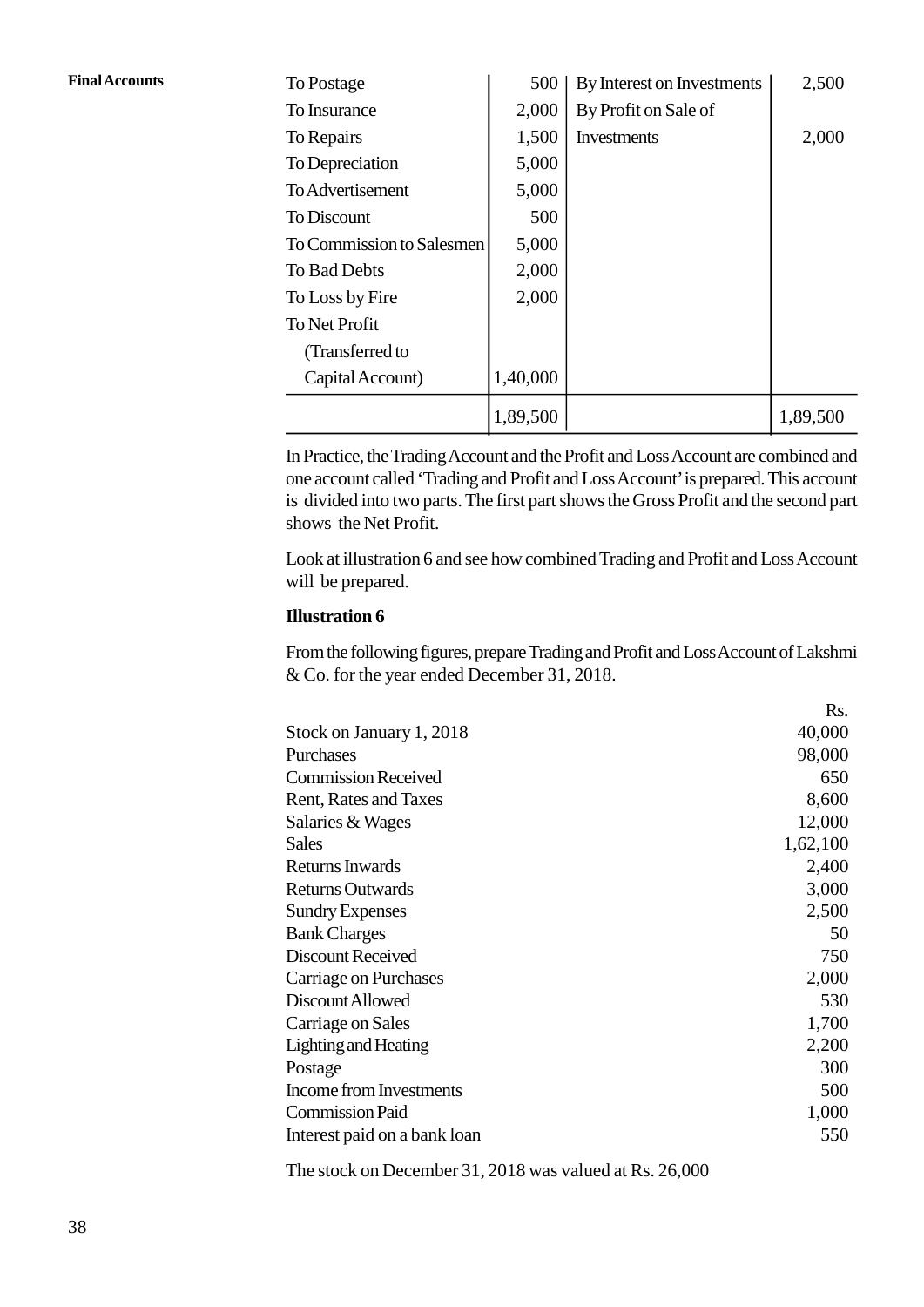#### **Solution:**

| Trading and Profit & Loss Account of Lakshmi & Co. |  |
|----------------------------------------------------|--|
| for the year ended December 31, 2018               |  |

|                               |               | Trading and Profit & Loss Account of Lakshmi & Co.<br>for the year ended December 31, 2018 |               |
|-------------------------------|---------------|--------------------------------------------------------------------------------------------|---------------|
| Dr.                           |               |                                                                                            | Cr.           |
| <b>Particulars</b>            | <b>Amount</b> | <b>Particulars</b>                                                                         | <b>Amount</b> |
| To Opening Stock              | 40,000        | By Sales<br>1,62,100                                                                       |               |
| <b>To Purchases</b><br>98,000 |               | Less: Returns<br>2,400                                                                     | 1,59,700      |
| Less: Returns<br>3,000        | 95,000        | By closing Stock                                                                           | 26,000        |
| To Carriage on Purchase       | 2,000         |                                                                                            |               |
| To Gross Profit c/d           | 48,700        |                                                                                            |               |
|                               | 1,85,700      |                                                                                            | 1,85,700      |
| To Rent. Rates and Taxes      | 8,600         | By Gross Profit b/d                                                                        | 48,700        |
| To Salaries and Wages         | 12,000        | <b>By Commission Received</b>                                                              | 650           |
| To Sundry Expenses            | 2,500         | By Discount received                                                                       | 750           |
| <b>To Bank Charges</b>        | 50            | By Income from Investments                                                                 | 500           |
| <b>To Discount Allowed</b>    | 530           |                                                                                            |               |
| To Carriage on Sales          | 1,700         |                                                                                            |               |
| To Postage                    | 300           |                                                                                            |               |
| <b>To Commission Paid</b>     | 1,000         |                                                                                            |               |
| To Interest paid on loan      | 550           |                                                                                            |               |
| To Lighting & Heating         | 2,200         |                                                                                            |               |
| <b>To Net Profit</b>          | 21,170        |                                                                                            |               |
|                               | 50,600        |                                                                                            | 50,600        |

#### **1.3.3 Closing Entries**

You learnt that all nominal accounts which represent items of expenses and incomes are closed at the end of the accounting year by transfer to either the Trading Account or the Profit and Loss Account. The journal entries passed for such transfer are called closing entries. You also know that accounts relating to expenses and losses always show debit balances while those representing incomes show credit balances. In order to close an account which shows a debit balance and is to be transferred to<br>
the Trading Account we credit the account concerned with an amount equal to its<br>
balance and debit the Trading Account, For example, the the Trading Account we credit the account concerned with an amount equal to its balance and debit the Trading Account, For example, the Carriage Inwards Account Shows a debit balance of Rs. 6,000. The closing entry for this will be as follows: the Trading Account we credit the account concerned with an a<br>balance and debit the Trading Account, For example, the Carriage<br>Shows a debit balance of Rs. 6,000. The closing entry for this w<br>Rs.<br>Trading A/c Dr. 6,000<br>To C

|                         |     | Rs.   | Rs.   |  |
|-------------------------|-----|-------|-------|--|
| Trading $A/c$           | Dr. | 6,000 |       |  |
| To Carriage Inwards A/c |     |       | 6,000 |  |

Similarly, an account which shows a credit balance, will be closed by debiting it with an amount equal to the balance and crediting the Trading Account or Profit and Loss Account, as the case may be. The closing entries are passed in the Journal Proper and it is necessary to pass such entries for preparing the Trading and Profit and Loss Account. The entries required for the items which are to be transferred to the Trading Account are as follows: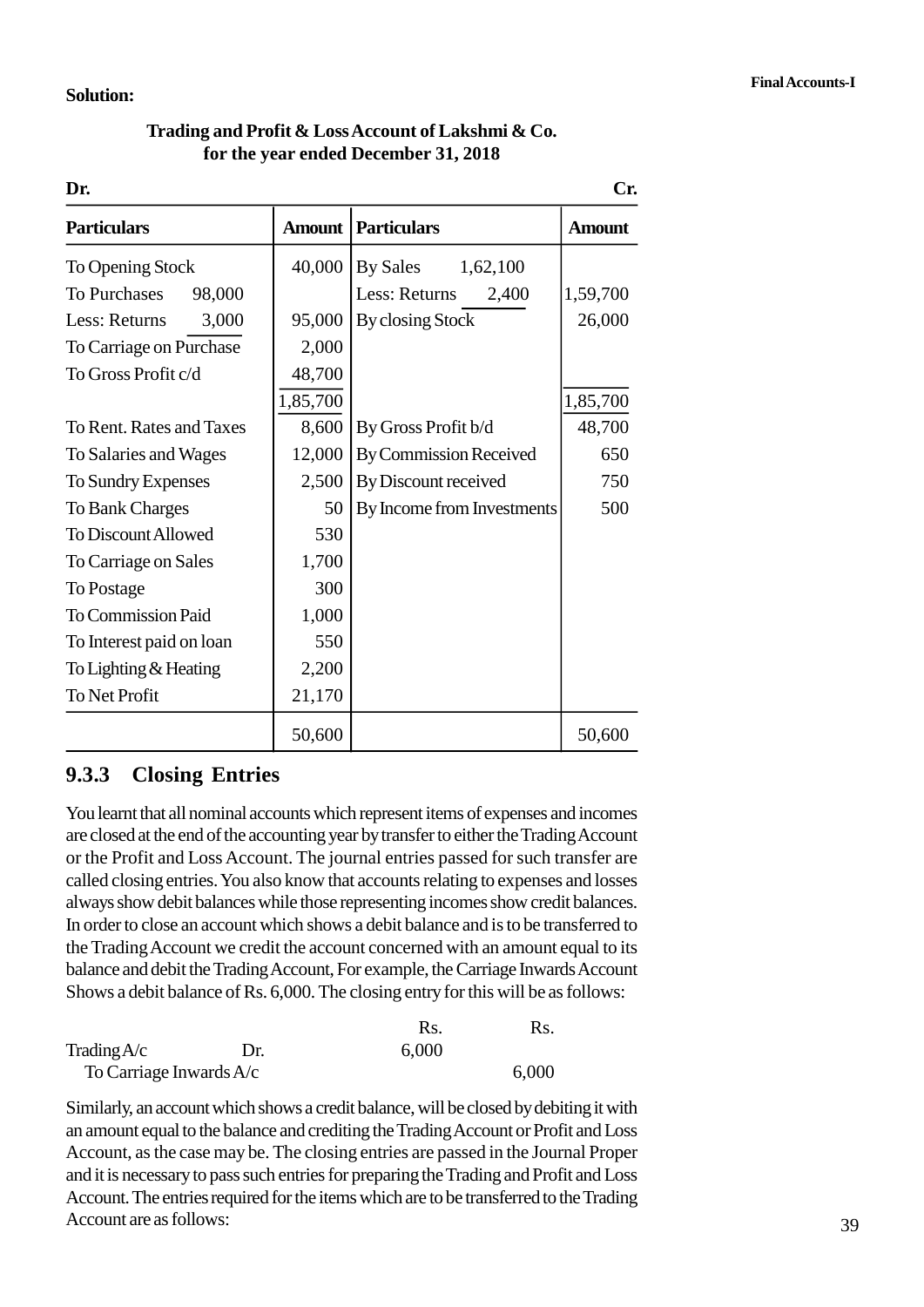Final Accounts 1. Trading Account 1. Trading Account 1. Trading Account 1. Dr. To Stock Account (opening) To Purchases Account To Sales Returns Account To Direct Expenses Accounts (to be credited individually) To Stock Account (opening)<br>
To Purchases Account<br>
To Sales Returns Account<br>
To Direct Expenses Accounts (to be credited individend<br>
2. Sales Account<br>
Dr. Purchases Returns Account<br>
Dr.

| енся жилин                 | LA. |
|----------------------------|-----|
| Purchases Returns Account  | Dr. |
| Stock Account (closing)    | Dr. |
| To Trading Account         |     |
| Trading Account            |     |
| To Profit and Loss Account |     |
| (for Gross Profit)         |     |
|                            |     |

**Note:** If there is gross loss, the closing entry will be just the reverse of the above.

When the closing entry is passed for gross profit or gross loss, the Trading Account stands closed.

The entries required for items to be transferred to the Profit and Loss Account are as follows:

|                | When the closing entry is passed for gross profit or gross loss, the<br>stands closed. |     |
|----------------|----------------------------------------------------------------------------------------|-----|
|                | The entries required for items to be transferred to the Profit and 1<br>as follows:    |     |
| $\mathbf{1}$ . | Profit and Loss Account                                                                | Dr. |
|                | To Expenses/Losses Accounts                                                            |     |
|                | (to be credited individually)                                                          |     |
| 2.             | Incomes/Gains Accounts                                                                 | Dr. |
|                | (to be debited individually)                                                           |     |
|                | To Profit and Loss Account                                                             |     |
| 3.             | <b>Profit and Loss Account</b>                                                         | Dr. |
|                | To Capital Account                                                                     |     |
|                | (for Net Profit)                                                                       |     |

**Note:** If there is net loss, the closing entry will be just the reverse of the above.

| <b>JOURNAL</b> |
|----------------|
|                |

|         | Let us see how closing entries for the items given in illustration 4 will be passed.<br>These are as follows:<br><b>JOURNAL</b>            |      |                             |                                    |
|---------|--------------------------------------------------------------------------------------------------------------------------------------------|------|-----------------------------|------------------------------------|
|         | <b>Name of Account</b>                                                                                                                     | L.F. | Dr.<br><b>Balances</b>      | Cr.<br><b>Balances</b>             |
| 2018    |                                                                                                                                            |      | Rs.                         | Rs.                                |
| Dec. 31 | Trading $A/c$<br>Dr.<br>To Opening Stock A/c<br>To Purchase A/c<br>To Sales Returns A/c<br>To Carnage Inwards A/c<br>(Being closing entry) |      | 1,42,400                    | 40,000<br>98,000<br>2,400<br>2,000 |
| Dec. 31 | Sales Ac<br>Dr.<br>Purchases Returns A/c<br>Dr.<br>Dr.<br>Closing Stock $A/c$<br>To Trading $A/c$<br>(Being closing entry)                 |      | 1,62,100<br>3,000<br>26,000 | 1,91,100                           |

15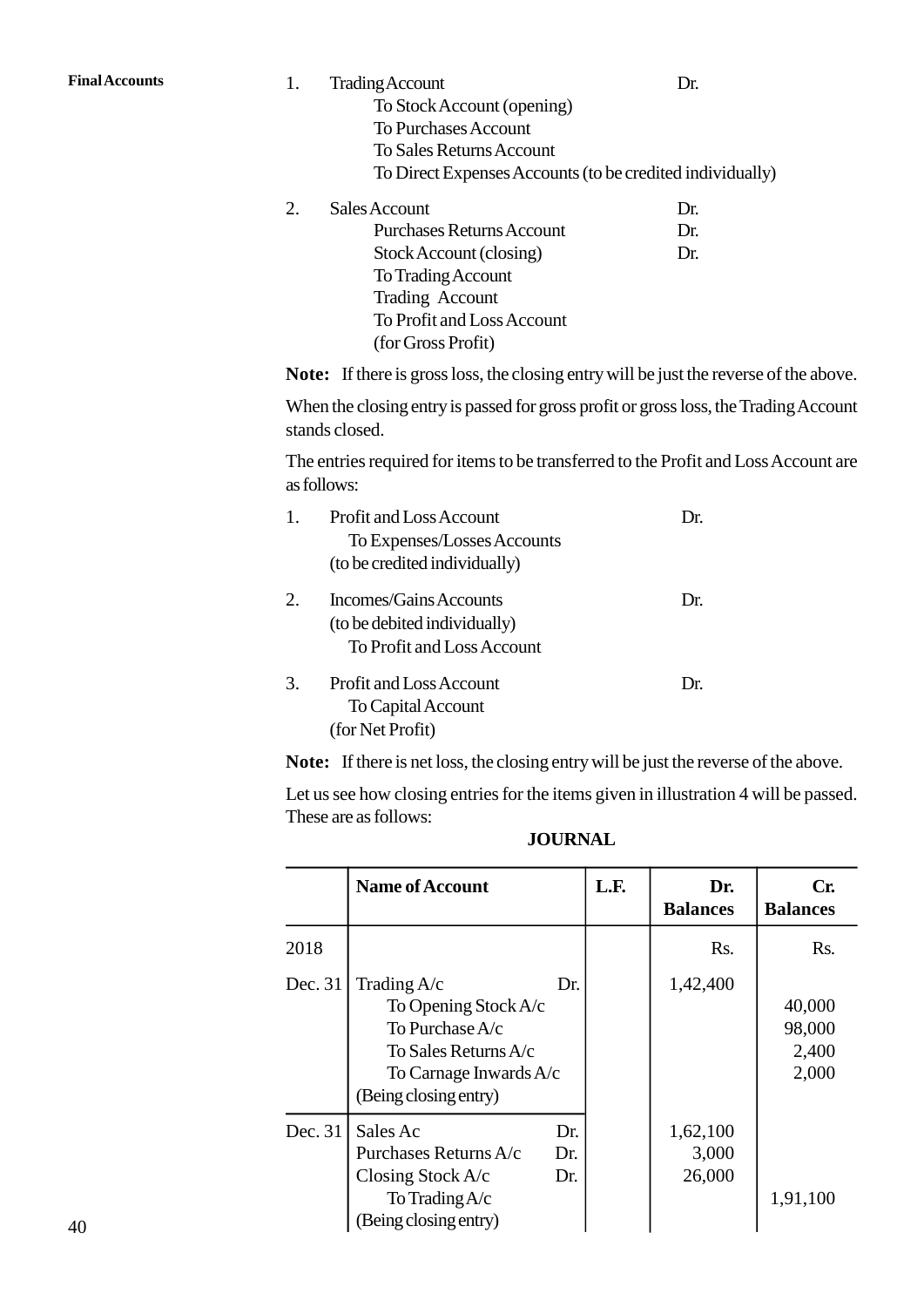| Dec. 31   | Trading A/c<br>Dr.               | 48,700 |        | <b>Final Accounts-I</b> |
|-----------|----------------------------------|--------|--------|-------------------------|
|           | To Profit and Loss A/c           |        | 48,700 |                         |
|           | (Being transfer of gross profit) |        |        |                         |
| Dec. $31$ | Profit and Loss A/c<br>Dr.       | 29,430 |        |                         |
|           | To Rent, Rates & Taxes A/c       |        | 8,600  |                         |
|           | To Salaries & Wages A/c          |        | 12,000 |                         |
|           | To Sundry Expenses A/c           |        | 2,500  |                         |
|           | To Bank Charges A/c              |        | 50     |                         |
|           | To Discount Allowed A/c          |        | 530    |                         |
|           | To Carriage Outwards A/c         |        | 1,700  |                         |
|           | To Postage A/c                   |        | 300    |                         |
|           | To Commission Paid A/c           |        | 1,000  |                         |
|           | To Interest Paid A/c             |        | 550    |                         |
|           | To Lighting & Heating A/c        |        | 2,200  |                         |
|           | (Being closing entry)            |        |        |                         |
| Dec. 31   | Commission Received A/c Dr.      | 650    |        |                         |
|           | Discount Received A/c<br>Dr.     | 750    |        |                         |
|           | Income from Inv. A/c<br>Dr.      | 1,500  |        |                         |
|           | To Profit and Loss A/c           |        | 2,900  |                         |
|           | (Being closing entry)            |        |        |                         |
| Dec. 31   | Profit and Loss A/c<br>Dr.       | 21,170 |        |                         |
|           | To Capital A/c                   |        | 21,170 |                         |
|           | (Being transfer from NP)         |        |        |                         |

#### **Check Your Progress B**

1. Distinguish between Direct and Indirect Expenses.

................................................................................................................ ................................................................................................................ ................................................................................................................ 2. What is the purpose of preparing a Trading Account? ................................................................................................................ ................................................................................................................ ................................................................................................................ ................................................................................................................ 3. State whether the following statements are**True**or**False.** i) The gross profit is the difference of total sales and credit sales …………………………….…………..…………. State whether the following statements are **Trueor False.**<br>i) The gross profit is the difference of total sales and credit sales<br>iii) Direct expenses are those expenses which are directly attributable to purchase of goods for resale …………………… ……….

iii) Stock is valued at cost or market price whichever is lower ........ ...........……….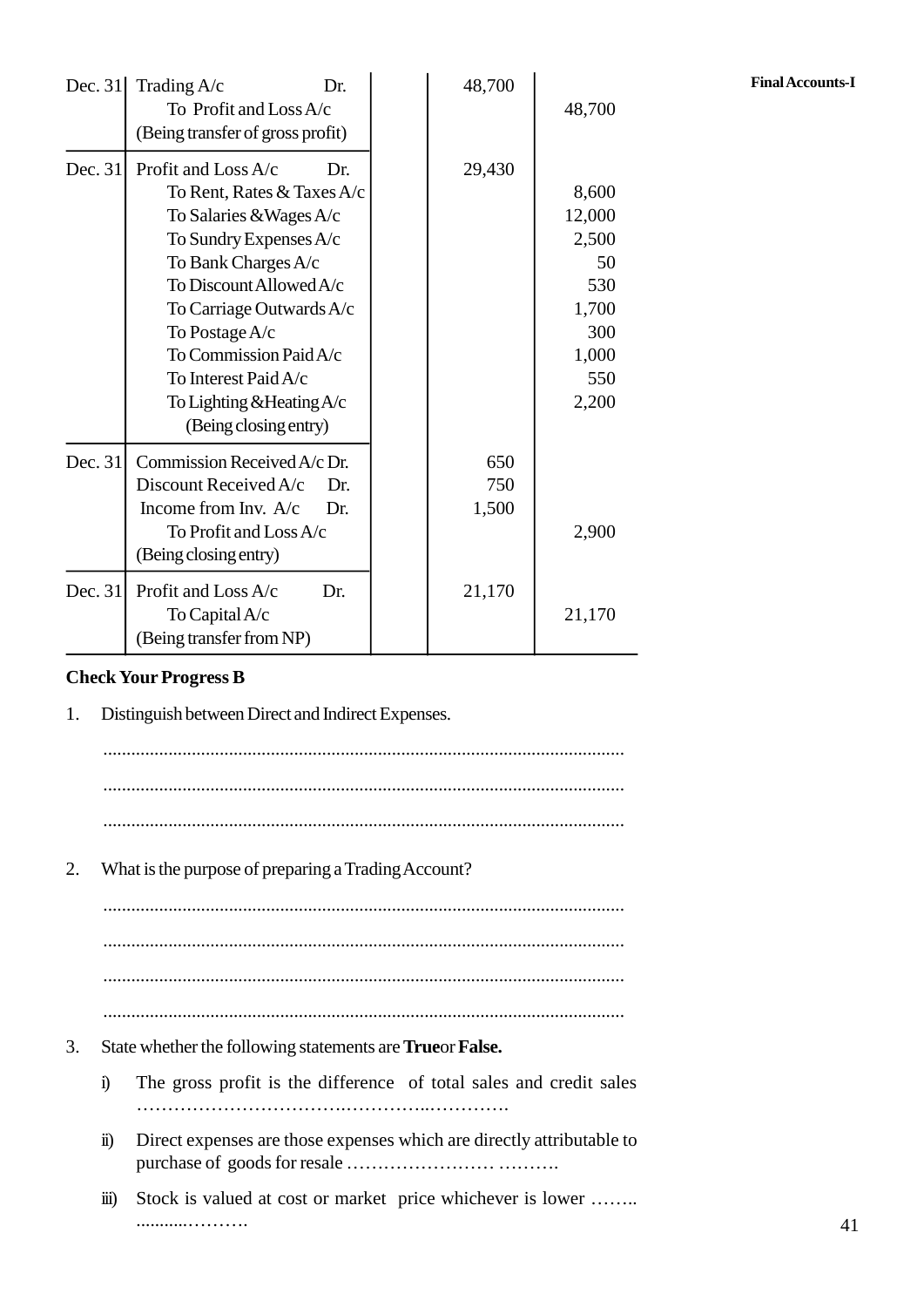| <b>Final Accounts</b> |   | iv)                  | The net profit is the excess of gross profit and other incomes over the  |
|-----------------------|---|----------------------|--------------------------------------------------------------------------|
|                       |   |                      |                                                                          |
|                       |   | V)                   | Income tax paid in case of a proprietary x concernischarged to Profitand |
|                       |   | VI)                  | Trade Expenses are charged to Trading Account                            |
|                       | 4 | Fill in the blanks:  |                                                                          |
|                       |   | $\ddot{1}$           | CarriageOutwardsisan example of  expenses.                               |
|                       |   | $\ddot{\mathbf{n}}$  | Cost of goods sold is equal to opening stock plus less                   |
|                       |   | $\ddot{\mathbf{m}}$  | Cost of samples distributed free of cost are treated as  expenses.       |
|                       |   | iv)                  |                                                                          |
|                       |   | V)                   |                                                                          |
|                       |   | $\vec{v}$            |                                                                          |
|                       | 5 |                      | Ascertain the cost of goods sold from the following data:                |
|                       |   |                      | Rs.                                                                      |
|                       |   | Direct Expenses      | 8,000                                                                    |
|                       |   | <b>Opening Stock</b> | 12,000                                                                   |
|                       |   | Purchases            | 80,000                                                                   |
|                       |   | <b>Interest Paid</b> | 500                                                                      |

#### **1.4 BALANCE SHEET**

Closing Stock 10,000

After ascertaining the net profit or net loss by preparing the Trading and Profit and Loss Account, the final step in preparing final accounts is the preparation of Balance Sheet. The purpose of Balance Sheet is to ascertain the financial position of a business i.e., to know what the business owes and what it owns on a certain date. Hence it shows all assets and liabilities of the business as at the end of the accounting year.

You know that final accounts are prepared from the Trial Balance. All items of expense and income appearing in Trial Balance are transferred to the Trading and Profit and Loss Account. The remaining items which represent the balances of personal and real accounts are shown in the Balance Sheet. The accounts showing debit balances represent assets and those showing credit balances represent liabilities.

Look at Figure 1.3 and note how various assets and liabilities appear in the Balance Sheet.

```
Table 1:3 : Balance Sheet of ………..
       as on ……………..
```

|                            |        | Table 1:3 : Balance Sheet of<br>$as \text{ on } \dots \dots \dots \dots \dots$ |         |
|----------------------------|--------|--------------------------------------------------------------------------------|---------|
| Dr.                        |        |                                                                                | Cr.     |
| <b>Liabilities</b>         | Amount | <b>Assets</b>                                                                  | Amount. |
| <b>Current Liabilities</b> | Rs.    | <b>Current Assets</b>                                                          | Rs.     |
| <b>Bank Overdraft</b>      |        | Cash in hand                                                                   |         |
| <b>Bills Payable</b>       |        | <b>Bills Receivable</b>                                                        |         |
| <b>Sundry Creditors</b>    |        | Cash at bank                                                                   |         |

17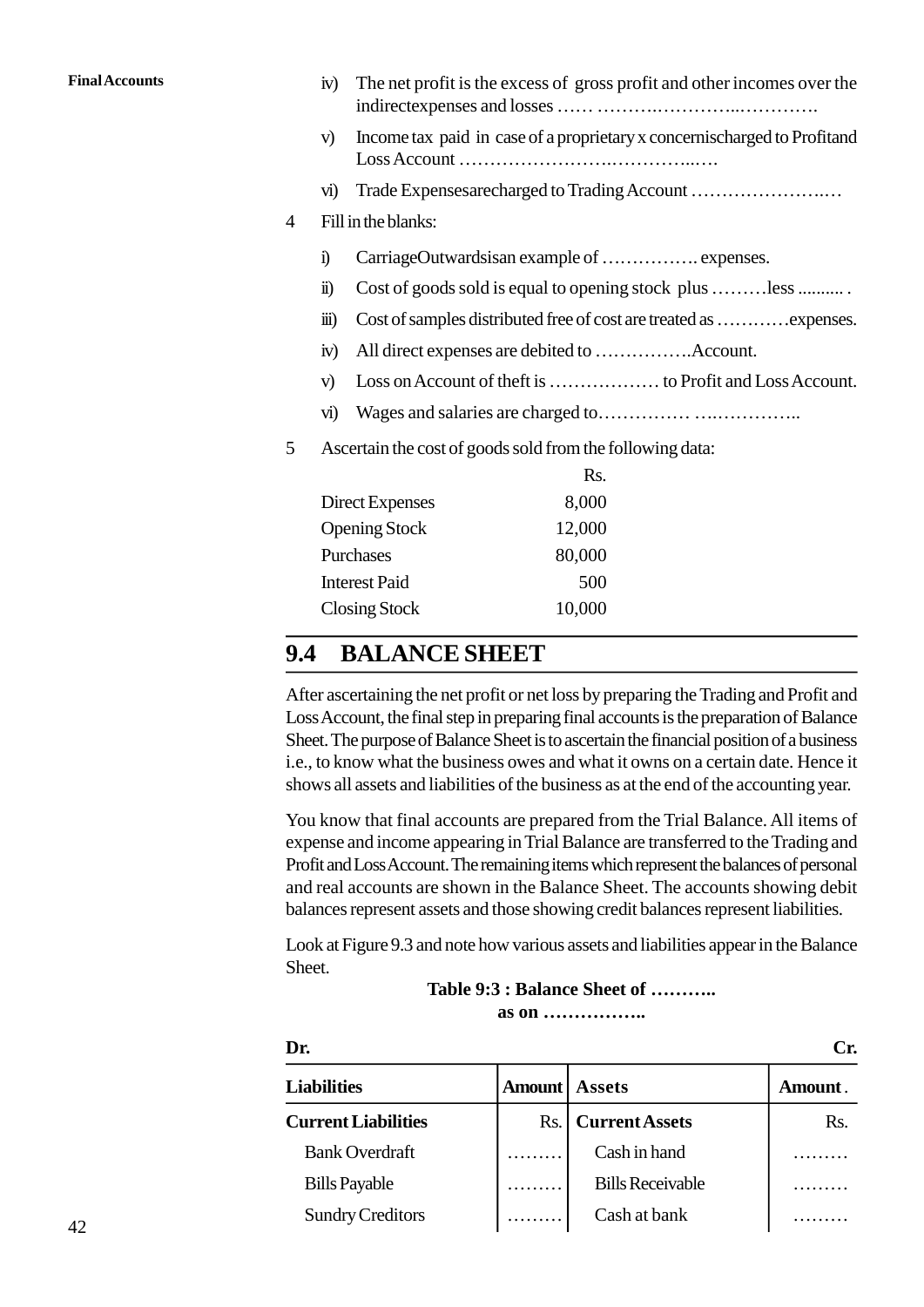|                              | <b>Sundry Debtors</b>  | Fi |
|------------------------------|------------------------|----|
| <b>Long-term Liabilities</b> | <b>Closing Stock</b>   |    |
| Loan                         | <b>Investments and</b> |    |
| Mortgages                    | <b>Fixed Assets</b>    |    |
| Capital Balance<br>          | <b>Vehicles</b>        |    |
| Add: Net Profit<br>          | Furniture              |    |
|                              | Plant & Machinery      |    |
| Less: Drawings               | Land $&$ Buildings     |    |
|                              | Goodwill               |    |
|                              |                        |    |
|                              |                        |    |

You should know that the Balance Sheet is prepared to ascertain the financial position at a particular point of time and not for a period. Hence the heading of the Balance Sheet will always read 'Balance Sheet as on ……….'(usually last date of the accounting year).

The total of assets should always be equal to the total of liabilities. If however, they do not tally, it would mean that some errors have been committed while preparing the final accounts. You must recheck the treatment of all items including the arithmetical aspect, and make the corrections where necessary so that the Balance Sheet tallies.

**Assets:** The term 'assets' denote the economic resources (property) of the business and includes all current and fixed assets. You know current assets are those assets which are likely to be realised within a period of one year (or during the normal operating cycle) and includes cash, stock, debtors, bills receivable, short-term investments, etc. The fixed assets, on the other hand, are those assets which are acquired for use in the business over a long period. They may be tangible like machinery and furniture, or intangible like goodwill, patents, etc. The assets also include certain expenses and losses which have not been written off in full. Examples of such expenses are: formation expenses, expenses incurred on issue of shares and debentures, unwritten amount of expenditure on advertising, etc. These are shown as the last item under 'Assets' in the Balance Sheet.

**Liabilities:** The term 'liabilities' denote all claims against the assets of the business whether those of the outsiders (creditors) or those of the owners of the business. The outsider's claim may be sub-divided into (i) current liabilities, and (ii) long-term liabilities. These are shown separately in the Balance Sheet (see Figure 9.3). The current liabilities are those obligation which are likely to be met within one year (or during the normal operating cycle). The long-term liabilities refer to item like loans which are not to be paid in the near future. The owner's claim is shown as capital after adjusting it with the amount of net profit and drawings during the year.

Look at illustration 7 and see how Balance Sheet is prepared from given list of balances.

#### **Illustration 7**

|                                        |           | From the following balances extracted from the books of Deepak Brothers, prepare |          |
|----------------------------------------|-----------|----------------------------------------------------------------------------------|----------|
| Balance Sheet as on December 31, 2018. |           |                                                                                  |          |
|                                        | Rs.       |                                                                                  | Rs.      |
| Capital                                | 12,00,000 | <b>Bills Payable</b>                                                             | 40,000   |
| Net Profit for 2018                    | 6,00,000  | Debtors                                                                          | 2,50,000 |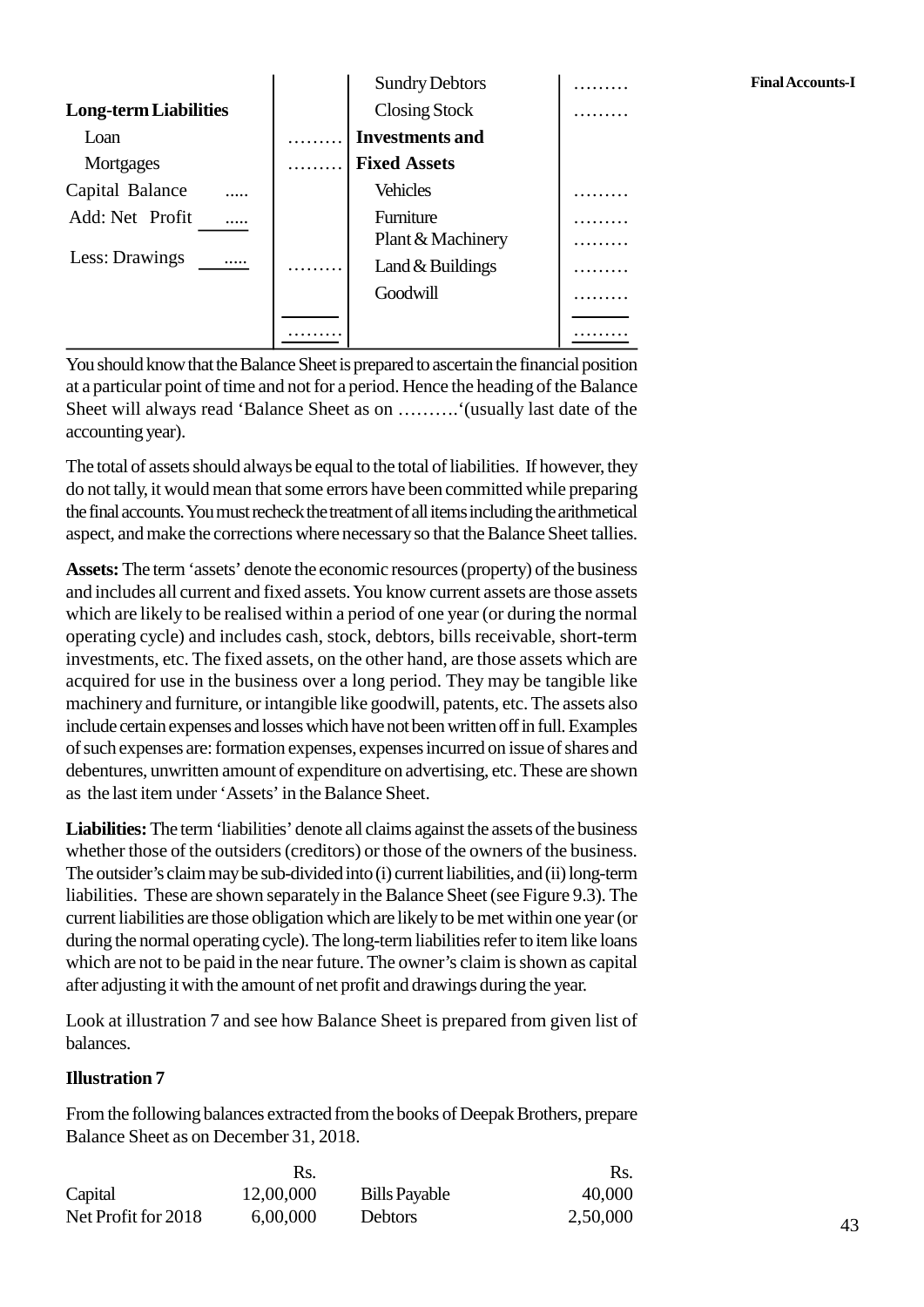| <b>Final Accounts</b> | Land $&$ Buildings                   | 7,00,000 | <b>Bills Receivable</b> | 50,000   |  |
|-----------------------|--------------------------------------|----------|-------------------------|----------|--|
|                       |                                      |          | Loan                    | 1,60,000 |  |
|                       | Plant & Machinery                    | 4,00,000 | <b>Bank Overdraft</b>   | 20,000   |  |
|                       | (after depreciation)                 |          | Cash in hand            | 60,000   |  |
|                       | Furniture (afterdepreciation) 50,000 |          | Loose Tools             | 50,000   |  |
|                       | Investment                           | 3,50,000 | Goodwill                | 1,00,000 |  |
|                       | Creditors                            | 2,00,000 | Closing stock           | 1,85,000 |  |
|                       | Trade marks                          | 25,000   |                         |          |  |
|                       |                                      |          |                         |          |  |

#### **Solution:**

| <b>Balance Sheet of Deepak Brothers as on December 31, 2018</b> |  |
|-----------------------------------------------------------------|--|
|-----------------------------------------------------------------|--|

| Trade marks                                                     | 25,000        |                         |               |  |  |
|-----------------------------------------------------------------|---------------|-------------------------|---------------|--|--|
| <b>Solution:</b>                                                |               |                         |               |  |  |
| <b>Balance Sheet of Deepak Brothers as on December 31, 2018</b> |               |                         |               |  |  |
| <b>Liabilities</b>                                              | <b>Amount</b> | <b>Assets</b>           | <b>Amount</b> |  |  |
| <b>Current Liabilities</b>                                      | Rs.           | <b>Current Assets</b>   | Rs,           |  |  |
| <b>Bank Overdraft</b>                                           | 20,000        | Cash in Hand            | 60,000        |  |  |
| <b>Bills Payable</b>                                            | 40,000        | <b>Bills Receivable</b> | 50,000        |  |  |
| <b>Sundry Creditors</b>                                         | 2,00,000      | <b>Sundry Debtors</b>   | 2,50,000      |  |  |
|                                                                 |               | Stock in Hand           | 1,85,000      |  |  |
|                                                                 |               | Investments             | 3,50,000      |  |  |
| <b>Long-term Liabilities</b>                                    |               |                         |               |  |  |
| Loan                                                            | 1,60,000      |                         |               |  |  |
| Capital                                                         |               | <b>Fixed Assets</b>     |               |  |  |
| Balance as on                                                   |               | Loose Tools             | 50,000        |  |  |
| 12,00,000<br>Jan. 1, 2018                                       |               | Furniture               | 50,000        |  |  |
| Add: Net Profit 6,00,000                                        | 18,00,000     | Plant & Machinery       | 4,00,000      |  |  |
|                                                                 |               | Land $&$ Buildings      | 7,00,000      |  |  |
|                                                                 |               | <b>Trade Marks</b>      | 25,000        |  |  |
|                                                                 |               | Goodwill                | 1,00,000      |  |  |
|                                                                 | 22,20,000     |                         | 22,20,000     |  |  |

Now Look at illustration 8. It shows how the Trading and Profit and Loss Account and the Balance Sheet are prepareed from a given Trial Balance.

#### **Illustration 8**

From the following Trial Balance of Gupta & Sons, prepare Trading and Profit and Loss Account for the year ended December 31, 2018 and a Balance Sheet as on that date.

#### **Trial Balance**

| Loss Account for the year ended December 31, 2018 and a Balance Sheet as on<br>that date.<br><b>Trial Balance</b> |                        |                        |  |  |
|-------------------------------------------------------------------------------------------------------------------|------------------------|------------------------|--|--|
| <b>Particulars</b>                                                                                                | Dr.<br><b>Balances</b> | Cr.<br><b>Balances</b> |  |  |
|                                                                                                                   | Rs.                    | R <sub>S</sub> .       |  |  |
| Capital                                                                                                           |                        | 5,00,000               |  |  |
| <b>Sales</b>                                                                                                      |                        | 10,00,000              |  |  |
| <b>Sales Returns</b>                                                                                              | 25,000                 |                        |  |  |
| <b>Purchases</b>                                                                                                  | 5,00,000               |                        |  |  |
| <b>Purchase Returns</b>                                                                                           |                        | 15,000                 |  |  |
| Inventory on $1.1.2018$                                                                                           | 60,000                 |                        |  |  |
| Land & Pilings                                                                                                    | 4,00,000               |                        |  |  |
| Plant & Machinery                                                                                                 | 2,50,000               |                        |  |  |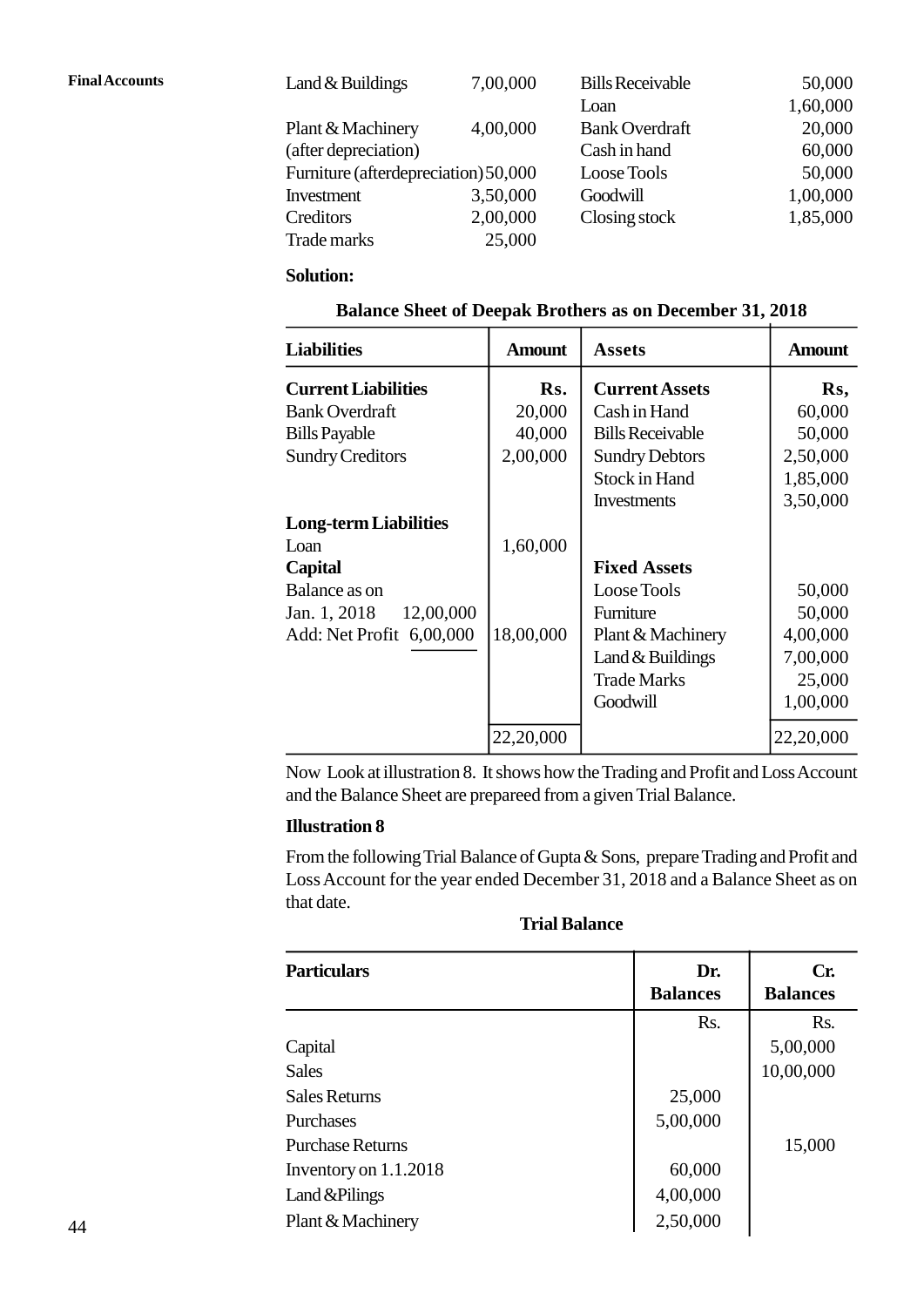| Furniture                                                             | 1,00,000  |           | <b>Final Accounts-I</b> |
|-----------------------------------------------------------------------|-----------|-----------|-------------------------|
| <b>Wages</b>                                                          | 50,000    |           |                         |
| Carriage Inwards                                                      | 10,000    |           |                         |
| Carriage Outwards                                                     | 5,000     |           |                         |
| Cartage                                                               | 5,000     |           |                         |
| <b>Salaries</b>                                                       | 40,000    |           |                         |
| Loan                                                                  |           | 2,60,000  |                         |
| Debtors                                                               | 1,50,000  |           |                         |
| Creditors                                                             |           | 85,000    |                         |
| <b>Bills Receivable</b>                                               | 40,000    |           |                         |
| Acceptances                                                           |           | 10,000    |                         |
| <b>General Expenses</b>                                               | 20,000    |           |                         |
| Rent & Rates                                                          | 10,000    |           |                         |
| <b>Investments</b>                                                    | 50,000    |           |                         |
| Cash in Hand                                                          | 50,000    |           |                         |
| <b>Bank Overdraft</b>                                                 |           | 10,000    |                         |
| Discount Allowed                                                      | 4,500     |           |                         |
| Depreciation on                                                       |           |           |                         |
| Plant & Machinery                                                     | 50,000    |           |                         |
| <b>Interest on Investments</b>                                        |           | 5,000     |                         |
| <b>Interest on Bank Overdraft</b>                                     | 500       |           |                         |
| Goodwill                                                              | 60,000    |           |                         |
| <b>Bad Debts</b>                                                      | 5,000     |           |                         |
|                                                                       | 18,85,000 | 18,85,000 |                         |
| The inventory on December $31, 2018$ was valued at $P_8$ , $1,00,000$ |           |           |                         |

The inventory on December 31, 2018 was valued at Rs. 1,00,000.

#### **Solution:**

# **For the year ended December 31, 2018**

| For the year ended December 31, 2018 |                  |                           |               |  |
|--------------------------------------|------------------|---------------------------|---------------|--|
| Dr.                                  |                  |                           | Cr.           |  |
| <b>Particulars</b>                   | Amount           | <b>Particulars</b>        | <b>Amount</b> |  |
|                                      | R <sub>S</sub> . |                           | Rs.           |  |
| To Inventory (Opening)               | 60,000           | 10,00,000<br>By Sales     |               |  |
| To Purchases<br>5,00,000             |                  | Less: Returns<br>25,000   | 9,75,000      |  |
| 15,000<br>Less: Returns              | 4,85,000         | By Inventory (Closing)    | 1,00,000      |  |
| To Wages                             | 50,000           |                           |               |  |
| To Carriage Inwards                  | 10,000           |                           |               |  |
| To Cartage                           | 5,000            |                           |               |  |
| To Gross Profit c/d                  | 4,65,000         |                           |               |  |
|                                      | 10,75,000        |                           | 10,75,000     |  |
| To Carriage Outwards                 | 5,000            | By Gross Profit b/d       | 4,65,000      |  |
| <b>To Salaries</b>                   | 40,000           | By Interest on Investment | 5,000         |  |
| To General Expenses                  | 20,000           |                           |               |  |
| To Rent and Rates                    | 10,000           |                           |               |  |
| <b>To Discount</b>                   | 4,500            |                           |               |  |
| To Bad debts                         | 5,000            |                           |               |  |
| To Depreciation                      | 50,000           |                           |               |  |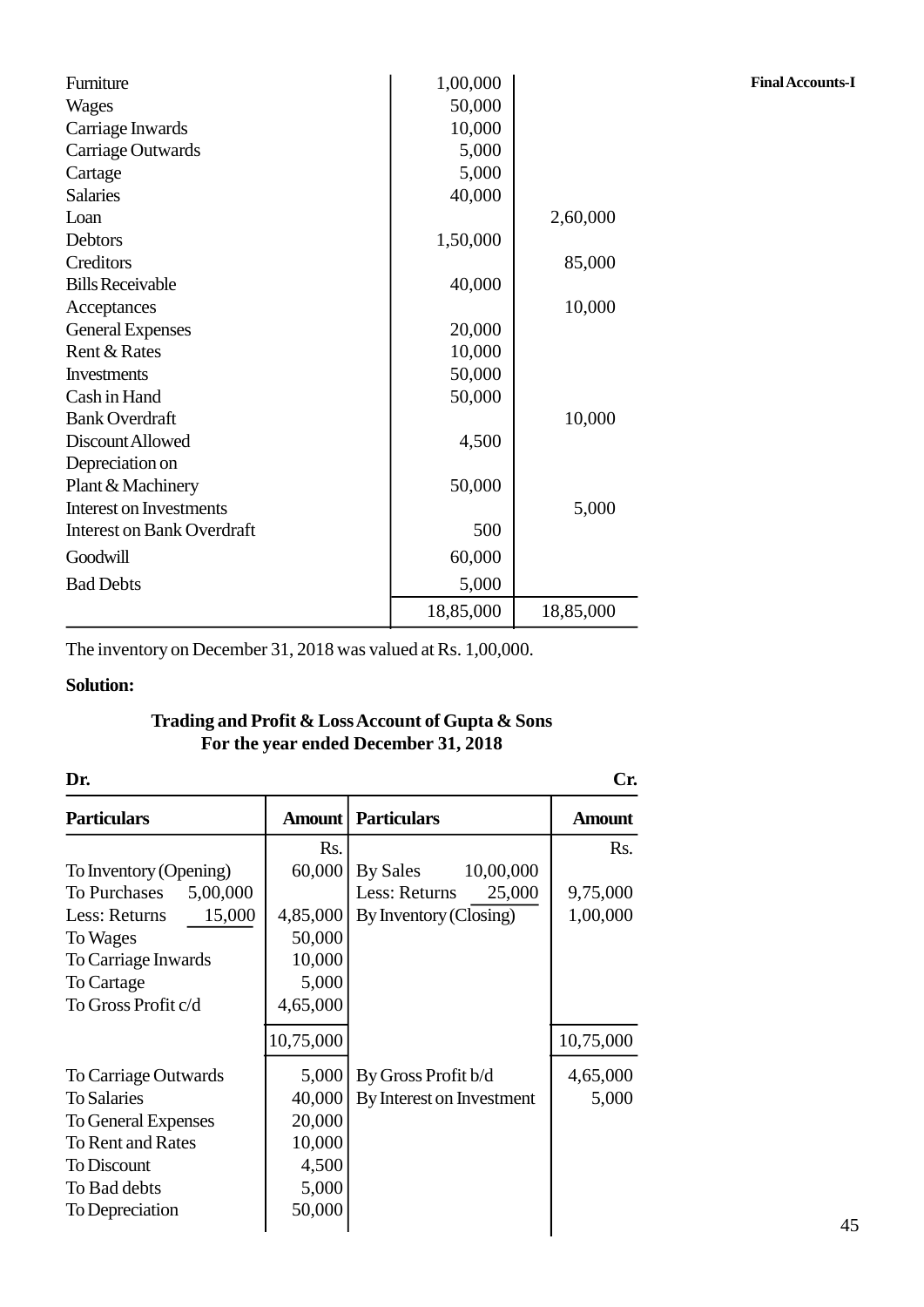| To Interest on Bank<br>overdraft                     | 500      |          |
|------------------------------------------------------|----------|----------|
| To Net Profit<br>(Transferred to<br>Capital Account) | 3,35,000 |          |
|                                                      | 4,70,000 | 4,70,000 |

| Capital Account)                                      |               |                          |               |  |  |  |
|-------------------------------------------------------|---------------|--------------------------|---------------|--|--|--|
|                                                       | 4,70,000      |                          | 4,70,000      |  |  |  |
| Balance Sheet of Gupta & Sons as on December 31, 2018 |               |                          |               |  |  |  |
| <b>Liabilities</b>                                    | <b>Amount</b> | <b>Assets</b>            | <b>Amount</b> |  |  |  |
|                                                       | Rs.           |                          | Rs.           |  |  |  |
| 5,00,000<br>Capital                                   |               |                          |               |  |  |  |
| Add: Net Profit 3,35,000                              | 8,35,000      | Goodwill                 | 60,000        |  |  |  |
| Loan                                                  | 2,60,000      | Land $&$ Building        | 4,00,000      |  |  |  |
| Creditors                                             | 85,000        | Plant & Machinery        | 2,50,000      |  |  |  |
| Acceptances                                           | 10,000        | Furniture                | 1,00,000      |  |  |  |
| <b>Bank Overdraft</b>                                 | 10,000        | Investment               | 50,000        |  |  |  |
|                                                       |               | Inventory (closing)      | 1,00,000      |  |  |  |
|                                                       |               | <b>Debtors</b>           | 1,50,000      |  |  |  |
|                                                       |               | <b>Bills Receivables</b> | 40,000        |  |  |  |
|                                                       |               | Cash in Hand             | 50,000        |  |  |  |
|                                                       | 12,00,000     |                          | 12,00,000     |  |  |  |
|                                                       |               |                          |               |  |  |  |

**Note:** In the above Balance Sheet all assets and liabilities have been shown ü' the order of permanence.

# **1.5 VERTICAL PRESENTATION OF FINAL ACCOUNTS**

The Trading and Profit and Loss Account and the Balance Sheet have so far been presented as a two-sided statement.But, in practice, it is not necessary to present the final accounts in this form. Nowadays many firms present them in a simpler and more intelligible form which is called a 'narrative style' or 'vertical presentation'. According to this style the Trading and Profit and Loss Account as well as the Balance Sheet are shown in the form of vertical statements. This form of presentation is adopted by many companies for publication of their final accounts. It helps the users of financial statements to appreciate the significance of different items without any difficulty. They can easily interpret the data and judge the profitability and the financial position of the company.

Look at Figure 1.4 and study how various items are shown in the Trading and Profit and Loss Account and the Balance Sheet in vertical form.

| Table 1.4: Trading and Profit and Loss Account of for  the |
|------------------------------------------------------------|
|                                                            |

|                                 | Rs. | Rs. |
|---------------------------------|-----|-----|
| <b>SALES</b>                    |     |     |
| <b>Less Cost of Goods Sold:</b> |     |     |
| <b>Opening Stock</b>            |     |     |
| <b>Add: Purchases</b>           |     |     |
| <b>Add: Direct Expenses</b>     |     |     |
|                                 |     |     |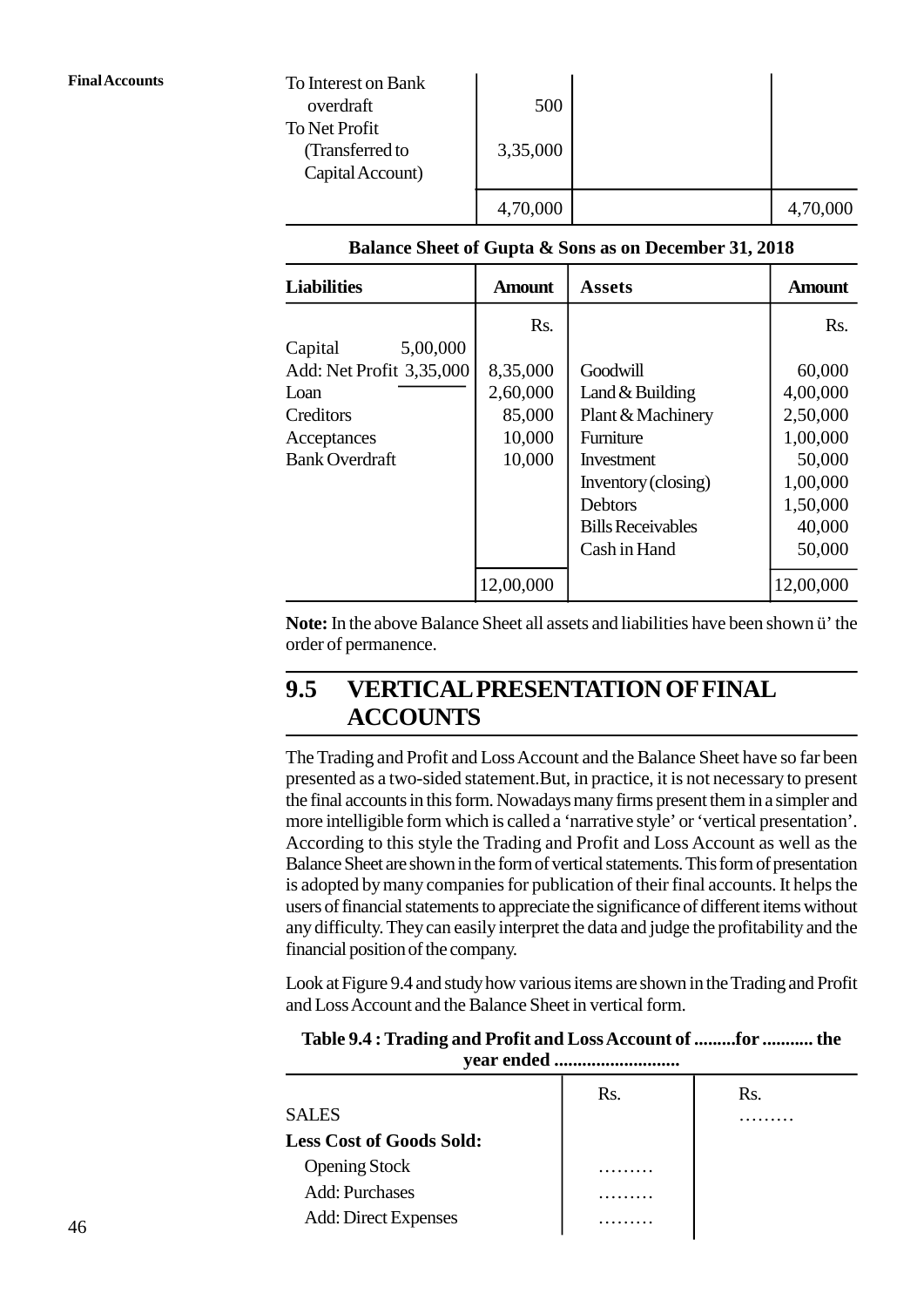## ……… **Final Accounts-I**

| Less Closing Stock                                                         | .<br>. |             |
|----------------------------------------------------------------------------|--------|-------------|
| <b>GROSS PROFIT</b><br>Add Other incomes<br><b>Less Indirect Expenses:</b> |        | .<br>.<br>. |
| <b>Salaries</b><br>Rent<br><b>Sundry Expenses</b><br>Insurance             |        |             |
| <b>NET PROFIT</b>                                                          |        |             |

#### **Balance Sheet of…………….**

|                                  | as on |   |            |
|----------------------------------|-------|---|------------|
| <b>Fixed Assets:</b>             |       |   |            |
| Land and Buildings               |       | . |            |
| Plant and Machinery              |       |   |            |
| <b>Furniture and Fixtures</b>    |       |   |            |
| <b>Vehicles</b>                  |       |   | .          |
| <b>Current Assets:</b>           |       |   |            |
| Stock-in-hand                    |       |   |            |
| <b>Debtors</b>                   |       |   |            |
| Cash at bank                     |       |   |            |
| Cash in hand                     |       |   |            |
| <b>Less Current Liabilities:</b> |       | . |            |
| Creditors                        |       |   |            |
| <b>Bills Payable</b>             |       |   |            |
| <b>Working Capital</b>           |       | . |            |
|                                  |       |   |            |
| <b>Financed by:</b>              |       |   |            |
| Capital:                         |       |   |            |
| Balance as on 1.1.2018           |       | . |            |
| Add Net Profit for the year      |       |   |            |
|                                  |       |   |            |
| Less: Drawings                   |       | . | <b>.</b> . |
| Loans                            |       |   |            |
|                                  |       |   | .          |
|                                  |       |   |            |

Look at illustration 9 and study how Trading and Profit and Loss Account and the Balance Sheet have been prepared for vertical presentation.

#### **Illustration 9**

From the information given in illustration 6, prepare Trading and Profit and Loss Account and the Balance Sheet in the vertical form.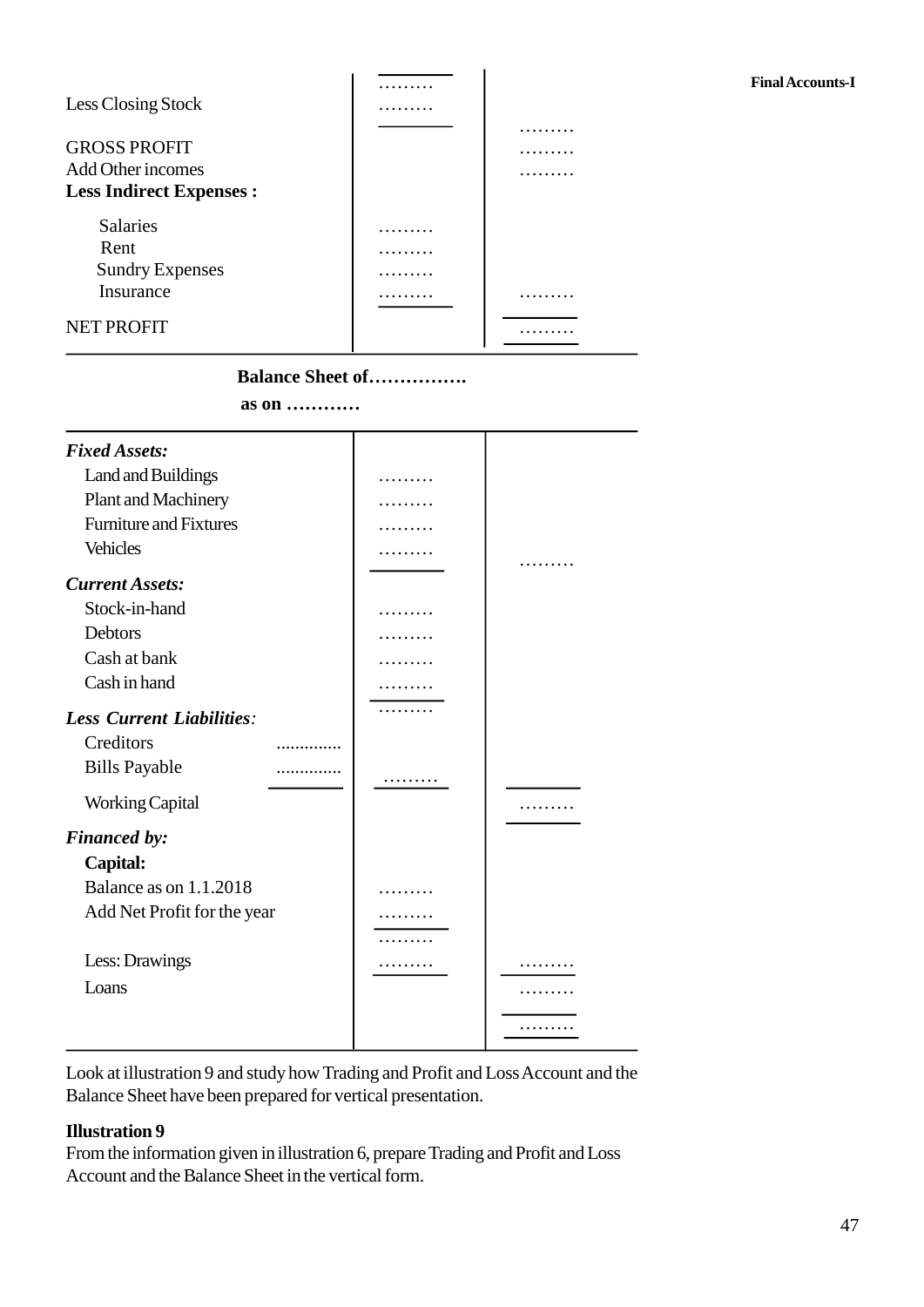| Trading and Profit and Lass Account of Gupta & Sons |  |
|-----------------------------------------------------|--|
| for the year ended December 31, 2018                |  |

| Solution:                                           |          |          |
|-----------------------------------------------------|----------|----------|
| Trading and Profit and Lass Account of Gupta & Sons |          |          |
| for the year ended December 31, 2018                |          |          |
| <b>Sales Less Returns</b>                           | Rs.      | Rs.      |
| $(Rs. 10,00,000 - Rs. 25,000)$                      |          | 9,75,000 |
| <b>Less: Cost of Goods Sold:</b>                    |          |          |
| Inventory (beginning)                               | 60,000   |          |
| <b>Add: Purchases less Returns</b>                  |          |          |
| $(Rs. 5,00,000 - Rs. 15,000)$                       | 4,85,000 |          |
| Add: Wages                                          | 50,000   |          |
| Add: Carriage Inwards                               | 10,000   |          |
| Add: Cartage                                        | 5,000    |          |
|                                                     | 6,10,000 |          |
| Less: Inventory (ending)                            | 1,00,000 | 5,10,000 |
|                                                     |          |          |
| <b>GROSS PROFIT</b>                                 |          | 4,65,000 |
| Add: interest on Investments                        |          | 5,000    |
|                                                     |          | 4,70,000 |
| Less: Indirect Expenses:                            |          |          |
| Cartage                                             | 5,000    |          |
| <b>Salaries</b>                                     | 40,000   |          |
| <b>General Expenses</b>                             | 20,000   |          |
| <b>Rent and Rates</b>                               | 10,000   |          |
| <b>Discount</b>                                     | 4,500    |          |
| <b>Bad Debts</b>                                    | 5,000    |          |
| <b>Interest on Bank Overdraft</b>                   | 500      |          |
| Depreciation                                        | 50,000   |          |
|                                                     |          | 1,35,000 |
| <b>NET PROFIT</b>                                   |          | 3,35,000 |

# **Balance Sheet of Gupta & Sons as on December 31, 2018**

| <b>Fixed Assets:</b>     |          |          |
|--------------------------|----------|----------|
| Goodwill                 | 60,000   |          |
| Land $&$ Building        | 4,00,000 |          |
| Plant & Machinery        | 2,50,000 |          |
| Furniture                | 1,00,000 |          |
| <b>Investments</b>       | 50,000   |          |
|                          |          | 8,60,000 |
| <b>Current Assets:</b>   |          |          |
| Inventory (ending)       | 1,00,000 |          |
| <b>Debtors</b>           | 1,50,000 |          |
| <b>Bills Receivables</b> | 40,000   |          |
| Cash in hand             | 50,000   |          |
|                          | 3,40,000 |          |

23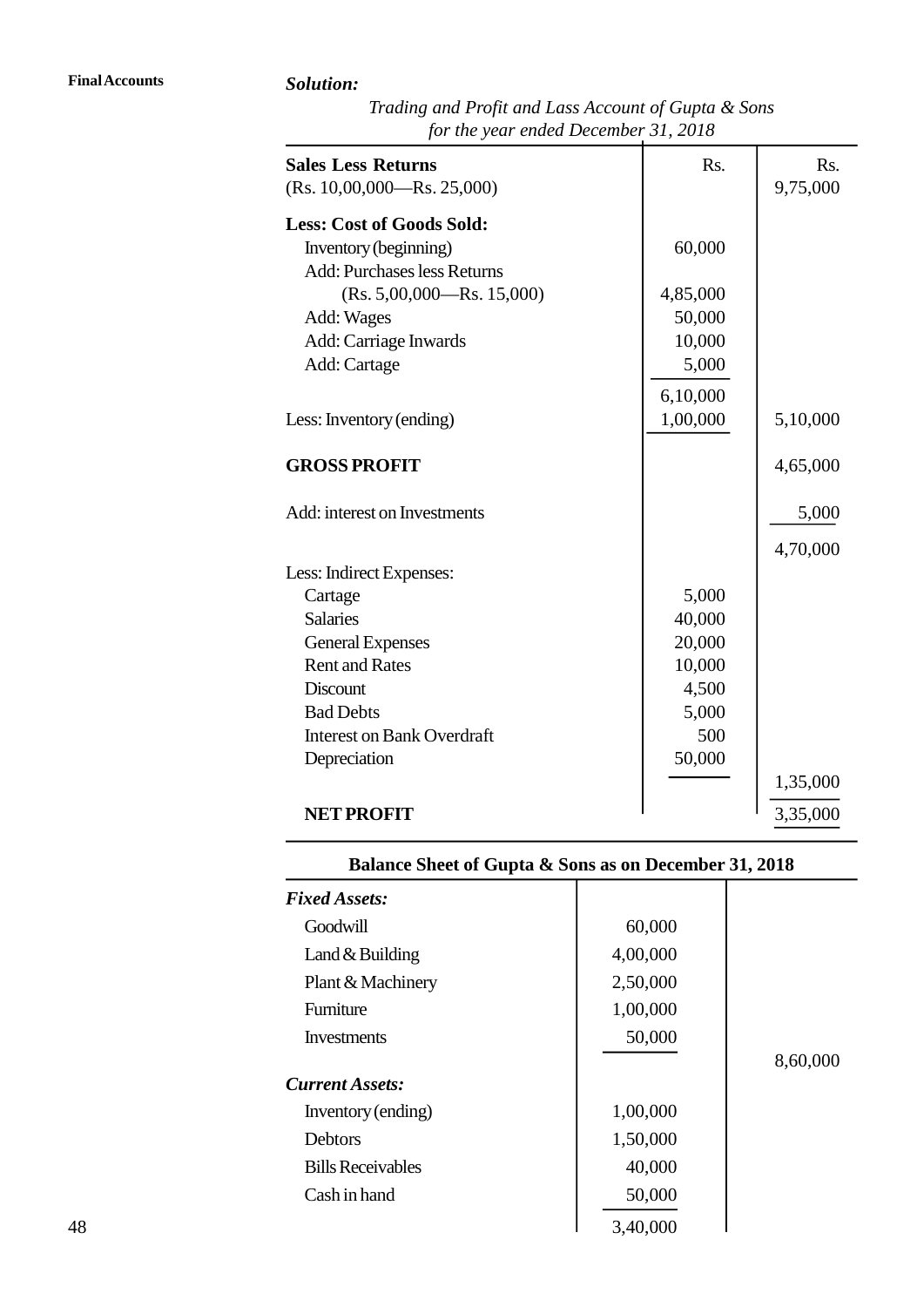| <b>Less: Current Liabilities:</b>                              |        |          |           | <b>Final Accounts-I</b> |
|----------------------------------------------------------------|--------|----------|-----------|-------------------------|
| Creditors                                                      | 85,000 |          |           |                         |
| Acceptances                                                    | 10,000 |          |           |                         |
| Bank overdraft                                                 | 10,000 | 1,05,000 | 2,35,000  |                         |
| <b>Working Capital</b>                                         |        |          | 10,95,000 |                         |
| <b>Financed by:</b>                                            |        |          |           |                         |
| Capital Balance on 1.1.2018                                    |        | 5,00,000 |           |                         |
| Add: Net Profit                                                |        | 3,35,000 | 8,35,000  |                         |
| Long Term Loans                                                |        |          | 2,60,000  |                         |
|                                                                |        |          | 10,95,000 |                         |
| <b>Check Your Progress C</b><br>What is a Balance Sheet?<br>1. |        |          |           |                         |
|                                                                |        |          |           |                         |

#### **Check Your Progress C**

................................................................................................................ ................................................................................................................ 2. Why firms use vertical form of presenting the final accounts? ................................................................................................................ ................................................................................................................ 2. And 2.1 The following sentences choosing one of the two alternatives given within brackets. within brackets. i) Assets represent …………balances of personal and real accounts. (debit! credit) Complete the following sentences choosing one of the two alternatives given<br>within brackets.<br>i) Assets represent ...........balances of personal and real accounts. (debit!<br>credit)<br>ii) All liabilities which become due withi ………..liabilities. (long-term/current) iii) Unwritten off amount of a deferred revenue expenditure is shown on the ………….side of the Balance Sheet. (asset/liabilities) iv) Totals of assets and liabilities are always …………..(different/equal)

- v) Loose Tools are classified as …………assets. (fixed/current)
- vi) Mortgages are classified as …………..liabilities. (current/long-term)

# **1.6 MANUFACTURINGACCOUNT**

In case of trading concerns you can find out the cost of goods and the gross profit by preparing a Trading Account. But a manufacturing concern has to first prepare another account called Manufacturing Account with the help of which it works out the cost of goods produced. The cost of goods produced is then transferred to the Trading account for ascertaining the cost of goods sold and the gross profit.

A manufacturing concern purchases raw materials from the market and converts them into finished goods for sale. The cost of goods produced thus includes two major costs: (i) cost of raw materials consumed, and (ii) cost of conversion. These are explained below.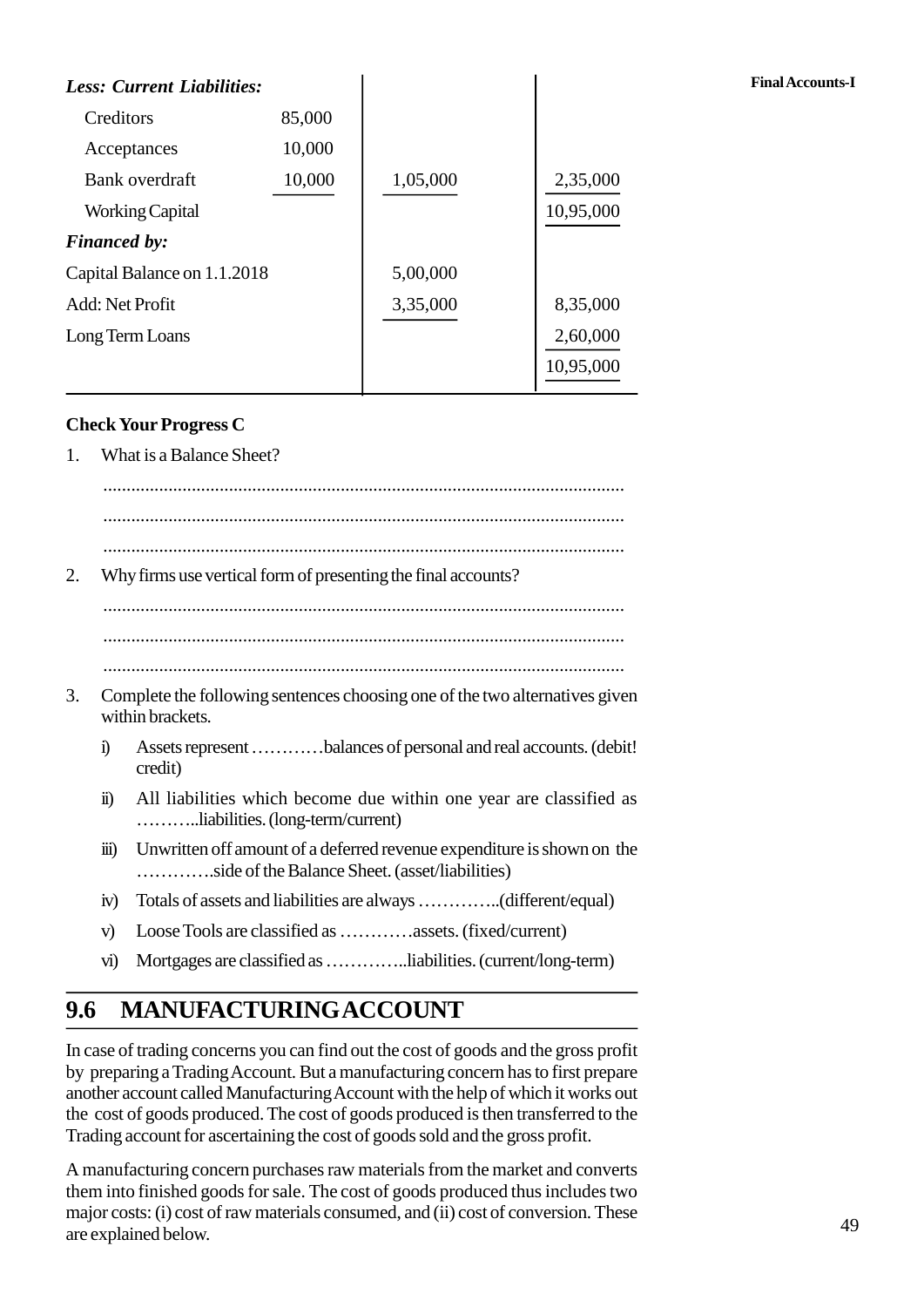**Final Accounts Cost of Raw Materials Consumed:** This represents the cost of rawmaterials used in course of manufacture which can be worked out by adjusting the opening and closing stocks of raw materials in the purchases of raw materials. For example, a firm purchased raw materials worth Rs. 6,50,000 during 2018, and its stock of raw materials on January 1, 2018 (opening stock) was Rs. 70,000 and on December 31, 2018 (closing stock) Rs. 90,000. The cost of raw materials consumed during 2018 will be worked out as follows:

|                                        | Rs.      |
|----------------------------------------|----------|
| <b>Opening Stock of Raw Materials</b>  | 70,000   |
| <b>Add: Purchases of Raw Materials</b> | 6,50,000 |
|                                        | 7,20,000 |
| Less: Closing Stock of Raw Materials   | 90,000   |
| Cost of Raw Materials Consumed         | 6,30,000 |

The direct expenses incurred on the purchases of raw materials such as freight, import duty, dock dues, cartage, etc. can also be included in the cost of raw materials consumed. But the usual practice is to show them separately on the debit side of the Manufacturing Account.

Cost of Conversion:This includes all expenses incurred in the factory such as wages paid to labour, salaries of supervisory staff, factory rent and rates, motive power, repairs to plant and machinery, depreciation on plant and machinery, etc. All these expenses are debited to the Manufacturing Account.

Look at Figure 1.5 for the performing of a Manufacturing Account.

#### **Manufacturing Account of Fig. 1.5 for the period end ...........................**

|                                                      |               |               | Look at Figure 1.5 for the performing of a Manufacturing Account. |               |               |
|------------------------------------------------------|---------------|---------------|-------------------------------------------------------------------|---------------|---------------|
| Manufacturing Account of Fig. 1.5 for the period end |               |               |                                                                   |               |               |
| Dr.                                                  |               |               |                                                                   |               | Cr.           |
| <b>Particulars</b>                                   | <b>Amount</b> | <b>Amount</b> | <b>Particulars</b>                                                | <b>Amount</b> | <b>Amount</b> |
|                                                      | Rs.           | Rs.           |                                                                   | Rs.           | Rs.           |
| To Work-in progress at<br>the beginning              |               | .             | By Sale of Scrap                                                  |               |               |
| To Raw Materials Consumed:                           |               |               | By Work-in-                                                       |               |               |
| <b>Opening Stock of Raw Materials</b>                |               |               | Progress at the end                                               |               |               |
| <b>Add: Purchases of Raw Materials</b>               |               |               | By Cost of Goods                                                  |               |               |
|                                                      |               |               | Produced                                                          |               |               |
| Less: Closing Stock of Raw Materials                 | .             | .             | (Transferred to                                                   |               |               |
|                                                      |               |               | Trading Account)                                                  |               |               |
| To Carriage Inwards                                  |               | .             |                                                                   |               |               |
| To Freight, Import                                   |               |               |                                                                   |               |               |
| Duty, Dock Dues, etc.                                |               |               |                                                                   |               |               |
| To Manufacturing Wages                               |               | .             |                                                                   |               |               |
| <b>To Motive Power</b>                               |               | .             |                                                                   |               |               |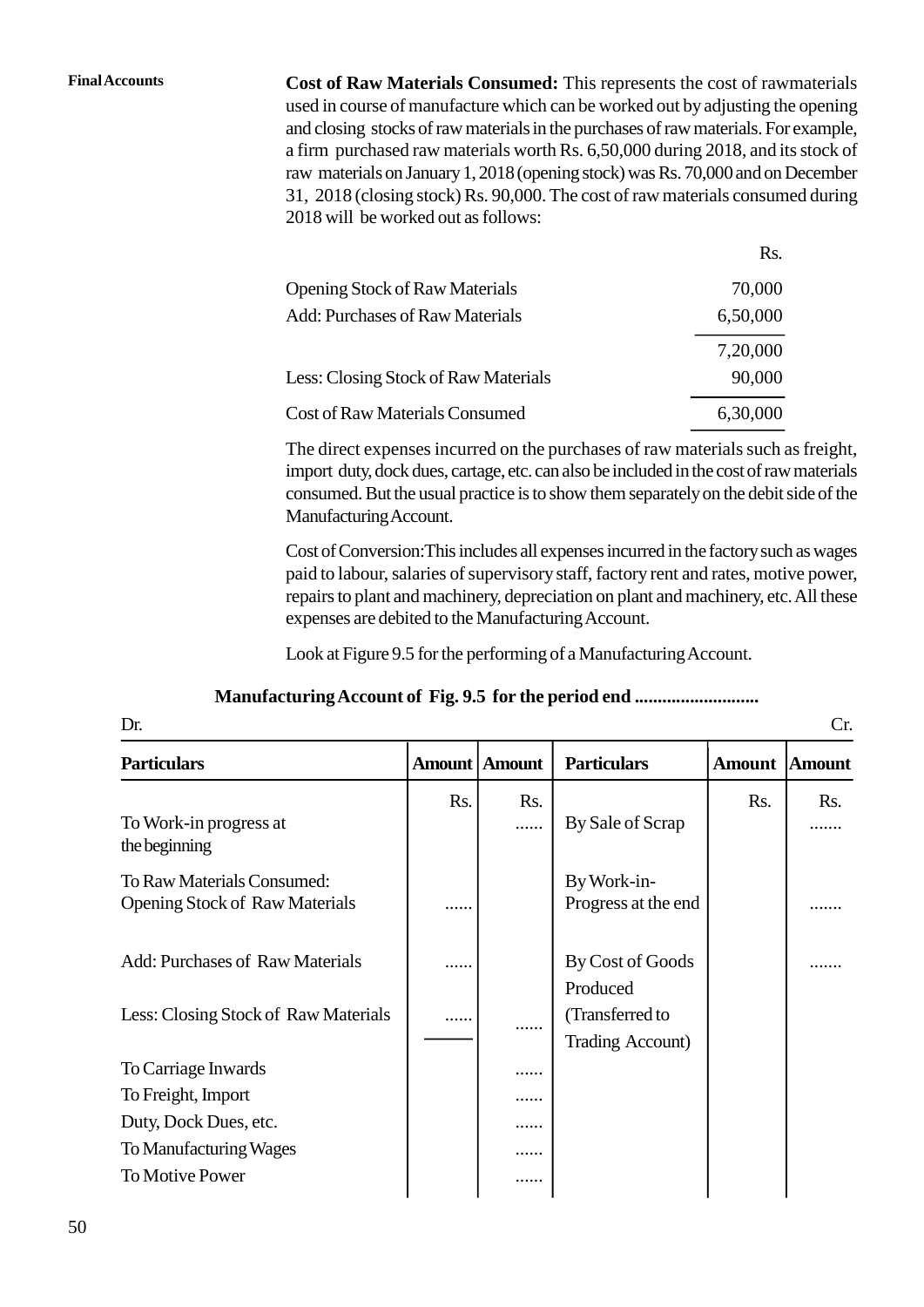| To Coal, Gas and Water               |  | <b>Final Accounts-I</b> |
|--------------------------------------|--|-------------------------|
| To Oil and Grease                    |  |                         |
| To Factory Lighting & Heating        |  |                         |
| To Factory Insurance                 |  |                         |
| To Repairs to Factory Building       |  |                         |
| To Repairs to Plant and Machinery    |  |                         |
| To Depreciation on Factory Buildings |  |                         |
| To Depreciation on Plant             |  |                         |
| and Machinery                        |  |                         |
|                                      |  |                         |

#### **Some Important Points**

Scrap: The term 'scrap' is used for waste materials coming out of the manufacturing process. Cuttings of cloth in readymade garments factory and metal cuttings in engineering factories are some examples of scrap. Any amount realised from the sale of scrap must be adjusted in the cost of goods produced. Hence, it is credited to the Manufacturing Account.

**Work-in-Progress:**It is quite likely that at the end of the year, there may be certain goods which are still in the process of manufacture. Such goods are called 'semifinished goods' or 'work-in-progress'. There will always be some work-in- progress at the beginning as well as at the end of the accounting year. Their cost must be adjusted while working out the cost of goods produced. Hence the opening workin-progress is shown on the debit side of the Manufacturing Account while the closing work-in-progress s shown on its credit side.

**Stock of Finished Goods:** Besides the stock of raw materials and semi-finished goods every firm will have the stock of finished goods. This is to be adjusted in the cost of goods sold and not in the cost of goods produced. Hence, it is not shown in the Manufacturing Account. As you learnt earlier, it will be shown in the Trading Account.

Look at illustration 10 and see how Manufacturing Account is to be prepared.

#### **Illustration 10**

Prepare Manufacturing Account from the following particulars relating to the year 2018.

|                                  | Rs.      |
|----------------------------------|----------|
| <b>Purchases of Raw Material</b> | 1,00,000 |
| Stock on 1.1.2018                |          |
| <b>Raw Materials</b>             | 10,000   |
| Work-in-Progress                 | 5,000    |
| Finished goods                   | 25,000   |
| Factory wages                    | 15,000   |
| <b>Factory Rent</b>              | 5,000    |
| Fuel & Power                     | 2,000    |
| Carriage Inwards                 | 1,000    |
| Repairs of Plant                 | 2,000    |
| Depreciation on Plant            | 5,000    |
| Sale of Scrap                    | 500      |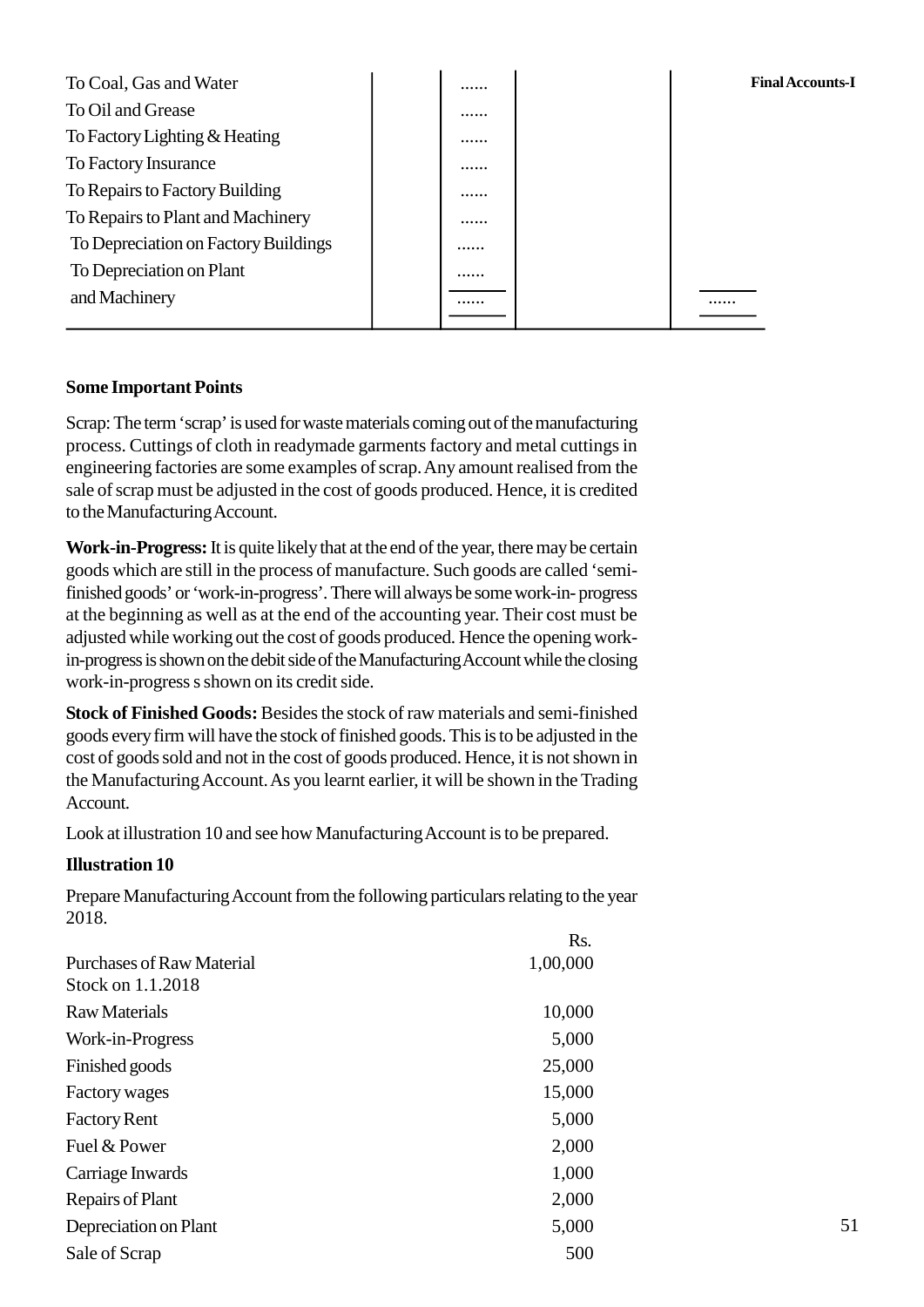**Final Accounts** Stock on 31.12.2018 20,000 Raw Materials 7,500 Work-in-Progress 30,000 Finished Goods Solution:

| <b>Particulars</b>                    | <b>Amount</b> | <b>Particulars</b>       | <b>Amount</b> |
|---------------------------------------|---------------|--------------------------|---------------|
|                                       | Rs.           |                          | Rs.           |
| To Work-in-Progress at                |               |                          |               |
| the beginning                         | 5,000         | By Sale of Scrap         | 500           |
| <b>To Raw Materials Consumed</b>      |               | By Work-in-Progress      |               |
|                                       |               | at the end               | 7,500         |
| 10,000<br><b>Opening Stock</b>        |               | By Cost of Goods         | 1,17,000      |
| 1,00,000<br><b>Add: Raw Purchased</b> |               | Produced                 |               |
| 1,10,000                              |               | (transferred to Trading) |               |
| 20,000<br>Less: Closing Stock         | 90,000        | Account)                 |               |
| To Factory Wages                      | 15,000        |                          |               |
| To Factory Rent                       | 5,000         |                          |               |
| To Fuel & Power                       | 2,000         |                          |               |
| To Carriage Inwards                   | 1,000         |                          |               |
| To Repairs of Plant                   | 2,000         |                          |               |
| To Depreciation on Plant              | 5,000         |                          |               |

You will observe that the stock of finished goods has not been shown in the Manufacturing Account. As stated earlier, it is to be taken to the Trading Account. will appear as follows

| Trading Account of for the year ending December, 31 2018 |  |
|----------------------------------------------------------|--|
|                                                          |  |

| Trading Account of for the year ending December, 31 2018        |          |                                                         |               |  |
|-----------------------------------------------------------------|----------|---------------------------------------------------------|---------------|--|
| <b>Particulars</b>                                              |          | <b>Amount Particulars</b>                               | <b>Amount</b> |  |
|                                                                 | Rs.      |                                                         | Rs.           |  |
| To Opening stock of Finished Goods<br>To Cost of Goods Produced | 25,000   | <b>By Sales</b>                                         | 1,60,000      |  |
| (Transferred from Mfg. A/c)                                     |          | $1,17,000$ By Closing stock of<br><b>Finished Goods</b> | 30,000        |  |
| To Gross Profit (Transferred to Profit)                         |          |                                                         |               |  |
| $&$ Loss A/c)                                                   | 48,000   |                                                         |               |  |
|                                                                 | 1.90.000 |                                                         | 1,90,000      |  |

You have learnt that a manufacturing concern has to prepare Manufacturing Account before preparing the Trading and Profit and Loss Account. Though considered 1,90,000<br>
You have learnt that a manufacturing concern has to prepare Manufacturing Account<br>
before preparing the Trading and Profit and Loss Account. Though considered<br>
desirable but many firms do not do so because it is generally be asked to prepare only the Trading Account without preparing the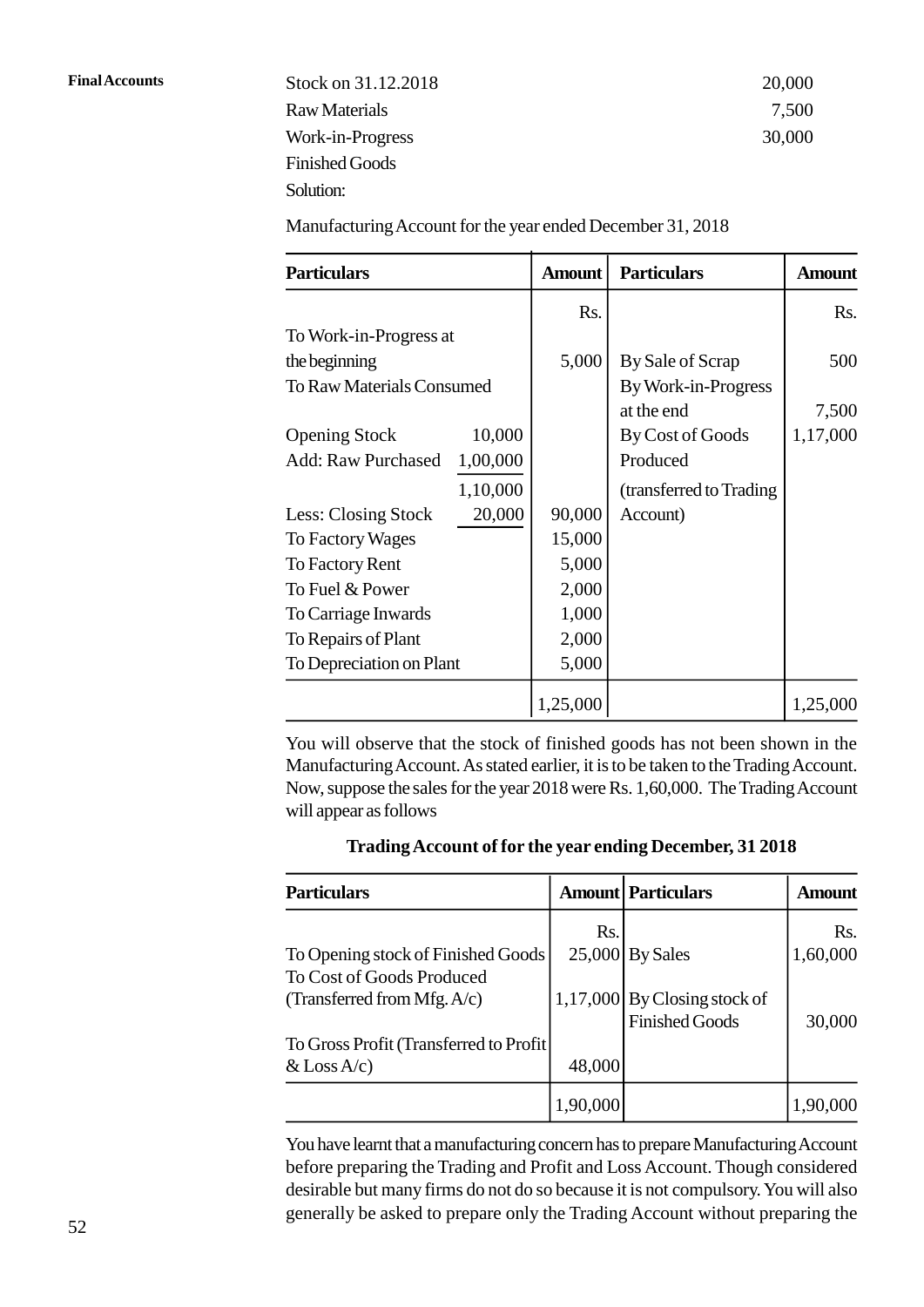Manufacturing Account. In such a situation you will show all items of Manufacturing **Final Accounts-I** Account in the Trading Account itself. In other words, cost of raw materials consumed, expenses on purchases of raw materials, all manufacturing expenses, the opening and closing work-in-progress, sale of scrap, etc. will also be shown in the Trading Account. But, as per common practice, the items like depreciation and repairs to plant and machinery and factory building will be shown in the Profit and Loss Account and not in the Trading Account.

# **1.7 LET US SUM UP**

At the end of the accounting year the businessman prepares the final accounts with the help of a Trial Balance. The final accounts consist of (i) Profit and Loss Account and (ii) Balance Sheet. The Profit and Loss Account is prepared for ascertaining the net profit/net loss of the business during the year and the Balance Sheet is prepared for ascertaining its financial position as at the end of the year.

The Profit and Loss Account is divided into two sections. The first section called Trading Account reveals the gross profit or gross loss and the second section called Profit and Loss Account shows the net profit or net loss. Gross profit is defined as the excess of sale revenue over the cost of goods sold which also includes the direct expenses. The net profit is worked out by-crediting the Profit and Loss Account with the amount of gross profit and other incomes and debiting it with all indirect expenses and losses. In practice, we usually prepare a combined Trading and Profit and Loss Account. It is also necessary to pass closing entries for transferring all expenses and incomes to the Trading and Profit and Loss Account.

The Balance Sheet shows all assets and liabilities of the business. The assets represent the debit balances of the real and personal accounts plus the unwritten off amounts of deferred revenue expenses. The liabilities, on the other hand, represent the credit balances of real and personal accounts including capital. The total assets should always be equal to the total of liabilities.

The manufacturing concerns may also prepare a Manufacturing Account for ascertaining the cost of goods produced, which is then transferred to the Trading Account for ascertaining the cost of goods sold and the gross profit. This, however, is not compulsory. Most manufacturing concerns prepare the Trading Account directly y showing all-expenses incurred in the factory (including cost of raw materials consumed) in the Trading Account itself.

# **1.8 KEYWORDS**

**Closing Stock:** Goods remaining unsold at the end of the accounting year.

**Cost of Conversion:** Expenses incurred in the factory (for converting raw materials into finished goods.)

**Cost of Goods Sold:** Difference between the cost of goods available for sale and the cost of goods in stock.

**Cost of Production:** It is the cost of goods produced which includes cost of raw materials consumed and all manufacturing expenses.

**Current Assets:** Assets which are likely to be realised within a period of one year or during the operating cycle. They are also called floating assets.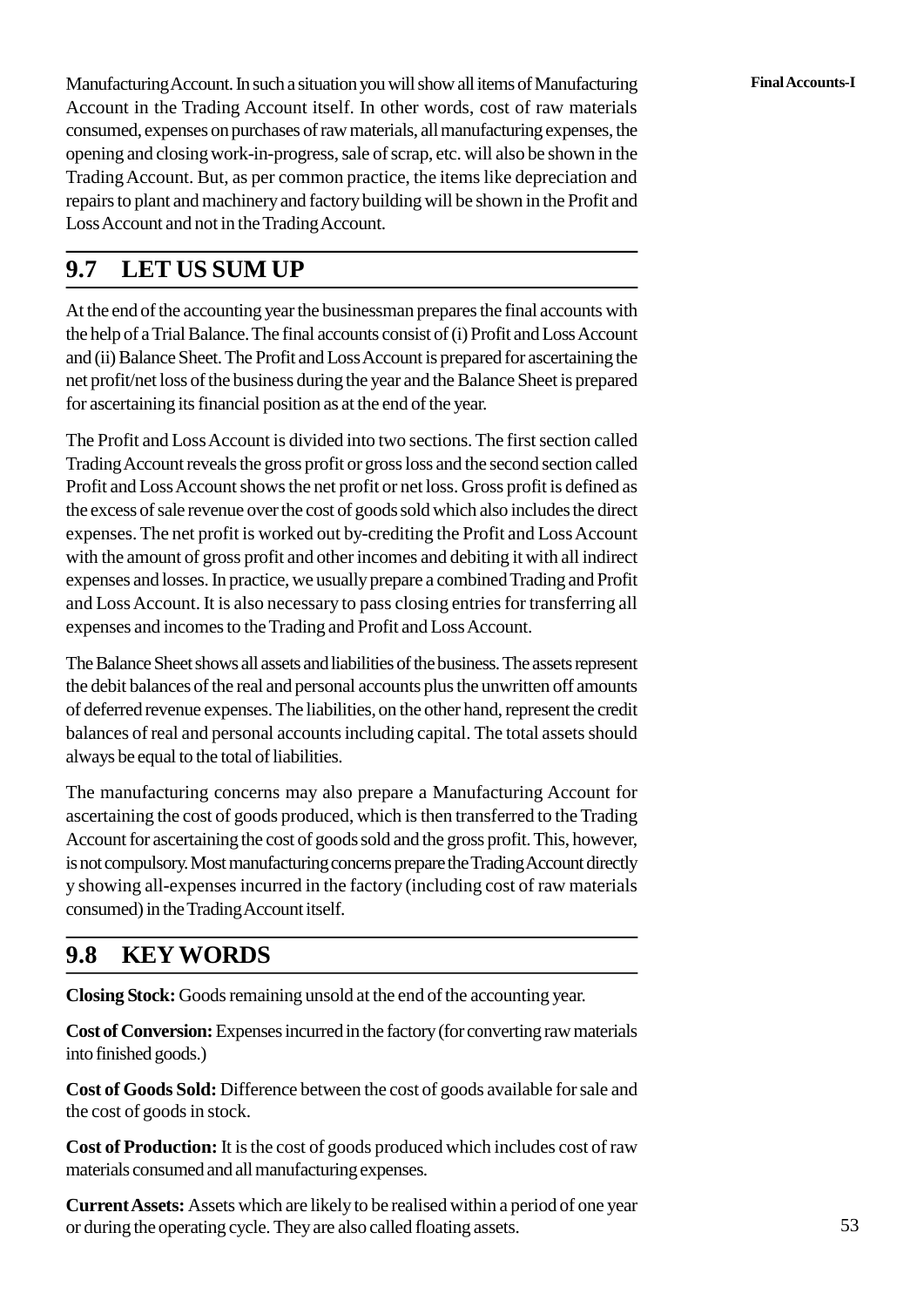**Final Accounts Current Liabilities:**Liabilities which are likely to be paid within one year or during the operating cycle. They are also called short-term liabilities.

> **Direct Expenses:** Expenses incurred on the goods purchased till they are brought to the place of business.

> **Fictitious Assets:** Expenses and losses not yet written off and shown as assets in the Balance Sheet.

> **Fixed Assets:** Assets acquired for use in the business for a long period. They are also called non-current assets.

**Gross Profit:** Excess of sales revenue over the cost of goods sold.

**Indirect Expenses:**All expenses other than direct expenses. These include expenses incurred in connection with general administration, financial matters and selling and distribution of goods.

**Intangible Assets:** Assets in the form of rights which cannot be seen or touched such as goodwill, patents, etc.

**Net Profit:** Excess of gross profit and other incomes over the indirect expenses and losses in the business.

**Non-Current Liabilities :**Liabilities payable after a long time. They are also called long-term liabilities.

**Owner's Capital:** Claim of owners against the assets of the business. It is also called owner's equity and is equal to excess of assets over outside liabilities.

**Opening Stock:** Stock of goods as at the beginning of the accounting year.

**Scrap:** Waste material which arises in the course of manufacture.

**Tangible Assets:** Assets which have physical form and can be seen and touched such as buildings, machinery, etc.

**Work-in-Progress**: Goods in respect of which some work still remains to be done. They are also called semi-finished goods.

## **1.9 SOME USEFUL BOOKS**

Maheshwari, S.N. 2018. Introduction to Accounting, Vikas Publishing House: New Delhi.

Patil, V.A. and J.S. Korlahalli. 1986. Principles and Practice of Accounting, R. Chand & Co., New Delhi.

William Pickles. 1992. Accountancy, E.L.B:s. and Pitman: London.

Gupta, R.L. and M. Radhaswamy. 2018. Advanced Accountancy; Sultan Chand & Sons: New Delhi.

Shukla, M.C. and T.S. Grewal. 2018. Advanced Accountancy, S. Chand & Co.: New Delhi.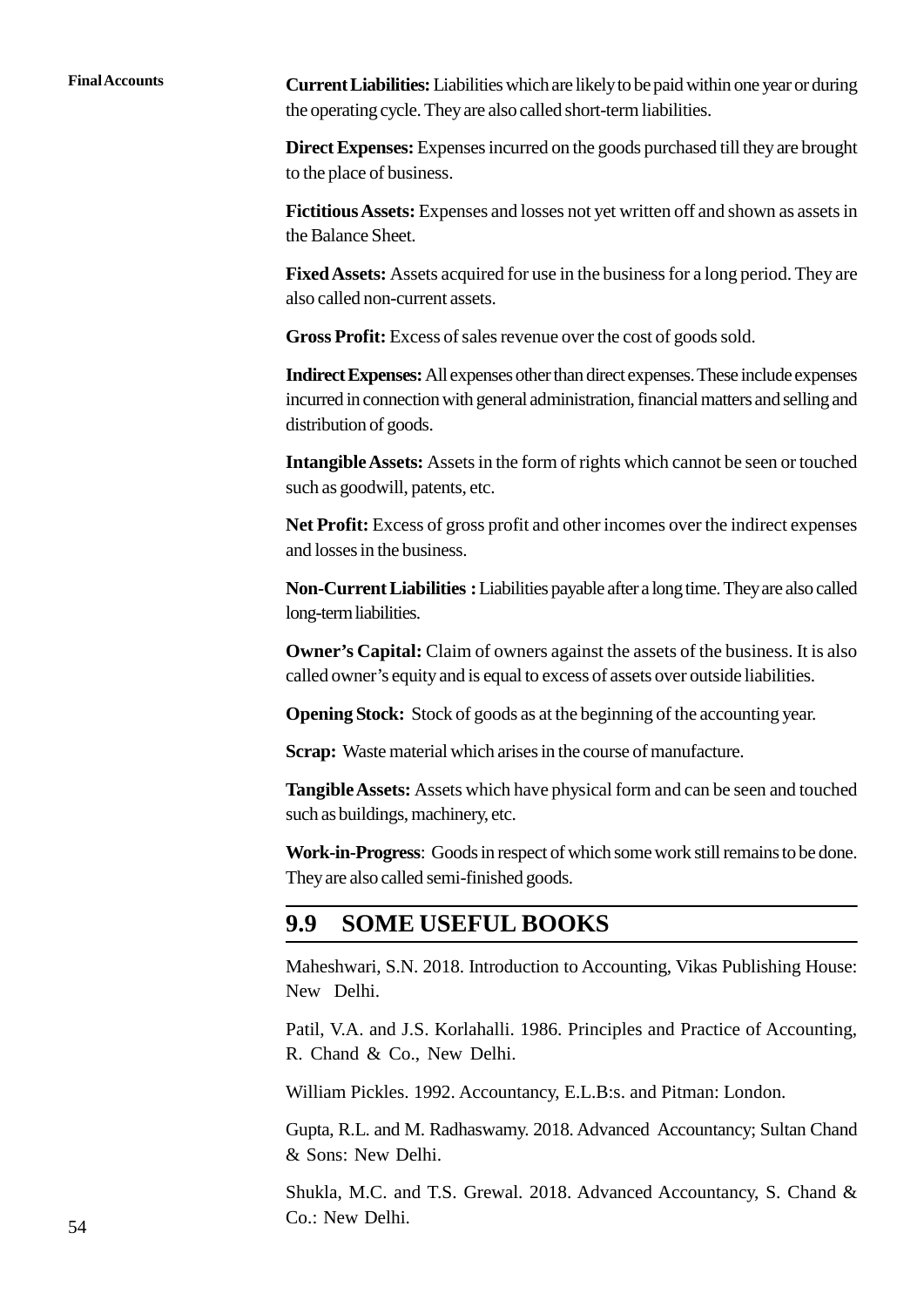# **Final Accounts-I 1.10 ANSWERSTO CHECKYOUR PROGRESS**

- 1.10 ANSWERS TO CHECKYOUR PROGRESS<br>
A 1. i) Debit ii) Debit iii) Debit iv) Credit v) Debit<br>
vi) Credit vii) Debit viii) Credit ix) Debit x) Debit **ANSWERS TO CHECKYOUR PROGRESS**<br>
(i) Debit ii) Debit iii) Debit iv) Credit v) Debit<br>
(vi) Credit viii) Debit viii) Credit ix) Debit x) Debit<br>
(xi) Debit xii) Credit **ANSWERS TO CHE**<br>
(i) Debit ii) Debit ii<br>
(vi) Credit vii) Debit v<br>
(xi) Debit xii) Credit<br>
(i) False ii) rue iii) True A 1. i) Debit ii) Debit iii) Debit iv) Credit v) Debit<br>
vi) Credit viii) Debit viii) Credit ix) Debit x) Debit<br>
xi) Debit xii) Credit<br>
B 3. i) False ii) rue iii) True iv) True v) False vi) False.<br>
4 i) indirectii) purchase vi) Credit vii) Debit viii) Credit ix) Debit x) Debit xi) Debit xii) Credit<br>
3. i) False ii) rue iii) True iv) True v) False vi) False.<br>
4. i) indirectii) purchases, closing stock iii) selling iv) Trading v)debited<br>
vi) Tr
- xi) Debit Xii) Credit<br>i) False ii) rue iii) Ti<br>i) indirectii) purchases, clo<br>vi) Trading Account<br>Rs 90.000
	- 5. 1) Faise 11) rue<br>4. i) indirectii) purcha<br>vi) Trading Accou<br>5. Rs. 90,000<br>3. i) debit, ii) current
		-
	-
- 4. i) monecur) purchases, closing stock in sening iv) frading v) debited<br>vi) Trading Account<br>5. Rs. 90,000<br>C 3. i) debit ii) current iii) asset iv) equal v) fixed vi) long-term

# **1.11 TERMINAL QUESTIONS/EXERCISES 1.11 TERMINAL (**<br>Questions<br>1. Distinguish between:<br>a) Cost of Goods Sold

#### **Questions**

- 
- FENNINAL QUESTIONS/EXERCISES<br>
stions<br>
Distinguish between:<br>
a) Cost of Goods Sold and Cost of Goods Processed<br>
b) Gross Profit and Net Profit Francesonal<br>
Sistinguish between:<br>
Sold and Cost of<br>
Gross Profit and Net Profit<br>
C) Direct Expenses and Indirect Ex Distinguish between:<br>
a) Cost of Goods Sold and Cost of Goods Proce<br>
b) Gross Profit and Net Profit<br>
c) Direct Expenses and Indirect Expenses<br>
d) Trading Account and Manufacturing Account (a) Cost of Goods Sold and Cost of Goods Processe<br>
b) Gross Profit and Net Profit<br>
c) Direct Expenses and Indirect Expenses<br>
d) Trading Account and Manufacturing Account<br>
e) Profit and Loss Account and Balance Sheet
	-
	-
	-
	- b) Gross Profit and Net Profit<br>
	c) Direct Expenses and Indirect Expenses<br>
	d) Trading Account and Manufacturing Account<br>
	e) Profit and Loss Account and Balance Sheet<br>
	Give closing entries for Trading and Profit and Loss Acc
- 2. Give closing entries for Trading and Profit and Loss Account<br>
2. Give closing entries for Trading and Profit and Loss Account.<br>
2. Give closing entries for Trading and Profit and Loss Account.<br>
2. What is a Balance Shee
- 3. Trading Account and Manufacturing Account<br>
2. Give closing entries for Trading and Profit and Loss Account.<br>
3. What is a Balance Sheet? Describe different methods of arranging assets and<br>
liabilities. liabilities.

#### **Exercises**

1. Find out the Cost of Goods Sold from the following figures extracted from the books of Allied Ltd. for the year 2018: books of Allied Ltd. for the year 2018:

|                          | Rs.       |
|--------------------------|-----------|
| Stock (1.1.2018)         | 50,000    |
| Purchases                | 10,00,000 |
| <b>Sales</b>             | 15,00,000 |
| <b>Purchases Returns</b> | 50,000    |
| Stock (31-1-2018)        | 70,000    |
| Direct Expenses          | 60,000    |
| <b>Indirect Expenses</b> | 1,00,000  |

(**Answer:** Rs. 9,90,000)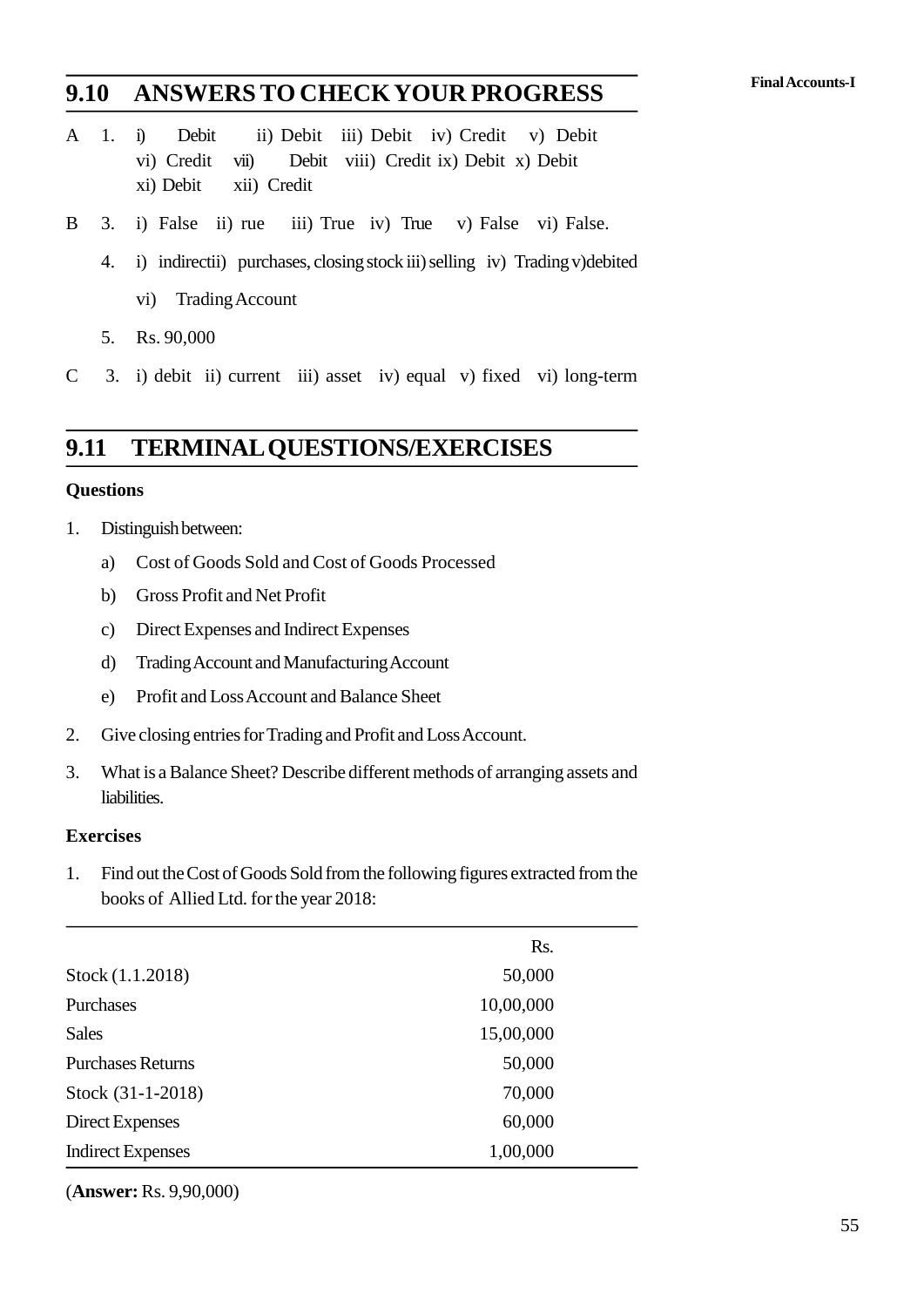|                                                                                 | Rs.       |  |
|---------------------------------------------------------------------------------|-----------|--|
| Inventory in the beginning                                                      | 60,000    |  |
| <b>Purchases Less Returns</b>                                                   | 6,00,000  |  |
| Carriage Inwards                                                                | 20,000    |  |
| Cartage Outwards                                                                | 30,000    |  |
| Cartage and Freight                                                             | 10,000    |  |
| Wages                                                                           | 50,000    |  |
| <b>Sales Less Returns</b>                                                       | 12,00,000 |  |
| Inventory at the end                                                            | 40,000    |  |
| (Answer: Cost of Goods Sold Rs, 7,00,000; Gross Profit Rs. 5,00,000.)           |           |  |
| From the data given in Question No. 2 prepare Trading Account<br>3.             |           |  |
| From the following balances of Shyam Sunder, prepare Profit and Loss Accou<br>Δ |           |  |

2. Find out the Cost of Goods Sold and Gross Profit from the following figures:

- 
- 4. From the following balances of Shyam Sunder, prepare Profit and Loss Account for the year ended March 31, 2018.

|                                              | Rs.    |  |
|----------------------------------------------|--------|--|
| Office Expenses                              | 5,280  |  |
| Advertising                                  | 3,000  |  |
| <b>Legal Charges</b>                         | 5,000  |  |
| Postage and Telephone Charges                | 6,400  |  |
| Salaries and Wages                           | 60,000 |  |
| <b>Travelling Expenses</b>                   | 2,500  |  |
| <b>Interest Received</b>                     | 600    |  |
| Rent, Rates and Taxes                        | 20,800 |  |
| <b>Insurance</b>                             | 2,400  |  |
| Office Lighting                              | 1,500  |  |
| Stationery                                   | 1,200  |  |
| Repairs                                      | 920    |  |
| Miscellaneous Income                         | 800    |  |
| <b>Commission Paid</b>                       | 4,000  |  |
| <b>Bank Charges</b>                          | 200    |  |
| The Gross Profit for the year was Rs. 73,000 |        |  |

#### (**Answer:** Net Loss Rs. 38,000)

5. The following balances have been extracted from the books of Plaza Electricals Ltd. for the year 2018.

|                 | Rs.      |
|-----------------|----------|
| <b>Sales</b>    | 5,00,000 |
| Purchases       | 3,00,000 |
| Return Inwards  | 10,000   |
| Return Outwards | 15,000   |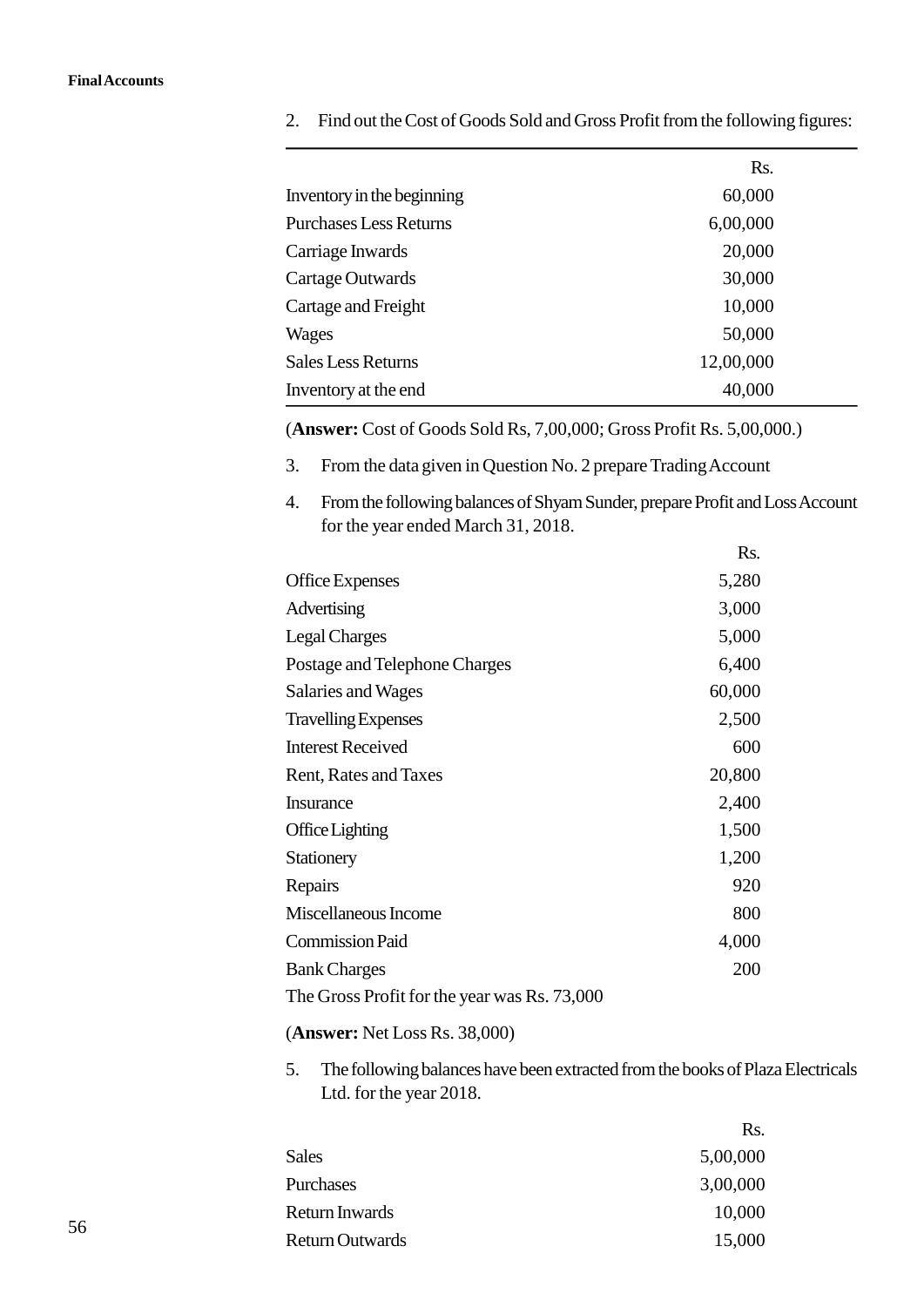| <b>Opening Stock</b>    | 30,000 | <b>Final Accounts-I</b> |
|-------------------------|--------|-------------------------|
| <b>Wages</b>            | 20,000 |                         |
| Carnage Inwards         | 5,000  |                         |
| Carriage Outwards       | 3,000  |                         |
| <b>Salaries</b>         | 25,000 |                         |
| <b>General Expenses</b> | 10,000 |                         |
| <b>Rent and Rates</b>   | 4,000  |                         |
| Advertisement           | 5,000  |                         |
| <b>Bad debts</b>        | 3,000  |                         |
| Insurance               | 3,000  |                         |
| <b>Trade Expenses</b>   | 2,000  |                         |
| Depreciation            | 5,000  |                         |

It was further given that the value of stock on December 31, 2018 was Rs. 50,000. You are required to prepare Trading and Profit and Loss Account of Plaza Electrical Ltd. for the year ending December 31, 2018.

(**Answer:** Gross Profit Rs. 2,00,000; Net Profit Rs. 1,40,000)

6. From the following data pertaining to the transactions of Mehta Bros. for the year 2018, prepare Trading and Profit and Loss Account for the year ending December 31, 2018.

|                                   | Rs.       |  |
|-----------------------------------|-----------|--|
| <b>Sales</b>                      | 10,00,000 |  |
| Purchases                         | 6,00,000  |  |
| <b>Sales Returns</b>              | 20,000    |  |
| <b>Purchases Returns</b>          | 10,000    |  |
| Inventory (beginning)             | 40,000    |  |
| Wages                             | 50,000    |  |
| Carriage Inwards                  | 20,000    |  |
| Carriage Outwards                 | 15,000    |  |
| <b>Trade Expenses</b>             | 10,000    |  |
| Cartage and Freight               | 5,000     |  |
| <b>Salaries</b>                   | 30,000    |  |
| <b>General Expenses</b>           | 10,000    |  |
| <b>Insurance</b>                  | 6,000     |  |
| Rent & Rates                      | 5,000     |  |
| Distribution Expenses             | 6,000     |  |
| <b>Discount Received</b>          | 1,000     |  |
| Discount Allowed                  | 2,000     |  |
| <b>Bad Debts</b>                  | 2,000     |  |
| Depreciation                      | 8,000     |  |
| <b>Interest on Investments</b>    | 20,000    |  |
| <b>Interest on Bank Deposits</b>  | 1,000     |  |
| <b>Interest on Bank Overdraft</b> | 500       |  |
| Loss of Goods by Fire             | 2,500     |  |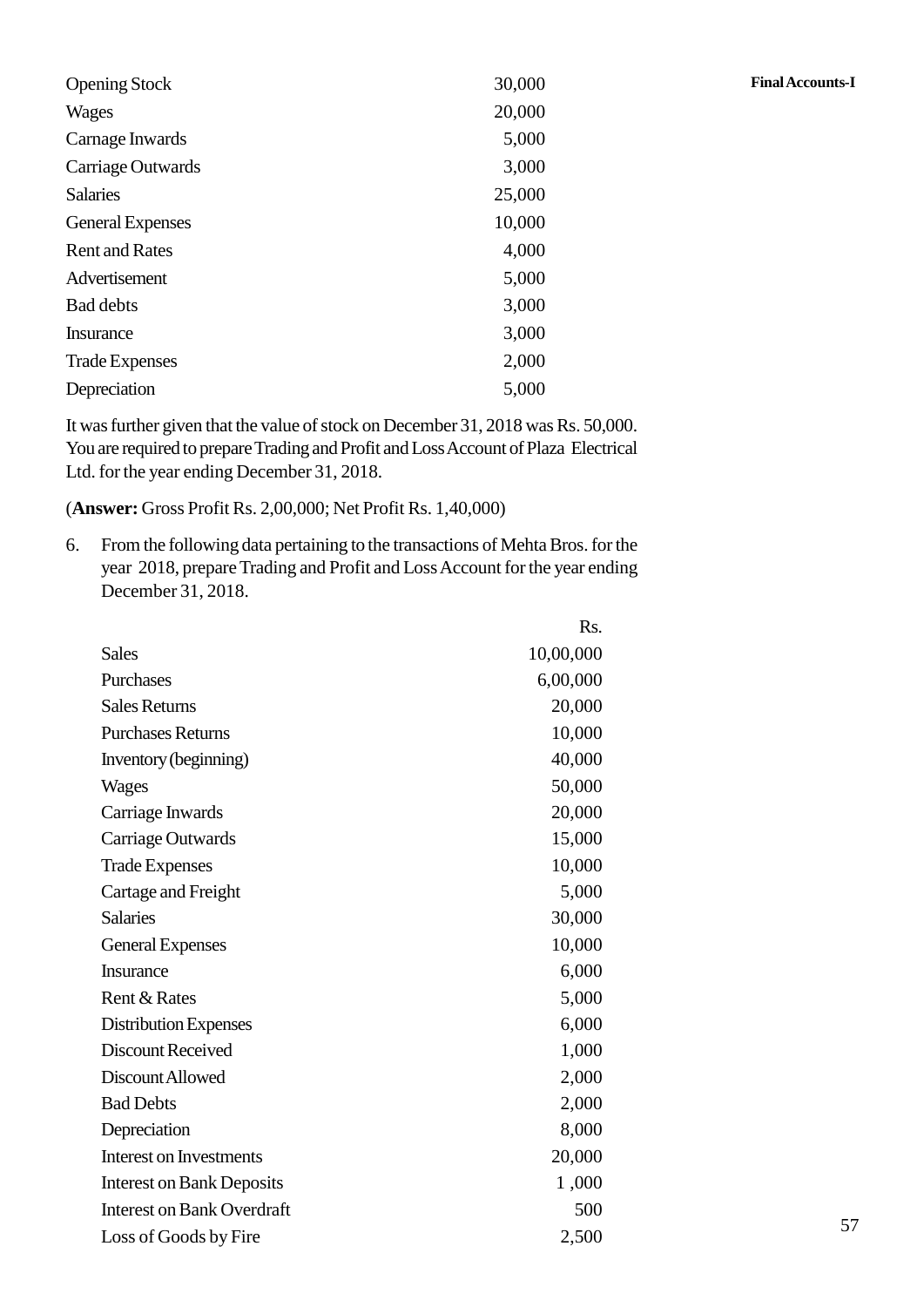Final Accounts It was further given that the value of Inventory on December 31, 2018 was Rs. 80,000

(**Answer:** Gross Profit Rs. 3,55,000: Net Profit Rs. 2,80,000,

7 . From the following balances of Hitesh, prepare a Balance Sheet as on December 31, 2018

|                                        | Rs.    |  |
|----------------------------------------|--------|--|
| Hitesh's Capital                       | 41,000 |  |
| Drawings                               | 6,100  |  |
| Wife's Loan                            | 4,000  |  |
| <b>Sundry Creditors</b>                | 45,000 |  |
| Cash in Hand                           | 250    |  |
| Cash at Bank                           | 4,000  |  |
| <b>Sundry Debtors</b>                  | 40,500 |  |
| Patents                                | 2,000  |  |
| <b>Plant and Machinery</b>             | 20,000 |  |
| Land and Building                      | 26,000 |  |
| Stock in Hand                          | 36,500 |  |
| Net Profit for the year was Rs. 45,350 |        |  |

(**Answer:** Balance Sheet Total Rs. 1,29,250)

8. From the following Trial Balance of Sameer, prepare Trading and Profit and Loss Account for the year ended September, 30, 2018, and Balance sheet as on that date.

| <b>2000 Trecount 101 the Jean Chucu Deptember, 20, 2010, and Bananec Sheet as</b><br>on that date. |                                        |                             |
|----------------------------------------------------------------------------------------------------|----------------------------------------|-----------------------------|
|                                                                                                    | Trial Balance as on September 30, 2018 |                             |
| <b>Name of Account</b>                                                                             | Dr.<br><b>Balances</b>                 | $\bf Cr$<br><b>Balances</b> |
|                                                                                                    | Rs.                                    | $\mathbf{R}$ s              |
| Capital                                                                                            |                                        | 40,000                      |
| Drawings                                                                                           | 7,500                                  |                             |
| Stock on July 1, 2017                                                                              | 8,000                                  |                             |
| Purchases                                                                                          | 47,250                                 |                             |
| <b>Sales</b>                                                                                       |                                        | 90,000                      |
| Carriage Inwards                                                                                   | 2,300                                  |                             |
| Returns.Inwards                                                                                    | 2,000                                  |                             |
| <b>Returns Outwards</b>                                                                            |                                        | 1,500                       |
| Wages                                                                                              | 7,000                                  |                             |
| <b>Plant and Machinery</b>                                                                         | 30,000                                 |                             |
| Furniture and fittings                                                                             | 7,500                                  |                             |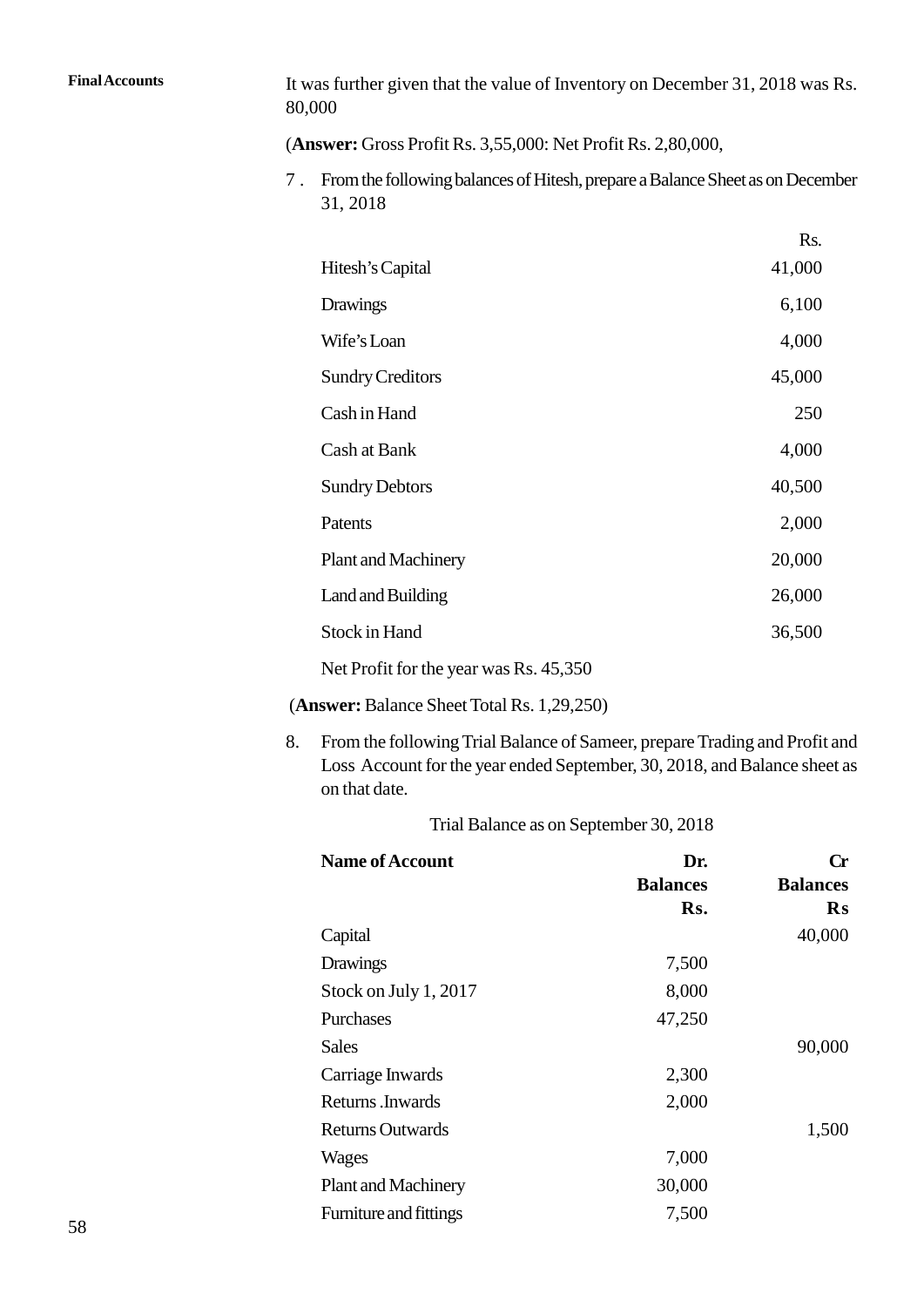| Coal, Gas and Water                                   | 2,100    |          | <b>Final Accounts-I</b> |
|-------------------------------------------------------|----------|----------|-------------------------|
| Power                                                 | 2,000    |          |                         |
| <b>Salaries</b>                                       | 9,000    |          |                         |
| Discount Allowed                                      | 750      |          |                         |
| Discount Received                                     |          | 600      |                         |
| Office Rent                                           | 2,400    |          |                         |
| <b>Factory Rent</b>                                   | 3,000    |          |                         |
| Postage and telephone                                 | 900      |          |                         |
| Insurance                                             | 250      |          |                         |
| <b>Sundry Expenses</b>                                | 800      |          |                         |
| <b>Trade Debtors</b>                                  | 20,000   |          |                         |
| <b>Trade Creditors</b>                                |          | 27,150   |                         |
| Cash in hand                                          | 700      |          |                         |
| Cash at Bank                                          | 4,100    |          |                         |
| Carriage Outwards                                     | 1,700    |          |                         |
|                                                       | 1,59,250 | 1,59,250 |                         |
| Stock on September 30, 2018 was valued at Rs. $9.250$ |          |          |                         |

The Stock on September 30, 2018 was valued at Rs. 9,250.

(**Answer:**Gross Profit Rs. 27,100; Net Profit Rs. 11,900; Balance Sheet Total Rs. 71,550) The Stock on September 30, 2018 was valued at Rs. 9,250.<br>
(Answer:Gross Profit Rs. 27,100; Net Profit Rs. 11,900; Balance Sheet Total Rs.<br>
71,550)<br>
9. The following figures have been extracted from the books of a manufactu

|                                   | Rs.      |
|-----------------------------------|----------|
| <b>Stock 1.1.2018</b>             |          |
| <b>Raw Materials</b>              | 25,000   |
| Work-in-Progress                  | 10,000   |
| <b>Finished Goods</b>             | 50,000   |
| <b>Purchases of Raw Materials</b> | 3,00,000 |
| <b>Factory Wages</b>              | 40,000   |
| <b>Factory Rent</b>               | 5,000    |
| Fuel & Power                      | 5,000    |
| Carriage Inwards                  | 2,500    |
| Repairs of Plant                  | 25,000   |
| Depreciation on Plant             | 25,000   |
| Sale of Scrap                     | 2,000    |
| <b>Stock on 31.12.2018</b>        |          |
| <b>Raw Materials</b>              | 40,000   |
| Work-in-Progress                  | 15,000   |
| <b>Finished Goods</b>             | 60,000   |
|                                   |          |

You are required to prepare a Manufacturing Account and ascertain the Cost of Goods Produced.

(**Answer:**Cost of Goods Produced: Rs. 3,75,500)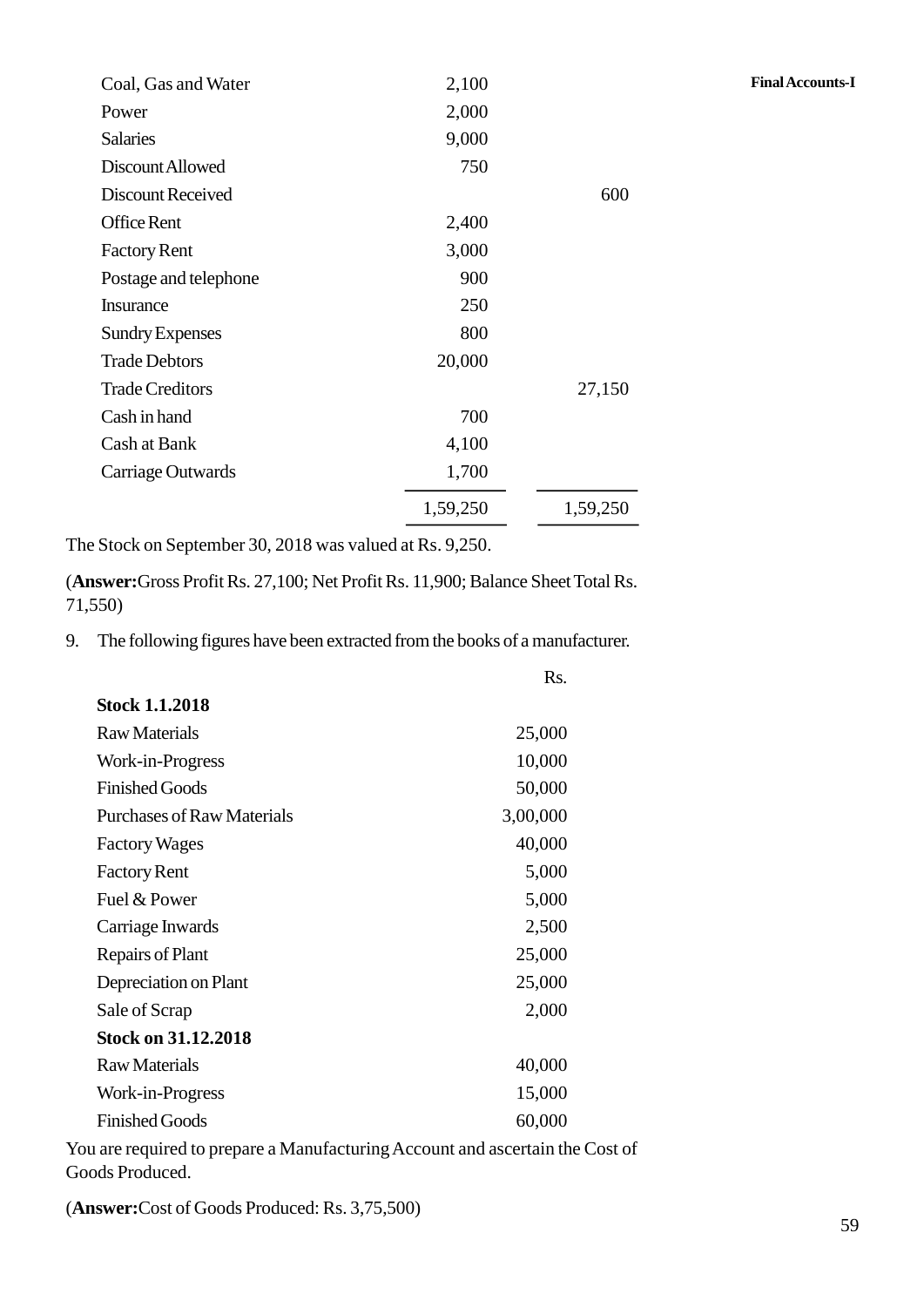Final Accounts 10. From the following Trial Balance, prepare Manufacturing Account and the<br>Trading and Profit and Loss Account for the year ended March 31, 2018, and

| <b>Name of Account</b>                 | Dr.<br><b>Balances</b> | $\bf{Cr}$<br><b>Balances</b> |
|----------------------------------------|------------------------|------------------------------|
|                                        | Rs.                    | $\mathbf{R}\mathbf{s}$       |
| <b>Opening Stock of Raw Materials</b>  | 60,000                 |                              |
| <b>Opening Stock of Finished Goods</b> | 32,000                 |                              |
| Opening Stock of the Work-in-Progress  | 10,000                 |                              |
| Capital                                |                        | 1,44,000                     |
| <b>Purchase of Raw Materials</b>       | 5,00,000               |                              |
| <b>Sales</b>                           |                        | 8,00,000                     |
| <b>Purchase of Finished Goods</b>      | 16,000                 |                              |
| Carriage Inwards                       | 8,000                  |                              |
| <b>Wages</b>                           | 1,00,000               |                              |
| Salaries (75% Factory)                 | 52,000                 |                              |
| Commission                             | 6,000                  |                              |
| <b>Bad Debts</b>                       | 4,000                  |                              |
| Insurance                              | 8,000                  |                              |
| Rent, Rates and Taxes                  |                        |                              |
| (50% Factory)                          | 24,000                 |                              |
| Postage and Telegram                   | 5,600                  |                              |
| Miscellaneous Expenses                 | 3,200                  |                              |
| <b>Travelling and Conveyance</b>       |                        |                              |
| (50% Factory)                          | 7,000                  |                              |
| Carriage Outwards                      | 5,200                  |                              |
| Machinery                              | 80,000                 |                              |
| Furniture                              | 10,000                 |                              |
| Debtors                                | 1,20,000               |                              |
| Creditors                              |                        | 1,07,000                     |
|                                        | 10,51,000              | 10,51,000                    |
| The Closing Stocks are as follows:     |                        |                              |
| <b>Raw Materials</b>                   | 80,000                 |                              |
| Work-in-Progress                       | 24,000                 |                              |

#### **Balance Sheet as at the end of the year.**

(**Answer:** Cost of Production Rs. 6,26,750; Gross Profit Rs. 1,41,250; Net Profit Rs. 79,000; Balance Sheet Rs. 3,30,000.

Finished Goods 16,000

Finished Goods<br> **Note:** Cost of Production Rs. 6,26,750; Gross Profit Rs. 1,41,250; Net Profit<br> **Note**: These questions will help you to understand the unit better. Try to<br>
write answers for them. But, do not submit your a write answers for them. But, do not submit your answers to the University for assessment. These are for your own practice only.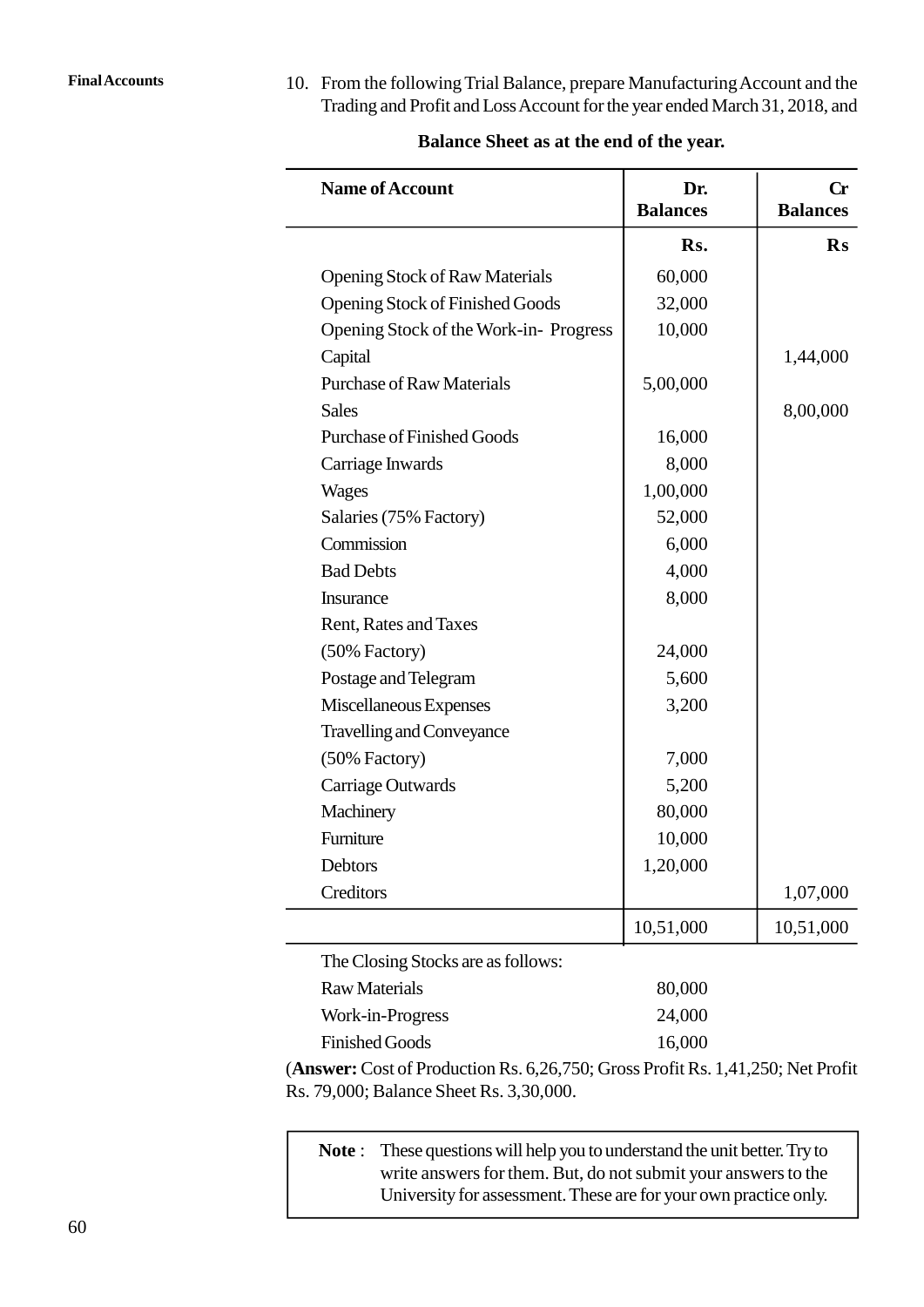# **Final Accounts-II UNIT 2 FINALACCOUNTS-II**

#### **Structure**

- .0 Objectives
- .1 Introduction
- .2 Need for Adjustments
- .3 Treatment of Adjustments in Final Accounts
	- .3.1 Closing Stock
	- .3.2 Outstanding Expenses
	- 3.3 Prepaid Expenses
	- .3.4 Accrued Income
	- .3.5 Income Received in Advance
	- .3.6 Depreciation
	- .3.7 Interest on Capital
	- .3.8 Interest on Drawings
	- .3.9 Interest on Loan
	- 2.3.10 Bad Debts
	- .3.11 Provision for Bad Debts
	- .3.12 Provision for Discount on Debtors
	- .3.13 Provision for Discount on Creditors
	- .3.14 Manager's Commission
	- .3.15 Abnormal Loss of Stock
	- .3.16 Drawings of Goods by the Proprietor
- .4 Preparation of Final Accounts with Adjustments
- .5 Adjustments given in Trial Balance
- .6 Let Us Sum Up
- .7 Key Words
- .8 Some Useful Books
- .9 Answers to Check Your Progress
- .10 Terminal Questions/Exercises

## **.0 OBJECTIVES**

After studying this unit you should be able to:

- explain why adjustment entries are necessary at the time of preparing the final accounts;
- list the items in respect of which adjustments are usually made;
- pass the necessary adjustment entries; and
- prepare final accounts with adjustments.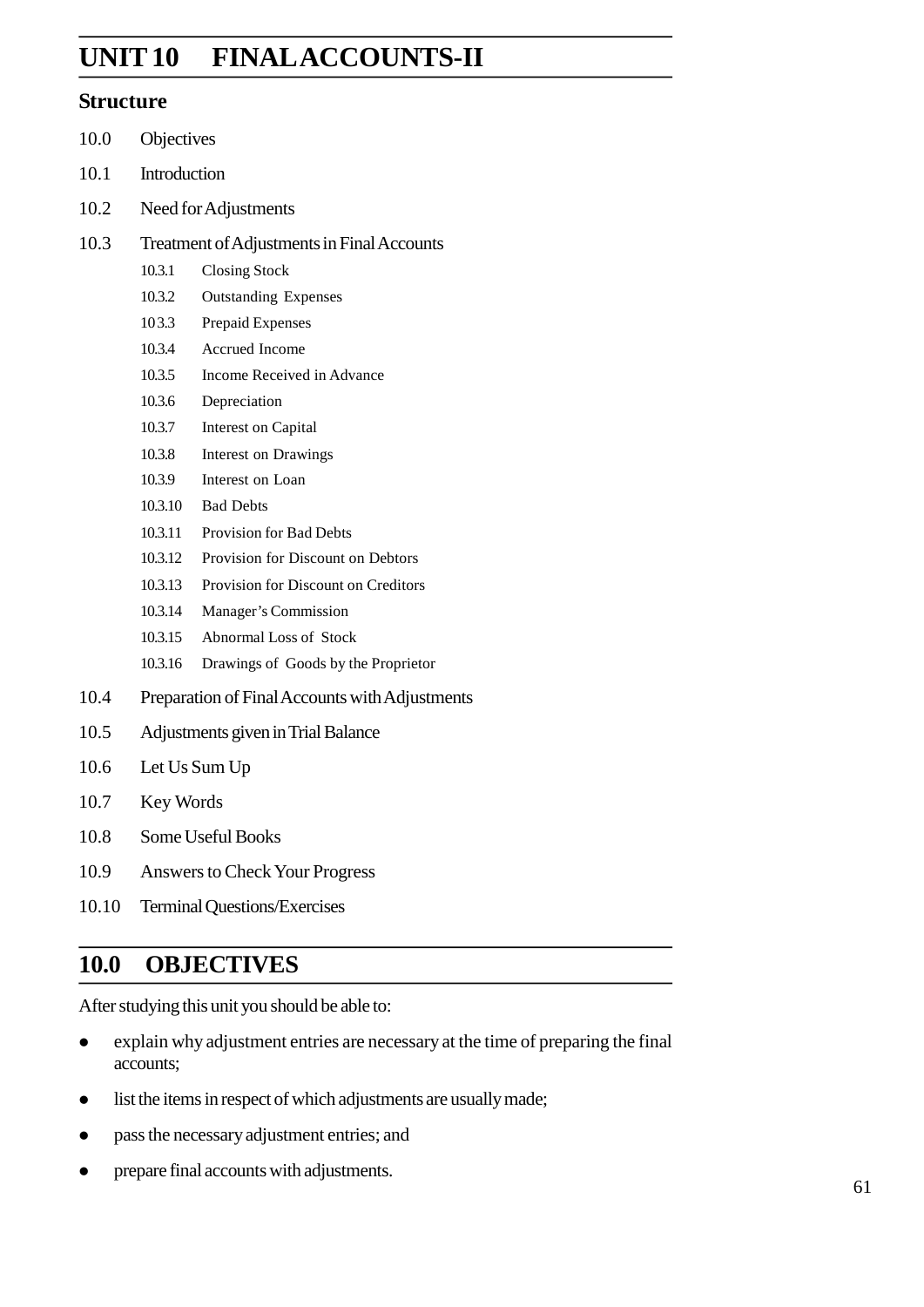# **Final Accounts 2.1 INTRODUCTION**

In Unit 8 you learnt about the preparation of simple final accounts. They did not involve any adjustments. In practice, however, you are always required to make some adjustments while preparing the final accounts. It is because there may be many expenses and incomes relating to the current year which are still to be brought into the books of account. Then there may be certain items recorded in current year's books which actually relate to the previous year or the next year. Unless such items are duly adjusted in the books of account, the final accounts will not reveal the true and fair view of the state of affairs of the business. In this unit you will learn about all items which require adjustments and study how such adjustments are made in books of account and how they are incorporated in the final accounts.

# **2.2 NEED FORADJUSTMENTS**

You know that the financial reporting requires the summarisation of business operations for a specific accounting period. It is quite possible that certain transactions recorded in current year's books may partly relate to the previous year or to the following year. It is also possible that certain expenditure incurred during the current year has not yet been paid and so not recorded. Similarly, there may be certain incomes earned during the current year which have not been recorded because they have not yet been received; If such items are not adjusted or brought into current year's books of account, the summary presented in the form of final accounts will not reveal the true picture. Let us take the example of an amount of Rs. 600 paid on July 1, 2018 towards insurance premium. You know any general insurance usually covers a period of twelve months. Suppose the accounting year is ending on December 31, 2018 it would mean that half the amount of insurance premium paid on July 1, 2018 pertains to the next accounting year i.e., 2019. Therefore, while preparing the final accounts of 2018, the expenditure on insurance premium that should be debited to the Profit and Loss Account is Rs. 300 (Rs. 600 paid Rs. 300 pertaining to 2019). The remaining amount of Rs. 300 will be carried forward and charged to the Profit and loss Account of 2019. Take another example. The wages of workers for the month of December, 2018 were paid on January 7, 2019. This means the Wages Account of 2018 does not include the wages for the month of December 2018. Such unpaid wages termed as 'Wages outstanding' have to be brought into the books and debited to the Trading Account along with the wages already paid. Similarly, adjustment may also become necessary in respect of certain incomes received in advance or those which are outstanding as at the end of the accounting year. Apart from these, there are certain items which cannot be recorded on day-to-day basis such as depreciation, interest on capital, etc. They are generally adjusted at the time of preparing the final accounts.

All items which need alteration or which are to be brought into books at the time of preparing final accounts are called 'adjustments'. The purpose of making various

adjustments is to ensure that the final accounts reveal the true financial position of the business. Therefore, when you are to prepare the final accounts of any business, you are provided with a Trial Balance and some additional information in respect of the adjustments to be made.

# **2.3 TREATMENT OF ADJUSTMENTS IN FINAL ACCOUNTS**

There are several items which need adjustment at the time of preparing the final accounts. Some of the important and common adjustments are listed below: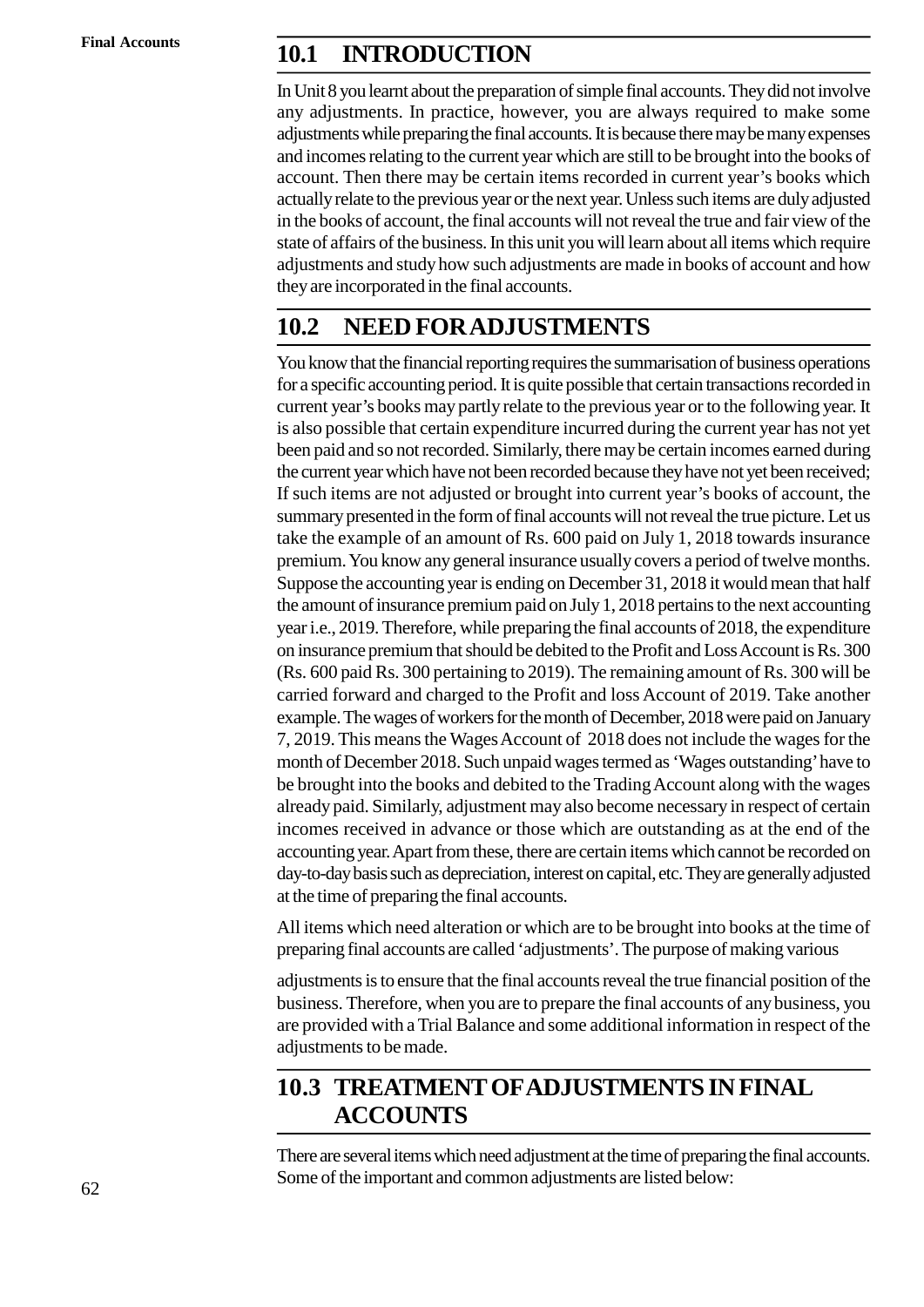- 
- 1. Closing Stock **Final Accounts-II**<br>2. Outstanding or Accrued Expenses 1. Closing Stock<br>2. Outstanding or Accrued Expenses<br>3. Prepaid or Unexpired Expenses 1. Closing Stock<br>2. Outstanding or Accrued Expenses<br>3. Prepaid or Unexpired Expenses<br>4. Outstanding or Accrued Incomes
- 
- 1. Closing Stock<br>2. Outstanding or Accrued Expenses<br>3. Prepaid or Unexpired Expenses<br>4. Outstanding or Accrued Incomes<br>5. Incomes Received in Advance (Unearney 3. Prepaid or Unexpired 1<br>4. Outstanding or Accrue<br>5. Incomes Received in A<br>6. Depreciation<br>7. Interest on Capital
- 2. Outstanding or Accrued Expenses<br>
3. Prepaid or Unexpired Expenses<br>
4. Outstanding or Accrued Incomes<br>
5. Incomes Received in Advance (Unearned Income)<br>
6. Depreciation 4. Outstanding or Accrued<br>5. Incomes Received in Ac<br>6. Depreciation<br>7. Interest on Capital<br>8. Interest on Drawings 5. Incomes Received in Advane<br>6. Depreciation<br>7. Interest on Capital<br>8. Interest on Drawings<br>9. Interest on Loan
- 
- 
- 6. Depreciation<br>7. Interest on Capital<br>8. Interest on Drawings<br>9. Interest on Loan<br>10. Bad Debts 7. Interest on Capital<br>8. Interest on Drawin<br>9. Interest on Loan<br>10. Bad Debts<br>11. Provision for Bad
- 
- 
- 8. Interest on Drawings<br>
9. Interest on Loan<br>
10. Bad Debts<br>
11. Provision for Bad Debts<br>
12. Provision for Discount on Debts
- 9. Interest on Loan<br>
10. Bad Debts<br>
11. Provision for Bad Debts<br>
12. Provision for Discount on Debtors<br>
13. Provision for Discount on Creditors
- 10. Bad Debts<br>
11. Provision for Bad Debts<br>
12. Provision for Discount on Debtors<br>
13. Provision for Discount on Creditors<br>
14 Manager's Commission 12. Provision for Discount<br>13. Provision for Discount<br>14. Manager's Commission<br>15. Abnormal Loss<br>16. Drawing of Goods by t
- 14. Manager's Commission
- 
- 13. Provision for Discount on Creditors<br>14. Manager's Commission<br>15. Abnormal Loss<br>16. Drawing of Goods by the Proprietor<br>1 et us now discuss the nature of each item of ad

Let us now discuss the nature of each item of adjustment and its treatment in the final accounts. In this connection you must remember that the general principle of. double entry has to be fully followed. Hence, for bringing any item into the books of account or adjusting the amount of any expense or income, you have to ensure that theamount is debited to one account and credited to another; and while showing it in the final accounts the item should appear at two places, one representing the debit and the other representing the credit, otherwise the Balance Sheet will not tally. Usually, each adjustment will first appear in the Trading and Profit and Loss Account and then in the Balance Sheet.

# **2.3.1 Closing Stock**

You know that all goods purchased or produced during the year are not completely sold out by the end of the year. Some goods always remain unsold as at the end of the year which are called 'Closing Stock'. The Closing Stock does not usually appear in the Trial Balance. It is mostly given in the form of additional information. Since Gross Profit/Gross Loss cannot be worked out without accounting for the closing stock it is brought into books by means of the following adjustment entry.

 $\angle$  Closing Stock A/c Dr.

To Trading A/c

The closing stock is treated in the final accounts as follows:

- Closing Stock A/c<br>
To Trading A/c<br>
The closing stock is treated in the final accounts as follows:<br>
i) On the credit side of Trading Account: shown as a separate item, and<br>
ii) On the assets side of the Balance Sheet: shown
- i) On the credit side of Trading Account: shown as a separate item, and<br>
ii) On the assets side of the Balance Sheet: shown as a separate item under Current Assets.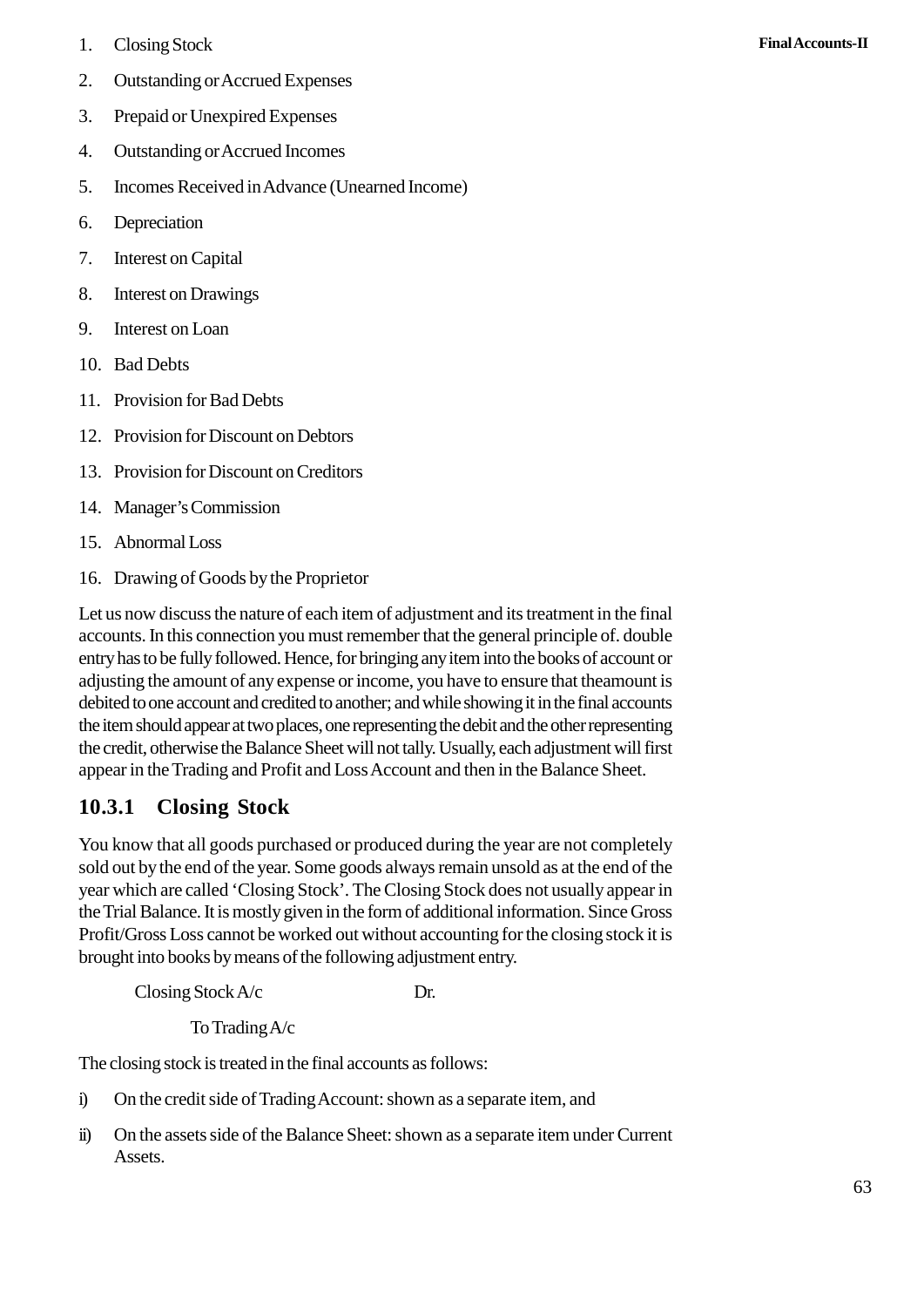**Final Accounts** Adjusted Purchases and Closing Stock: Sometimes the closing stock may be giver in the Trial Balance itself. This would mean that both the opening and the closing stocks have been adjusted in the purchases. In such a situation, the opening stock will not appear in the Trial Balance. The Trial Balance will show only the figures of adjusted purchases and the closing stock. The adjusted purchases are in fact the cost of goods sold. They have been worked out by adding the opening stock to purchases and subtracting the closing stock therefrom. Hence, the adjusted Purchases are shown on the debit side of the Trading Account. In such a situation there is no need to show closing stock in the Trading Account as it already stands adjusted in purchases. It will be shown only on the asset side of the Balance Sheet.

### **2.3.2 Outstanding Expenses**

Outstanding expenses are those expenses which have been incurred during the current accounting year but have not been paid till the end of the year. They are also called 'expenses accrued'. The common examples of such expenses are the salaries, wages and rent for the last month of the accounting year paid in the first month of the next year. Since they remained unpaid as at the end of accounting year, no entry might have been passed in the books of account. So, they must be taken into account while preparing the Trading and Profit and Loss Account otherwise it will not reveal the correct amount of profit or loss. The following adjustment entry is passed in respect of outstanding expenses.

| Concerned Expense $A/c$       | Dr. |
|-------------------------------|-----|
| To Outstanding Expenses $A/c$ |     |

The outstanding expenses will be treated in final accounts as follows:

- Concerned Expense A/c<br>
To Outstanding Expenses A/c<br>
The outstanding expenses will be treated in final accounts as follows:<br>
i) Added to the concerned expenses in the Trading and Profit and Loss Account,<br>
and and i) Added to the concerned expenses in the Trading and Profit and Loss Account,<br>and<br>ii) Shown on the liabilities side of the Balance Sheet as a separate item under Current
- Liabilities.

#### **2.3.3 Prepaid Expenses**

Sometimes, the benefit of some expenses will be available not only in the current accounting year but also during the next year. That portion of expense the benefit of which is yet to be received is called 'prepaid expense'. It is also called 'unexpired expense'. Examples of such expenses are unexpired insurance, interest paid in advance, etc. In such situations it is necessary to find out the unexpired portion and ad just it in the concerned expense, Thefollowing adjustment entry is passed in respect of the prepaid expenses:

Prepaid Expenses A/c Dr.

To Concerned Expense A/c

The Prepaid expenses will be treated in final accounts as follows:

- incept Prepaid Expenses A/c<br>
The Prepaid expenses will be treated in final accounts as follows:<br>
i) Subtracted from concerned expense in the Trading and Profit and Loss Account,<br>
and and The Prepaid expenses will be treated in final accounts as follows:<br>i) Subtracted from concerned expense in the Trading and Profit and Loss Account,<br>and<br>Shown on the assets side of the Balance Sheet as a separate item under
- Assets.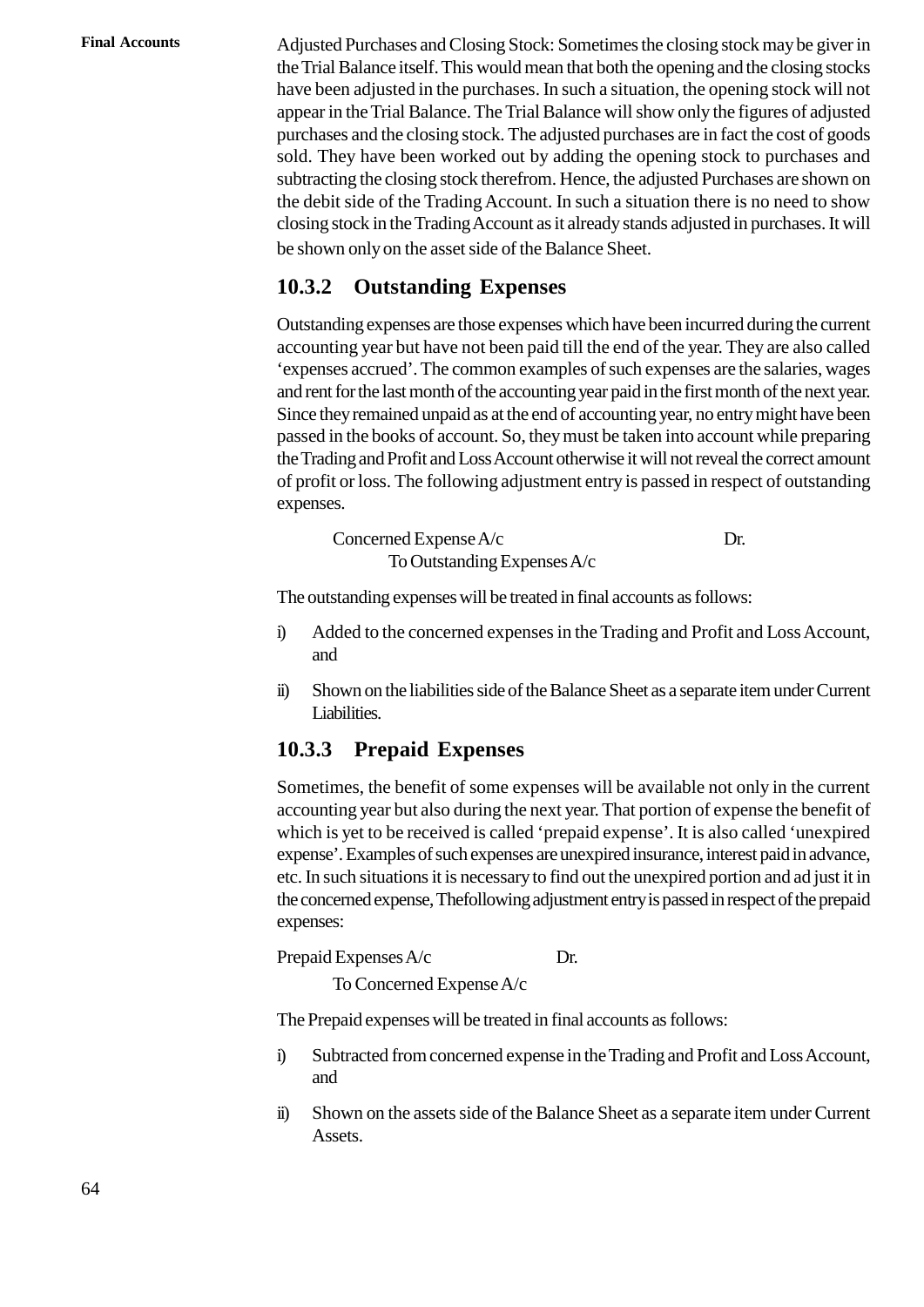#### **2 Final Accounts-II .3.4 Accrued Income**

Accrued Incomes are those incomes which have been earned during the current accounting year but have not been received till the end of the year. They are also called 'outstanding incomes' or 'incomes earned but not yet received'. Examples of such incomes are commission receivable, income on investments due but not yet received, etc. The following adjustment entry is passed in respect of accrued income.

 $\text{Accrued Income A/c}$  Dr. To Concerned Income A/c Accrued Income A/c<br>
To Concerned Income A/c<br>
The Accrued income is treated in final accounts as follows:<br>
i) Added to the concerned income in the Profit and Loss Account, and<br>
ii) Shown on the asset side of the Balance She

The Accrued income is treated in final accounts as follows:

- 
- To Concerned Income A/c<br>The Accrued income is treated in final accounts as follows:<br>i) Added to the concerned income in the Profit and Loss Account, and<br>ii) Shown on the asset side of the Balance Sheet as a separate item u Assets.

### **2.3.5 Income Received in Advance**

Any income which belongs to the next accounting year but has been received during the current accounting year is called 'income received in advance' or 'unearned income. It is the income in respect of which the service is yet to be provided. Examples of such incomes are rent received in advance, interest received in advance, etc. In such a situation, the unearned portion of the income will have to be adjusted while preparing the final accounts. The following adjusting entry is passed in respect of the unearned income.

Concerned Income A/c Dr.

To Income Received in Advance A/c

The unearned income is treated in final accounts as follows:

- Concerned Income A/c<br>
To Income Received in Advance A/c<br>
The unearned income is treated in final accounts as follows:<br>
i) Deducted from the concerned income in the Profit and Loss Account, and<br>
ii) Shown on the liabilities
- To Income Received in Advance A/c<br>The unearned income is treated in final accounts as follows:<br>i) Deducted from the concerned income in the Profit and Loss Account, and<br>ii) Shown on the liabilities side of the Balance Shee Current Liabilities.

Look at illustration 1 and see how adjustments are made in the final accounts in respect of outstanding expenses, prepaid expenses, outstanding incomes and incomes received in advance.

#### **Illustration 1**

Show how you will record the following items in the Profit and Loss Account and the Balance Sheet.

The Trial Balance showed the following balances as on December 31, 2018:

|            |                                                  | Rs.    |
|------------|--------------------------------------------------|--------|
|            | <b>Salaries</b>                                  | 10,000 |
|            | Wages                                            | 20,000 |
|            | <b>Rent Received</b>                             | 6,600  |
|            | <b>Commission Received</b>                       | 2,000  |
|            | Interest on Investments                          | 6,000  |
|            | <b>Additional Information</b>                    |        |
| $\ddot{1}$ | Salaries amounting to Rs. 2,000 are outstanding. |        |
|            |                                                  |        |

#### **Additional Information**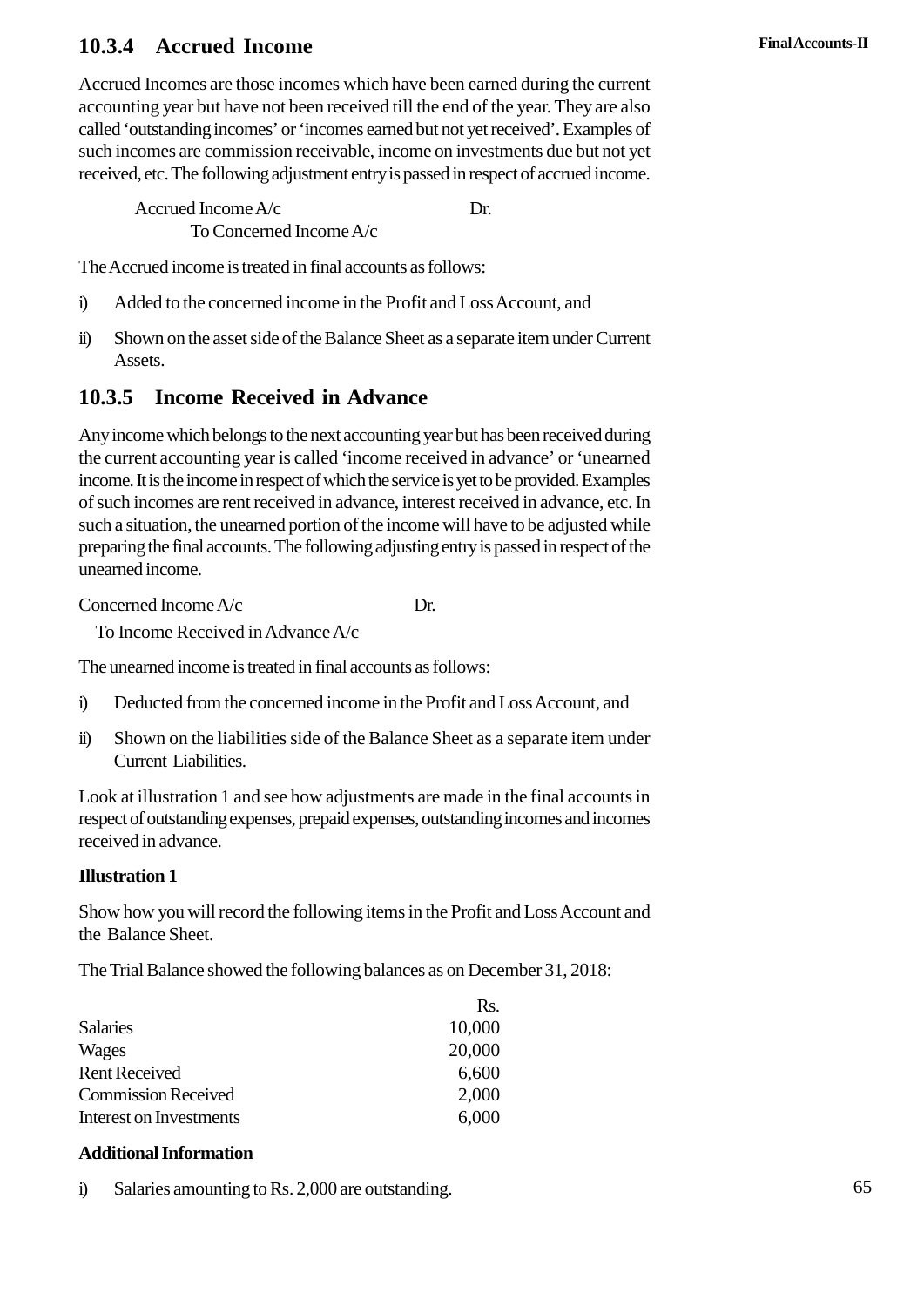- Final Accounts ii) Wages include Rs. 1,560 paid in advance.<br>
iii) Interest on investment include Rs. 1,200 for the
	- ii) Wages include Rs. 1,560 paid in advance.<br>
	iii) Interest on investment includeRs. 1,200 for the months of January, February and March, 2019. March, 2019. ii) Wages include Rs. 1,560 paid in advance.<br>
	iii) Interest on investment include Rs. 1,200 for the months of January, February and<br>
	March, 2019.<br>
	iv) Rent for the month of December amounting to Rs. 600 is not yet received
	-

|                                                           |        |        | Profit and Loss Account for the year ended December 31, 2018 |        |
|-----------------------------------------------------------|--------|--------|--------------------------------------------------------------|--------|
| <b>Particulars</b><br><b>Particulars</b><br><b>Amount</b> |        |        | <b>Amount</b>                                                |        |
|                                                           |        | Rs.    |                                                              | Rs.    |
| <b>To Salaries</b>                                        | 10,000 |        | By Gross Profit b/d                                          | 40,000 |
| Add: Outstanding                                          | 2,000  | 12,000 | By Rent Received 6,600                                       |        |
| To Wages                                                  | 20,000 |        | Add: Outstanding<br>600                                      |        |
| Less: Prepaid                                             | 1,500  | 18,500 |                                                              | 7,200  |
| To Other Expenses                                         |        | 10,000 | <b>By Commission Received</b>                                | 2,000  |
| To Net Profit                                             |        |        | By Interest on                                               |        |
| (Transferred to Capital $A/c$ )                           |        | 13,500 | Investments 6,000                                            |        |
|                                                           |        |        | Less: Received                                               |        |
|                                                           |        |        | in Advance<br>1,200                                          | 4,800  |
|                                                           |        | 54,000 |                                                              | 54,000 |

**Profit and Loss Account for the year ended December 31, 2018**

| 54,000<br>54,000<br><b>Balance Sheet</b><br>As on December 31, 2018 |               |                         |               |  |  |
|---------------------------------------------------------------------|---------------|-------------------------|---------------|--|--|
| <b>Liabilities</b>                                                  | <b>Amount</b> | <b>Assets</b>           | <b>Amount</b> |  |  |
| <b>Current Liabilities:</b>                                         | Rs.           | <b>Currents Assets:</b> | Rs,           |  |  |
| <b>Salaries Outstanding</b>                                         | 2,000         | <b>Wages Prepaid</b>    | 1,500         |  |  |
| <b>Interest Received in Advance</b>                                 | 1,200         | <b>Rent Outstanding</b> | 600           |  |  |

#### **2.3.6 Depreciation**

Depreciation means decrease in the value of fixed assets due to their usage and the passage of time. You know the fixed assets are used for the purpose, of earning revenue. Therefore, the fall in their value should be considered as an expense or loss incurred in realising such revenue and should be charged to the Profit and Loss Account. Depreciation is not recognised on day-to-day basis. It is brought into the books only at the end of the accounting period by passing the following journal entry.

Depreciation A/c Dr.

To Concerned Asset A/c

Depreciation is treated in final accounts as follows:

- Depreciation A/c<br>
To Concerned Asset A/c<br>
Depreciation is treated in final accounts as follows:<br>
i) On the debit side of the Profit and Loss Account: shown as a separate item giving<br>
details of depreciation on each fixed a details of depreciation on each fixed asset, and i) On the debit side of the Profit and Loss Account: shown as a separate item giving<br>details of depreciation on each fixed asset, and<br>ii) Deducted from the concerned asset in the Balance Sheet.
- 

Sometimes depreciation is given in the Trial Balance itself. This is possible only if the entry in respect of depreciation has already been passed in the books of account.**In**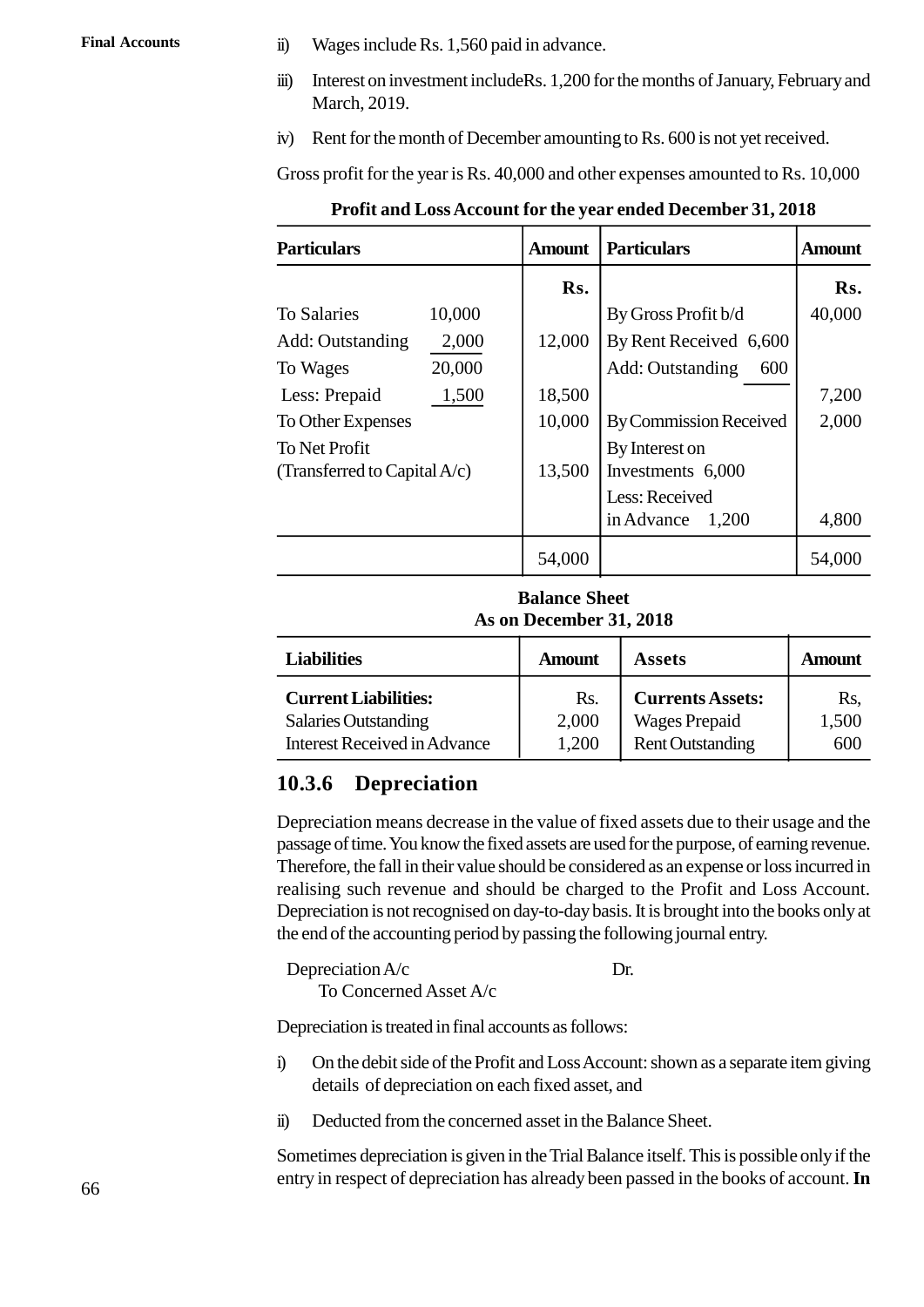#### **such a situation depreciation will be shown in the Profit and Loss Account only. Final Accounts-II**

It need not be adjusted in the fixed assets in the Balance Sheet because the fixed assets already stand reduced by the amount of depreciation.

Depreciation is generally calculated at the given rate for the period for which the asset has been used in the accounting year. Thus, if an-asset is purchased during the current year the depreciation should be calculated from the date of acquisition till the end of the year. If the date on which the additions were made is not given, you should calculate depreciation on additions also for the full year. In the case of old assets, depreciation is calculated on the opening balance. Look at illustration 2 and study how depreciation is treated at the time of preparing the final account.

#### **Illustration 2**

The following are the balances of assets as on January 1, 2018:

|                            | Rs.      |
|----------------------------|----------|
| <b>Plant and Machinery</b> | 1,20,000 |
| Furnitur                   | 18,000   |

A new machinery costing Rs. 30,000 was acquired on July, 1, 2018. Depreciation is to be provided on Plant and Machinery at 10% and on furniture at 5% per annum. Show how depreciation will be shown in the final accounts.

#### **Solution :**

#### **Calculation of Depreciation**

| <b>Calculation of Depreciation</b> |        |        |
|------------------------------------|--------|--------|
|                                    |        | Rs.    |
| On Furniture at 5% on Rs. 18,000   |        | 900    |
| On Plant and Machinery:            |        |        |
| 10% on Rs. 1,20,000 for one year   | 12,000 |        |
| 10% on Rs. $30,000$ for six months | 1,500  | 13,500 |
|                                    |        | 14,400 |

#### **Solution:**

#### **Treatment in Final Accounts**

| 14,400<br><b>Solution:</b><br><b>Treatment in Final Accounts</b> |        |               |                    |               |
|------------------------------------------------------------------|--------|---------------|--------------------|---------------|
| <b>Particulars</b>                                               |        | <b>Amount</b> | <b>Particulars</b> | <b>Amount</b> |
|                                                                  |        | Rs.           |                    | Rs.           |
| <b>To Depreciation:</b>                                          |        |               |                    |               |
| <b>Plant and Machinery</b>                                       | 13,500 |               |                    |               |
| Furniture                                                        | 900    | 14,400        |                    |               |

#### **Balance Sheet as on December 31, 2018**

| <b>Plant and Machinery</b><br>Furniture | 13,500<br>900 | 14,400                                       |          |               |
|-----------------------------------------|---------------|----------------------------------------------|----------|---------------|
|                                         |               | <b>Balance Sheet as on December 31, 2018</b> |          |               |
| <b>Particulars</b>                      | Amount        | <b>Particulars</b>                           |          | <b>Amount</b> |
|                                         | Rs.           |                                              |          | Rs.           |
|                                         |               | <b>Fixed Assets:</b>                         |          |               |
|                                         |               | <b>Plant and Machinery</b>                   | 1,20,000 |               |
|                                         |               | Add: New Machinery                           | 30,000   |               |
|                                         |               |                                              | 1,50,000 |               |
|                                         |               | Less: Depreciation                           | 13,500   | 1,36,500      |
|                                         |               | Furniture                                    | 18,000   |               |
|                                         |               | Less: Depreciation                           | 900      | 17,100        |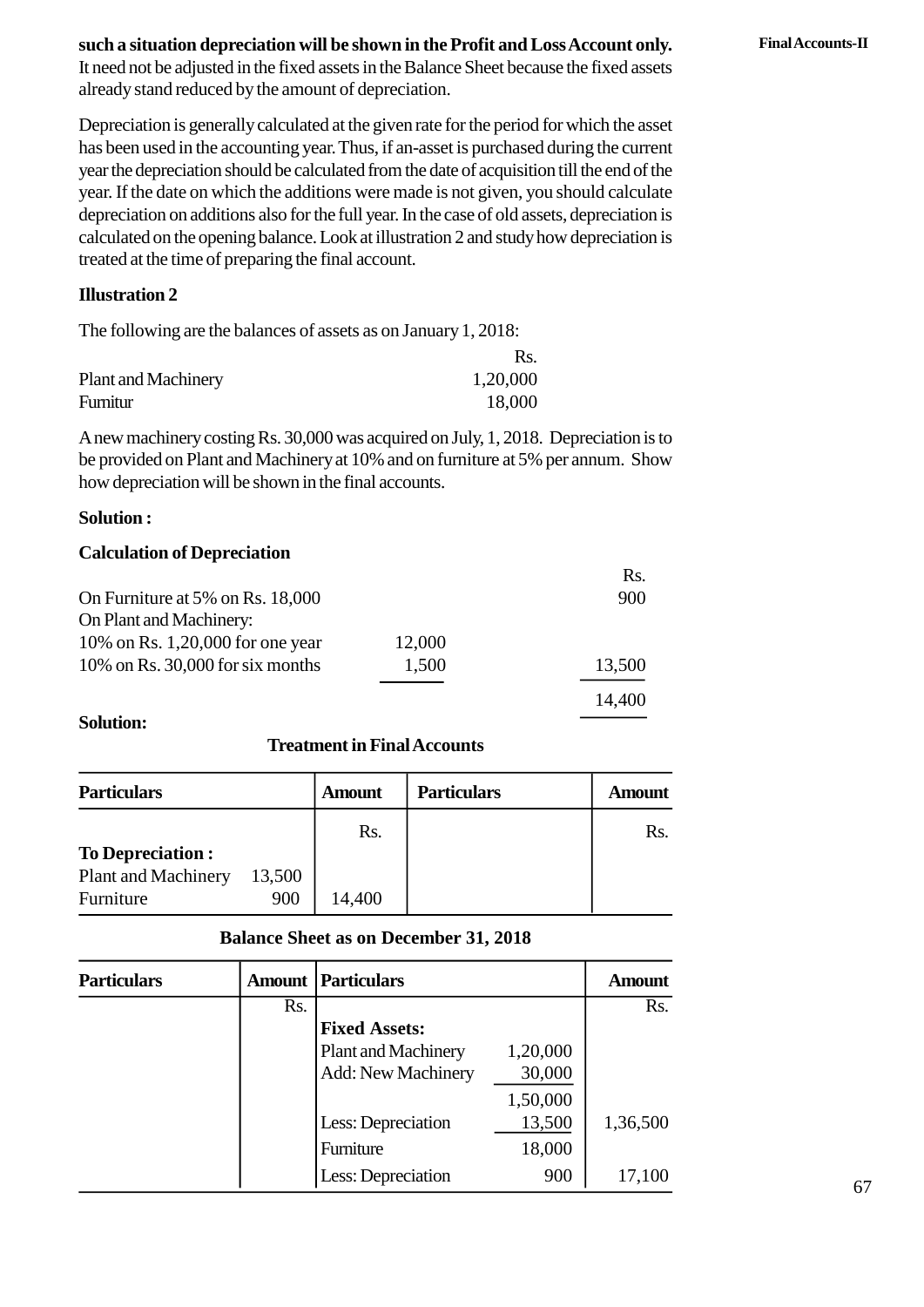#### **Final Accounts 2.3.7 Interest on Capital**

You know thefinds provided by the proprietor to the business constitute capital. Sometimes, the proprietor may like to know the profits made by the business after taking into consideration the interest on this capital. In such a situation interest is allowed at a certain rate on the capital. It is calculated on the capital at the beginning of the year. If, however, any additional capital is introduced during the year, interest on additional capital will also be calculated from the date on which it was brought into Final Account, the business. Such interest is treated as an expense for the business and the following adjustment entry is passed to bring it into the books of account. Interest on Capital is introduced during the year alcohological and the calculated from the date on which it was b continuent is treated as an expense for the b y is passed to bring it into the books of accontinuent on Ca

To Capital A/c

Interest on capital is treated in final accounts as follows:

- Interest on Capital A/c<br>
To Capital A/c<br>
Interest on capital is treated in final accounts as follows:<br>
i) On the debit side of Profit and Loss Account: shown as a separate item of expense<br>
and and i) On the debit side of Profit and Loss Account: shown as a separate item of expense<br>and<br>ii) Added to Capital on the liabilities side of Balance Sheet. You should note that
- normally no interest on capital is to be provided.

#### **2.3.8 Interest on Drawings**

In case interest is allowed to the proprietor on his capital, it is a usual nractice to also charge interest on his drawings. Interest on drawings will be a gain for the business and the following adjustments entry is passed to bring it into the books of account. 2.3.6 Interest on Drawings<br>In case interest is allowed to the proprietor on h<br>charge interest on his drawings. Interest on drawi<br>the following adjustments entry is passed to brin<br>Capital A/c or Drawings A/c Dr.<br>To Interes

To Interest on Drawings A/c

Interest on Drawings is treated in final accounts as follows:

- Capital A/c or Drawings A/c<br>
Interest on Drawings A/c<br>
Interest on Drawings is treated in final accounts as follows:<br>
i) On the credit side of Profit and Loss Account: shown as a separate item, and<br>
ii) Deducted from Capi i) On the credit side of Profit and Loss Account: shown as a separate item, and<br>ii) Deducted from Capital on the liabilities side of Balance Sheet.
- 

Interest on drawings is calculated at a given rate from the date of withdrawal till the end of the year. In case no date is mentioned, the interest is charged for six months assuming the amounts were drawn evenly throughout the year. Look at illustration 3 and see how interest on drawings is calculated when the amount and the dates of withdrawal are given.

#### **Illustration 3**

|          | Rs.   |
|----------|-------|
| Feb. 1   | 4,000 |
| Apr. $1$ | 6,000 |
| Jul. 1,  | 6,000 |
| Oct 31   | 2,000 |
| Dec. 31  | 5,000 |

Calculate the interest chargeable to the proprietor if the rate of interest on drawings is 15% per annum.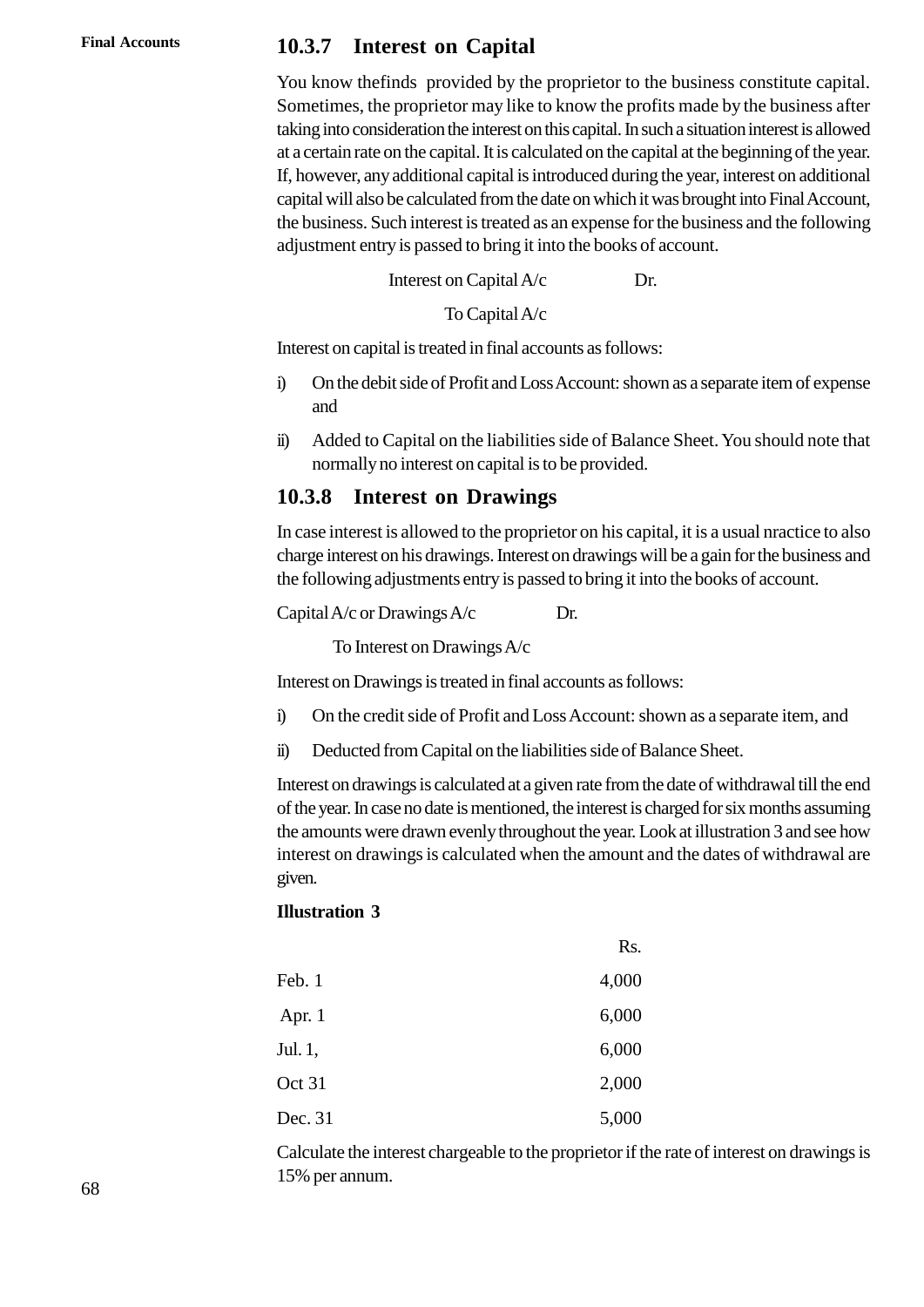| <b>Solution:</b>                                                                                                         |                      |                                          |                                      | Final Accounts-II |
|--------------------------------------------------------------------------------------------------------------------------|----------------------|------------------------------------------|--------------------------------------|-------------------|
| <b>Date</b><br>(1)                                                                                                       | <b>Amount</b><br>(2) | <b>Months</b> upto<br>December 31<br>(3) | <b>Product</b><br>$2\hat{1}3$<br>(4) |                   |
| Feb. 1                                                                                                                   | 4,000                | 11                                       | 44,000                               |                   |
| Apr. 1                                                                                                                   | 6,000                | 9                                        | 54,000                               |                   |
| Jul. 1                                                                                                                   | 3,000                | 6                                        | 18,000                               |                   |
| Oct. 31                                                                                                                  | 2,000                | $\overline{2}$                           | 4,000                                |                   |
| Dec. 31                                                                                                                  | 5,000                | $\overline{0}$                           | $\boldsymbol{0}$                     |                   |
|                                                                                                                          |                      |                                          | 1,20,000                             |                   |
| Interest on Drawings = $\frac{15}{100} \times 1,20,000 \times \frac{1}{12}$ = Rs.1,500                                   |                      |                                          |                                      |                   |
| Another way of calculating interest on drawings is to calculate it individually on each<br>withdrawal and then add them. |                      |                                          |                                      |                   |
| 2.3.9<br>Interest on Loan                                                                                                |                      |                                          |                                      |                   |

#### **2.3.9 Interest on Loan**

If the firm has taken some loan, it has to pay interest thereon. Hence, when we notice a loan Account in the Trial Balance, we must find out whether the full amount of due on loan has been paid or not. The rate of interest and the date on which the loan was taken is usually given. If, however, the date on which loan was taken is not given, it means that it is an old loan and full year's interest has to be provided. In any case, you should calculate the exact amount of interest due and find Out from the Trial Balance whether the same has been paid or not. Generally, you will find that the interest has been paid but it is less than what is due. In such a situation, the difference is regarded as outstanding interest and the same must be adjusted at the time of preparing the final accounts. Suppose there is an item of 10% loan (taken on April 1, 2018) of Rs. 20,000 appearing in the Trial Balance. Assuming the accounting year ends on December 31, the total interest on loan will work out as Rs. 1,500 (at 10% on Rs. 20,000 for nine months). On going through the Trial Balance you find that the interest paid is Rs. 1,000 only. It means Rs. 500 (Rs. 1,500— Rs. 1,000) is the outstanding interest. This must be shown in final accounts accordingly i.e., Rs. 1,500 (Rs. 1,000 + Rs. 500 outstanding) as interest on loan on the debit side of the Profit and Loss Account and Rs. 500 as outstanding Interest under current liabilities in the Balance Sheet.

It is possible that the adjustments given outside the Trial Balance already include this item. But, if they do not even then you have to account for it. This is called an implied adjustment. It is possible that the adjustment<br>
item. But, if they do not even<br>
adjustment.<br> **Check Your Progress A**<br>
1. Fill in the blanks<br>
i) Every adjustment

#### **Check Your Progress A**

- 
- i) Every adjustment has a ............................ effect.
	- ii) Closing stock is shown on the side ........................ of the Balance Sheet.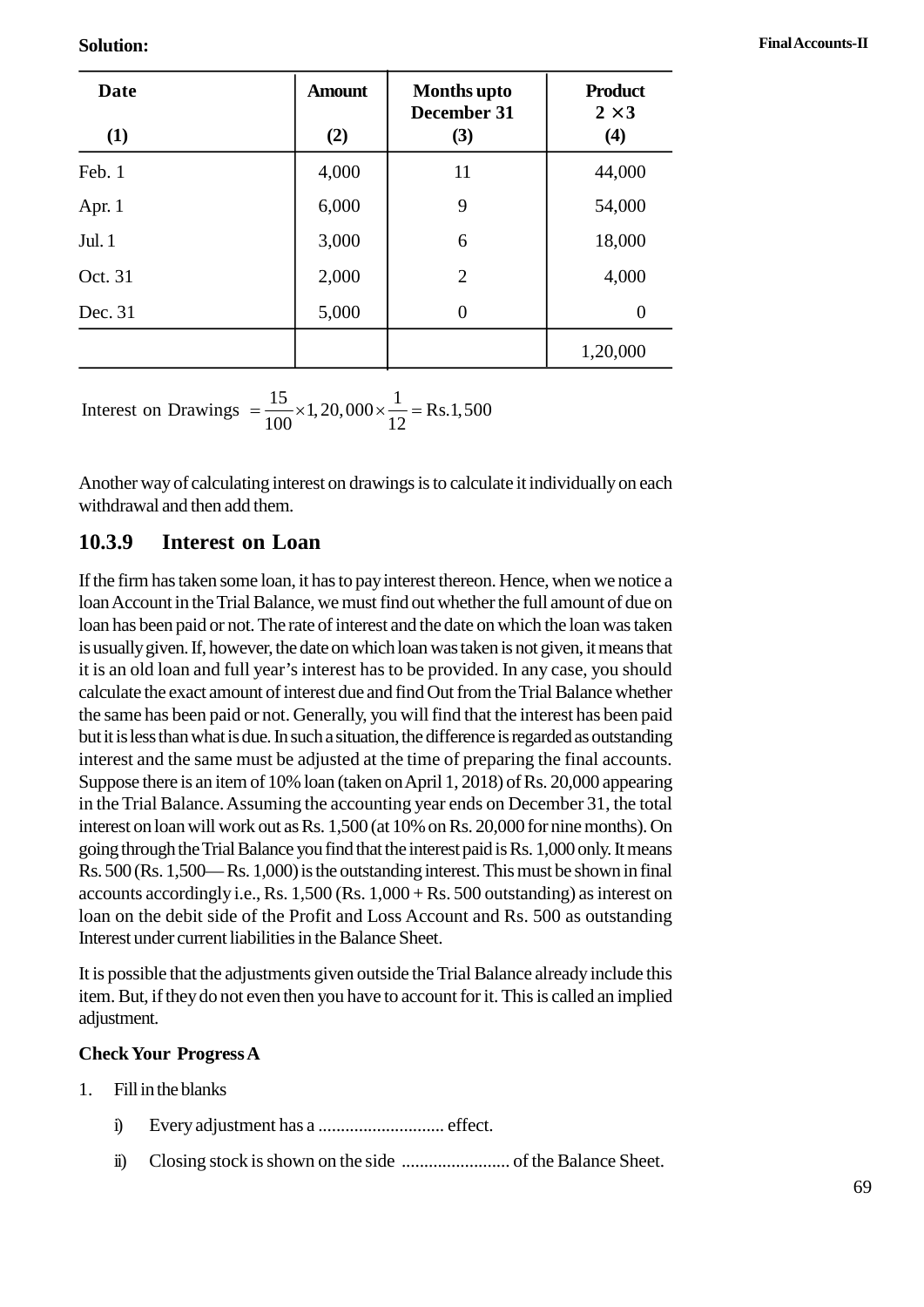- **Final Accounts** iii) Prepaid expenses are also called .......................... expenses.
	- iv) Income received in advance is .......................... for the business.
	- v) .................... is a decrease in the value of a fixed asset due to wear and tear. vi) Interest on Drawings is from .................. the capital in the Balance Sheet.
	- 2 State whether the following statements are True or False.
	-
- i) Every adjustment affects either Trading and Profit and Loss Account or the Balance Sheet.<br>
State whether the following statements are True or False.<br>
State whether the following statements are True or False.<br>
State Shee Balance Sheet.
- State whether the following statements are True or False.<br>
i) Every adjustment affects either Trading and Profit and Loss Account or the Balance Sheet.<br>
ii) Outstanding expense is first added to the relevant expense accoun shown on the liabilities side of the Balance Sheet. iii) Interest on loan is an income for the business.
	-
	- iv) Unustanding expense is first added to the relevant expense account and then<br>shown on the liabilities side of the Balance Sheet.<br>iii) Interest on loan is an income for the business.<br>iv) Depreciation is deducted from the and Profit and Loss Account ii) Interest on loan is an income for the business.<br>
	iv) Depreciation is deducted from the relevant fixed asset in the Balan<br>
	and Profit and Loss Account<br>
	v) Proprietor is always entitled to interest on the capital investe
	-

#### **2.3.10 Bad Debts**

Sometimes, a debtor may fail to pay his debt either partially or completely. The amount of debt which cannot be recovered from the debtor is called Bad Debts and it will be a loss to the business. The following journal entry is passed when a debt becomes bad.

Bad Debts A/c Dr. To Concerned Debtor'sA/c

The effect of this entry will be (i) debtor's personal account stands, closed, and (ii) a new account called 'Bad Debts Account is opened in the books.

The total amount of bad debts incurred during the year appears as a separate item in the Trial Balance and the sundry debtors appear at the reduced amount. The bad debts like any other expense or loss are charged to the Profit and Loss Account.

Bad Debts given outside the Trial Balance: Sometimes, the bad debts to be written off may be stated outside the TrialBalance as an adjustment item, It means that such bad debts have not yet been written off. In other words, the entry for such bad debts has not been passed. It is necessary to record such bad debts at the time of preparing the final accounts. This is done by passing the following adjustment entry:

Bad Debts Account Dr. To Sundry Debtors

Such additional bad debts usually called 'further bad debts' are treated in finalaccounts as follows:

- For Sundry Debtors<br>Such additional bad debts usually called 'further bad debts' are treated in final<br>accounts as follows:<br>i) On the debit side of Profit and Loss Account: shown as addition to bad debts<br>already written off, already written off, and i) On the debit side of Profit and Loss Account: shown as addition to bad debts already written off, and<br>ii) On the assets side of the Balance Sheet: shown as deduction from Sundry Debtors.
- 

It is important to remember the difference between the treatment of bad debts given inside the TrialBalance and the bad debts given outside the Trial Balance. The bad debts given inside the Trial Balance and also those given outside the Trial Balance will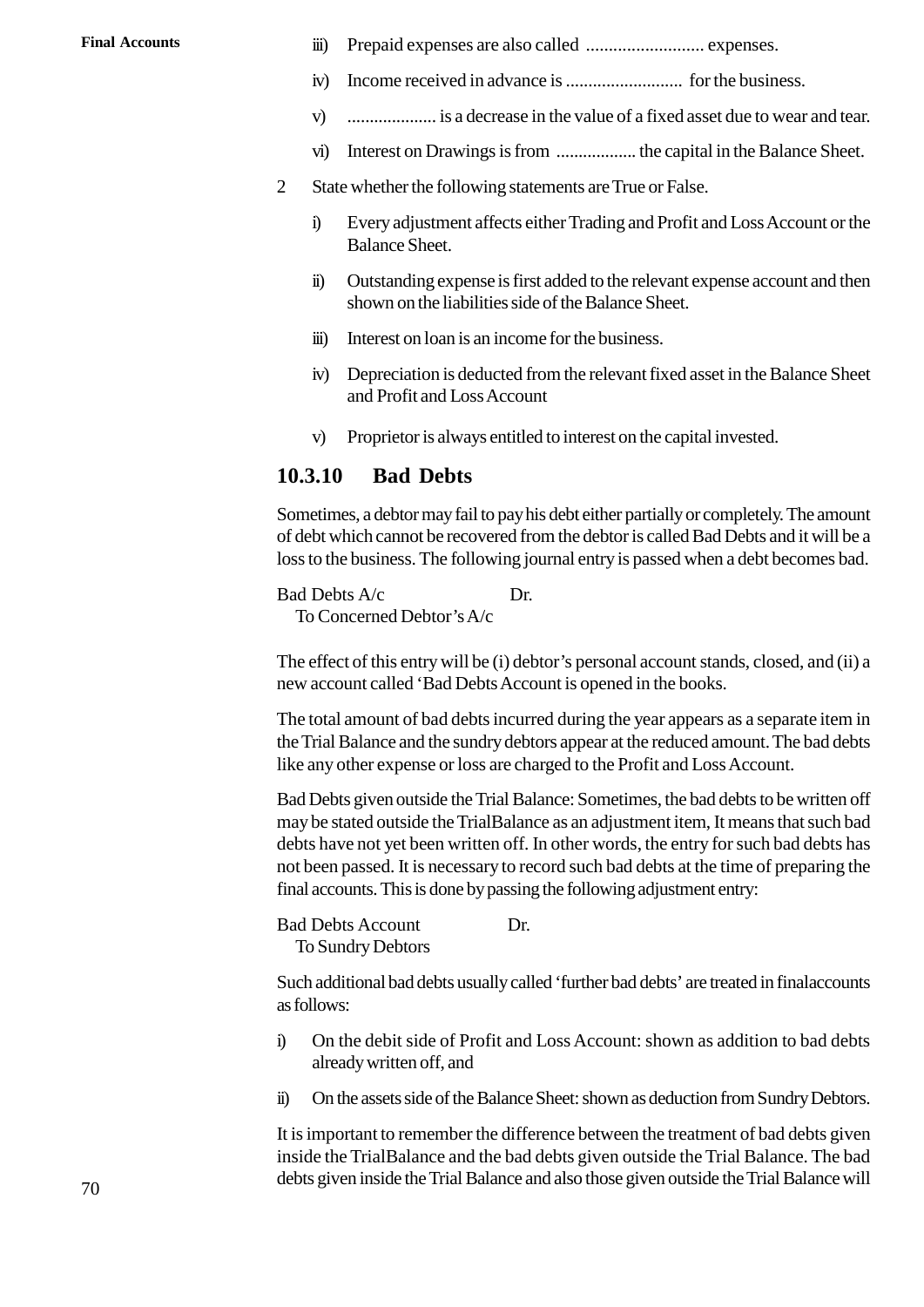be shown in the Profit and Loss Account. But only those bad debts will be deducted **Final Accounts-II** from Sundry Debtors in the Balance Sheet which are given outside the Trial Balance.

#### **2.3.11 Provision for Bad Debts**

In any business where goods are sold on credit, bad debts usually occur. When it is certain that a debt will not be recovered, the amount is written off as bad debt. But, it is also likely that some of the remaining debts may not be recovered in full. From experience we know that certain percentage of amounts due from debtors may not be recovered. This will be a loss to the business. You have learnt that accordingly to 'conservatism concept' all possible losses must be provided for. Hence, it is a common practice to make a suitable provision for doubtful debts at the time of preparing the final accounts. Otherwise, the Profit and Loss Account will not reveal the correct amount of profit or loss and the Balance Sheet will not show the true position of sundry debtors. The Provision for doubtful debts is usually calculated as a certain percentage of the total amount due from sundry debtors after writing of all known bad debts.

Provision for doubtful debts is also called 'Provision for Bad Debts' or 'Provision for Bad and doubtful Debts. Such a provision is made by debiting the amount of doubtful debts to the Profit and Loss Account. Thus, the journal entry for creating such provision will be as follows:

Profit and Loss A/c Dr. To Provision for Bad DebtsA/c

You will notice that when a debt is irrecoverable it is written off by crediting it to the personal account of the respective customer. But, when a debt is doubtful of recovery, the personal account of the customer will not be credited as the recovery is still possible. Hence, the creation of provision for bad debts does not affect the balance of debtors personal accounts. However, while showing sundry debtors in the Balance Sheet the amount of such provision is subtracted therefrom.

When provision for bad debts already exists in the books, the provision created for doubtful debts at the end of a particular year will be carried forward to the next year and it will be used for meeting the loss due to bad debts incurred during the next year. The provision for bad debts brought forward from the previous year is called 'opening provision' or 'old provision'. When such provision already exists, the loss due to bad debts during the current year will be adjusted against the Same, and while making provision for bad debts required at the end of the current year called 'new provision' the balance of old provision should also be taken into account. Let us take an example and understand how these adjustments are done. Suppose old provision on January 1, 2018 was Rs. 1,000. The bad debts written off during 2018 amounted to Rs.600 and the new provision required on December 31, 2018 is Rs. 1,500. In such a situation, the

Profit and Loss Account will be debited with Rs. 1,100 as calculated below:

|                                                 | Rs.   |
|-------------------------------------------------|-------|
| <b>Existing Provision for Bad Debts</b>         | 1,000 |
| Less: Bad Debts                                 | 600   |
| Surplus provision available                     | 400   |
| Provision required at the end of the year       | 1,500 |
| Less: Surplus of old provision                  | 400   |
| Amount to be debited to Profit and Loss Account | ,100  |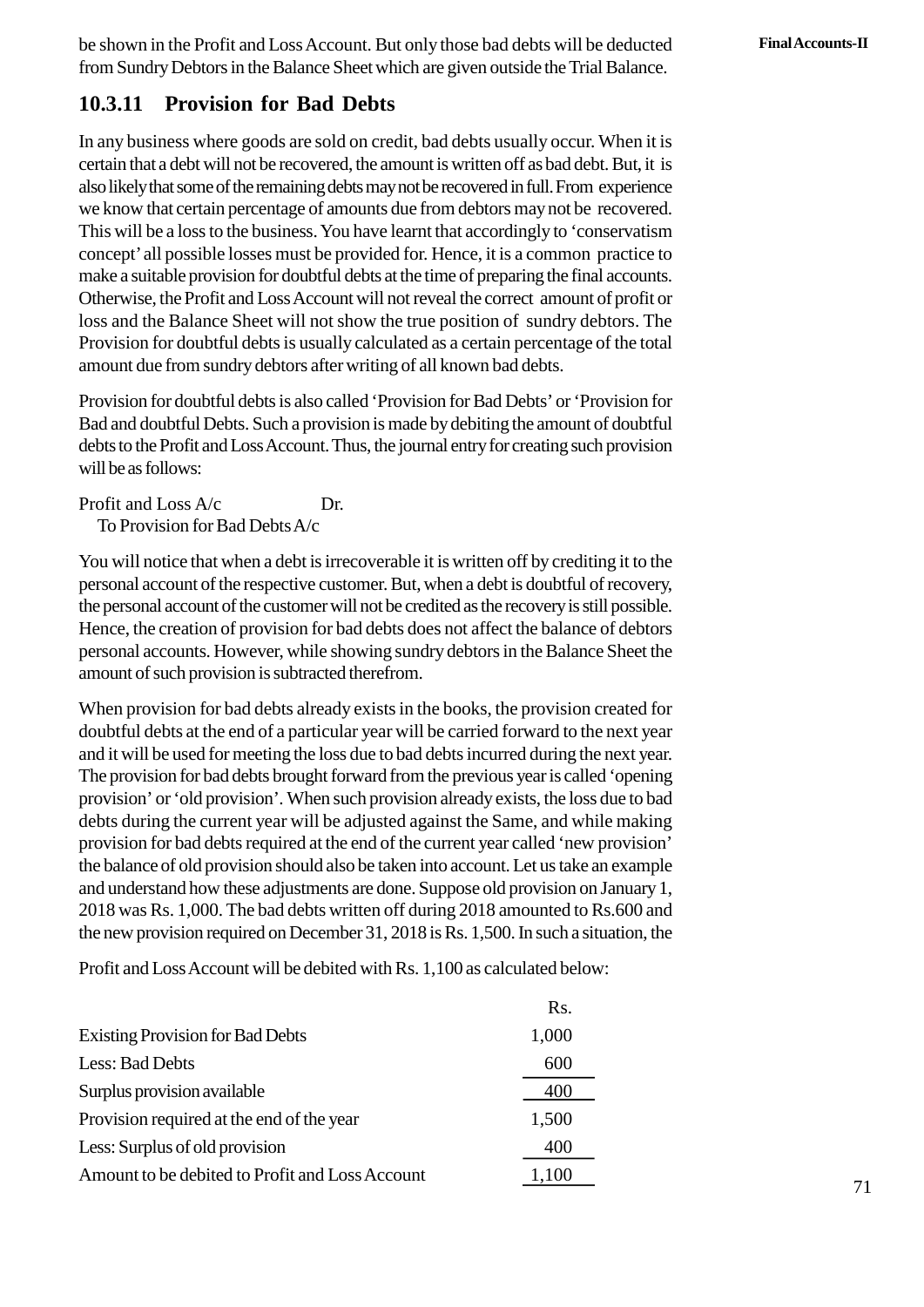**Final Accounts** The above aspects will be shown on the debit side of the Profit and Loss Account as follows:

**Profit and Loss Account of the year ended………**

| Dr.                        |       |       | Сr. |
|----------------------------|-------|-------|-----|
|                            |       | Rs.   | Rs. |
| To Provision for Bad Debts |       |       |     |
| <b>Bad Debts</b>           | 600   |       |     |
| <b>Add: New Provision</b>  | 1,500 |       |     |
|                            | 2,100 |       |     |
| Less: Old Provision        | 1,000 | 1,100 |     |
|                            |       |       |     |

If however, the total of new provision and the actual bad debts are less than the old provision, the details will be shown on the credit side of the Profit and Loss Account as follows:

**Profit and Loss Account for the year ended……….**

| Dr. |                  |                            | Cr. |
|-----|------------------|----------------------------|-----|
|     | R <sub>S</sub> . |                            | Rs. |
|     |                  | By Provision for Bad Debts |     |
|     |                  | Old Provision              |     |
|     |                  | Less: Bad Debts            |     |
|     |                  | Less: New Provision        |     |

- taken into account.
- 2. In this connection you should note the following points.<br>
1. If some bad debts are given in adjustments (further bad debts) they should also be taken into account.<br>
2. The new provision should be calculated on sundry de amount of further bad debts. 3. In Balance Sheet only the further bad debts as given in adjustments (further bad debts) they should also be taken into account.<br>
2. The new provision should be calculated on sundry debtors after adjusting the amount of
- provision for bad debts should be subtracted from sundry debtors.

The following are the journal entries required when the provision for bad debts exists in the books: Forwriting off further bad debts given outside the Trial Balance:<br>
Reflowing are the journal entries required when the provision for bad debts exists<br>
the books:<br> **a)** Forwriting off further bad debts given outside the Tri

| a) | Forwriting off further bad debts given outside the Trial Balance: |                                                                              |
|----|-------------------------------------------------------------------|------------------------------------------------------------------------------|
|    | Bad Debts A/c<br>To Sundry Debtors                                | Dr.                                                                          |
| b) |                                                                   | For transferring the total bad debts to the provision for Bad Debts Account: |
|    | Provision for Rad debts $A/c$                                     |                                                                              |

To Bad DebtsA/c

**c)** For transferring the total bad debts to the provision for Bad Debts Account:<br>Provision for Bad debts A/c<br>**c)** For debiting the Profit and Loss Account with the excess of the new pr' the<br>total bad debts over the old pr **total bad debts over the old provision:**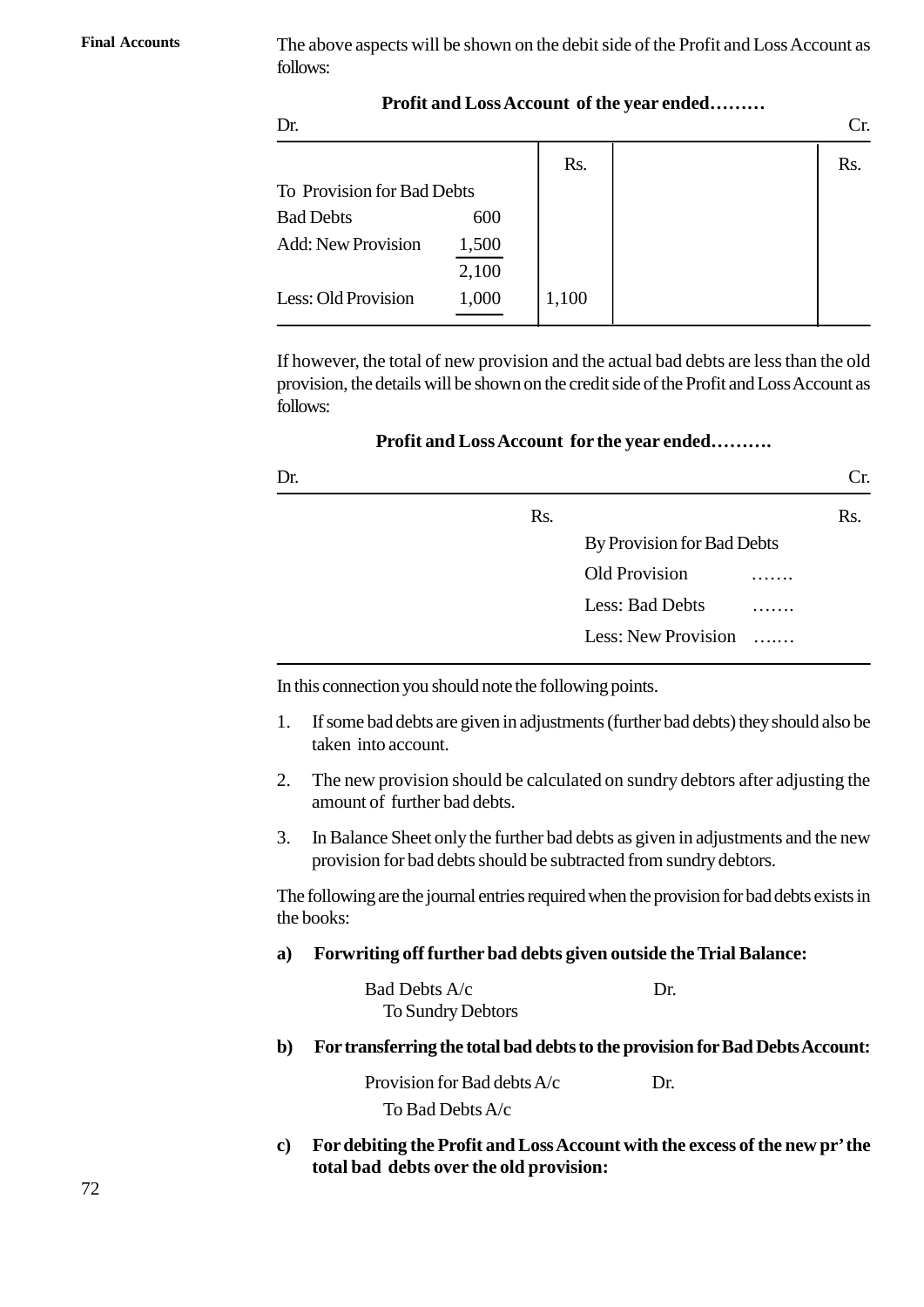Profit and Loss Account A/c Dr. **Final Accounts-II**<br>To Provision for Bad Debts A/c To Provision for Bad DebtsA/c

# Profit and Loss Account A/c<br>
To Provision for Bad Debts A/c<br> **d)** For crediting the Profit and Loss Account with excess of the old provision<br>
over the total baddebts plus new provision: **over the total baddebts plus new provision:**

To Provision for Bad Debts A/c<br>diting the Profit and Loss Account with exces<br>e total baddebts plus new provision:<br>Provision for Bad Debts A/c Dr.<br>To Profit and Loss A/c To Profit and LossA/c

Look at illustration 4 and see how bad debts and provision for bad debts are recorded in the final Accounts.

#### **Illustration 4**

| <b>Illustration 4</b>                                                         |        |       |  |  |  |
|-------------------------------------------------------------------------------|--------|-------|--|--|--|
| An extract from a Trader's Trial Balance on December 31, 2018 is given below: |        |       |  |  |  |
| Name of the Account                                                           | Dr.    | Cr.   |  |  |  |
|                                                                               | Rs.    | Rs.   |  |  |  |
| <b>Sundry Debtors</b>                                                         |        |       |  |  |  |
| <b>Band Debts</b>                                                             | 64,000 |       |  |  |  |
| Provision of Bad Debts                                                        | 4,000  | 7,000 |  |  |  |

**Adjustments:**Write off further bad debts Rs. 2,000 and create a provision for doubtful Provision for Bad Debts Accounts. Also show their treatment in the final accounts.

|          | debts at 5% on debtors. Pass the necessary journal entries and show Bad Debts and<br>Provision for Bad Debts Accounts. Also show their treatment in the final accounts.<br><b>Journal</b> |       |       |
|----------|-------------------------------------------------------------------------------------------------------------------------------------------------------------------------------------------|-------|-------|
| 2018     |                                                                                                                                                                                           | Rs    | Rs.   |
| Dec.31   | Bad Debts A/c<br>Dr.                                                                                                                                                                      | 2,000 |       |
|          | To Sundry Debtors<br>(Being bad debts written off)                                                                                                                                        |       | 2,000 |
| 66<br>31 | Provision for Bad Debts A/c<br>Dr.<br>To Bad Debts A/c<br>(Being bad debts transferred to<br>Provision for Bad Debts Account)                                                             | 6,000 | 6,000 |
| 66<br>31 | Profit and Loss $A/c$<br>Dr.<br>To Provision for Bad Debts A/c<br>(Being the Provision required for doubtful debts)                                                                       | 2,100 | 2,100 |

#### **Journal**

#### **Bad Debts Account**

|         | To Provision for Bad Debts A/c<br>(Being the Provision required for doubtful debts) |       |                          |                                        |       |
|---------|-------------------------------------------------------------------------------------|-------|--------------------------|----------------------------------------|-------|
|         |                                                                                     |       | <b>Bad Debts Account</b> |                                        |       |
| 2018    |                                                                                     | Rs.1  | 2018                     |                                        | Rs.   |
| Dec. 31 | To Balance b/d                                                                      |       |                          | $4,000$ Dec. 31 By Prov. Fro Bad Debts | 6,000 |
| Dec. 31 | To Sundry Debtors                                                                   | 2,000 |                          |                                        |       |
|         |                                                                                     | 6,000 |                          |                                        | 6,000 |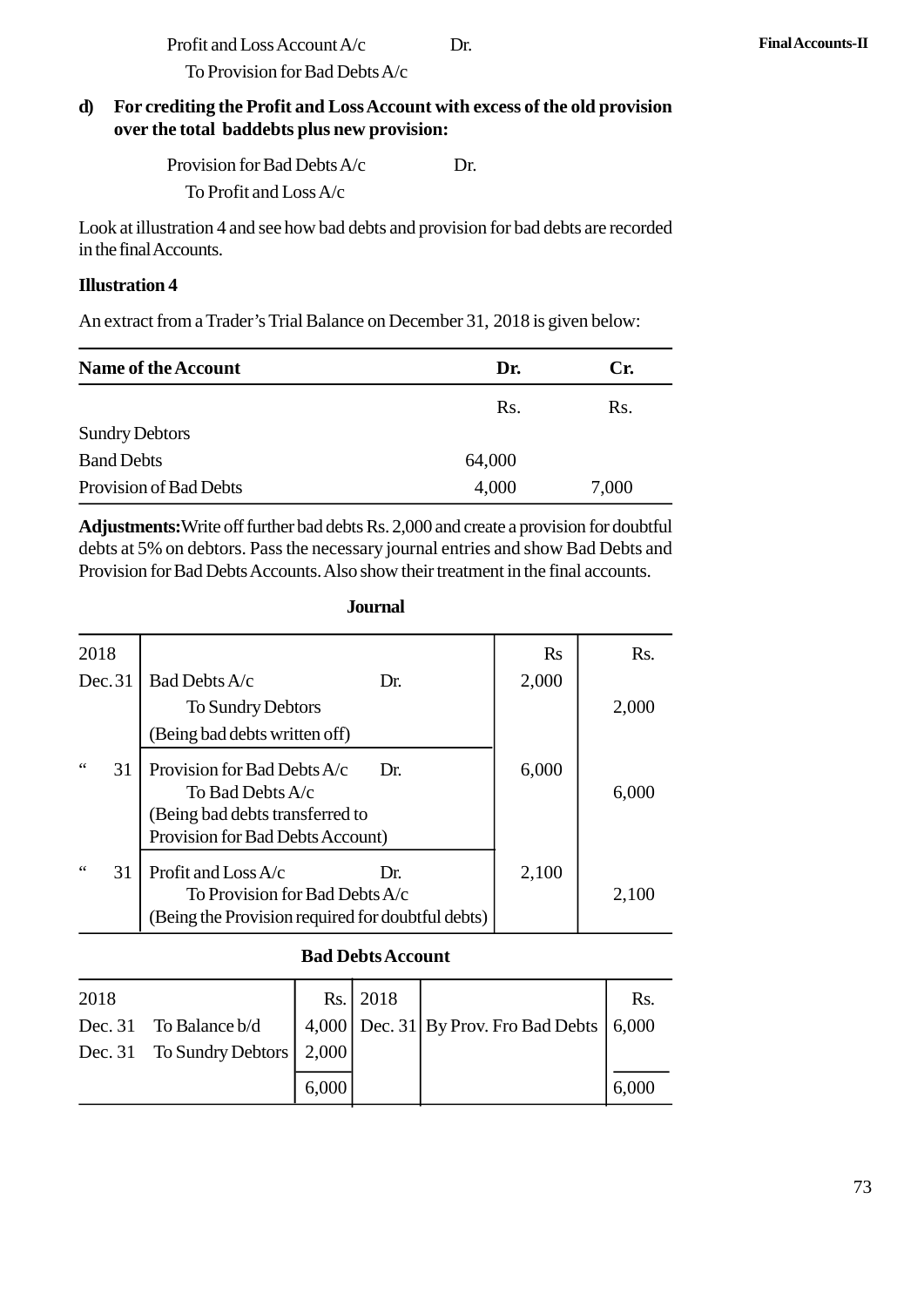#### **Final Accounts Provision for Bad Debts Account**

|                     |                  |                | <b>Provision for Bad Debts Account</b> |                        |       |
|---------------------|------------------|----------------|----------------------------------------|------------------------|-------|
| 2018                |                  | $\mathbf{R}$ s | 2018                                   |                        | Rs.   |
| Dec. 31             | To Bad Debts A/c | 6,000          | Dec. $31$                              | By Balance b/d         | 7,000 |
| $\leq$ $\leq$<br>31 | To Balance c/d   | 3,100          |                                        | By Profit and Loss A/c | 2,100 |
|                     |                  | 9,100          | 2019                                   |                        | 9,100 |
|                     |                  |                | Jan. 1                                 | By Balance b/d         | 3,100 |

**Note :** The new provision for bad debts has been calculated at 5% on Rs. 62,000 (sundry debtors Rs. 64,000 – further bad debts Rs. 2,000)

#### **Profit and Loss Account For the year ended December 31, 2018**

|                               |       | Rs.   | Rs. |
|-------------------------------|-------|-------|-----|
| To Provision for Bad Debts    |       |       |     |
| <b>Bad Debts</b>              | 4,000 |       |     |
| <b>Add: Further Bad Debts</b> | 2,000 |       |     |
| <b>Add: New Provision</b>     | 3,100 |       |     |
|                               | 9,100 |       |     |
| Less: Old Provision           | 7,000 | 2,100 |     |

#### **Balance Sheet as at December 31, 2018**

| Rs. |  |                           |        | Rs.    |
|-----|--|---------------------------|--------|--------|
|     |  | <b>Current Assets:</b>    |        |        |
|     |  | <b>Sundry Debtors</b>     | 64,000 |        |
|     |  | Less: Further Bad Debts   | 2,000  |        |
|     |  |                           | 62,000 |        |
|     |  | Less: Provision Bad Debts | 3,100  | 58,900 |

#### **2.3.12 Provision for Discount on Debtors**

You know cash discount is allowed to debtors as an incentive for prompt payment. When the discount is allowed it is recorded through the Cash Book and posted to the credit side of the concerned debtor's personal accounts. But, in the case of debts outstanding at the end of the current year, discounts will be allowed in the next year if the debtors make prompt payments. So, as in the case of anticipated loss on account of doubtful debts, a provision must be made for the discount likely to be allowed to the debtors in the next year, such a provision is known as the 'Provision for Discount on Debtors' it is also calculated as a percentage on the net sundry debtors (remaining after subtracting the provision for bad debts and further bad debts). For example, if Sundry Debtors amount to Rs. 40,000 and the firm wants to create a provision for bad debts at 5% and a provision for discount at 2% on the debtors they will be calculated as follows: subtracting the provision for bad debts and further bad debts). For example, if Sundry<br>Debtors amount to Rs. 40,000 and the firm wants to create a provision for bad debts<br>at 5% and a provision for discount at 2% on the deb

to Rs. 2,000.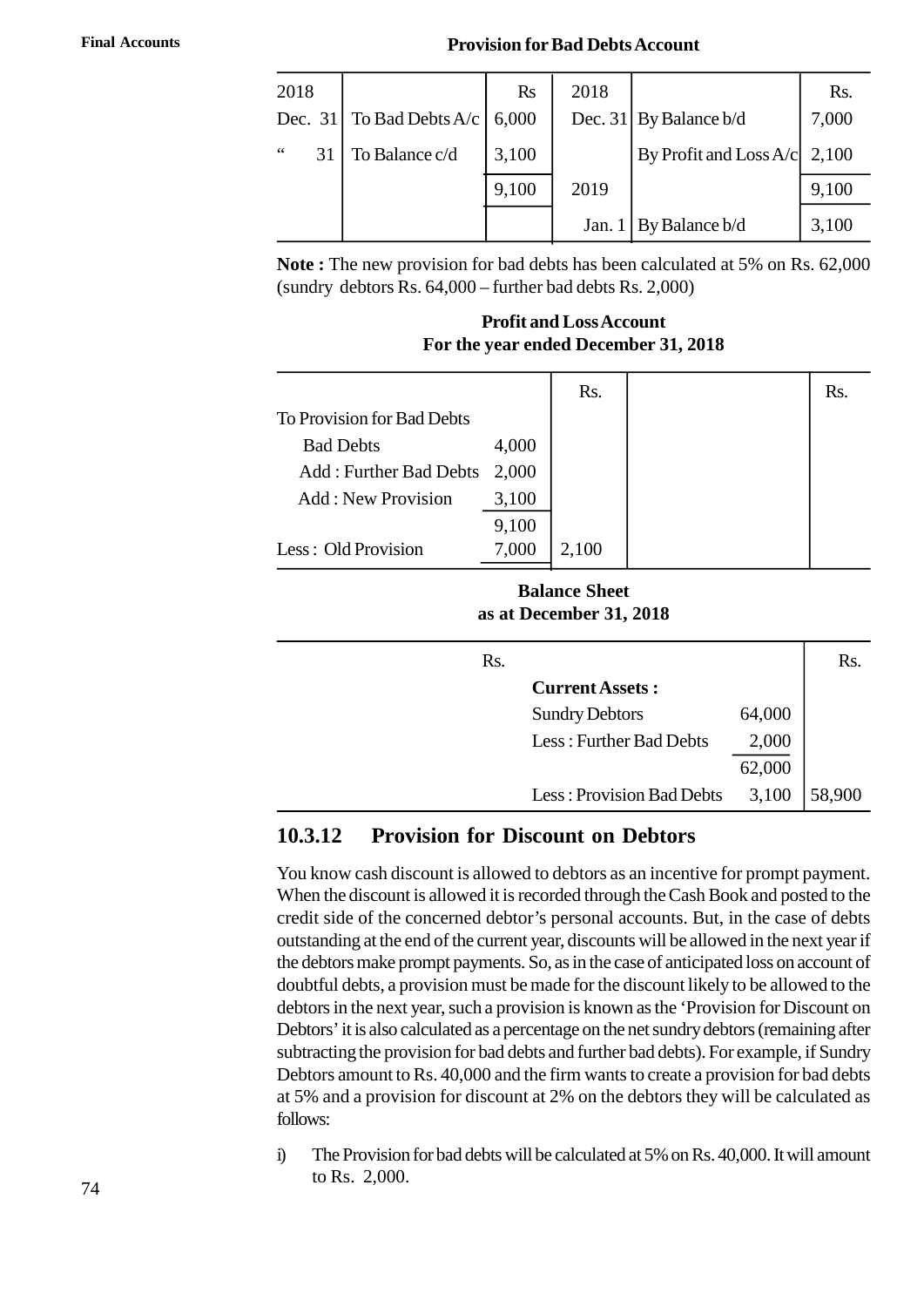ii) The Provision for discount at 2% will be calculated on the debtors after subtracting **Final Accounts-II**<br>the provision for bad debts i.e., on Rs. 38,000 (Rs. 40,000—Rs. 2,000). It will the provision for bad debts i.e., on Rs. 38,000 (Rs. 40,000— Rs. 2,000). It will amount to Rs. 760.

Note that when both provision for bad debts and provision for discount on debtors are to be calculated, the provision for bad debts is calculated first and then provision for discount is worked out on debtors after subtracting the provision for bad debts.

The adjustment entry for provision for discount on debtors is as follows:

Profit and Loss  $A/c$  Dr. To Provision for Discount on DebtorsA/c (Being the Provision made for discount on debtors) IT TOIT and LOSS AVC<br>
To Provision for Discount on Debtors A/c<br>
(Being the Provision made for discount on debtors)<br>
The Provision for discount on debtors will be shown in the final accounts as follows:<br>
i) On the debit sid

The Provision for discount on debtors will be shown in the final accounts as follows:

- 
- (Being the Provision made for discount on debtors)<br>
The Provision for discount on debtors will be shown in the final accounts as follows:<br>
i) On the debit side of Profit and Loss Account: shown as a separate item, and<br>
ii)

The balance of the provision for Discount on Debtors Account will be carried forward to the next year and the discounts allowed if any, in the next year will be set off against the provision for itself. The method of dealing with discounts allowed and provision for discount on debtors in the next year is similar, to the method followed in case of bad debts and provision for bad debts.

#### **2.3.13 Provision for Discount on Creditors**

When prompt payment is received we allow cash discount to debtors. Similarly, we receive discount from the creditors when prompt payments are made by us. So the expected gain on account of discounts receivable from creditors in the next year should also be taken into account at the time of preparing the final accounts. Such a provision is called 'Provision for Discount on Creditors'.

It is calculated as a percentage on Sundry Creditors. The creation of such a provision, however, goes against the Conservatism Concept. Hence, it is usually avoided in practice. But you must learn how it is treated in final accounts if such a provision is required.

The adjustment entry for provision for discount on creditors is passed as follows:

Provision for Discount on Creditors A/c Dr. To Profit and LossAccount (Being the Provision made for discount on creditors) Frovision for Discount on Creditors Aze<br>
To Profit and Loss Account<br>
(Being the Provision made for discount on creditors)<br>
The provision for discount on creditors will appear in the final accounts as follows:<br>
i) On the cr

The provision for discount on creditors will appear in the final accounts as follows:

- 
- (Being the Provision made for discount on creditors)<br>
The provision for discount on creditors will appear in the final accounts as follows:<br>
i) On the credit side of Profit and Loss Account: shown as a separate item, and<br> Creditors.

The balance of the Provision for Discount on Creditors Account will also be carried forward to the next year and the discount received, if any, will be adjusted against the provision itself.

#### **2.3.14 Manager's Commission**

Sometimes, the manager may also be entitled to a commission on profits earned by the business. Such commission is usually calculated as a fixed percentage on profits. Suppose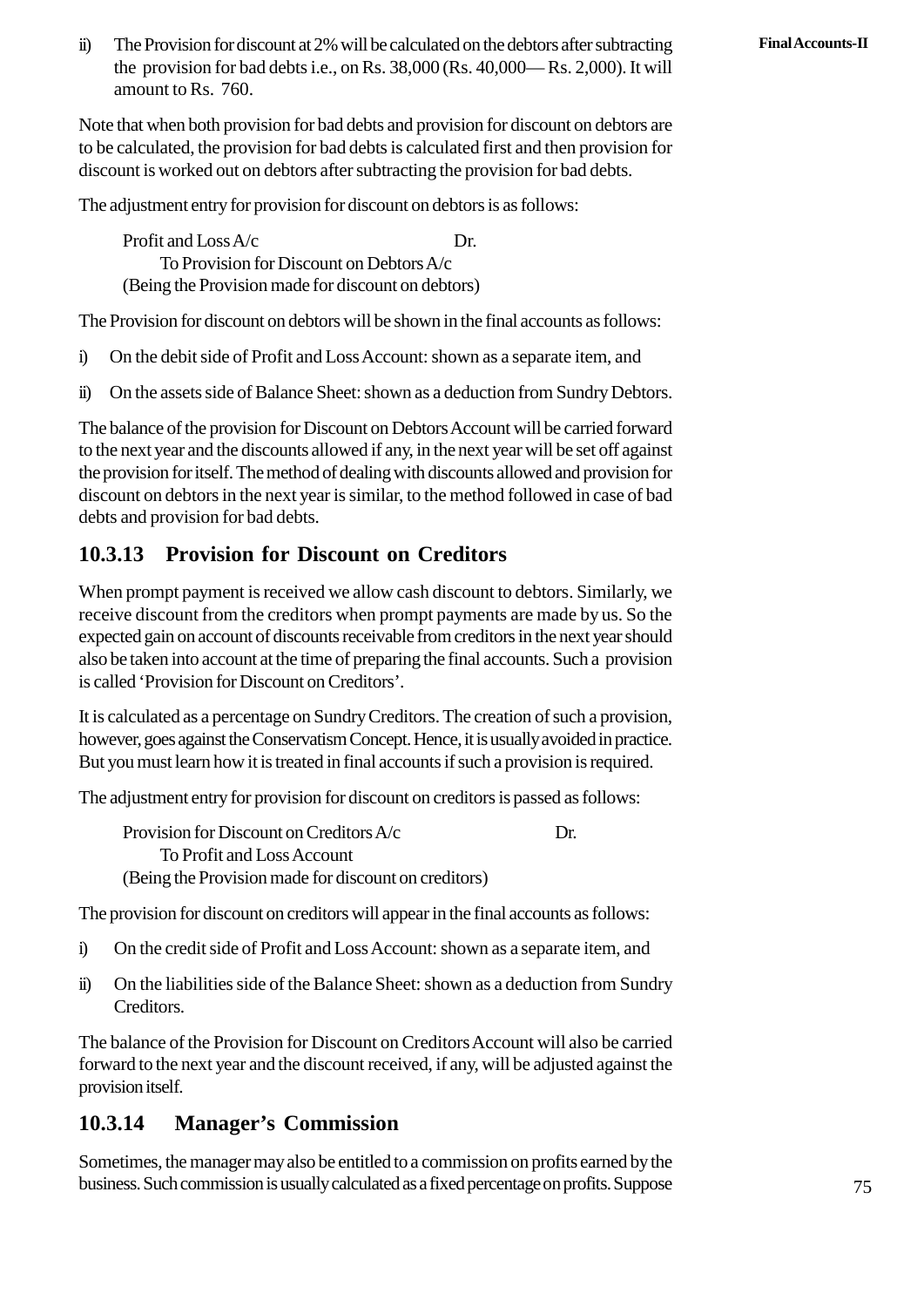**Final Accounts** the Net Profit of a firm after taking into consideration all expenses except the manager's commission is Rs. 60,000 and the manager is entitled to a commission of 5% on profits before charging such commission. His commission will work out as Rs. 3,000. However, it is still to be paid and therefore should be treated as an outstanding expense. It will be debited to Profit and Loss Account and also shown as a current liability in the Balance Sheet.

> In the above example, manager's commission has been calculated on profits before charging the commission. But, sometimes, it is to be calculated on profit after charging such commission. In such a situation, the commission will be calculated by the following formula:

#### **Percentage of Commission**

Percentage of Commission<br> $\overline{R}$   $\overline{R}$   $\overline{R}$   $\overline{R}$   $\overline{R}$   $\overline{R}$   $\overline{R}$   $\overline{R}$   $\overline{R}$   $\overline{R}$   $\overline{R}$   $\overline{R}$   $\overline{R}$   $\overline{R}$   $\overline{R}$   $\overline{R}$   $\overline{R}$   $\overline{R}$   $\overline{R}$   $\overline{R}$   $\overline{R}$   $\overline{R}$ 100 + Percentage of Commission  $\times$  Net

If, in the above example, the manager's commission were to be calculated on profits after charging such commission, it will be as follows.

5 5 ging such commission, it will be as follow<br>60,000 =  $\frac{5}{105}$  × 60,000 = Rs. 2,857  $\frac{5}{100+5}$  × 60,000 =  $\frac{5}{105}$  × 60 charging such commission, it will be as for  $\frac{5}{105}$  × 60,000 = Rs. 2,85<br>+5

The above amount can also be verified. After charging manager's commission the Net Profit will work out to Rs. 57,143 (Rs. 60,000—Rs. 2,857). Now calculate 5% on Rs. 57,143. It works out to Rs. 2,857 which means the amount of commission calculated by the given formula is correct.

#### **2.3.15 Abnormal Loss of Stock**

In the course of business some loss of stock may also occur. It may occur in transit or at the godown. Such loss of stock may be normal or abnormal. Normal loss is due to inherent characteristics of goods such as evaporation, subdivision, drying up of goods, etc. On the other hand, if the loss occurs on account of reasons which are accidental or very rare, the loss is termed as abnormal loss. The examples of such losses are theft of goods, destruction of goods by fire, etc.

The abnormal loss does not require any special treatment in the books of account. It is absorbed by the remaining units whose cost is inflated by such loss. But, the abnormal loss has to be shown separately in the books of account. After the amount of such loss is ascertained, the following adjustment entry is passed.

Loss by Fire  $A/c$  Dr. To Trading Account (Being stock lost by fire)

To avoid the burden of loss due to abnormal circumstances the businessmen may get the stock insured. Thus, the loss may be (Being stock lot<br>
To avoid the burden<br>
the stock insured, Theory<br>
1. Uninsured, Pully insured on To avoid the burden of loss<br>the stock insured, Thus, the<br>1. Uninsured,<br>2. Fully insured, or<br>3. Partially insured

- 
- 1. Uninsured,<br>2. Fully insured, or<br>3. Partially insured.
-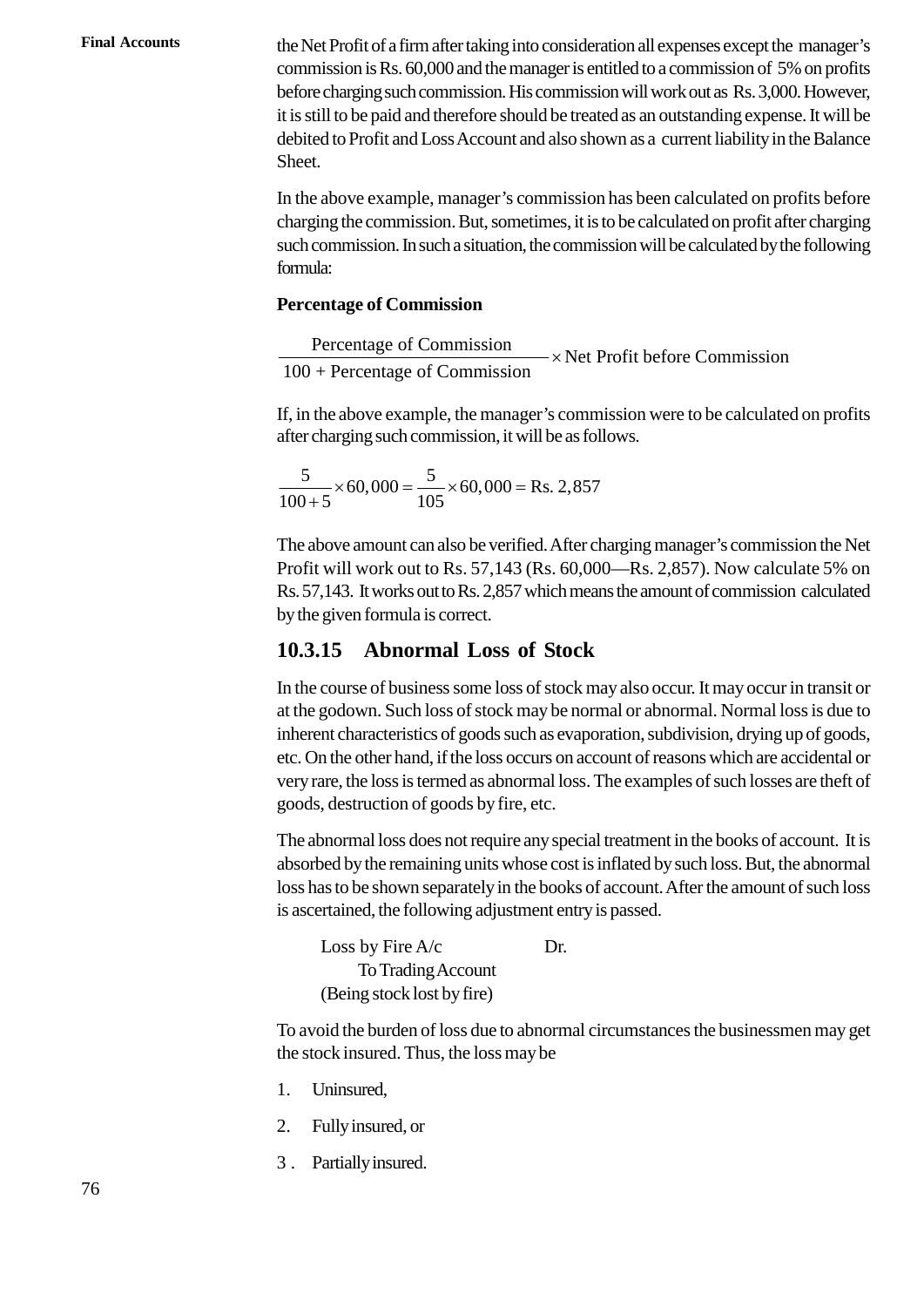Let us see what will be the accounting treatment in the above three situations. **Final Accounts-II** 

1. When the stock's is not insured: In case the stock is not insured the total abnormal loss will be transferred to the Profit and Loss Account and the following entry will be passed. See what will be the accounting treath<br>When the stock's is not insured: In case t<br>loss will be transferred to the Profit and I<br>be passed.<br>Profit and Loss A/c Dr<br>To Loss by Fire A/c

To Loss by Fire A/c

2 When the stock Isfully Insured: When the stock is fully insured, the total amount of<br>
10 Loss by Fire A/c<br>
2 When the stock Isfully Insured: When the stock is fully insured, the total amount of<br>
10 loss is paid by the in loss is paid by the insurance company. In that case the company does not suffer fly loss.

So, nothing is debited to the Profit and Loss Account. The journal entry passed is as follows. France Company.<br>
Ioss.<br>
So, nothing is debited to the Profit and<br>
as follows.<br>
Insurance Company Dr.<br>
To Loss by Fire A/c

To Loss by Fire A/c

3. When the loss is partially insured: In case the loss is partially insured the amount of<br>3. When the loss is partially insured: In case the loss is partially insured the amount of<br>3. When the loss is partially insured: I insurance claim is debited to Insurance Company's Account and the remaining loss (the amount to be borne by the business) is debited to Profit and Loss Account. The following journal entry is passed. When the loss is partially insured: In case<br>insurance claim is debited to Insurance<br>loss (the amount to be borne by the busin<br>The following journal entry is passed.<br>Insurance Company Dr.<br>Profit and Loss A/c Dr. insurance claim is debited to Insurance<br>loss (the amount to be borne by the busin<br>The following journal entry is passed.<br>Insurance Company Dr.<br>Profit and Loss A/c Dr.<br>To Abnormal Loss A/c

ToAbnormal LossA/c Frofit and Loss  $A/c$  Dr.<br>To Abnormal Loss  $A/c$ <br>Thus, the treatment of abnormal loss in final accounts is<br>a) Credit the Trading Account with the total loss.<br>b) i) In case of uninsured stock debit Profit and Los

Thus, the treatment of abnormal loss in final accounts is as follows.

- 
- To Abnormal Loss A/c<br>
Thus, the treatment of abnormal loss in final accounts is as follows.<br>
a) Credit the Trading Account with the total loss.<br>
b) i) In case of uninsured stock debit Profit and Loss Account with full amou
	- In the treatment of abnormal loss in final accounts is as follows.<br>
	Credit the Trading Account with the total loss.<br>
	i) In case of uninsured stock debit Profit and Loss Account with full amount.<br>
	ii) In case of fully insur Balance Sheet.
	- i) In case of uninsured stock debit Profit and Loss Account with full amount.<br>
	ii) In case of fully insured loss, insurance claim will be shown as an asset in the Balance Sheet.<br>
	iii) In case of partially insured loss, the asset in the Balance Sheet and the remaining amount of loss is debited to the Profit and Loss Account.

Look at illustration 5 and see how abnormal loss is treated in the books of account.

#### **Illustration 5**

On December 30, 2018 the stock worth Rs. 40,000 was destroyed by fire. The stock necessary journal entries and show how it will be treated in final accounts.

| was insured and the insurance company admitted a claim of Rs. 30,000 only. Pass the<br>necessary journal entries and show how it will be treated in final accounts. |                                        |                |               |                      |  |
|---------------------------------------------------------------------------------------------------------------------------------------------------------------------|----------------------------------------|----------------|---------------|----------------------|--|
|                                                                                                                                                                     |                                        | <b>Journal</b> |               |                      |  |
| Date                                                                                                                                                                | <b>Particulars</b>                     |                | Dr.<br>Amount | Cr.<br><b>Amount</b> |  |
| 2018<br>Dec.31                                                                                                                                                      | Loss by Fire $A/c$<br>To Trading $A/c$ | Dr.            | 40,000        |                      |  |
|                                                                                                                                                                     | (Being stock lost by fire)             | Rs.            |               | 40,000               |  |

#### **Journal**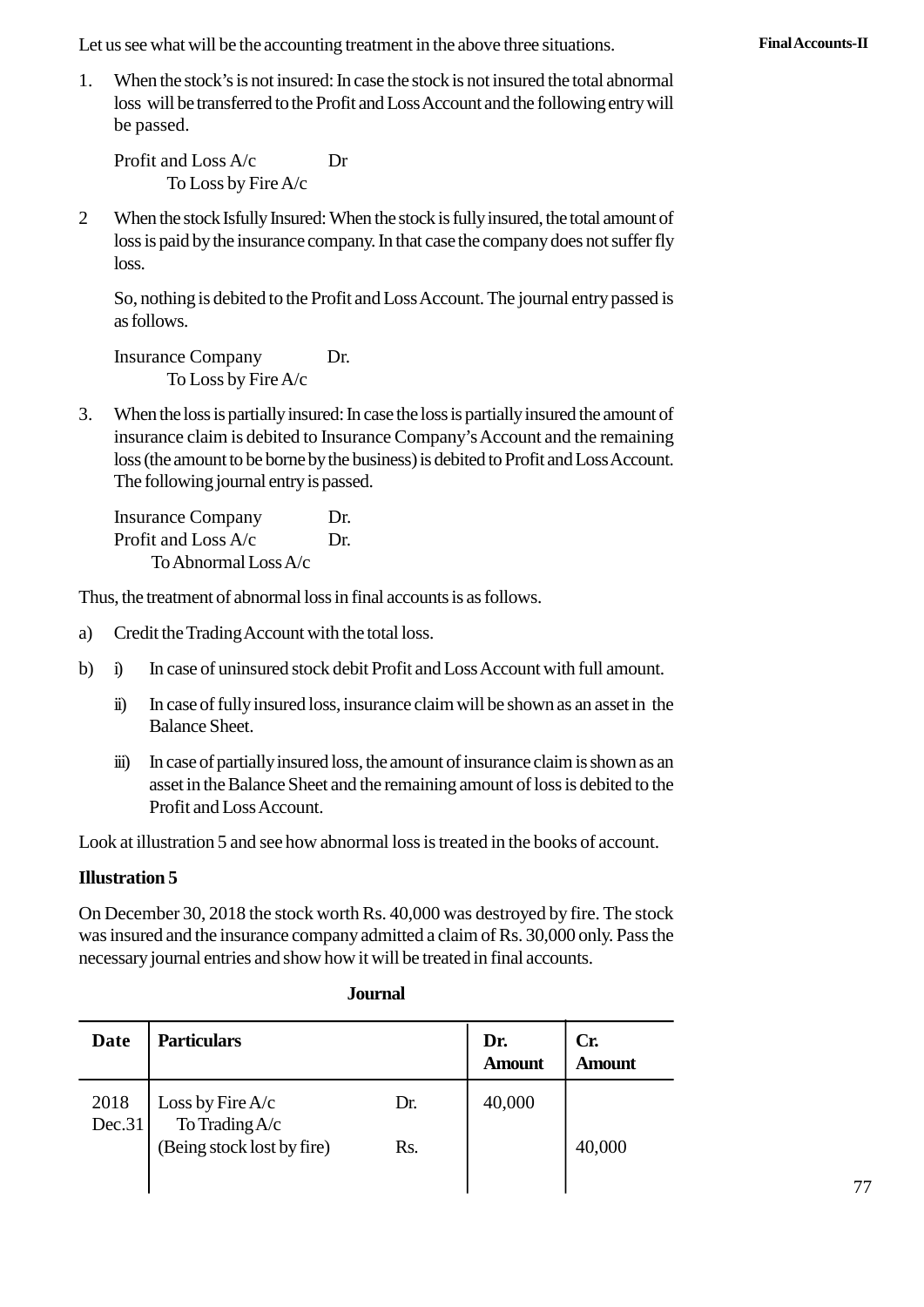| <b>Final Accounts</b> | $\,$ 6 $\,$<br>31 | <b>Insurance Company</b> | Dr. | 30,000 |        |
|-----------------------|-------------------|--------------------------|-----|--------|--------|
|                       |                   | Profit and Loss A/c      | Dr. | 10,000 |        |
|                       |                   | To Lossby Fire A/c       |     |        | 40,000 |

#### **Trading Account For the year ended December 31, 2018**

|                       |        |                      | For the year ended December 31, 2018                                    |               |  |  |
|-----------------------|--------|----------------------|-------------------------------------------------------------------------|---------------|--|--|
| Dr.<br>Cr.            |        |                      |                                                                         |               |  |  |
|                       |        |                      | By Loss of Fire                                                         | Rs.<br>40,000 |  |  |
| Dr.                   |        |                      | <b>Profit and Loss Account</b><br>For the year ending December 31, 2018 | Cr.           |  |  |
|                       |        | Rs.                  |                                                                         | Rs.           |  |  |
| To Loss by fire       | 40,000 |                      |                                                                         |               |  |  |
| Less: Insurance claim | 30,000 | 10,000               |                                                                         |               |  |  |
|                       |        | <b>Balance Sheet</b> | As at December 31, 2018                                                 |               |  |  |

#### **For the year ending December 31, 2018**

| Dr. |  |                                  |        |
|-----|--|----------------------------------|--------|
|     |  |                                  | Rs.    |
|     |  | <b>Current Assets:</b>           |        |
|     |  | Claim due from insurance company | 30,000 |

#### **2.3.16 Drawing of Goods by the Proprietor**

You know when the proprietor takes away some goods from the business for his personal use it is recorded in books of account by passing the following journal entry.

```
Drawings Account Dr.
 To Purchases Account
```
So, if you find that it has not been recorded in the books of account, you have to make the necessary adjustment in final accounts. The treatment in final accounts will be as follows: In the Debit side of the Ralance Sheet: Deduct it from capital eith<br>ii) On the Debit side of the Trading Account: Deduct it from Purchases.<br>ii) On the Debit side of the Trading Account: Deduct it from Purchases. So, if you find that it has not been recorded in the books of account, you have to hake<br>the necessary adjustment in final accounts. The treatment in final accounts will be as<br>follows:<br>i) On the Debit side of the Trading Ac

- 
- separate item or by including it in drawings. 1. The Unit of the Balance Sheet: Deduct it from capital either as a separate item or by including it in drawings.<br> **Check Your Progress B**<br>
1. Why do you create a provision for bad debts?

#### **Check Your Progress B**

...................................................................................................................... ...................................................................................................................... ......................................................................................................................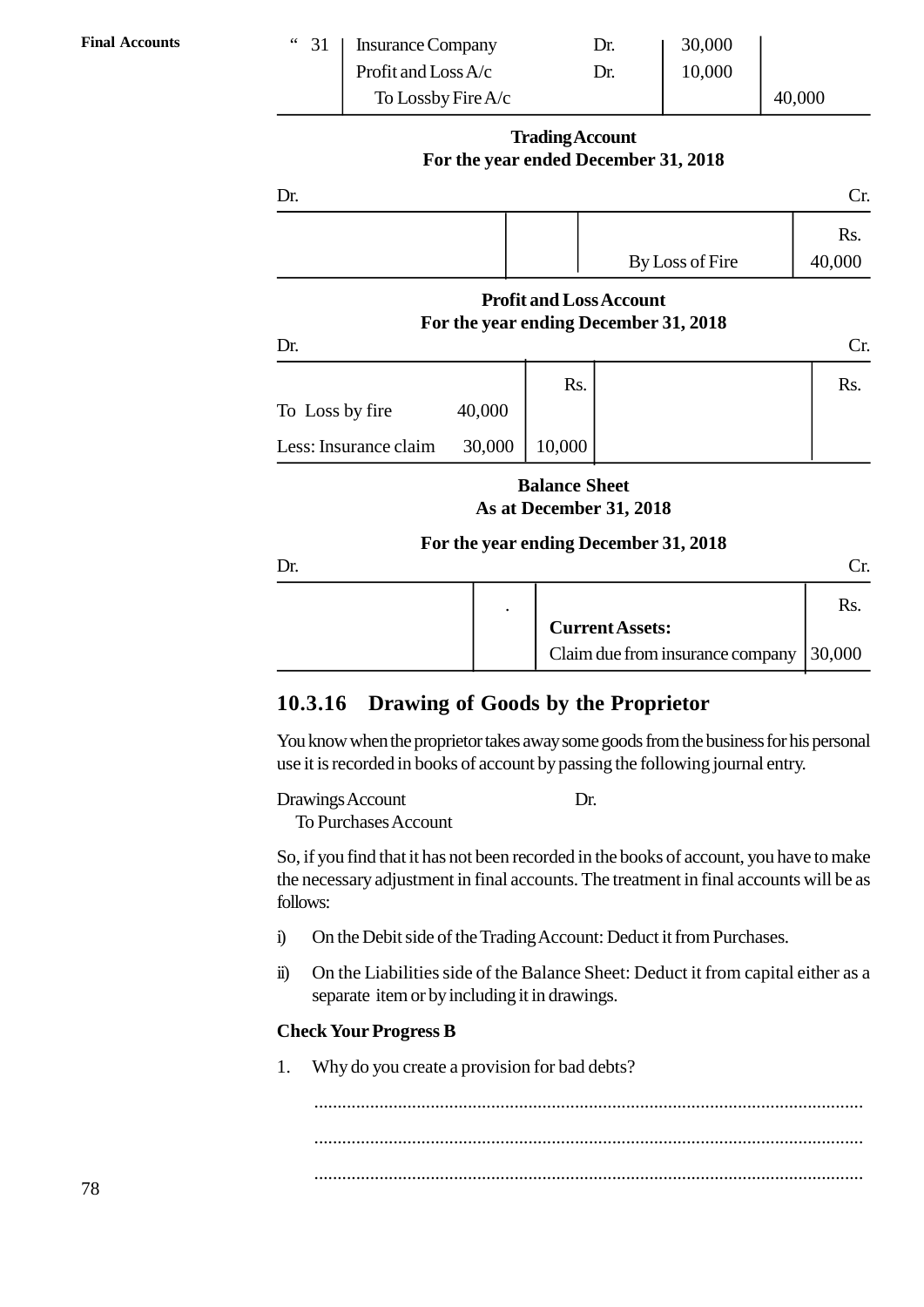2. Why provision for discount on creditors is regarded against the Conservatism **Final Accounts-II** Concept?

...................................................................................................................... ...................................................................................................................... ...................................................................................................................... 3. The Trial Balance shows the following balances.

|    |                                                        | Rs.        |  |
|----|--------------------------------------------------------|------------|--|
|    | Debtors                                                | 20,000     |  |
|    | <b>Bad Debts</b>                                       | 100        |  |
|    | Provision for had Debts                                | <b>200</b> |  |
|    | Adjustments:                                           |            |  |
| a) | Bad Debts of Rs. 200 not yet written off.              |            |  |
| h) | Create a provision for Doubtful Debts at 5% on Debtors |            |  |

#### **Adjustments:**

- 
- Provision for had Debts<br> **Adjustments:**<br>
a) Bad Debts of Rs. 200 not yet written off.<br>
b) Create a provision for Doubtful Debts at 5% on Debtors<br>
c) Discount on Debtors is to be provided at 2%. (a) Bad Debts of Rs. 200 not yet written off.<br>b) Create a provision for Doubtful Debts at 5% on Debtors c) Discount on Debtors is to be provided at 2%.
- 

Calculate the provision for Bad Debts and provision for Discount on Debtors.

4. Stock worth Rs. 20,000 was lost by fire. Insurance claim was admitted for three-fourth of the value of goods lost. What amount you will (1) credit to the value of goods lost. What amount you will (1) credit to the value Trading  $A/c$ , (ii) debit to the Profit & Loss  $A/c$ , and (iii) show on the asset side of the Balance Sheet.

# **2.4 PREPARATION OF FINAL ACCOUNTS WITH ADJUSTMENTS**

You know there are various items which require adjustment at the time of preparing the final accounts. You have learnt how each adjustment is recorded in books through a journal entry and how it is reflected in the final accounts. However, while preparing the final accounts with adjustments you should remember that there is no need to pass the journal entries for any adjustment unless specifically asked to do so. All adjustments must be shown directly in the final accounts. Look at illustration 6 and 7 and see how final accounts are prepared with adjustments.

#### **Illustration 6**

From the following Trial Balance of Gupta & Sons, prepare Trading and Profit and date.

| Loss Account for the year ended December 31, 2018 and a Balance Sheet as on that<br>date. |                       |                        |  |  |  |  |  |
|-------------------------------------------------------------------------------------------|-----------------------|------------------------|--|--|--|--|--|
| <b>Trial Balance</b>                                                                      |                       |                        |  |  |  |  |  |
| <b>Name of the Account</b>                                                                | <b>Debit Balances</b> | <b>Credit Balances</b> |  |  |  |  |  |
|                                                                                           | Rs.                   | Rs.                    |  |  |  |  |  |
| Capital                                                                                   |                       | 5,00,000               |  |  |  |  |  |
| <b>Sales</b>                                                                              |                       | 10,00,000              |  |  |  |  |  |
| <b>Sales Returns</b>                                                                      | 25,000                |                        |  |  |  |  |  |
|                                                                                           |                       |                        |  |  |  |  |  |

#### **Trial Balance**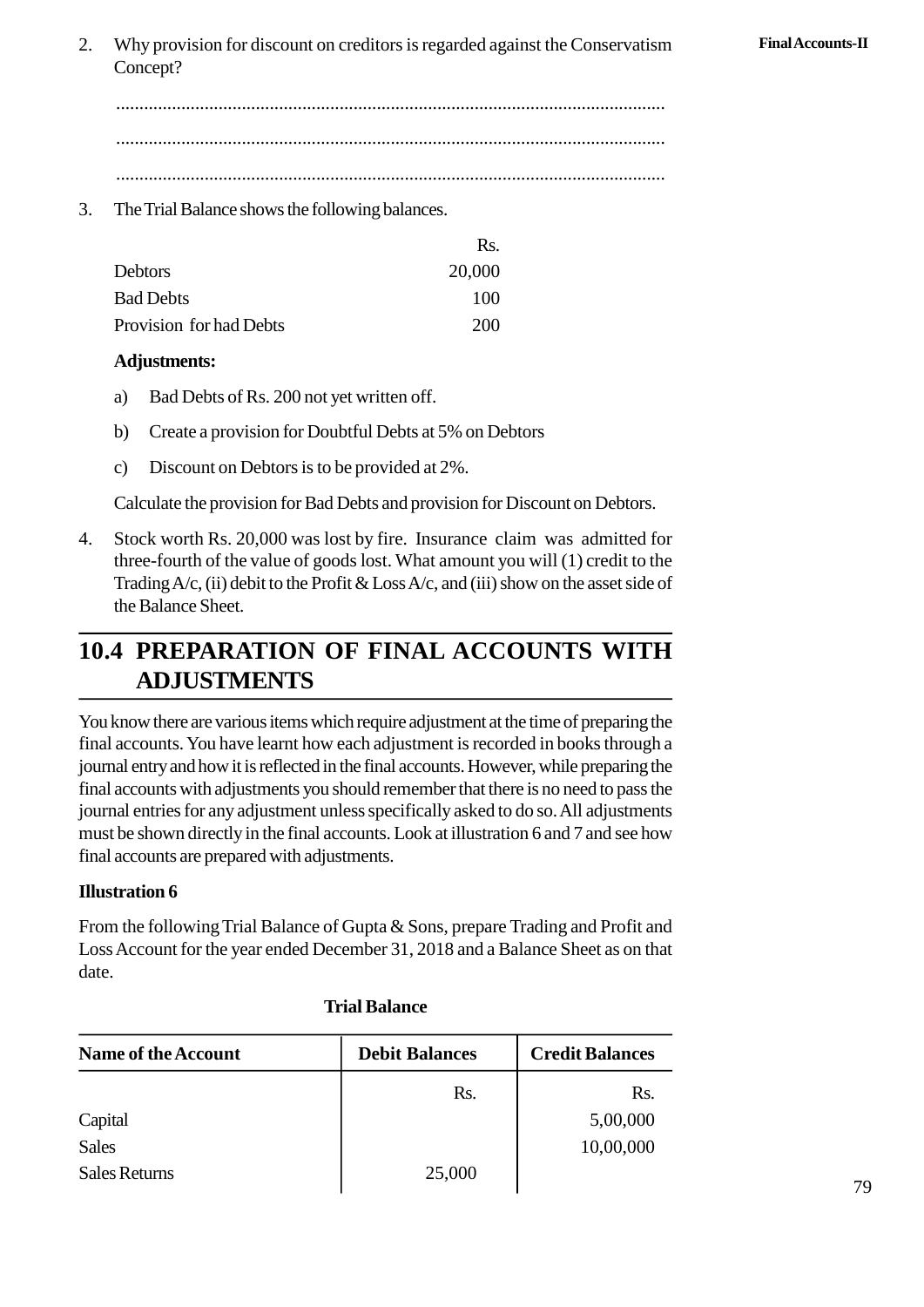| Total                             | 18,85,000 | 18,85,000 |
|-----------------------------------|-----------|-----------|
| Goodwill                          | 60,000    |           |
| <b>Interest on Bank Overdraft</b> | 500       |           |
| <b>Interest on Investments</b>    |           | 5,000     |
| <b>Bad Debts</b>                  | 5,000     |           |
| <b>Discount</b>                   | 4,500     |           |
| <b>Bank Overdraft</b>             |           | 10,000    |
| Cash in hand                      | 50,000    |           |
| Investments                       | 50,000    |           |
| Rent & Rates                      | 10,000    |           |
| <b>General Expenses</b>           | 20,000    |           |
| Acceptances                       |           | 10,000    |
| <b>Bills Receivable</b>           | 40,000    |           |
| Rent                              |           | 8,000     |
| Creditors                         |           | 70,000    |
| Debtors                           | 1,50,000  |           |
| Loan                              |           | 2,60,000  |
| <b>Salaries</b>                   | 40,000    |           |
| Cartage                           | 5,000     |           |
| Carriage Outwards                 | 5,000     |           |
| Provision for Bad Debts           |           | 7,000     |
| Carriage Inwards                  | 10,000    |           |
| <b>Wages</b>                      | 50,000    |           |
| Furniture                         | 1,00,000  |           |
| Plant & Machinery                 | 3,00,000  |           |
| Land & Buildings                  | 4,00,000  |           |
| Inventory as on 1.1.18            | 60,000    |           |
| <b>Purchases Returns</b>          |           | 15,000    |
| Purchases                         | 5,00,000  |           |

#### **Additional Information**

- 1. The value of inventory on December 31, 2018 was Rs. 1,00,000.<br>2. Depreciation is to be provided on: Land & Building @ 5% p.a. Furn
- 2. Depreciation is to be provided on: Land & Building @ 5% p.a. Furniture @ 10%<br>
1. The value of inventory on December 31, 2018 was Rs. 1,00,000.<br>
2. Depreciation is to be provided on: Land & Building @ 5% p.a. Furniture @ p.a. Plant & Machinery Rs. 50,000. 3. Provision for Bad Debts is to be maintained  $\circ$  5% on debtors.<br>
3. Provision for Bad Debts is to be maintained  $\circ$  5% on debtors.<br>
4 Waves are outstanding to the extent of Rs. 4.000 and Salaries to the  $\circ$ 2. Depreciation is to be provided on: Land & Building @ 5% p.a. Furniture @ 10%<br>p.a. Plant & Machinery Rs. 50,000.<br>3. Provision for Bad Debts is to be maintained @ 5% on debtors.<br>Wages are outstanding to the extent of Rs.
- 
- 3,000. 5. Provision for Bad Debts is to be maintained  $\omega$  5% on debtors.<br>
4 Wages are outstanding to the extent of Rs. 4,000 and Salaries to the extent 3,000.<br>
5. Rent and Rates are prepaid to the extent of 1/4th of the amount 4 Wages are outstanding to the extent of Rs. 4,000 and Salaries to 3,000.<br>5. Rent and Rates are prepaid to the extent of 1/4th of the amour<br>6. Interest on Investment outstanding is Rs. 1,000.<br>7. Rent to the extent of Rs. 2
- Rent and Rates are prepaid to the extent of 1/4th of the amount paid.
- 
-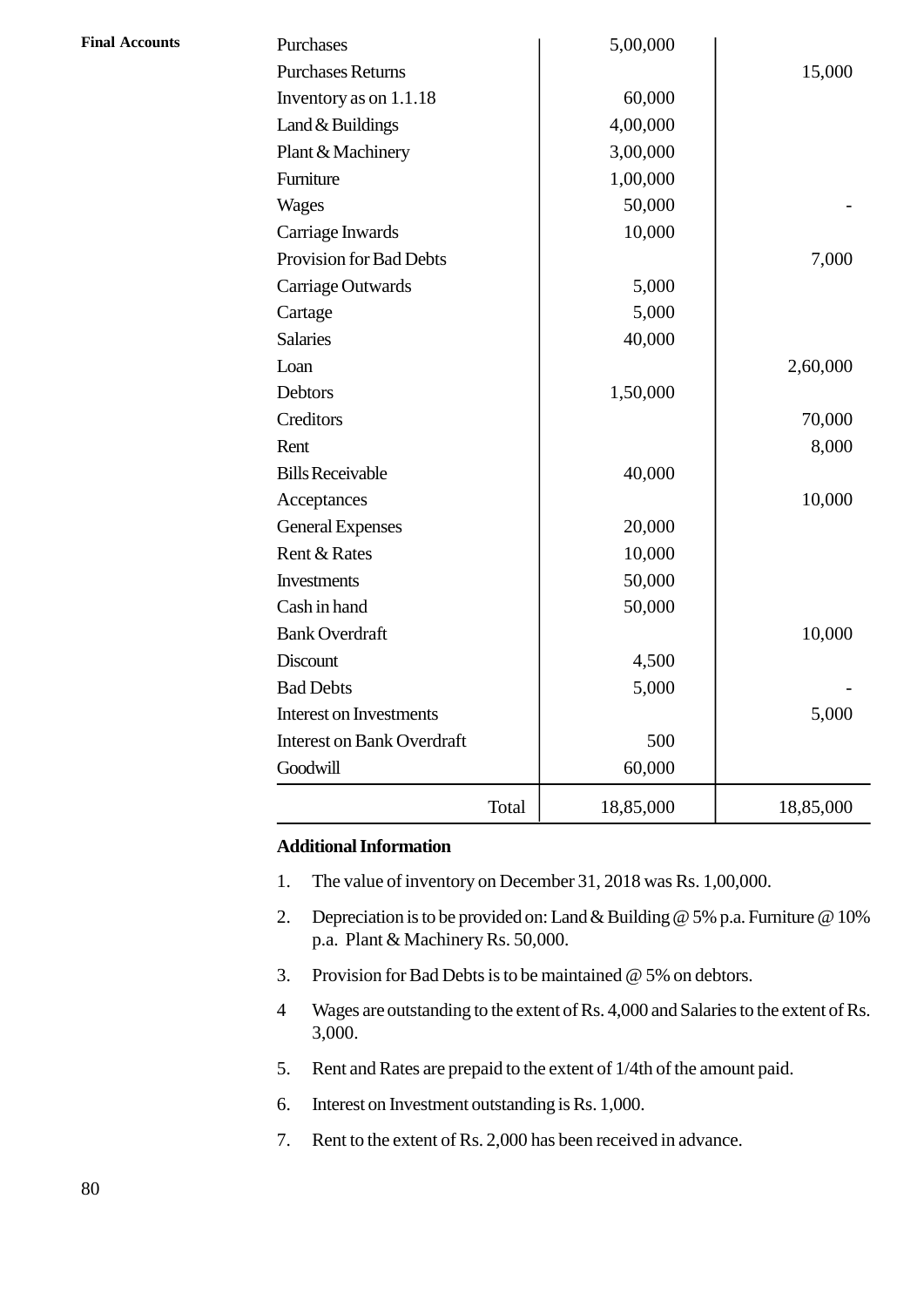#### **Trading & Profit and Loss Account for the year ended December 31, 2018**

|                                                                                                                                                                                             |                                       |                                                                    | <b>Trading &amp; Profit and Loss Account</b><br>for the year ended December 31, 2018                                                       |                                         |
|---------------------------------------------------------------------------------------------------------------------------------------------------------------------------------------------|---------------------------------------|--------------------------------------------------------------------|--------------------------------------------------------------------------------------------------------------------------------------------|-----------------------------------------|
| Dr.                                                                                                                                                                                         |                                       |                                                                    |                                                                                                                                            | Cr.                                     |
| <b>Particulars</b>                                                                                                                                                                          |                                       | <b>Amount</b>                                                      | <b>Particulars</b>                                                                                                                         | <b>Amount</b>                           |
| To Inventory as on 1.1.18<br><b>To Purchases</b><br><b>Less: Purchases Returns</b><br>To Wages<br><b>Add: Wages Outstanding</b><br>To Carriage Inwards<br>To Cartage<br>To Gross Profit c/d | 5,00,000<br>15,000<br>50,000<br>4,000 | Rs.<br>60,000<br>4,85,000<br>54,000<br>10,000<br>5,000<br>4,61,000 | <b>By Sales</b><br>10,00,000<br>Less: Sales Returns<br>25,000<br>By Inventory as on 31.12.18                                               | Rs.<br>9,75,000<br>1,00,000             |
| To Carriage Outwards<br><b>To Salaries</b><br>Add: Outstanding<br>To General Expenses<br>To Rent & Rates<br>Less: Prepaid                                                                   | 40,000<br>3,000<br>10,000<br>2,500    | 10,75,000<br>5,000<br>43,000<br>20,000<br>7,500                    | By Gross Profit b/d<br>By Rent<br>8,000<br>Less: Received in advance 2,000<br>By Interest on Investment 5,000<br>Add: Outstanding<br>1,000 | 10,75,000<br>4,61,000<br>6,000<br>6,000 |
| To Discount Allowed<br>To Bad Debts<br><b>Add: New Provision</b><br>Less: Old Provision<br>To Depreciation on Plant<br>& Machinery<br>To Interest on Overdraft                              | 5,000<br>7,500<br>12,500<br>7,000     | 4,500<br>5,500<br>50,000<br>500                                    |                                                                                                                                            |                                         |
| <b>To Depreciation</b><br>Land & Building<br>Furniture<br>To Net Profit (Transferred to<br>Capital $A/c$ )                                                                                  | 20,000<br>10,000                      | 30,000<br>3,07,000<br>4,73,000                                     |                                                                                                                                            | 4,73,000                                |

#### **Balance Sheet as on December 31, 2018**

| $\mathcal{L}$ apituli v $\mathcal{L}$ |          | J, V, V, V    |                                              |          |               |
|---------------------------------------|----------|---------------|----------------------------------------------|----------|---------------|
|                                       |          | 4,73,000      |                                              |          | 4,73,000      |
|                                       |          |               | <b>Balance Sheet as on December 31, 2018</b> |          |               |
| <b>Liabilities</b>                    |          | <b>Amount</b> | <b>Assets</b>                                |          | <b>Amount</b> |
|                                       |          | Rs.           |                                              |          | Rs.           |
| <b>Capital</b>                        |          |               | <b>Fixed Assets</b>                          |          |               |
| <b>Balance</b>                        | 5,00,000 |               | Goodwill                                     |          | 60,000        |
| Add: Net Profit                       | 3,07,000 |               | $8,07,000$ Land & Building                   | 4,00,000 |               |
|                                       |          |               | Less: Depreciation                           | 20,000   | 3,80,000      |
|                                       |          |               |                                              |          |               |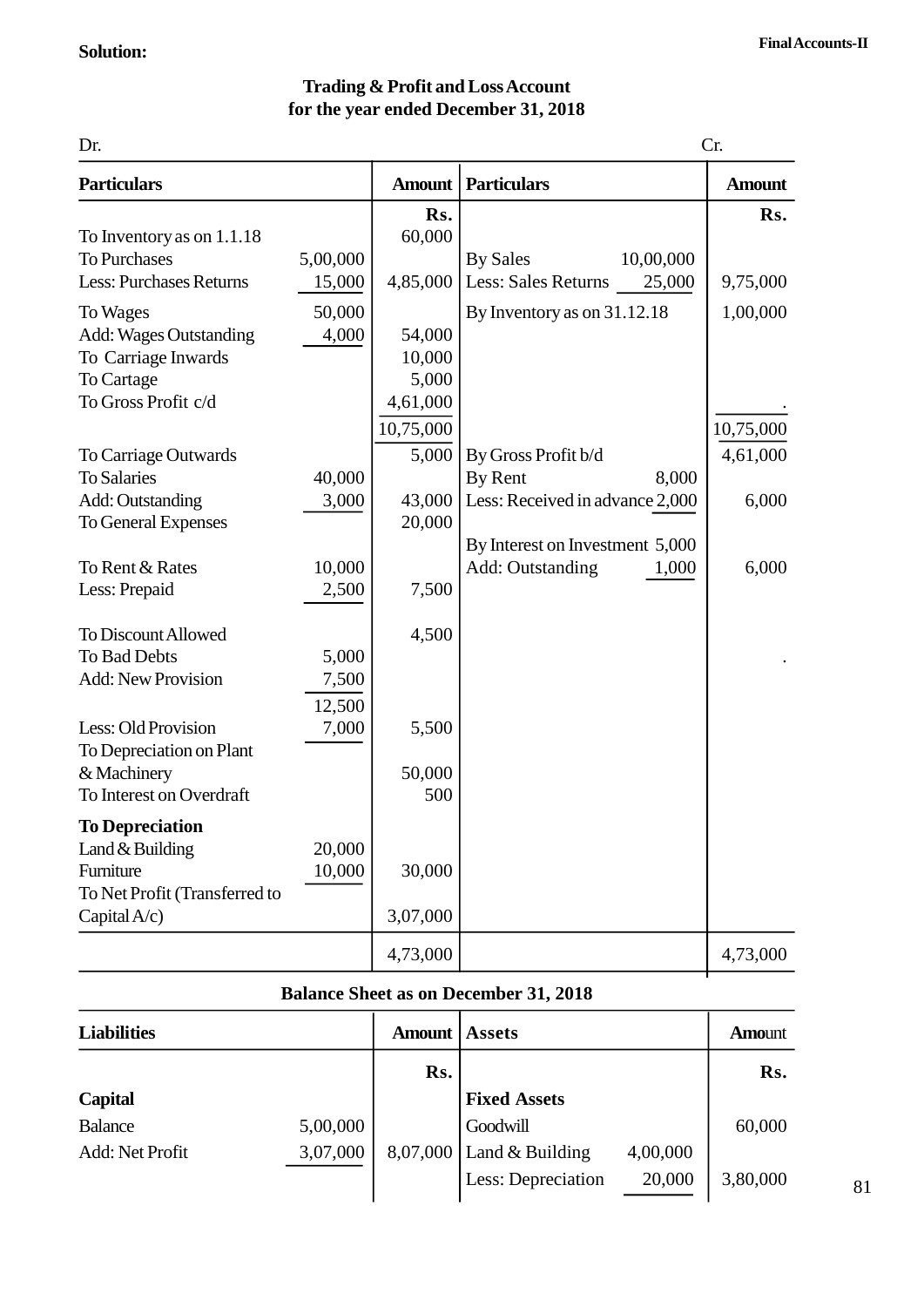| <b>Final Accounts</b>        |           |                               |          |           |
|------------------------------|-----------|-------------------------------|----------|-----------|
| <b>Long Term Liabilities</b> |           |                               |          |           |
| Loan                         | 2,60,000  | Plant & Machinery             | 3,00,000 |           |
|                              |           | Less: Depreciation            | 50,000   | 2,50,000  |
| <b>Current Liabilities</b>   |           |                               |          |           |
| Creditors                    | 70,000    | Furniture                     | 1,00,000 |           |
| Acceptances                  | 10,000    | Less: Depreciation            | 10,000   | 90,000    |
| <b>Bank Overdraft</b>        | 10,000    | <b>Investments</b>            |          |           |
| <b>Wages Outstanding</b>     | 4,000     | <b>Current Assets</b>         |          |           |
| <b>Salaries Outstanding</b>  | 3,000     | Cash in hand                  |          | 50,000    |
| Rent Received in Advance     | 2,000     | Debtors                       | 1,50,000 |           |
|                              |           | Less: Provision for           |          |           |
|                              |           | <b>Bad Debts</b>              | 7,500    | 1,42,500  |
|                              |           | <b>Bills Receivable</b>       |          | 40,000    |
|                              |           | <b>Closing Stock</b>          |          | 1,00,000  |
|                              |           | Prepaid Rent & Rates          |          | 2,500     |
|                              |           | <b>Interest on Investment</b> |          |           |
|                              |           | Outstanding                   |          | 1,000     |
|                              | 11,66,000 |                               |          | 11,66,000 |

#### **Illustration 7**

From the following balances extracted from the book of Aristo Ltd., prepare a Trading Sheet as on that date.

| Sheet as on that date.         |                              |                               |  |  |  |
|--------------------------------|------------------------------|-------------------------------|--|--|--|
| <b>Trial Balance</b>           |                              |                               |  |  |  |
| <b>Name of the Account</b>     | <b>Debit Balances</b><br>Rs. | <b>Credit Balances</b><br>Rs. |  |  |  |
| Capital                        |                              | 2,00,000                      |  |  |  |
| <b>Sales</b>                   |                              | 5,00,000                      |  |  |  |
| <b>Sales Returns</b>           | 10,000                       |                               |  |  |  |
| Purchases                      | 2,40,000                     |                               |  |  |  |
| <b>Purchases Returns</b>       |                              | 10,000                        |  |  |  |
| Stock on 1.1.2018              | 40,000                       |                               |  |  |  |
| Land & Buildings               | 2,00,000                     |                               |  |  |  |
| Plant & Machinery              | 1,00,000                     |                               |  |  |  |
| Wages                          | 25,000                       |                               |  |  |  |
| Furniture                      | 50,000                       |                               |  |  |  |
| <b>Provision for Bad Debts</b> |                              | 5,000                         |  |  |  |
| <b>Salaries</b>                | 25,000                       |                               |  |  |  |
| Debtors                        | 82,000                       |                               |  |  |  |
| Creditors                      |                              | 1,00,000                      |  |  |  |
| <b>Bad Debts</b>               | 3,000                        |                               |  |  |  |
| <b>Bills Payable</b>           |                              | 30,000                        |  |  |  |

#### **Trial Balance**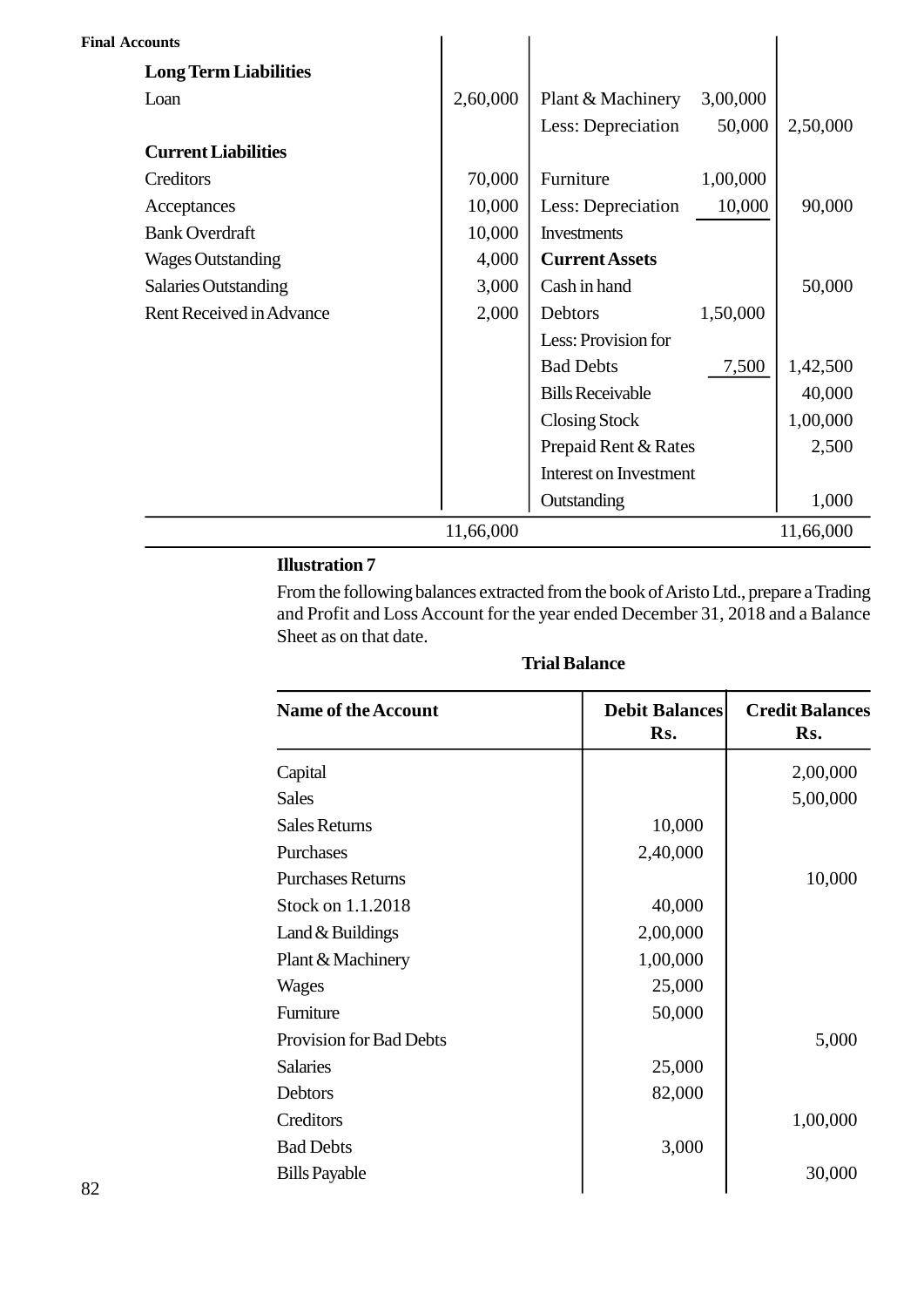| Investments                                                                                                                                                          | 50,000   |          | <b>Final Accounts-II</b> |
|----------------------------------------------------------------------------------------------------------------------------------------------------------------------|----------|----------|--------------------------|
| <b>General Expenses</b>                                                                                                                                              | 20,000   |          |                          |
| Cash in hand                                                                                                                                                         | 5,000    |          |                          |
| Cash at bank                                                                                                                                                         | 15,000   |          |                          |
| Depredation on Land & Buildings                                                                                                                                      | 20,000   |          |                          |
|                                                                                                                                                                      | 8,45,000 | 8,45,000 |                          |
| <b>Additional Information</b>                                                                                                                                        |          |          |                          |
| The inventory on 31.12.18 has been valued at Rs. 80,000. The inventory of the<br>1.<br>value of Rs 20,000 was destroyed by fire on 1.12.18 and a claim of Rs. 15,000 |          |          |                          |

#### Additional Information

- value of Rs 20,000 was destroyed by fire on 1.12.18 and a claim of Rs. 15,000 was admitted by the insurance company. 2 1. The inventory on 31.12.18 has been valued at Rs. 80,000. The inventory of the value of Rs 20,000 was destroyed by fire on 1.12.18 and a claim of Rs. 15,000 was admitted by the insurance company.<br>2 Depreciation is to
- annum. 3. Depreciation is to be provided on Plant & Machinery and furniture at 10% per<br>annum.<br>3. Debtors are bad to the extent of Rs. 2,000. Provision for bad debts is to be
- made at 5% on debtors and a provision for discount on debtors at 2%. 2. Depreciation is to be provided on Plant & Machinery<br>annum.<br>3. Debtors are bad to the extent of Rs. 2,000. Provisi<br>made at 5% on debtors and a provision for discount<br>4. Wages for outstanding to the extent of Rs. 5,000.<br> 5. Debtors are bad to the extent of Rs. 2,000. Prov<br>made at 5% on debtors and a provision for discour<br>4. Wages for outstanding to the extent of Rs. 5,000.<br>5. Salaries are prepaid to the extent of Rs. 2,000.<br>6. Create a pro 6. Create a provision for discount on debtors at<br>4. Wages for outstanding to the extent of Rs. 5,000.<br>5. Salaries are prepaid to the extent of Rs. 2,000.<br>6. Create a provision for discount on creditors at the rate of 1%.<br>7
- 
- 
- 4. Wages for outstanding to the extent of Rs. 5,000.<br>5. Salaries are prepaid to the extent of Rs. 2,000.<br>6. Create a provision for discount on creditors at the rate of 1%.<br>7 Create a provision for repairs to the extent of
- 

| <b>Particulars</b>                  |          | <b>Amount</b> | <b>Particulars</b>           | <b>Amount</b> |
|-------------------------------------|----------|---------------|------------------------------|---------------|
|                                     |          | Rs.           |                              | Rs.           |
| To Opening Stock                    |          | 40,000        | By Sales<br>5,00,000         |               |
|                                     |          |               | Less: Sales Returns 10,000   | 4,90,000      |
| <b>To Purchases</b>                 | 2,00,000 |               |                              |               |
|                                     |          |               | <b>By Closing Stock</b>      | 80,000        |
| <b>Less: Purchases Returns</b>      | 10,000   | 1,90,000      |                              |               |
| To Wages                            | 25,000   |               | By Loss by Fire              | 20,000        |
| Add: Outstanding                    | 5,000    | 30,000        |                              |               |
| To Gross Profit c/d                 |          | 3,30,000      |                              |               |
|                                     |          | 5,90,000      |                              | 5,90,000      |
| <b>To Salaries</b>                  | 25,000   |               |                              |               |
| Less: Prepaid                       | 2,000    | 23,000        | By Gross Profit b/d          | 3,30,000      |
|                                     |          |               | By Provision for             |               |
|                                     |          |               | <b>Discount on Creditors</b> | 1,000         |
| To Bad Debts                        | 3,000    |               |                              |               |
| Add: Further Bad Debts              | 2,000    |               |                              |               |
| <b>Add: New Provision</b>           | 4,000    |               |                              |               |
|                                     | 9,000    |               |                              |               |
| Less: Old Provision                 | 5,000    | 4,000         |                              |               |
| To General Expenses                 |          | 20,000        |                              |               |
| To Depreciation on Land & Buildings |          | 20,000        |                              |               |
| To Loss by Fire                     |          | 5,000         |                              |               |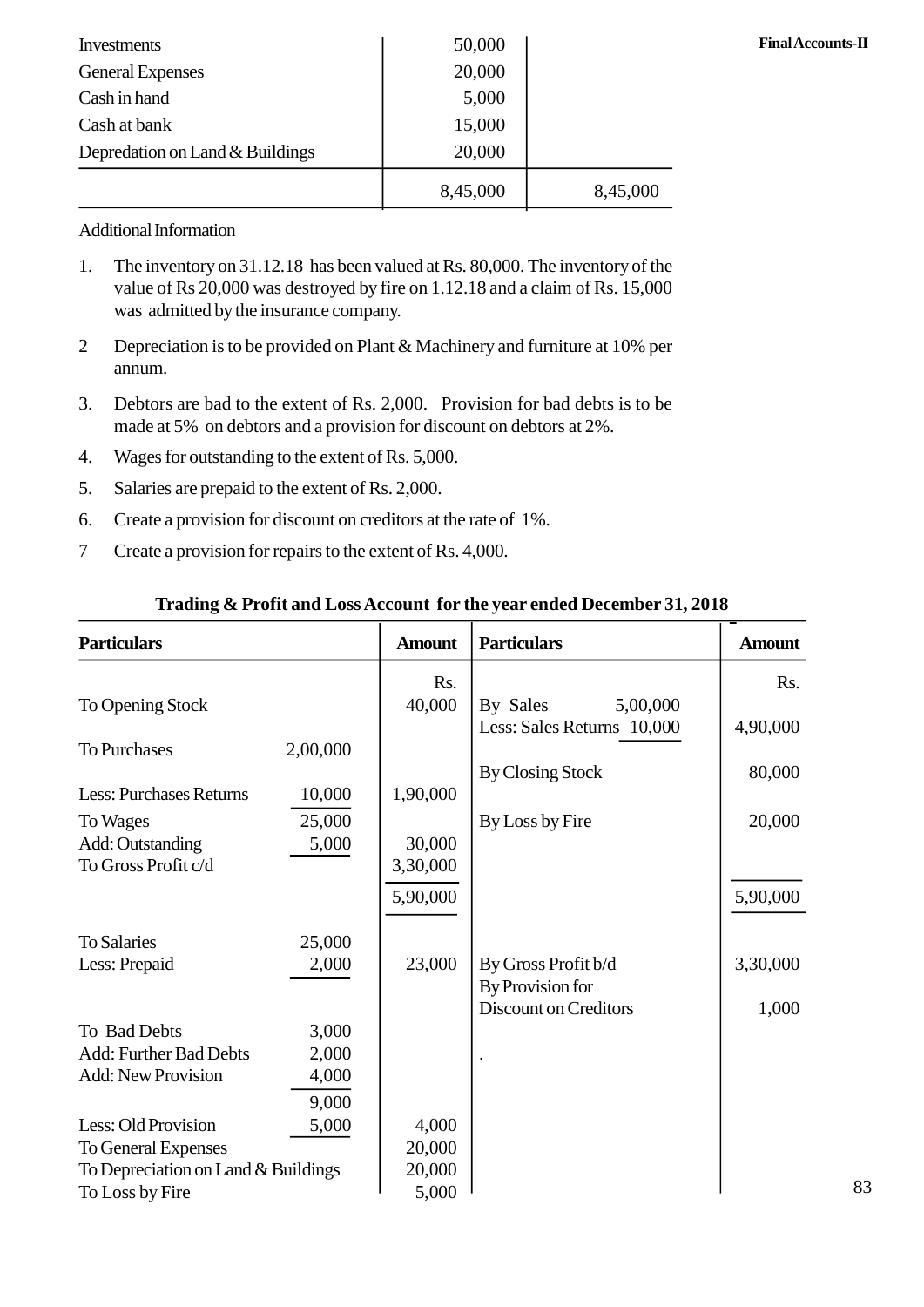#### **Final Accounts**

| :counts                              |          |          |
|--------------------------------------|----------|----------|
|                                      |          |          |
| To Depreciation on Plant & Machinery | 10,000   |          |
| To Depreciation on Furniture         | 5,000    |          |
| To Provision for Discount on Debtors | 1,520    |          |
| To Provision for Repairs             | 4,000    |          |
| To Net Profit (Transferred to        |          |          |
| <b>Balance Sheet</b> )               | 2,38,480 |          |
| $\bullet$                            | 3,31,000 | 3,31,000 |
|                                      |          |          |

| <b>Balance Sheet as on December 31, 2018</b> |          |               |                                        |               |
|----------------------------------------------|----------|---------------|----------------------------------------|---------------|
| <b>Particulars</b>                           |          | <b>Amount</b> | <b>Particulars</b>                     | <b>Amount</b> |
|                                              |          | Rs.           |                                        | Rs.           |
| Capital                                      | 2,00,000 |               | Land & Buildings                       | 2,00,000      |
| Add: Net Profit                              | 2,38,480 |               | Plant & Machinery<br>1,00,000          |               |
|                                              |          | 4,38,480      | Less: Depreciation<br>10,000           | 90,000        |
| Creditors                                    | 1,00,000 |               | Furniture<br>50,000                    |               |
| Less: Provision for Discount                 | 1,000    | 99,000        | Less: Depreciation<br>5,000            | 45,000        |
| <b>Bills Payable</b>                         |          | 30,000        | <b>Investments</b>                     | 50,000        |
| <b>Wages Outstanding</b>                     |          | 5,000         | Cash in Hand                           | 5,000         |
| Provision for Repairs                        |          | 4,000         | Cash at Bank                           | 15,000        |
|                                              |          |               | <b>Closing Stock</b><br><b>Debtors</b> | 80,000        |
|                                              |          |               | 82,000                                 |               |
|                                              |          |               | Less: Further Bad Debts<br>2,000       |               |
|                                              |          |               | Less: Provision for Bad<br>80,000      |               |
|                                              |          |               | Debts @ 5%<br>4,000                    |               |
|                                              |          |               | 76,000                                 |               |
|                                              |          |               | Less: Provision for                    |               |
|                                              |          |               | Discount<br>1,520                      | 74,480        |
|                                              |          |               | <b>Insurance Claim Outstandings</b>    | 15,000        |
|                                              |          |               | <b>Salaries Prepaid</b>                | 2,000         |
|                                              |          | 5,76,480      |                                        | 5,76,480      |

#### **Balance Sheet as on December 31, 2018**

- is shown in the Profit and Loss Account only. 2 . Depreciation on Land & Buildings is given in the Trial Balance. Hence, it<br>is shown in the Profit and Loss Account only.<br>2 . Provision for Bad Debts has been calculated at 5% on debtors after<br>subtracting further bad deb
	- subtracting further bad debts. 3. Provision for Discount on Debtors has been calculated at 5% on debtors after<br>3. Provision for Bad Debts has been calculated at 5% on debtors after<br>3. Provision for Discount on Debtors has been calculated at 2% on debtor
	- after subtracting further bad debts as well as provision for bad debts. 2. Thovision for Bad Bebts has been calculated at  $3\%$  on debtors after<br>subtracting further bad debts.<br>3. Provision for Discount on Debtors has been calculated at  $2\%$  on debtors<br>after subtracting further bad debts as w
	- into consideration the claim from insurance company.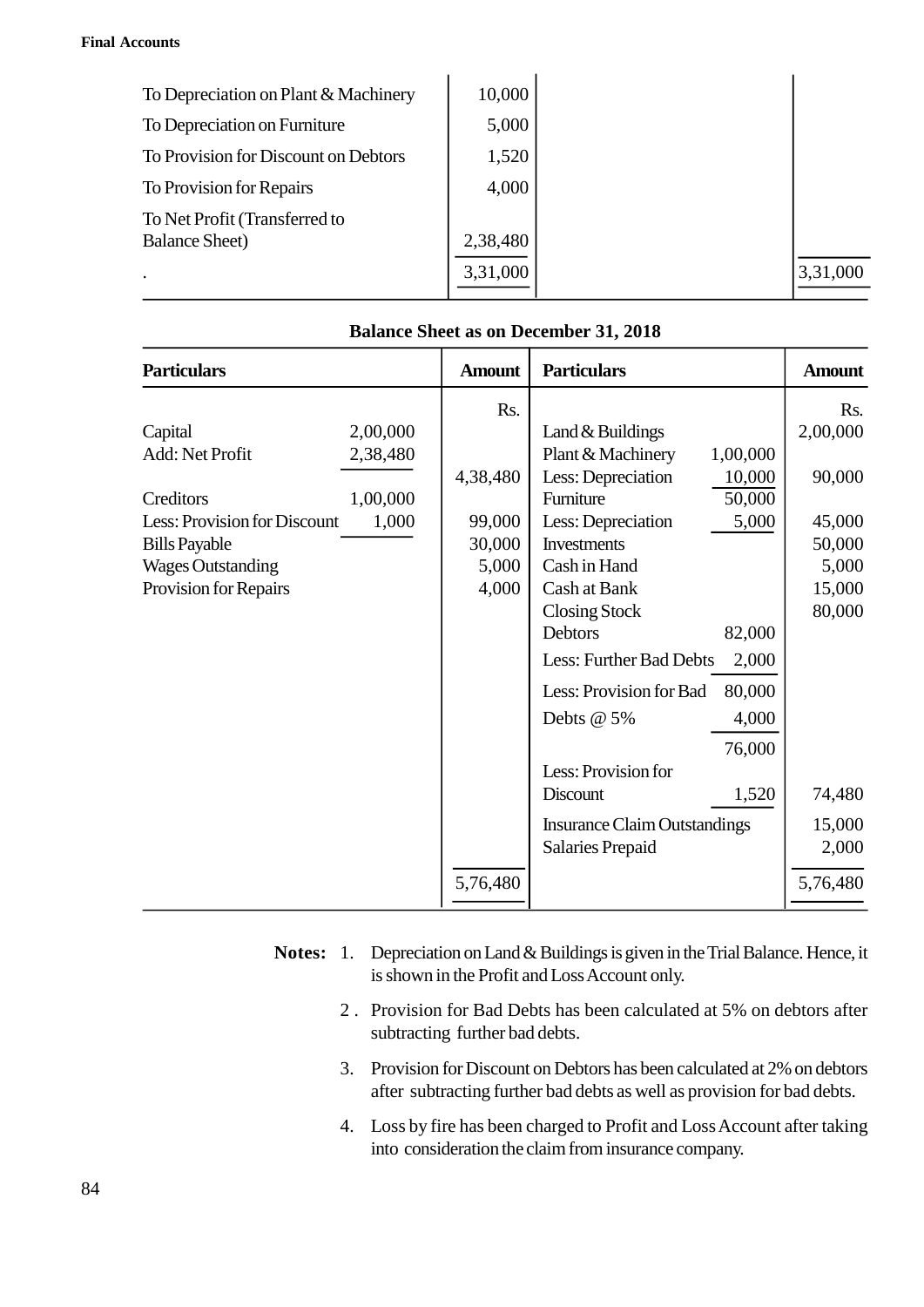# **Final Accounts-II 2.5 ADJUSTMENTS GIVEN IN TRIAL BALANCE**

You know that the adjustments are usually given outside the Trial Balance and they are shown at two places in the final accounts. But, sometimes a few adjustment items appear in the Trial Balance itself. In illustration 7 you noticed it in respect of depreciation on Land & Buildings. It is possible that items like outstanding or prepaid insurance also appear in the Trial Balance. This happens when the journal entry in respect of an adjustment has already been passed and the same has been posted into the concerned ledger accounts. For example, when you pass journal entry for the adjustment for outstanding salaries, you will debit Salaries Account and credit Salaries Outstanding Account. The Salaries Account already exists in the ledger and the amount of outstanding salaries is also posted thereto. This leads to an increased balance in Salaries Account. But the Salaries Outstanding Account does not exist in the ledger. This will have to be opened and the outstanding amount credited thereto. When the Trial Balance is prepared, it will show the increased balance of Salaries Account in the debit balances column and the balance of Sal:- vies Outstanding Account in the credit balances column. Now the question arises how to treat it in the final accounts. In such a situation, you will simply show Salaries Outstanding in the liabilities. No addition will be made to salaries in the Profit and Loss Account because salaries given in Trial Balance already include this amount. Thus, when salaries outstanding appear in the Trial Balance it is shown in final accounts only at one place. This applies to all items of adjustments when they are included in the Trial Balance.

In actual practice all adjustment items with the exception of closing stock are invariably incorporated in the Trial Balance before preparing the final accounts. The Trial Balance so prepared is called 'Final Trial Balance' or 'Adjusted Trial Balance'.

Look at Chart 10.1 and note how each item of adjustment is treated in final accounts. (i) if it is given outside the Trial Balance, and (ii) if it appears in the Trial Balance itself.

|                |                             | Chart 2.1<br><b>Treatment of Adjustment Items in Final Accounts</b>                                                                                                                                                               |                                             |
|----------------|-----------------------------|-----------------------------------------------------------------------------------------------------------------------------------------------------------------------------------------------------------------------------------|---------------------------------------------|
| S.No.          | <b>Item</b>                 | <b>Treatment In Final Accounts</b>                                                                                                                                                                                                |                                             |
|                |                             | If given in Adjustments                                                                                                                                                                                                           | If given in Trial Balance                   |
| 1.             | Closing Stock               | Credit side of Trading $A/c$ :<br>$\rm i)$<br>Shown as a separate item<br>$\ddot{\mathbf{n}}$ )<br>Assets side of<br><b>Balance Sheet:</b><br>Shown as a separate<br>item under Current<br>Assets                                 | <b>Assets side of Balance Sheet</b><br>only |
| $\overline{2}$ | <b>Outstanding Expenses</b> | Debit side of Trading<br>$\ddot{1}$<br>A/c or Profit and Loss<br>$A/c$ : Added to the concerned<br>expense<br>Liabilities side of<br>$\ddot{u}$<br><b>Balance Sheet. Shown</b><br>as a separate item under Current<br>Liabilities | Liabilities side of Balance Sheet<br>only.  |

#### **Chart 2.1**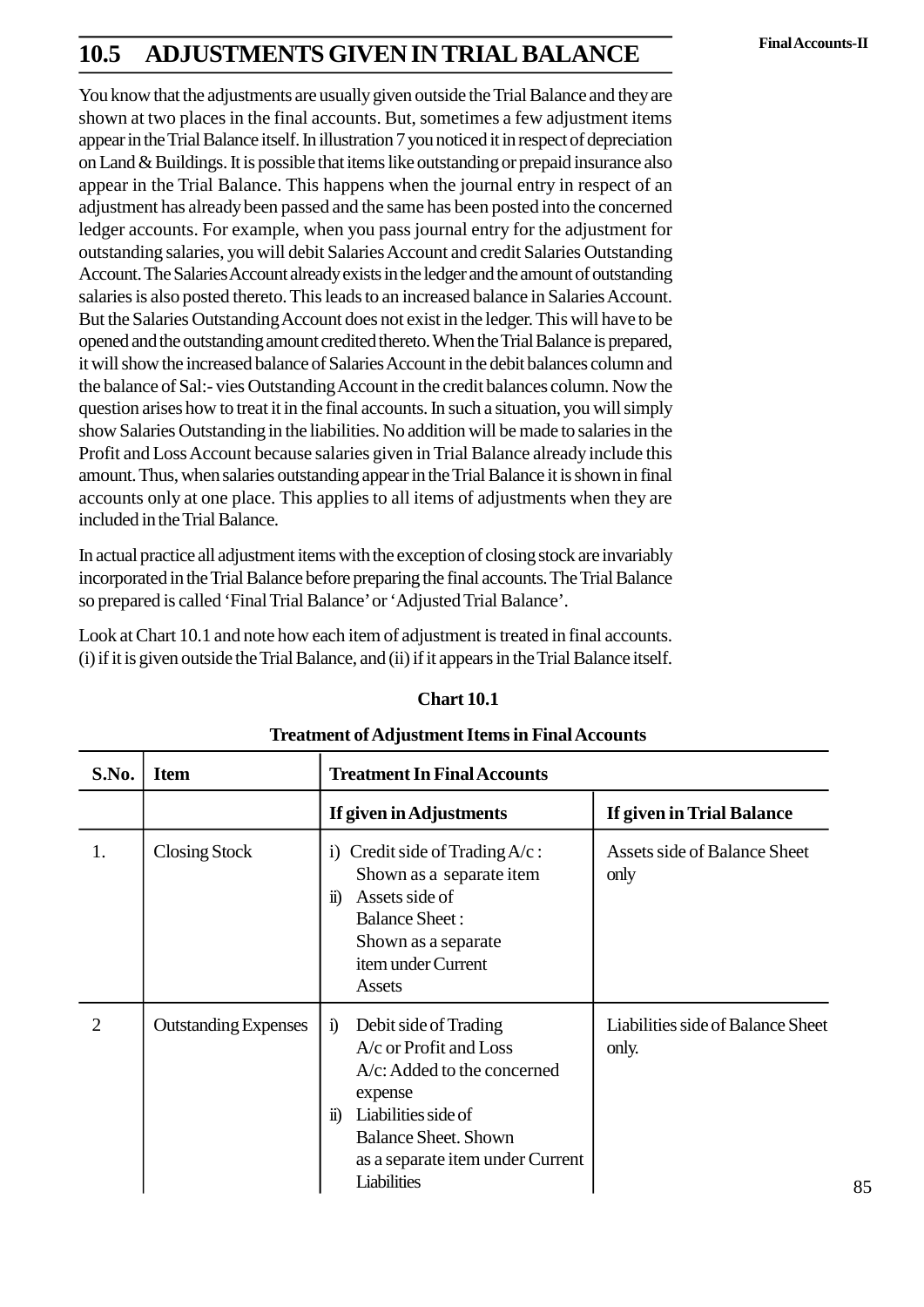#### **Final Accounts**

| <b>Accounts</b> |                               |                                                                                                                                                                                                                                                         |
|-----------------|-------------------------------|---------------------------------------------------------------------------------------------------------------------------------------------------------------------------------------------------------------------------------------------------------|
| 3.              | Prepaid Expenses              | Debit side of Profit and Loss A/c:<br>Assets side of Balance Sheet<br>$\ddot{1}$<br>Deducted from the concerned<br>only.<br>expense<br>Assets side of Balance Sheet:<br>$\ddot{\mathbf{n}}$<br>Shown as a separate item under<br><b>Current Assets</b>  |
| 4.              | Outstanding incomes           | Credit side of Profit and Loss A/c:<br>Assets side of Balance Sheet<br>$\ddot{1}$<br>Added to the concerned income<br>only.<br>Asset side of Balance Sheet:<br>$\ddot{\mathbf{n}}$<br>Shown as a separate item under<br><b>Current Assets</b>           |
| 5.              | Income Received in<br>Advance | Credit side of Profit and Loss A/c:<br>Liabilities side of Balance Sheet<br>$\ddot{1}$<br>Deducted from concerned income<br>only.<br>Liabilities side of Balance<br>$\ddot{\mathbf{n}}$<br>Sheet. Shown as a separate<br>item under Current Liabilities |
| 6.              | Depreciation                  | Debit side of Profit and Loss A/c:<br>Debit side of Trading & Profit<br>$\ddot{1}$<br>and Loss Account only.<br>Shown as a separate item<br>Assets side of Balance Sheet:<br>$\ddot{\mathbf{n}}$<br>Deducted from the concerned<br>fixed asset          |
| 7.              | Interest on Capital           | Debit side of Profit and Loss<br>Debit side of Profit and Loss A/c:<br>$\ddot{1}$<br>Shown as a separate item<br>Account only.<br>ii) Liabilities side of Balance Sheet:<br>Added to Capital                                                            |
| 8.              | <b>Interest on Drawings</b>   | Credit side of Profit and Loss<br>Credit side of Profit and Loss<br>$\ddot{1}$<br>$A/c$ : Shown as a separate item<br>Account only.<br>Liabilities side of Balance Sheet:<br>$\ddot{\mathbf{n}}$<br>Deducted from Capital                               |
| 9.              | Interest on Loan              | Debit side of Profit<br>Debit side of Profit and Loss<br>$\ddot{\mathbf{i}}$<br>and Loss A/c: Shown<br>Account only.<br>as a separate item<br>Liabilities side of<br>$\ddot{\mathbf{n}}$<br>Balance Sheet: Added to Loan.                               |
| 10.             | <b>Bad Debts</b>              | Debit side of Profit and Loss A/c:<br>Debit side of Profit and Loss<br>$\ddot{1}$<br><b>Added to Bad Debts</b><br>Account only.<br>Assets side of Balance Sheet:<br>$\ddot{\mathbf{n}}$<br>Deducted from Sundry Debtors                                 |
| 11.             | Provision for bad debts       | Debit side of Profit and Loss<br>Deduct from sundry debtors<br>$\ddot{\mathbf{i}}$<br>assuming it is a closing balance.<br>$A/c$ : shown as a separate item<br>Assets side of Balance Sheet:<br>$\ddot{\mathbf{n}}$<br>Deducted from Sundry Debtors     |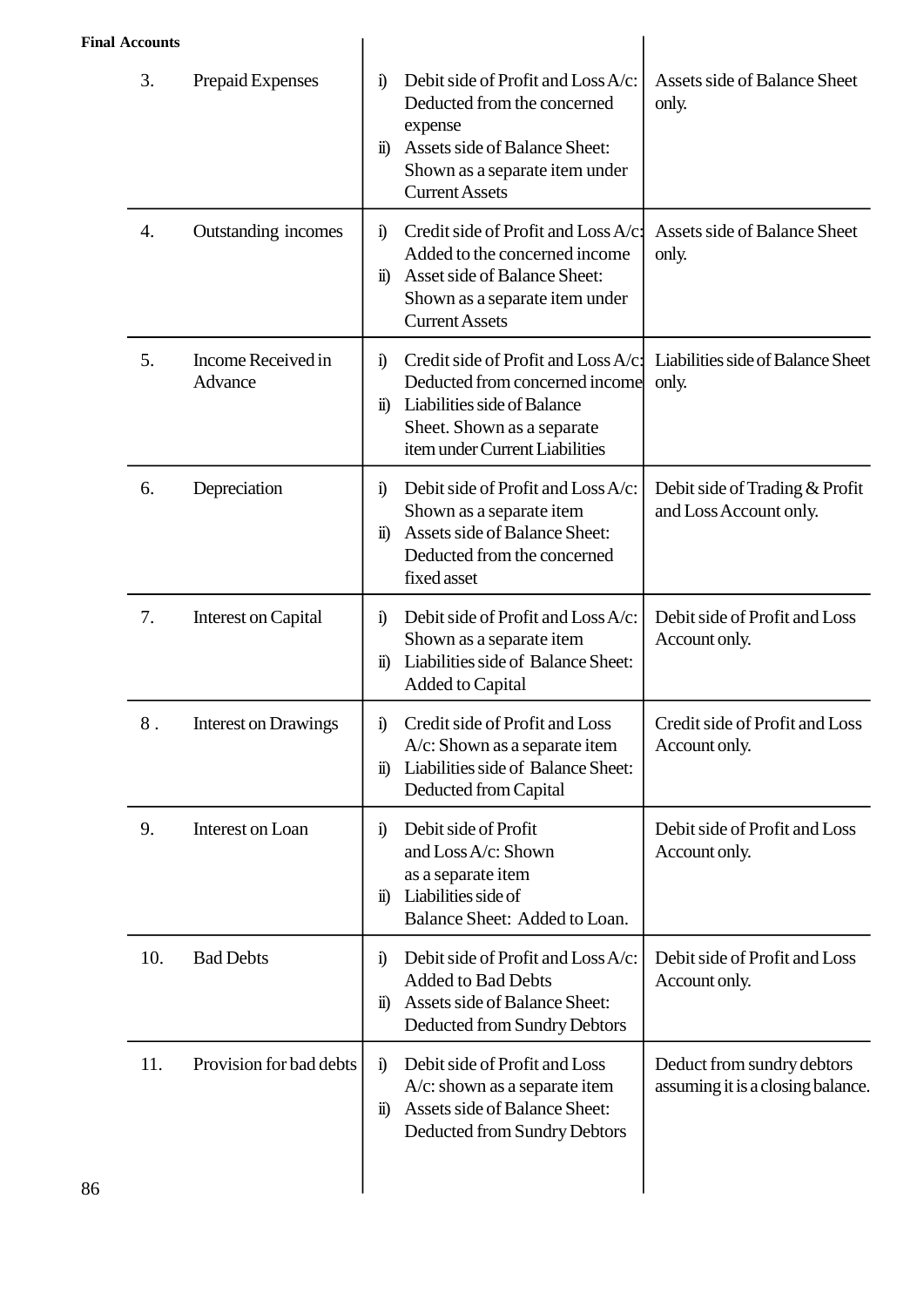| 12. | <b>Provision for Discount</b><br>on Debtors | $\ddot{1}$<br>$\ddot{\mathbf{n}}$ | Debit side of Profit and Loss A/c:<br>Shown as a separate item<br>Assets side of Balance Sheet:<br>Deducted from Sundry Debtors                                                                                                                   | <b>Final Account</b><br>Debit side of Profit and Loss<br>Account only. |
|-----|---------------------------------------------|-----------------------------------|---------------------------------------------------------------------------------------------------------------------------------------------------------------------------------------------------------------------------------------------------|------------------------------------------------------------------------|
| 13. | Provision for Discount<br>on Creditors      | $\ddot{1}$<br>$\ddot{\mathbf{n}}$ | Credit side of Profit and Loss A/c:<br>Shown as a separate item<br>Liabilities side of Balance Sheet:<br>Deducted from Sundry Creditors                                                                                                           | Credit side of Profit and<br>Loss Account only.                        |
| 14. | Manager's Commission                        | $\ddot{1}$<br>$\ddot{u}$          | Debit side of Profit and Loss A/c:<br>Shown as a separate item<br>Liabilities side of Balance Sheet:<br>Shown as a separate item                                                                                                                  | Liabilities side of Balance<br>Sheet only.                             |
| 15. | <b>Abnormal Loss</b>                        | $\ddot{1}$<br>$\overline{11}$     | Credit side of Trading A/c:<br>Shown as a separate item with<br>full amount of loss<br>Debit Profit & Loss A/c with the<br>uncovered Loss<br>iii) Insurance claim will be shown on<br><b>Assets side of Balance Sheet</b><br>under Current Assets | Debit side of Profit and<br>Loss Account only.                         |
| 16. | Drawing of Goods<br>by the Proprietor       | $\ddot{1}$<br>$\ddot{\mathbf{n}}$ | Debit side of Trading A/c:<br>Deducted from purchases<br>Liabilities side of Balance Sheet:<br>Deducted from capital                                                                                                                              | Deduct from Capital.                                                   |

#### **Illustration 8**

From the following Trial Balance of Pitam Stores prepare Trading and profit and Loss date.

| Account for the year ended December 31, 2018 and the Balance Sheet as on that<br>date. |                       |                        |  |
|----------------------------------------------------------------------------------------|-----------------------|------------------------|--|
| <b>Trial Balance</b>                                                                   |                       |                        |  |
| <b>Account</b>                                                                         | <b>Debit Balances</b> | <b>Credit Balances</b> |  |
|                                                                                        | Rs.                   | Rs.                    |  |
| Capital                                                                                |                       | 60,000                 |  |
| <b>Drawings</b>                                                                        | 5,000                 |                        |  |
| Purchases                                                                              | 1,00,000              |                        |  |
| <b>Sales</b>                                                                           |                       | 2,10,000               |  |
| <b>Opening Stock</b>                                                                   | 20,000                |                        |  |
| <b>Wages</b>                                                                           | 15,000                |                        |  |
| <b>Wages Outstanding</b>                                                               |                       | 5,000                  |  |
| Carriage Inwards                                                                       | 2,000                 |                        |  |
| <b>Salaries</b>                                                                        | 13,000                |                        |  |
| <b>Insurance</b>                                                                       | 1,500                 |                        |  |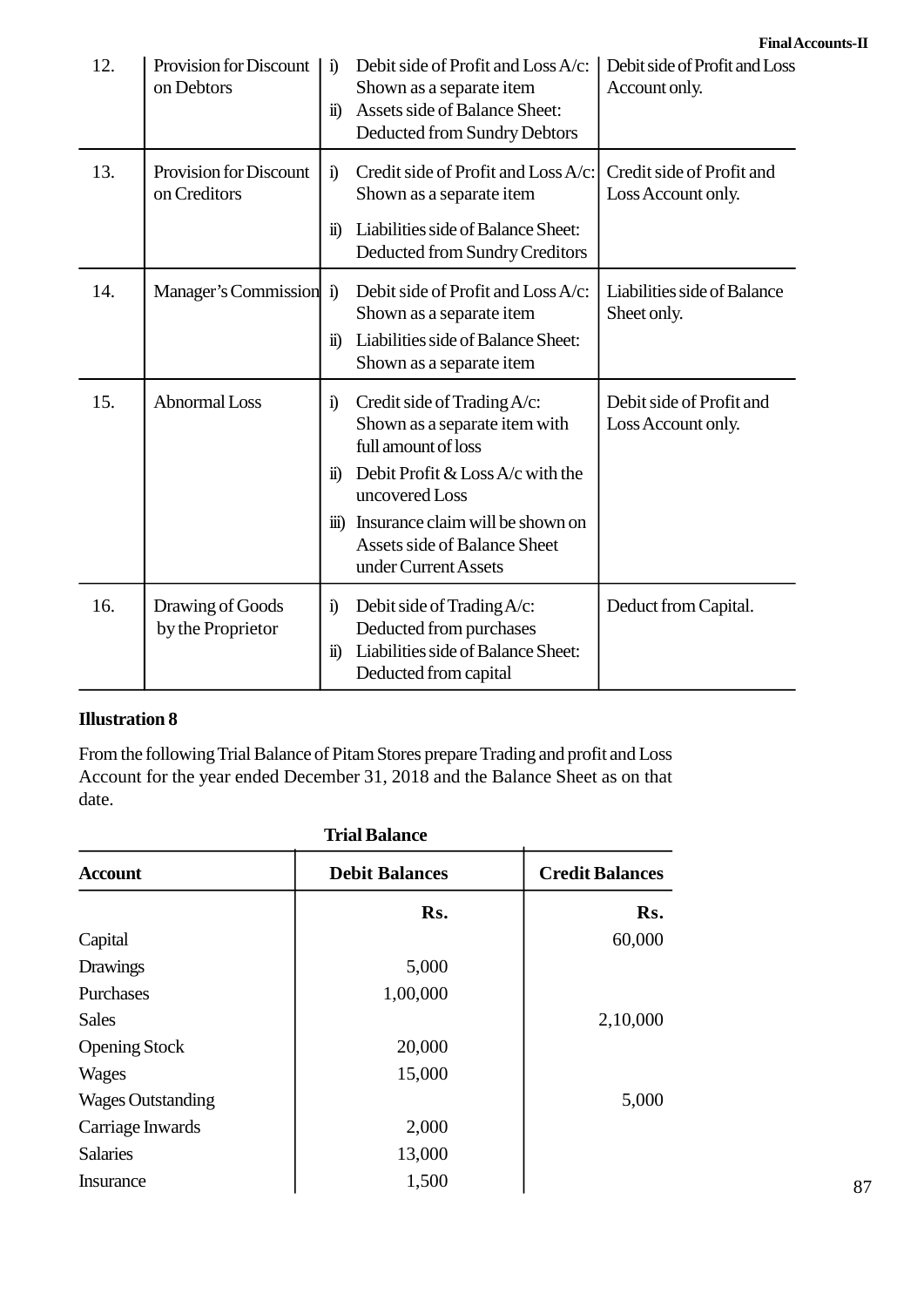| <b>Final Accounts</b> |
|-----------------------|
|                       |

| <b>Final Accounts</b> | <b>Insurance Prepaid</b>        | 1,500    |          |
|-----------------------|---------------------------------|----------|----------|
|                       | Income from Investments         |          | 30,000   |
|                       | Accrued Income from Investments | 10,000   |          |
|                       | Machinery                       | 50,000   |          |
|                       | <b>Buildings</b>                | 95,000   |          |
|                       | Cash in hand                    | 2,000    |          |
|                       | Debtors                         | 35,000   |          |
|                       | Creditors                       |          | 60,000   |
|                       | Depreciation on Buildings       | 5,000    |          |
|                       | Rent                            | 10,000   |          |
|                       |                                 | 3,65,000 | 3,65,000 |
|                       |                                 |          |          |

 **Additional Information :** The value of stock on December 31, 2018 was Rs. 40,000. **Solution:**

| <b>INGLATIVE INGLEDIE:</b> THE VALUE OF SLOCK OFF D'OCCHTIOCE 21, 2010 WAS INS. 10,000.<br><b>Solution:</b> |               |                     |               |
|-------------------------------------------------------------------------------------------------------------|---------------|---------------------|---------------|
| Trading and Profit and Loss Account for the year ended December 31, 2018                                    |               |                     |               |
| <b>Particulars</b>                                                                                          | <b>Amount</b> | <b>Particulars</b>  | <b>Amount</b> |
|                                                                                                             | Rs.           |                     | Rs.           |
| To Opening Stock                                                                                            | 20,000        | <b>By Sales</b>     | 2,10,000      |
| <b>To Purchases</b>                                                                                         | 1,00,000      | By Closing Stock    | 40,000        |
| To Wages                                                                                                    | 15,000        |                     |               |
| To Carriage Inwards                                                                                         | 2,000         |                     |               |
| To Gross Profit c/d                                                                                         | 1,13,000      |                     |               |
|                                                                                                             | 2,50,000      |                     | 2,50,000      |
| <b>To Salaries</b>                                                                                          | 13,000        | By Gross Profit b/d | 1,13,000      |
| To Insurance                                                                                                | 1,500         | By Income from      |               |
| To Rent                                                                                                     | 10,000        | Investments         | 30,000        |
| To Depreciation on Building                                                                                 | 5,000         |                     |               |
| To Net Profit                                                                                               |               |                     |               |
| (Transferred to Capital A/c)                                                                                | 1,13,500      |                     |               |
|                                                                                                             | 1,43000       |                     | 1,43,000      |

#### **Trading and Profit and Loss Account for the year ended December 31, 201**8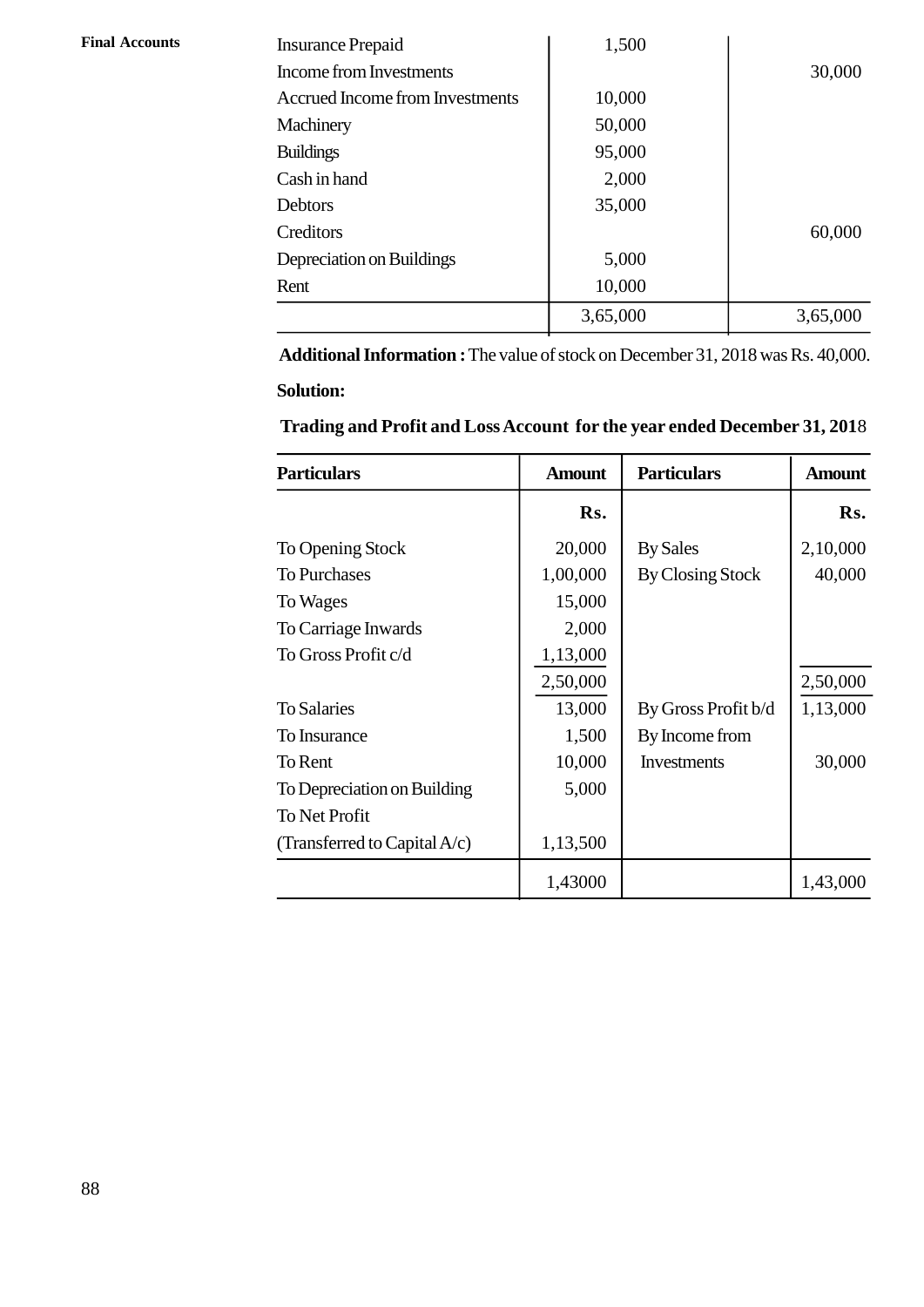| Dr<br>Cr.                |               |          |                                           |               |
|--------------------------|---------------|----------|-------------------------------------------|---------------|
| <b>Liabilities</b>       | <b>Amount</b> |          | <b>Assets</b>                             | <b>Amount</b> |
|                          | Rs.           |          |                                           | Rs.           |
| Capital                  | 60,000        |          | <b>Building</b>                           | 95,000        |
| Add: Net Profit          | 1,13,500      |          | Machinery                                 | 50,000        |
|                          | 1,73,500      |          | <b>Closing Stock</b>                      | 40,000        |
| Less: Drawings           | 5,000         | 1,68,500 | Debtors                                   | 35,000        |
| Creditors                |               | 60,000   | Cash in Hand                              | 2,000         |
| <b>Wages Outstanding</b> |               | 5,000    | <b>Insurance Prepaid</b>                  | 1,500         |
|                          |               |          | <b>Accrued Income</b><br>from Investments | 10,000        |
|                          |               | 2,33,500 |                                           | 2,33,500      |

## **2.6 LET US SUM UP**

At the time of preparing the final accounts a number of items need adjustments. It is because certain expenses may relate to two or more accounting years or certain expenses incurred during the current year may still remain to be paid. Unless Such adjustments are made, the final accounts will not reveal the true picture. Such items are usually given outside the Trial Balance and are shown at two places in the final accounts so as to complete the double entry.

Adjustment entries can be passed in the journal for each item of adjustment. But, normally they are directly adjusted in the final accounts. In practice the adjustment entries are always passed for such items and a revised Trial Balance called 'Adjusted Trial Balance' or 'Final Trial Balance' is prepared. In such a situation, the adjustments will appear in the Trial Balance itself. Any item of adjustment which appears in the Trial Balance is shown only at one place in the final accounts.

# **2.7 KEY WORDS**

**Abnormal Loss:** Loss caused by abnormal causes.

**Adjustment Entry:** Journal entry passed to make an adjustment in the relevant accounts.

**Adjustment Item:**An item given outside the Trial Balance which requires adjustment at the time of preparing final accounts.

**Adjusted Purchases:**Amount of purchases after adjusting both the opening and closing stocks.

**Adjusted Trial Balance:**Trial balance prepared after incorporating various adjustments.

**Depreciation:** A permanent decrease in the value of a fixed asset caused by wear and tear or the passage of time.

**Doubtful Debts:** Debts of doubtful recovery.

**Outstanding Expenses:** Expenses incurred during the accounting year but not yet paid.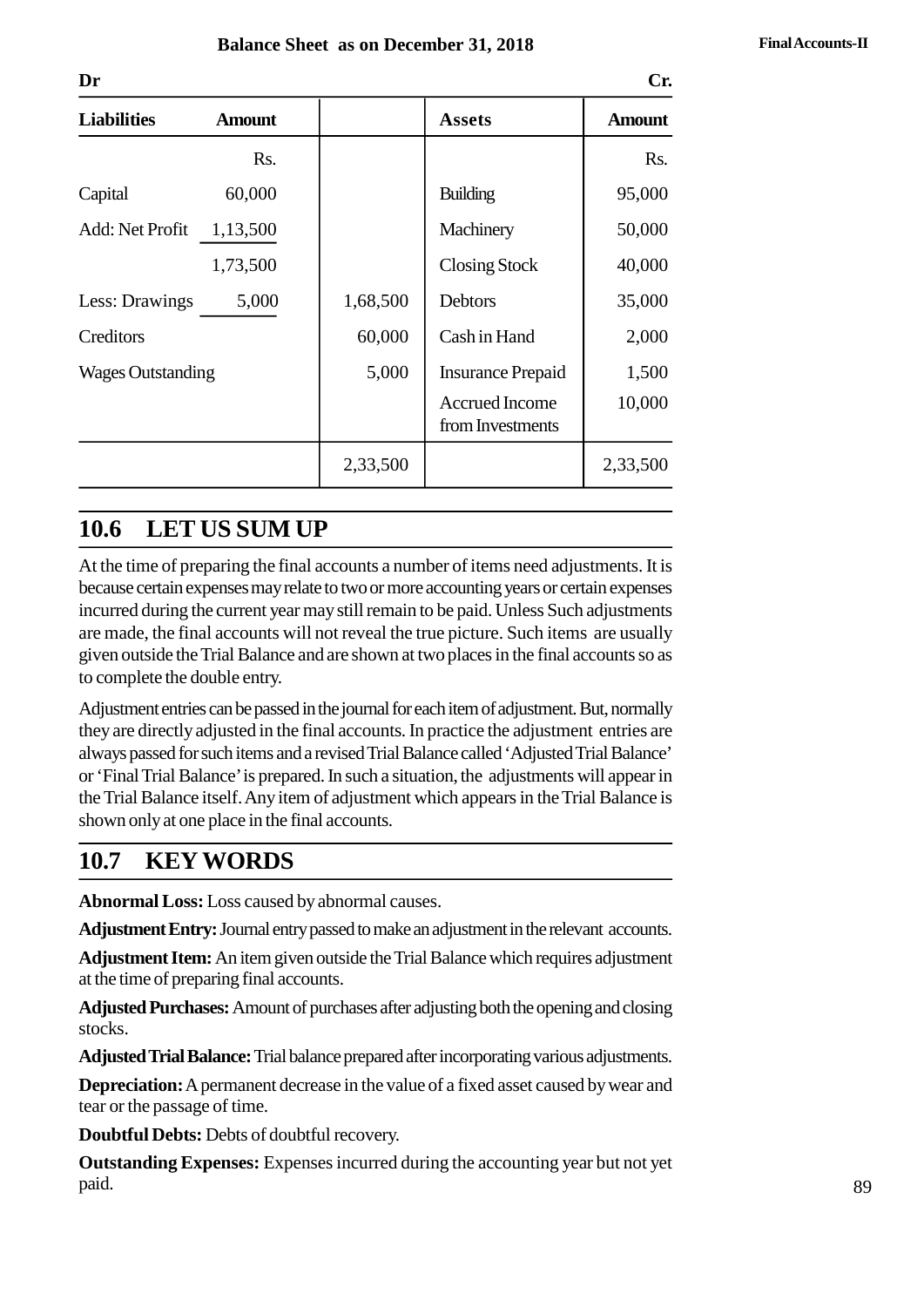**Final Accounts Outstanding Incomes:** Incomes earned during the accounting year but not yet received.

**Prepaid Expenses:** Expenses paid but the benefit of which is yet to be received.

**Unearned Income:** Income in respect of which the services are yet to be rendered

### **2.8 SOME USEFUL BOOKS**

Maheshwari, S.N., 2018. Introduction to Accounting, VikasPublishing House: New Delhi.

Patil, V.A. and J.S. Korlahalli, 2018. Principles and Practice of Accounting, R. Chand & Co., New Delhi.

William Pickles. 1992. Accountancy, E.LB.S. and Pitman, London.

Gupta, R.L. and M. Radhaswamy, 2018. Advanced Accountancy, Sultan Chand & Sons, New Delhi.

Shukla, M.C. and T.S. Grewal, 2018. AdvancedAccountancy, S. Chand & Co., New Delhi. Shukla, M.C. and T.S. Grewal, 2018. Advanced Accountancy, S. Chand & Co., New<br>Delhi.<br>**2.9 ANSWERS TO CHECKYOUR PROGRES**S<br>A 1. i) dual ii) asset iii) unexpired iv) liabilityv) Depreciation vi) subtracted<br>2 i) False ii) True

# **2.9 ANSWERSTO CHECKYOUR PROGRES**S **ANSWERS TO CHECKYOUR PROGRESS**<br>
1. i) dual ii) asset iii) unexpired iv) liabilityv) Depreciation vi) subtra<br>
2. i) False ii) True iii) False iv) True v) False<br>
Provision for Bad Debts Rs 990

- -
- **EXAMS IO CHECK FOOK**<br>
A 1. i) dual ii) asset iii) unexpired iv) liability<br>
2. i) False ii) True iii) False iv) Tr<br>
B 3. Provision for Bad Debts Rs. 990<br>
Provision for Discount on Debtors Rs. 376 Provision for Discount on Debtors Rs. 376.20 2. i) False ii) True iii) False iv) True v) False<br>3. Provision for Bad Debts Rs. 990<br>Provision for Discount on Debtors Rs. 376.20<br>4. i) Rs. 20,000 ii) Rs. 5,000 iii) Rs. 15,000
	-

## **2.10 TERMINAL QUESTIONS/EXERCISES**

#### **Questions**

- **2.10 TERMINAL QUESTIONS/EXERCISES**<br>Questions<br>1. Why some adjustments become necessary at the time of preparing the final<br>accounts? Name any two items of adjustment and explain how they are shown in accounts? Name any two items of adjustment and explain how they are shown in<br>the final accounts?<br>Distinguish between:<br>a) Outstanding Expenses and Unexpired Expenses<br>b) Provision for Discount on Debtors and Provision for Di the final accounts? 2. Why some adjustments l<br>accounts? Name any two if<br>the final accounts?<br>2. Distinguish between:<br>a) Outstanding Expen
- - Distinguish between:<br>
	a) Outstanding Expenses and Unexpired Ex<br>
	b) Provision for Discount on Debtors and Pro<br>
	c) Normal Loss and Abnormal Loss<br>
	vises
- b) the final accounts?<br>
a) Outstanding Expenses and Unexpired Expenses<br>
b) Provision for Discount on Debtors and Provision for Discount on Creditors<br>
c) Normal Loss and Abnormal Loss
	-

#### **Exercises**

- 
- 1. Give journal entries for the following adjustments:<br>
1. Give journal entries for the following adjustments:<br>
1. Give journal entries for the following adjustments:<br>
1. Interest received in advance c) Normal Loss and Abnormal Loss<br>
<br>
ises<br>
Give journal entries for the following adjustments:<br>
i) Interest received in advance<br>
Rs. 600<br>
Rs. 1,200 vectors journal entries for the following adjustments:<br>
i) Interest received in advance<br>
ii) Interest on drawings<br>
Rs. 1,200<br>
iii) Provision for discount on creditors<br>
Rs. 200 Give journal entries for the following adjustments:<br>
i) Interest received in advance<br>
ii) Interest on drawings<br>
Rs. 1,200<br>
iii) Provision for discount on creditors<br>
Rs. 200<br>
iv) Loss of goods by theft<br>
Rs. 8,500 Give journal entries for the following adjustments:<br>
i) Interest received in advance<br>
ii) Interest on drawings<br>
Rs. 1,200<br>
iii) Provision for discount on creditors<br>
Rs. 200<br>
iv) Loss of goods by theft<br>
Rs. 8,500<br>
V) Drawin v) Interest received in advance<br>
ii) Interest on drawings<br>
iii) Provision for discount on creditors<br>
iii) Provision for discount on creditors<br>
Rs. 200<br>
iv) Loss of goods by the proprietor<br>
Rs. 8,500<br>
Rs. 750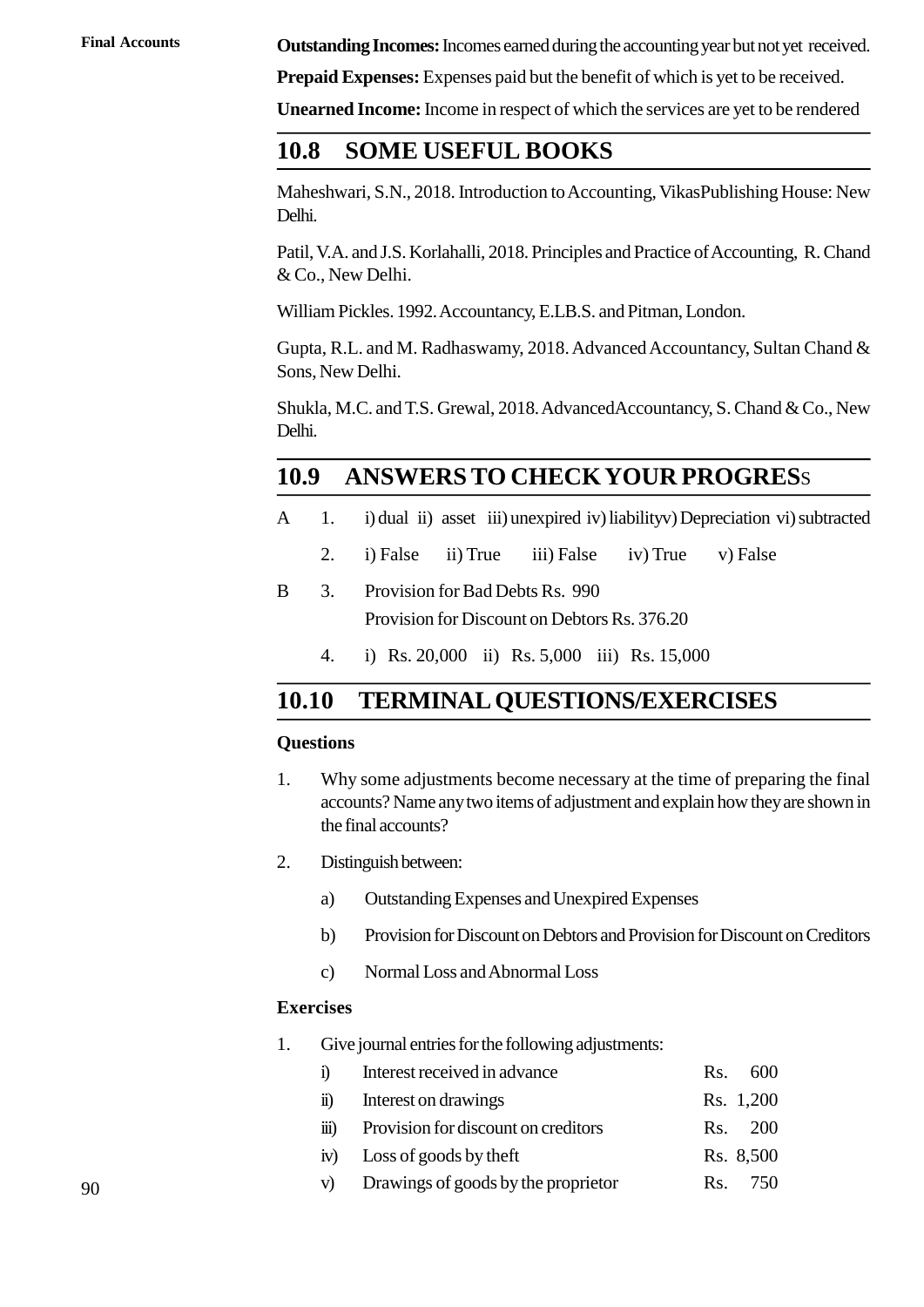2. The following information is extracted from the books of a businessman: **Final Accounts-II**<br>Debtors as on 31 12 2018

| Debtors as on 31.12.2018 | Rs. 25,000 |
|--------------------------|------------|
| Bad Debts during 2018    | Rs. 1,000  |

Provision for Bad Debts is to be maintained at 5% of debtors.

A Provision for discount on debtors is also to be made at 2%. You are required to calculate the amounts to be set aside in respect of provision for bad debts and provision for discount on debtors respectively. A Provision for<br>to calculate the<br>provision for di<br>(**Answer:** Provi<br>Rs. 475)<br>The Proprietor v

(**Answer:** Provision for Bad Debts Rs. 1,250; Provision for Discount on Debtors 3. The Proprietor withdrew the following amounts during the year ended<br>December 31–2018<br>December 31–2018<br>Rs.

| December 31, 2018. | Rs.   |
|--------------------|-------|
| Feb. 28            | 4,000 |
| May 1              | 6,000 |
| Aug. 31            | 5,000 |
| Nov. $1$           | 2,000 |
| Dec. $1$           | 1,000 |

Calculate interest on drawings if the rate is 6% per annum.

(**Answer:** Rs. 565)

4. From the following Trial Balance of Puri & Sons as on June 30, 2018, prepare Trading and Profit and Loss Account and the Balance Sheet.

| <b>Name at the Account</b> | <b>Debit</b> | <b>Credit</b> |
|----------------------------|--------------|---------------|
|                            | Rs.          | Rs.           |
| Capital                    |              | 1,00,000      |
| <b>Drawings</b>            | 5,000        |               |
| Purchases less returns     | 2,00,000     |               |
| Sales less Returns         |              | 5,00,000      |
| Inventory (beginning)      | 50,000       |               |
| Wages                      | 20,000       |               |
| Carriage Inwards           | 3,000        |               |
| <b>Salaries</b>            | 25,000       |               |
| Freight                    | 2,000        |               |
| <b>Trade Expenses</b>      | 5,000        |               |
| Rent                       |              | 20,000        |
| Packing Charges            | 2,000        |               |
| Land $&$ Buildings         | 2,00,000     |               |
| Plant & Machinery          | 2,50,000     |               |

#### **Trial Balance**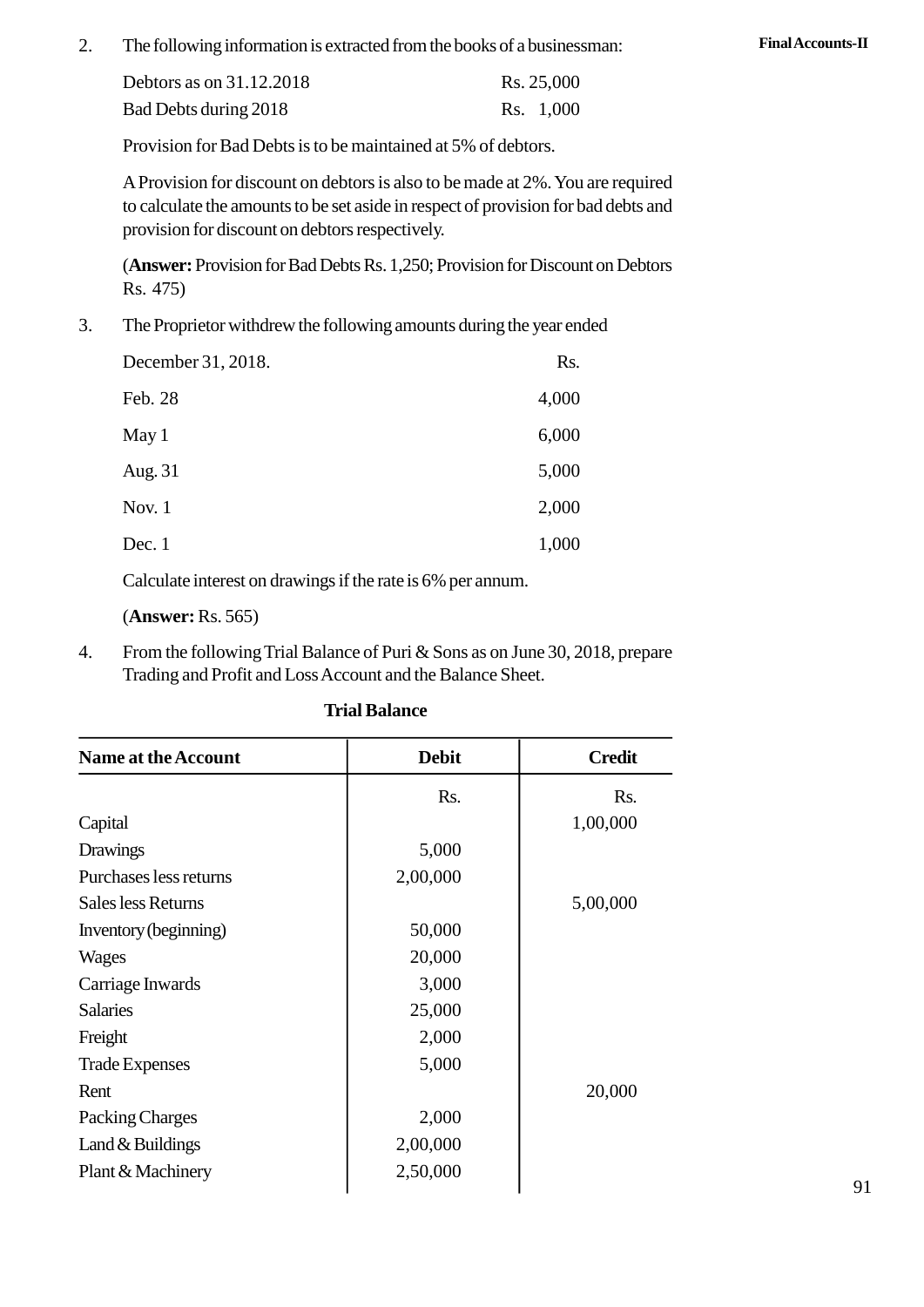| <b>Final Accounts</b> | Furniture                                                          | 50,000   |          |  |  |
|-----------------------|--------------------------------------------------------------------|----------|----------|--|--|
|                       | <b>Bad Debts</b>                                                   | 5,000    |          |  |  |
|                       | <b>Debtors</b>                                                     | 75,000   |          |  |  |
|                       | Creditors                                                          |          | 80,000   |  |  |
|                       | Cash in hand $&$ at bank                                           | 5,000    |          |  |  |
|                       | <b>Bills Receivable</b>                                            | 3,000    |          |  |  |
|                       | Loan                                                               | 2,00,000 |          |  |  |
|                       | Total                                                              | 9,00,000 | 9,00,000 |  |  |
|                       | <b>Additional Information:</b>                                     |          |          |  |  |
|                       | Inventory (ending): Rs., 30,000.<br>$\ddot{a}$                     |          |          |  |  |
|                       | $\ddot{\mathbf{n}})$<br>Depreciation is to be provided as follows: |          |          |  |  |
|                       | Land&building @ 5%p.a.                                             |          |          |  |  |

#### **Additional Information :**

- 
- 
- Land&building @ 5%p.a. Plant & Machinery @ 4% p.a. Furniture @ 10% p.a. ii) Depreciation is to be provided as follows:<br>
Land&building @ 5%p.a.<br>
Plant & Machinery @ 4% p.a.<br>
Furniture @ 10% p.a.<br>
iii) Debtors are bad to the extent of Rs. 5,000<br>
iv) Salaries are outstanding to the extent of Rs. Land&building @ 5%p.a.<br>
Plant & Machinery @ 4% p.a.<br>
Furniture @ 10% p.a.<br>
iii) Debtors are bad to the extent of Rs. 5,000<br>
iv) Salaries are outstanding to the extent of Rs. 5,000.<br>
Wages are prepaid to the extent of Rs. 2 Plant & Machinery @ 4% p.a.<br>Furniture @ 10% p.a.<br>iii) Debtors are bad to the extent of Rs. 5,000<br>iv) Salaries are outstanding to the extent of Rs. 5,000.<br>v) Wages are prepaid to the extent of Rs. 2,000.<br>vi) Rent received i
- 
- ii) Debtors are bad to the extent of Rs. 5,000<br>iv) Salaries are outstanding to the extent of Rs. 5,<br>v) Wages are prepaid to the extent of Rs. 2,000.<br>vi) Rent received in advance Rs. 3,000.
- 
- 

(Answer: Gross Profit Rs. 2,57,000; Net Profit Rs. 2,02,000; Balance Sheet total w) Salaries are ou<br>
v) Wages are pre<br>
vi) Rent received<br>
(Answer: Gross Pro<br>
Rs. 5,85,000)<br>
5. From the follo

5. From the following Trial Balance of Kawatra stores, prepare Trading and<br>5. From the following Trial Balance of Kawatra stores, prepare Trading and<br>5. From the following Trial Balance of Kawatra stores, prepare Trading a Refit received in advance Ks. 3,000.<br>
Wer: Gross Profit Rs. 2,57,000; Net Profit Rs. 2,02,000; Balance Sheet total<br>
85,000)<br>
From the following Trial Balance of Kawatra stores, prepare Trading and<br>
Profit and Loss Account Sheet as on that date.

| <b>Name at the Account</b> | <b>Debit</b> | <b>Credit</b> |
|----------------------------|--------------|---------------|
| Capital                    |              |               |
| <b>Drawings</b>            | 20,000       |               |
| Purchases                  | 4,00,000     |               |
| <b>Purchases Returns</b>   |              | 10,000        |
| <b>Sales</b>               |              | 7,00,000      |
| <b>Sales Returns</b>       | 20,000       |               |
| Inventory (beginning)      | 1,00,000     |               |
| Land $&$ Building          | 3,00,000     |               |
| Plant & Machinery          | 1,50,000     |               |
| Goodwill                   | 50,000       |               |
| <b>Trade Marks</b>         | 30,000       |               |
| Wages.                     | 40,000       |               |
| <b>Trade Expenses</b>      | 20,000       |               |
| Furniture                  | 50,000       |               |
| Provision for Bad Debts    |              | 10,000        |
| Debtors                    | 1,07,000     |               |
|                            |              |               |

#### **Trial Balance**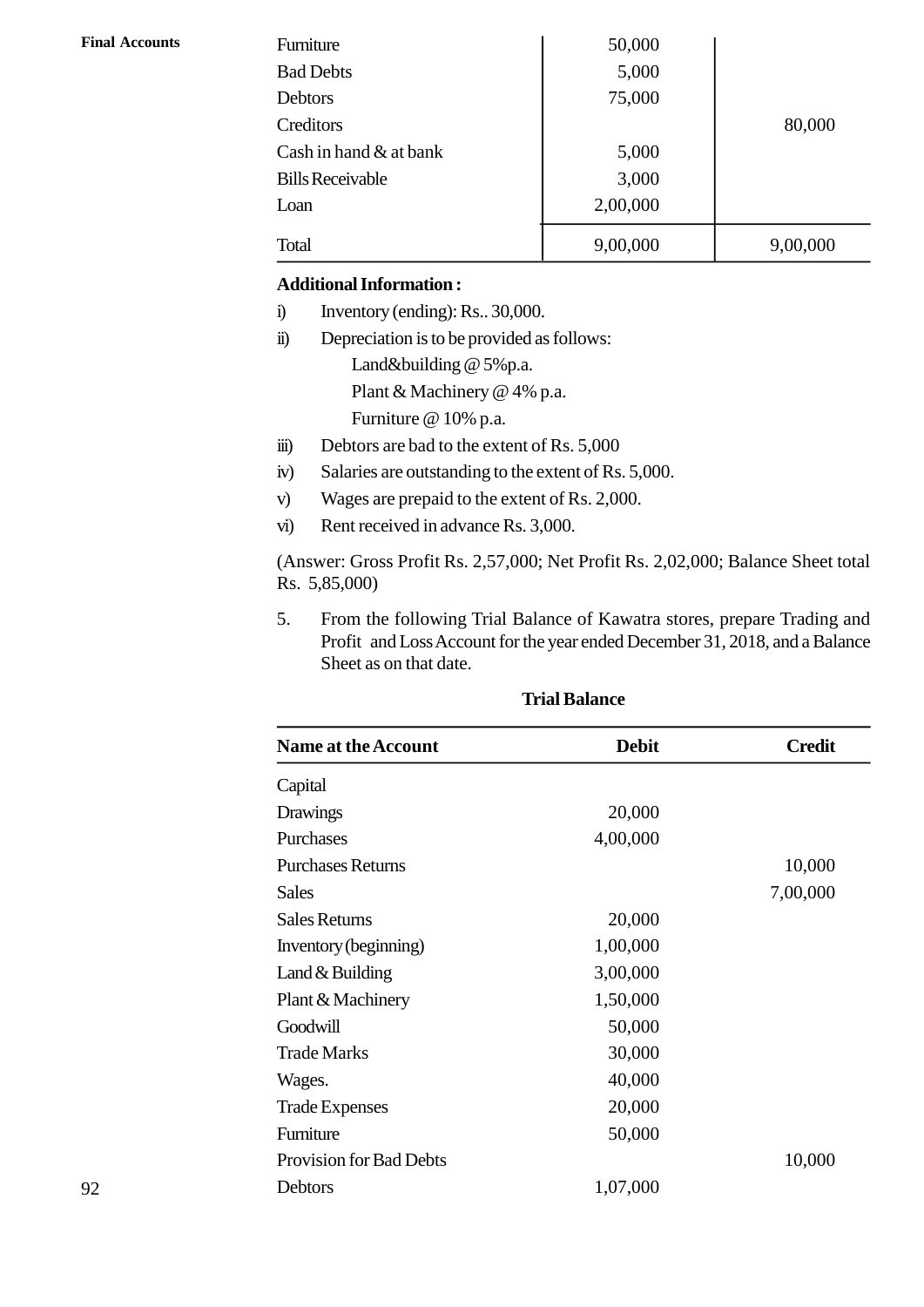| <b>Bad Debts</b>          | 3,000    |          | <b>Final Accounts-II</b> |
|---------------------------|----------|----------|--------------------------|
| <b>Salaries</b>           | 60,000   |          |                          |
| Creditors                 |          | 1,00,000 |                          |
| Acceptances               |          | 80,000   |                          |
| Investments               | 10,000   |          |                          |
| Rent                      | 15,000   |          |                          |
| Distribution Expenses     | 5,000    |          |                          |
| Cash in hand and at bank  | 10,000   |          |                          |
| Depreciation on Furniture | 10,000   |          |                          |
| Total                     | 4,00,000 | 4,00,000 |                          |

#### **Additional information:-**

- Total 4,00,000 4,00,000<br> **Additional information:-**<br>
i) The inventory on December 31, 2018 was valued at Rs. 1,50,000. Inventory of the value Rs. 10,000 was destroyed by fire on 1.12.2018. It was fully insured the value Rs. 10,000 was destroyed by fire on 1.12.2018. It was fully insured and a claim of Rs. 10,000 was admitted by the insurance company. The inventory on December 31, 2018 was valued at Rs. 1,5<br>the value Rs. 10,000 was destroyed by fire on 1.12.2018. I<br>and a claim of Rs. 10,000 was admitted by the insurance co<br>ii) Depreciation is to be provided on the foll
- 

Land & Buildings @ 5% p.a.

Plant &Machinery @ 12½% p.a.

- ii) Depreciation is to be provided on the following assets:<br>
Land & Buildings @ 5% p.a.<br>
Plant &Machinery @ 12½% p.a.<br>
iii) Debtors are bad to the extent of Rs. 2,000. Provision of 5% on debtors is to be created in respect created at 2% of debtors. Frant extractmery  $\approx 127276$  p.a.<br>
iii) Debtors are bad to the extent of Rs. 2,000. Provision of<br>
created in respect of bad debts and a provision for disco<br>
created at 2% of debtors.<br>
iv) Wages are outstanding to the ext Evolors are bad to the extent of Rs. 2,000.110<br>created in respect of bad debts and a provision<br>created at 2% of debtors.<br>iv) Wages are outstanding to the extent of Rs. 10,0<br>Rent is prepaid to the extent of Rs. 5,000.<br>vi) T
- 
- 
- iv) Wages are outstanding to the extent of Rs. 10,000.<br>
v) Rent is prepaid to the extent of Rs. 5,000.<br>
vi) The general manager is to be provided a commission of 2% on net profits before charging such commission.

(**Answer:** Gross Profit Rs. 3,00,000; Net Profit Rs. 1,55,887; Balance Sheet total Rs. 8,29,005)

6. From the following Trial Balance of V. Ramana, prepare his final accounts for the year ended December 31, 2018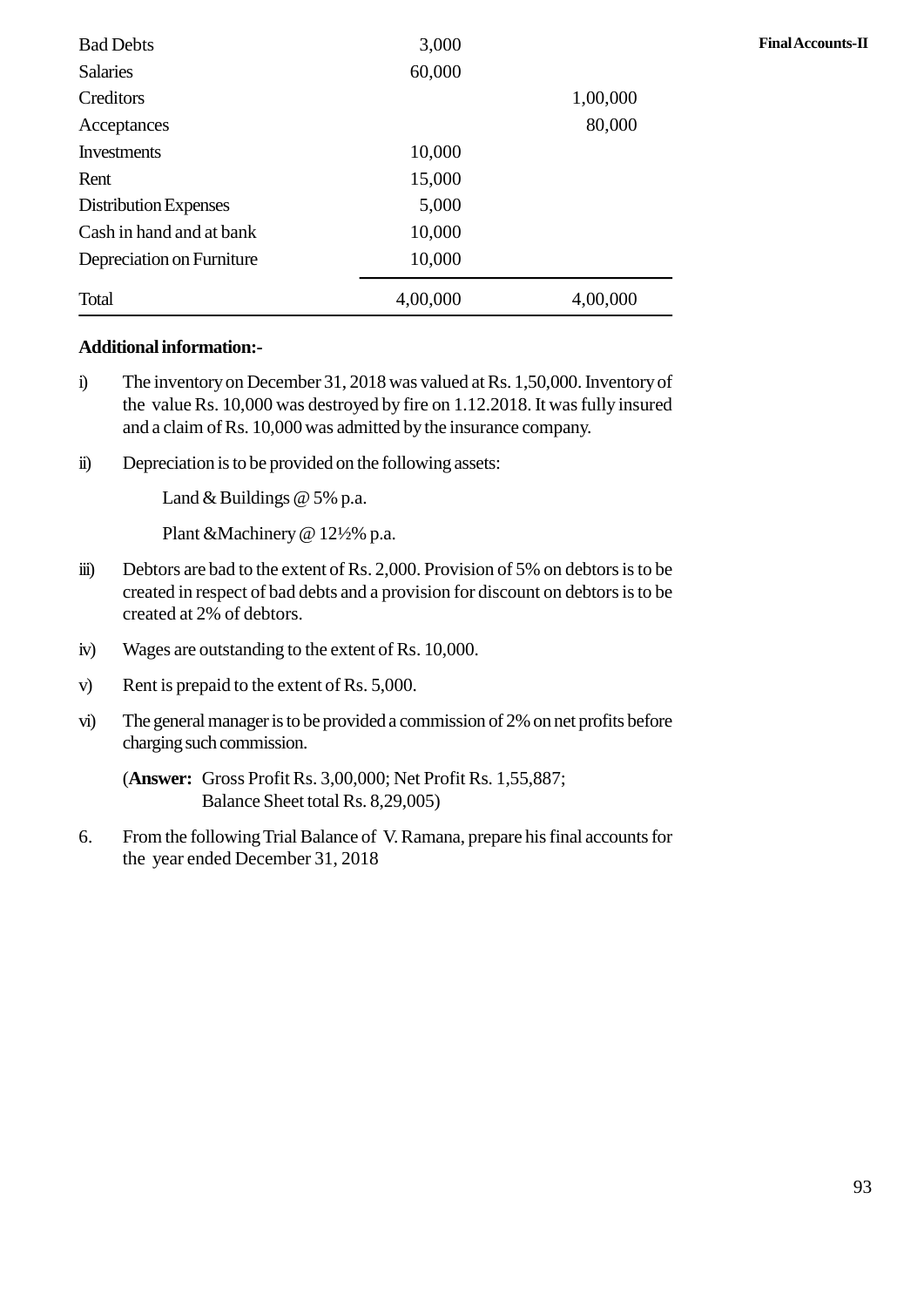| <b>Name of the Account</b>  | Dr.      | Cr.      |
|-----------------------------|----------|----------|
|                             | Rs.      | Rs.      |
| Capital                     |          | 70,000   |
| <b>Drawings</b>             | 10,000   | 2,95,000 |
| <b>Adjusted Purchases</b>   | 2,32,500 | 2,95,000 |
| <b>Sales</b>                |          |          |
| Cash in hand                | 3,800    |          |
| Cash at bank                | 12,800   |          |
| <b>Salaries</b>             | 18,000   |          |
| Freight                     | 1,200    |          |
| Advertising                 | 800      |          |
| <b>General Expenses</b>     | 5,400    |          |
| Furniture                   | 10,800   |          |
| <b>Expenses Outstanding</b> |          | 2,500    |
| Depreciation                | 2,200    |          |
| <b>Building</b>             | 39,000   |          |
| <b>Discount</b>             | 700      |          |
| Insurance                   | 600      |          |
| Prepaid Insurance           | 300      |          |
| <b>Rent Received</b>        |          | 6,000    |
| Rent Received in Advance    |          | 3,000    |
| <b>Trade Debtors</b>        | 14,100   |          |
| <b>Trade Creditors</b>      |          | 24,000   |
| Loss by Fire                | 2,000    |          |
| Commission                  |          | 1,500    |
| Stock on December 31, 2017  | 49,200   | 4,03,000 |
| Total                       | 4,03,000 | 4,03,000 |

# 7. The Trial Balance of S Karim as on December 31, 2018

| <b>Name of the Account</b>          | Dr.    | Cr.      |
|-------------------------------------|--------|----------|
|                                     | Rs.    | Rs.      |
| Capital                             |        | 1,10,000 |
| Drawings                            | 15,000 |          |
| Gross Profit earned during 2018     |        | 32,000   |
| Salaries and Wages                  | 22,000 |          |
| <b>Rent and Taxes</b>               | 8,400  |          |
| Cash in hand                        | 2,300  |          |
| <b>Bank Overdraft</b>               |        | 8,600    |
| <b>Sundry Debtors and Creditors</b> |        | 36,000   |
| Insurance (including premium of     | 41,000 |          |

69